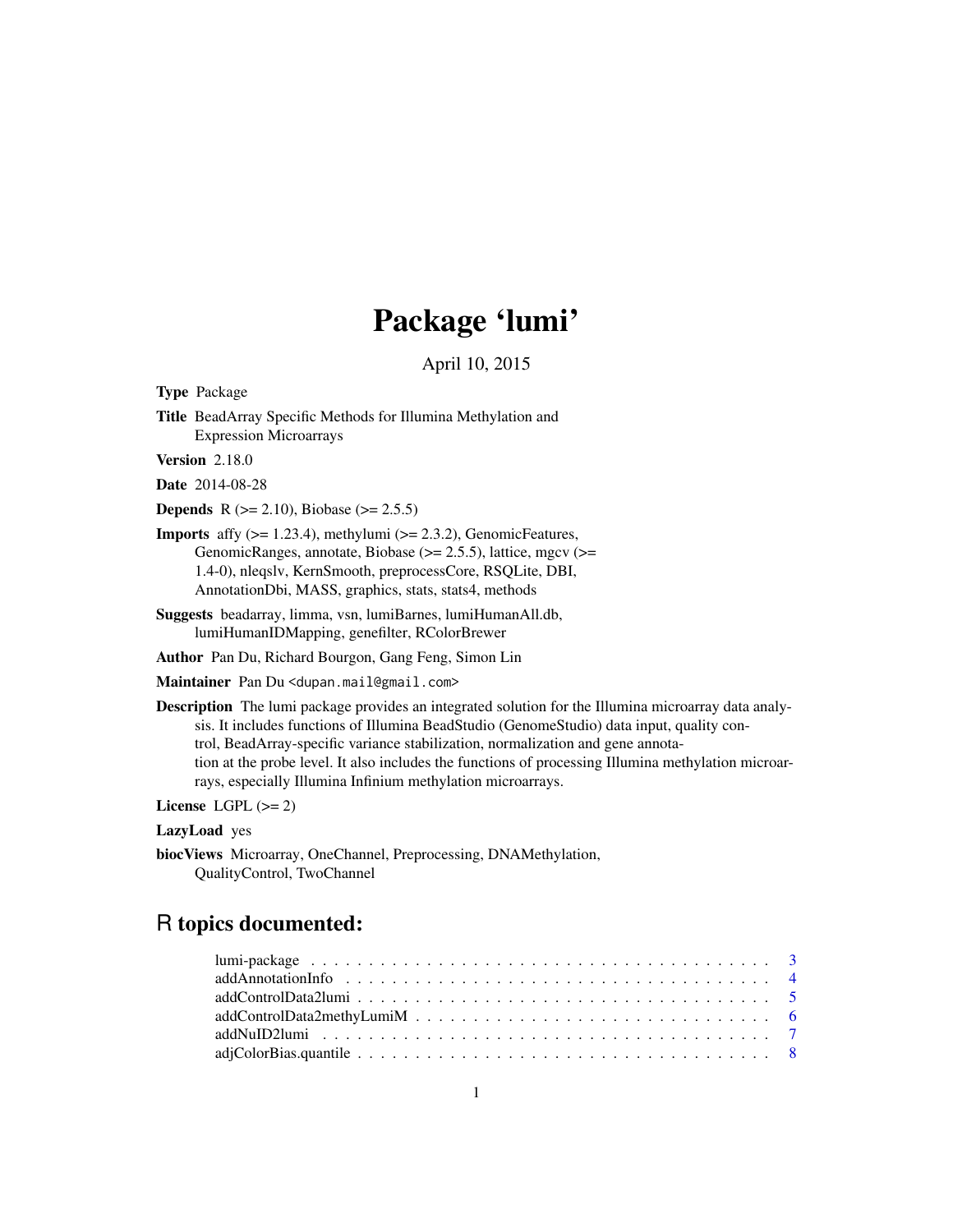|                | 10 |
|----------------|----|
|                | 11 |
|                | 12 |
|                | 13 |
|                | 14 |
|                | 15 |
|                | 16 |
|                | 17 |
|                | 18 |
|                | 18 |
|                | 20 |
|                | 21 |
|                |    |
|                | 23 |
|                |    |
|                | 25 |
|                |    |
|                |    |
|                |    |
|                |    |
|                |    |
|                |    |
|                |    |
|                |    |
|                |    |
|                |    |
|                |    |
|                |    |
|                |    |
|                |    |
|                |    |
|                |    |
|                |    |
|                | 42 |
|                | 44 |
| $lumiExpresso$ | 46 |
| lumiMethodB    | 47 |
|                | 48 |
|                | 49 |
| lumiMethyR.    | 50 |
|                | 51 |
|                | 52 |
| lumiO          | 53 |
| lumiR          | 54 |
|                | 56 |
| <b>lumiT</b>   | 58 |
|                | 59 |
| MAplot-methods | 60 |
|                |    |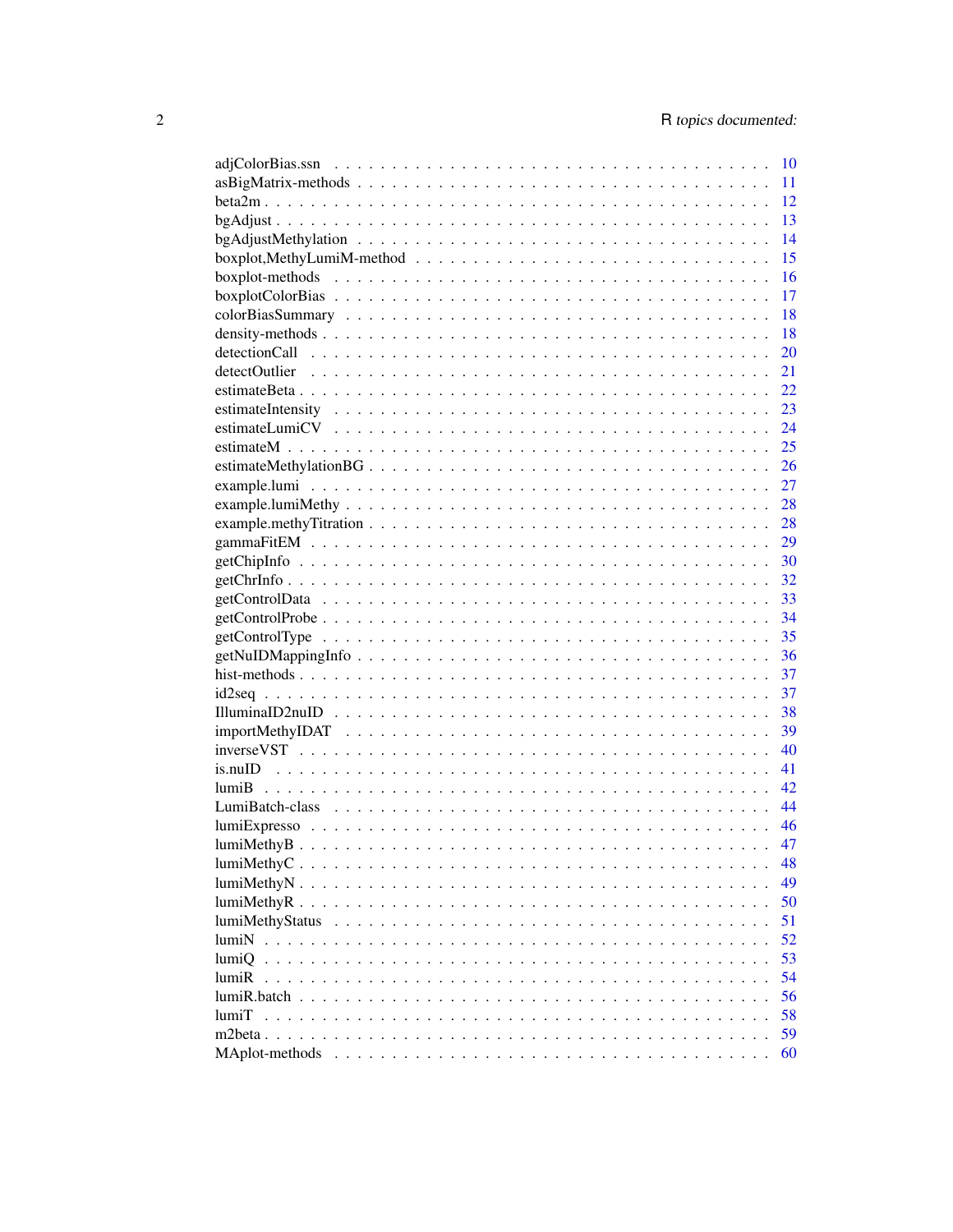<span id="page-2-0"></span>

|       |                                                                                                                                                                                                                                | 61 |
|-------|--------------------------------------------------------------------------------------------------------------------------------------------------------------------------------------------------------------------------------|----|
|       |                                                                                                                                                                                                                                | 62 |
|       |                                                                                                                                                                                                                                | 63 |
|       |                                                                                                                                                                                                                                | 64 |
|       |                                                                                                                                                                                                                                | 65 |
|       |                                                                                                                                                                                                                                | 66 |
|       |                                                                                                                                                                                                                                | 67 |
|       |                                                                                                                                                                                                                                | 68 |
|       |                                                                                                                                                                                                                                | 69 |
|       |                                                                                                                                                                                                                                | 70 |
|       |                                                                                                                                                                                                                                | 71 |
|       |                                                                                                                                                                                                                                | 72 |
|       |                                                                                                                                                                                                                                | 73 |
|       |                                                                                                                                                                                                                                | 74 |
|       | plotColorBias2D                                                                                                                                                                                                                | 76 |
|       |                                                                                                                                                                                                                                | 77 |
|       |                                                                                                                                                                                                                                | 78 |
|       |                                                                                                                                                                                                                                | 79 |
|       |                                                                                                                                                                                                                                | 80 |
|       |                                                                                                                                                                                                                                | 81 |
|       |                                                                                                                                                                                                                                | 82 |
|       |                                                                                                                                                                                                                                | 83 |
|       |                                                                                                                                                                                                                                | 84 |
|       |                                                                                                                                                                                                                                | 85 |
|       |                                                                                                                                                                                                                                | 86 |
|       |                                                                                                                                                                                                                                | 87 |
|       |                                                                                                                                                                                                                                | 88 |
|       | rankinvariant experience and contract the contract of the contract of the contract of the contract of the contract of the contract of the contract of the contract of the contract of the contract of the contract of the cont | 90 |
|       |                                                                                                                                                                                                                                | 91 |
|       |                                                                                                                                                                                                                                | 92 |
|       |                                                                                                                                                                                                                                | 93 |
|       |                                                                                                                                                                                                                                | 94 |
|       |                                                                                                                                                                                                                                | 95 |
|       |                                                                                                                                                                                                                                | 96 |
| Index |                                                                                                                                                                                                                                | 98 |
|       |                                                                                                                                                                                                                                |    |

lumi-package *A package for preprocessing Illumina microarray data*

# Description

lumi R package is designed to preprocess the Illumina microarray (BeadArray) data. It includes functions of Illumina data input, quality control, variance stabilization, normalization and gene annotation.

# Details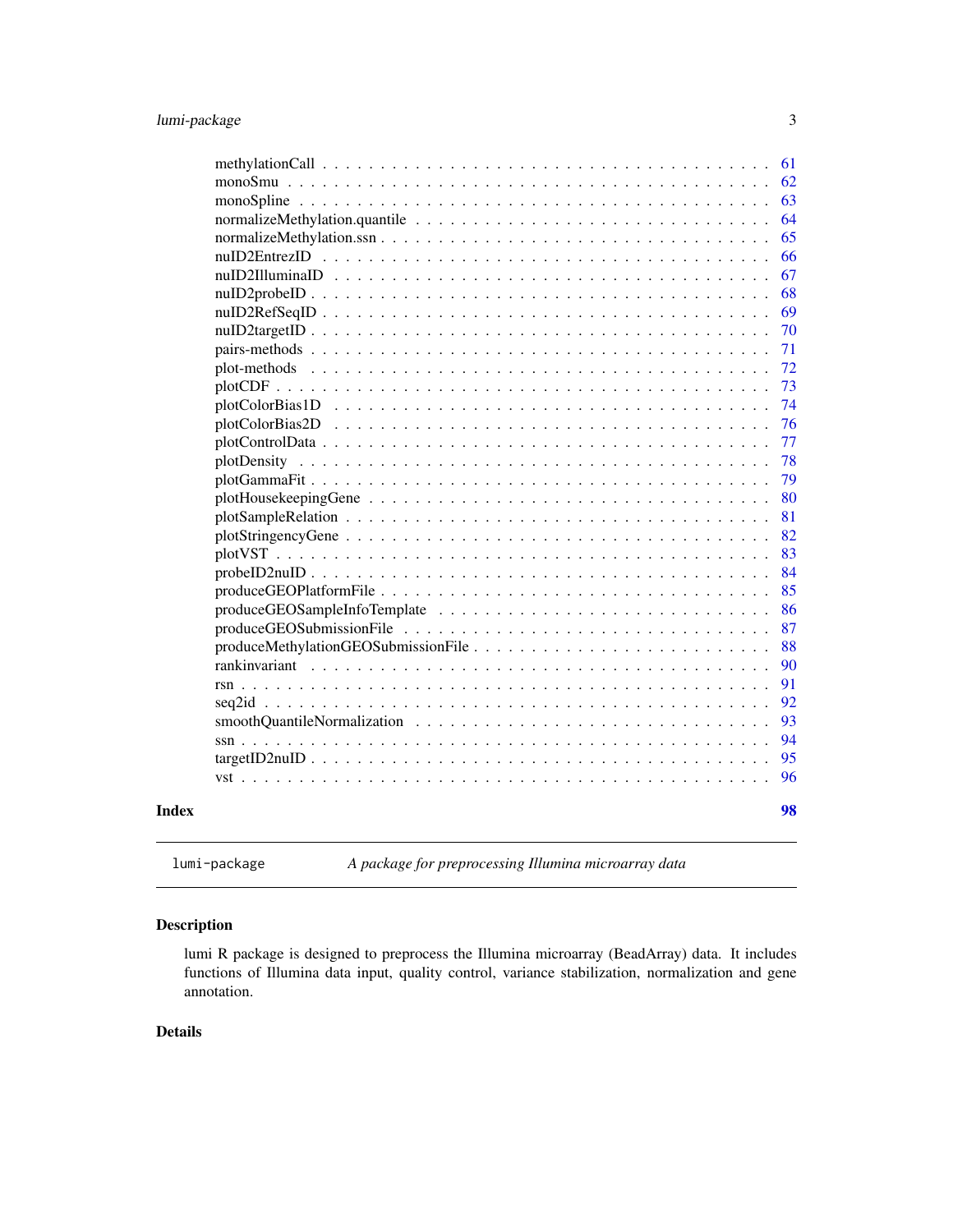<span id="page-3-0"></span>Package: lumi Type: Package Version: 1.1.0 Date: 2007-03-23 License: LGPL version 2 or newer

# Author(s)

Pan Du, Simon Lin Maintainer: Pan Du <dupan@northwestern.edu>

#### References

1. Du, P., Kibbe, W.A. and Lin, S.M., (2008) 'lumi: a pipeline for processing Illumina microarray', Bioinformatics 24(13):1547-1548

2. Lin, S.M., Du, P., Kibbe, W.A., (2008) 'Model-based Variance-stabilizing Transformation for Illumina Microarray Data', Nucleic Acids Res. 36, e11

3. Du, P., Kibbe, W.A. and Lin, S.M., (2007) 'nuID: A universal naming schema of oligonucleotides for Illumina, Affymetrix, and other microarrays', Biology Direct, 2, 16

<span id="page-3-1"></span>

| addAnnotationInfo | Add probe color channel and basic annotation information based on |
|-------------------|-------------------------------------------------------------------|
|                   | the annotation library of Illumina methylation microarray         |

#### Description

Add probe color channel and basic annotation information based on the annotation library of Illumina methylation microarray

# Usage

```
addAnnotationInfo(methyLumiM, lib = FDb.InfiniumMethylation.hg19, annotationColumn=c(COLOR_CHANNEL, C
```

| methyLumiM       | a MethyLumiM object includes Illumina Infinium methylation data |
|------------------|-----------------------------------------------------------------|
| lib              | Annotation library of Illumina methylation microarray.          |
| annotationColumn |                                                                 |
|                  | only include 'COLOR CHANNEL', 'CHROMOSOME' and 'POSITION' in-   |
|                  | formation                                                       |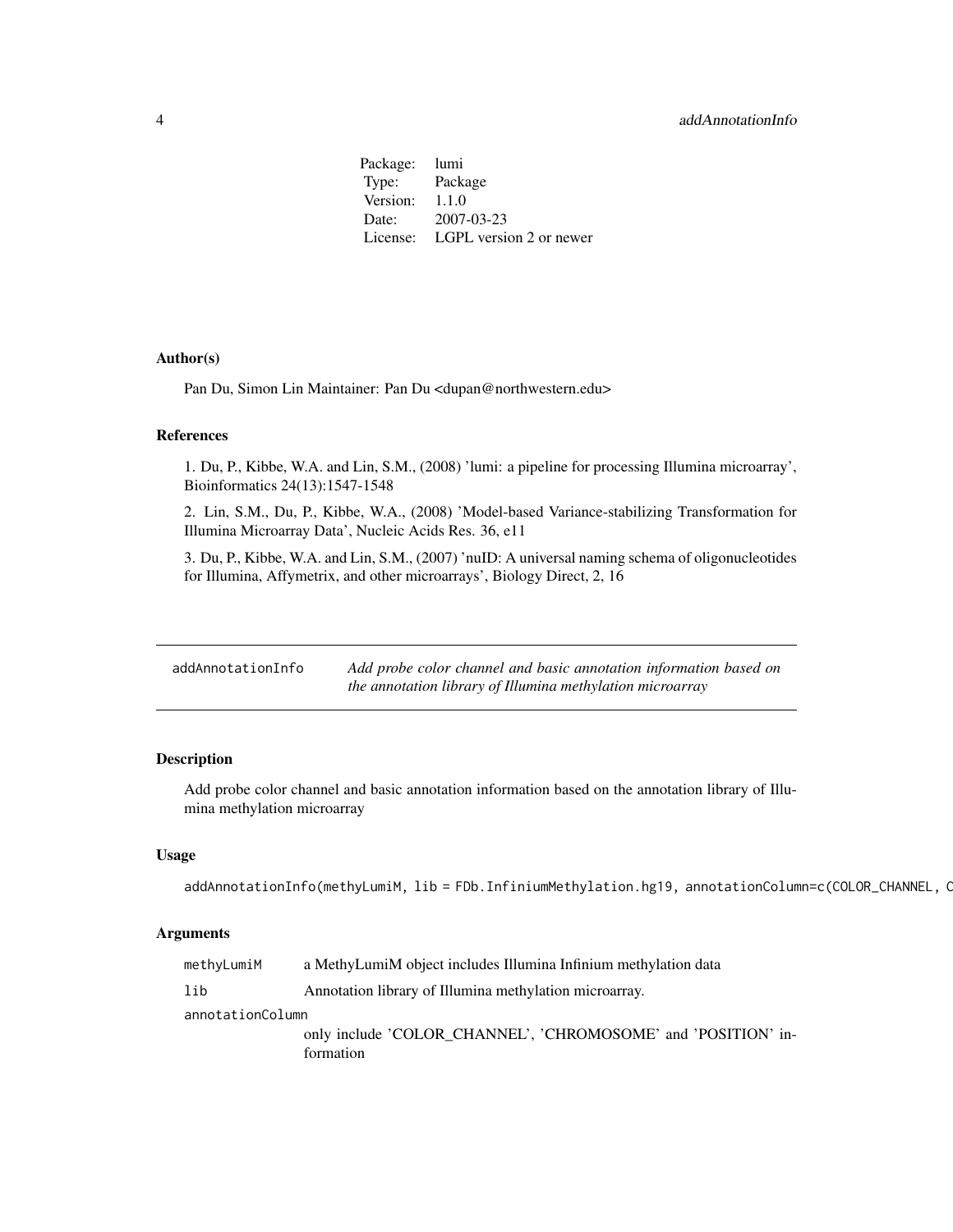# <span id="page-4-0"></span>Details

The "lib" parameter supports both FeatureDb based annotation libraries and old array-based annotation libraries. 'FDb.InfiniumMethylation.hg19' is the FeatureDb based annotation library, which includes both 450k and 27k data. "IlluminaHumanMethylation27k.db" (for 27k array) and "IlluminaHumanMethylation450k.db" (450k infinium array) are old types of annotation libraries.

#### Value

return the MethyLumiM object with COLOR\_CHANNEL, CHROMOSOME and chromome PO-SITION information added to the featureData.

#### Author(s)

Pan DU

#### See Also

[lumiMethyR](#page-49-1)

#### Examples

data(example.lumiMethy) head(pData(featureData(example.lumiMethy))) ## removing color channel information # testData = example.lumiMethy # pData(featureData(testData))\$COLOR\_CHANNEL = NULL # testData = addAnnotationInfo(testData, lib="IlluminaHumanMethylation27k.db") ## check whether the color channel information is added # head(pData(featureData(testData)))

<span id="page-4-1"></span>addControlData2lumi *Add the control probe data into the controlData slot of LumiBatch object*

#### Description

Add the control probe profile data, outputted by BeadStudio, into the controlData slot of LumiBatch object.

#### Usage

```
addControlData2lumi(controlData, x.lumi)
```

| controlData | the control data can be a data. frame or the control probe filename outputted by |
|-------------|----------------------------------------------------------------------------------|
|             | BeadStudio                                                                       |
| x.lumi      | a LumiBatch object, to which controlData will be added.                          |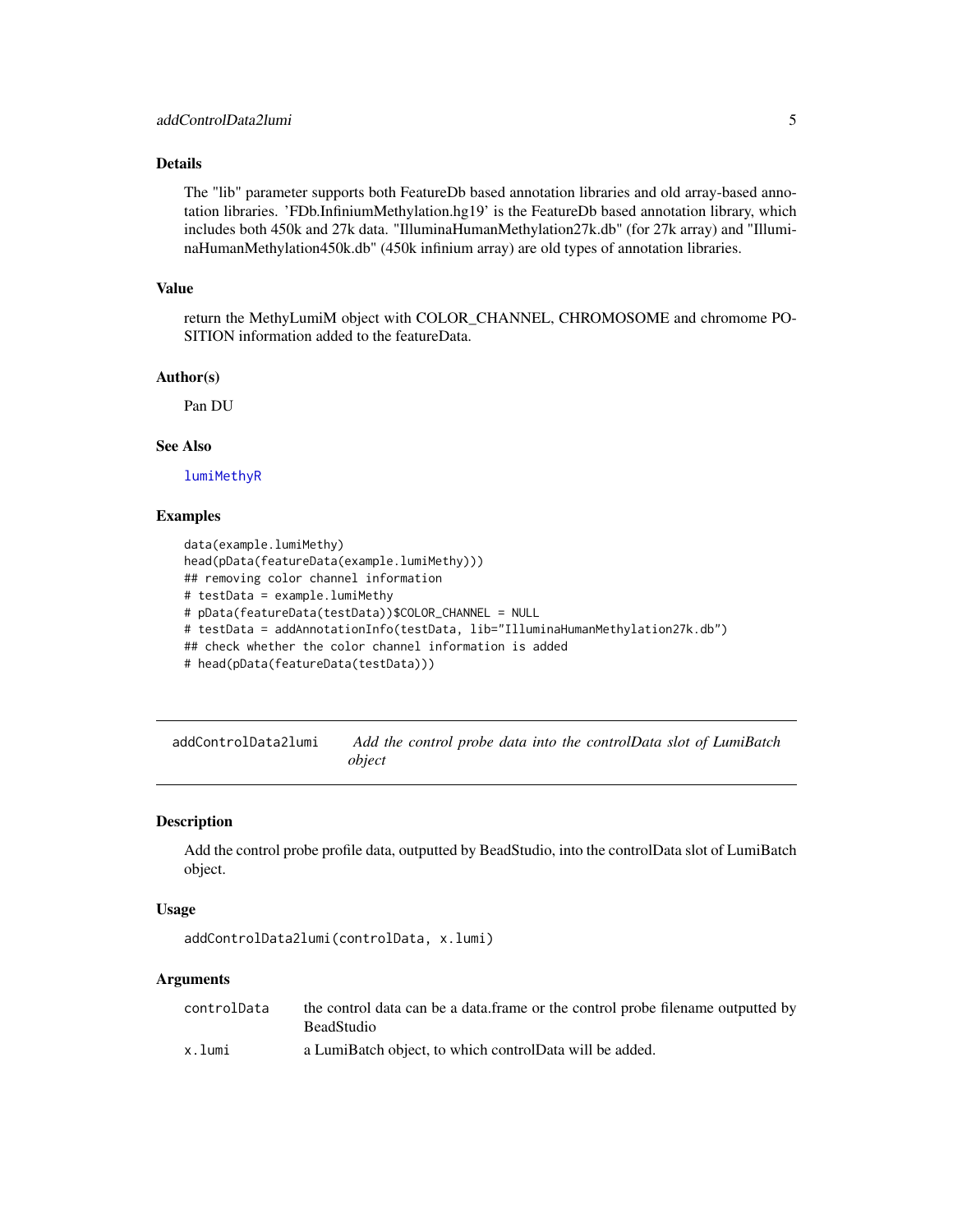# <span id="page-5-0"></span>Details

The controlData slot in LumiBatch object is a data.frame with first two columns as "controlType" and "ProbeID". The rest columns are the expression amplitudes for individual samples.

# Value

Return the LumiBatch object with controlData slot filled.

#### Author(s)

Pan Du

#### See Also

[getControlData](#page-32-1), [plotControlData](#page-76-1)

# Examples

```
## Not runnable
# controlFile <- Control_Probe_Profile.txt
# x.lumi <- addControlData2lumi(controlFile, x.lumi)
```
addControlData2methyLumiM

*Add methylation control data to a MethyLumiM object*

# Description

Add methylation control data to a MethyLumiM object

#### Usage

```
addControlData2methyLumiM(controlData, methyLumiM, checkConsistency = TRUE, ...)
```

| controlData             | a methylation control data file (output by GenomeStudio), or a MethyLumiQC<br>object   |
|-------------------------|----------------------------------------------------------------------------------------|
| methyLumiM              | a MethyLumiM object to add control data                                                |
| checkConsistency        |                                                                                        |
|                         | whether to check the sample names consistency between methy LumiM and con-<br>trolData |
| $\cdot$ $\cdot$ $\cdot$ | other parameters for reading control Data                                              |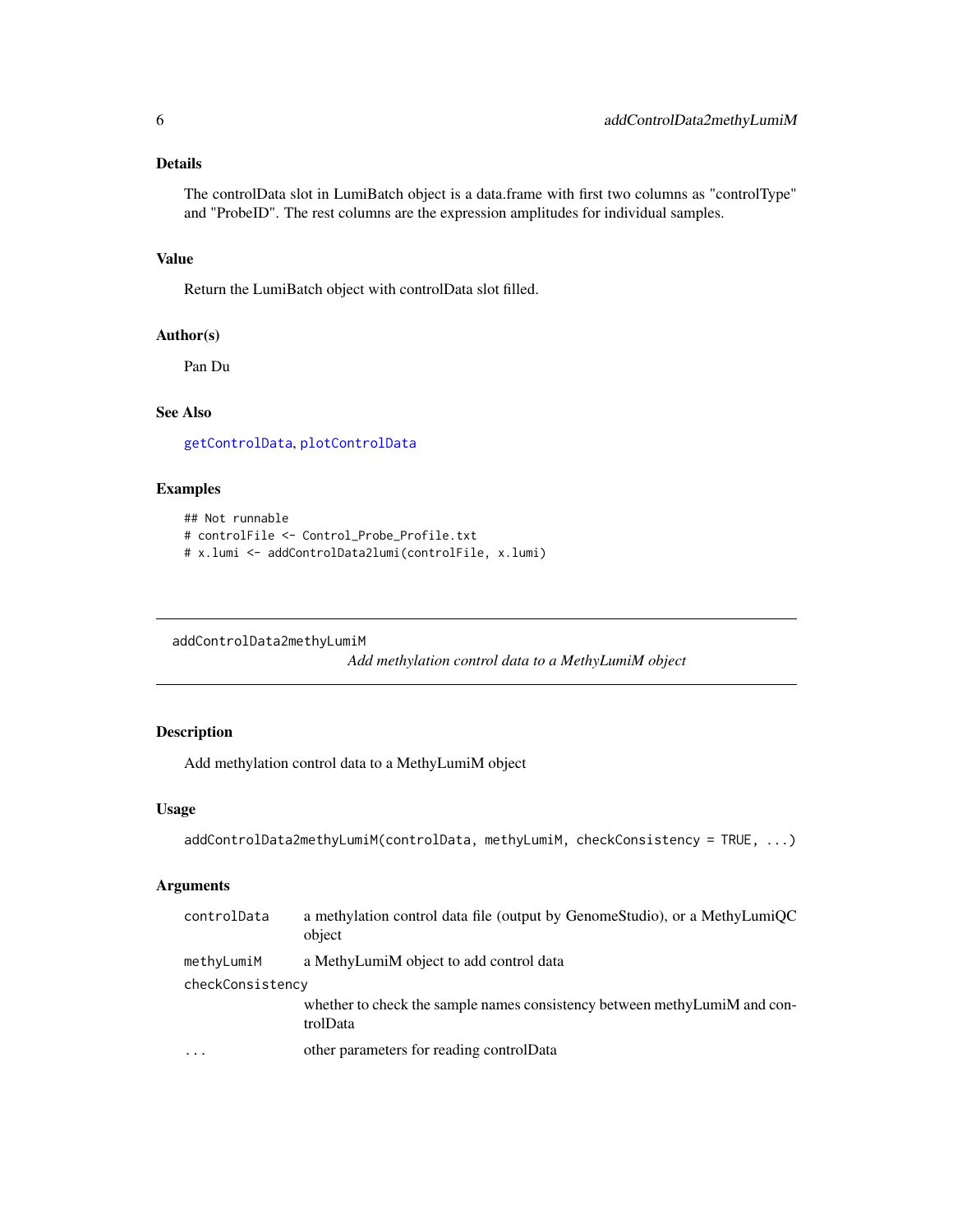#### <span id="page-6-0"></span>addNuID2lumi 7

# Details

This function aims to add the controlData (MethyLumiQC object) to the controlData slot of a methyLumiM object For control data, methylated data matrix in assayData slot corresponds to green channel, and unmethylated data matrix in assayData slot corresponds to red channel.

#### Value

Return the methyLumiM object with the controlData added

# Author(s)

Pan DU

# See Also

[lumiMethyR](#page-49-1)

addNuID2lumi *Add the nuID information to the LumiBatch object*

# Description

Replace the Illumina Id (Target ID or Probe Id) as nuID (nucleotide universal identifier) for indexing genes in the LumiBatch object

#### Usage

```
addNuID2lumi(x.lumi, annotationFile=NULL, sep = NULL, lib.mapping = NULL, annotationColName = c(sequer
```

| x.lumi            | a LumiBatch object                                                                                                        |  |
|-------------------|---------------------------------------------------------------------------------------------------------------------------|--|
|                   | annotation File a annotation file, which includes the Illumina ID (target or probe ids) and probe<br>sequence information |  |
| sep               | the separation used in the annotation file. Automatically detect the separator if<br>it is "," or " $\mathbf{t}$ ".       |  |
| lib.mapping       | a Illumina ID mapping package, e.g. lumiHumanIDMapping                                                                    |  |
| annotationColName |                                                                                                                           |  |
|                   | the annotation column name in the annotation file used for the probe sequence<br>and TargetID and ProbeID                 |  |
| verbose           | a boolean to decide whether to print out some messages                                                                    |  |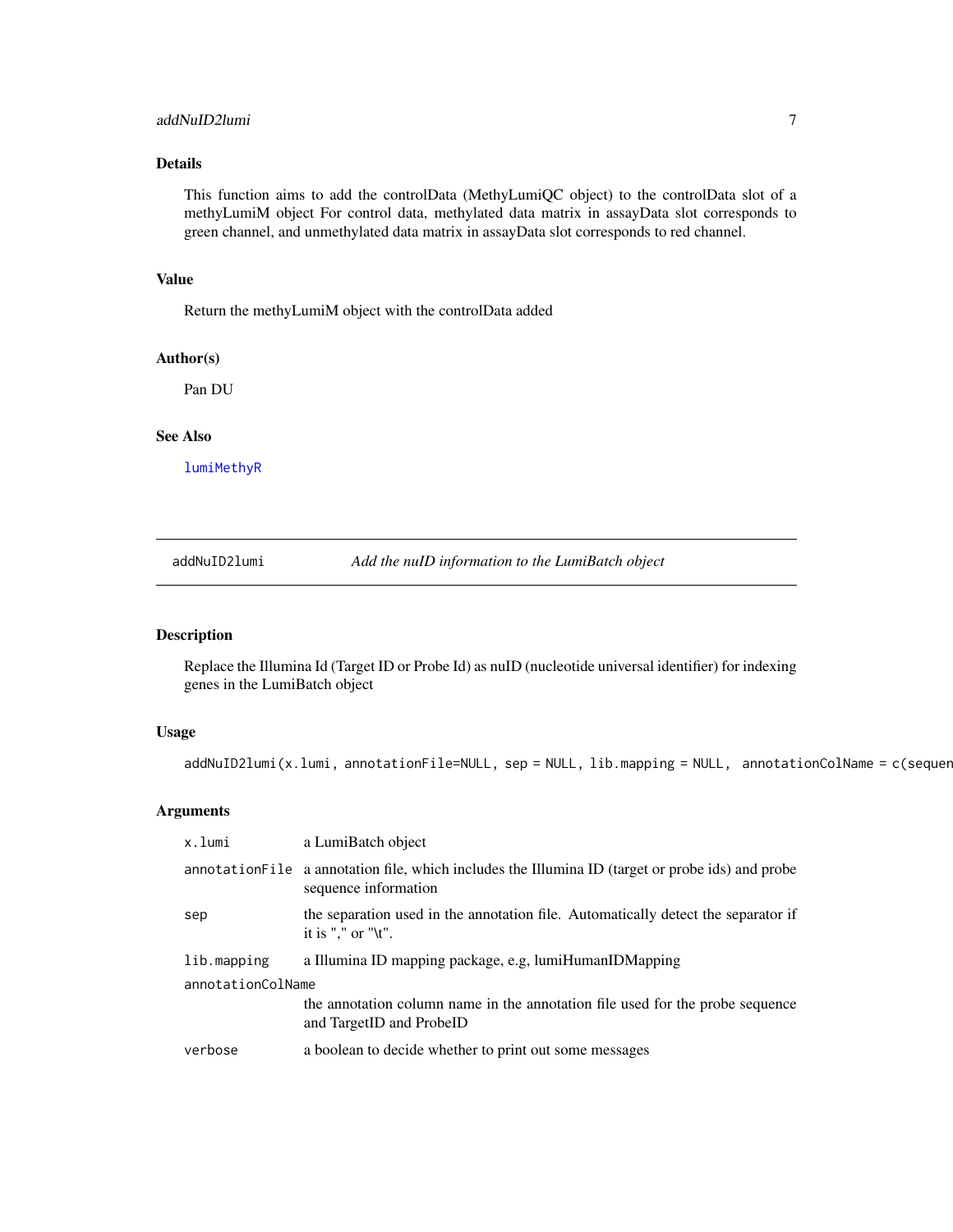#### <span id="page-7-0"></span>Details

Since the default Illumina IDs (TargetID (ILMN\\_Gene ID) and ProbeId (Probe\\_Id)) are not consistent between different arrays and batches, we invented a nuID, which is one-to-one matching with the probe sequence. This function is to replace the Illumina ID with the nuID. If the annotation library (the unzipped manifest file (.bgx)) is provided, the function will automatically check whether the Illumina ID is provided for the microarray data. We recommend output the data using ProbeID when using Illumina BeadStudio software, because the TargetID (ILMN\\_Gene ID) are not unique.

#### Value

a LumiBatch object with Illumina ID replaced by nuID.

#### Author(s)

Pan Du

#### References

Du, P., Kibbe, W.A., Lin, S.M., "nuID: A universal naming schema of oligonucleotides for Illumina, Affymetrix, and other microarrays", submitted.

#### See Also

[IlluminaID2nuID](#page-37-1), [lumiR](#page-53-1)

#### Examples

```
## load example data
# data(example.lumi)
## specify the annotation file for the Illumina chip
# annotationFile <- Human_RefSeq-8.csv
## Replace the Target ID with nuID
# lumi.nuID <- addNuID2lumi(example.lumi, annotationFile)
```

```
## An alternative way is to load the Annotation library and match the targetID (or Probe Id) with nuID
# lumi.nuId <- addNuID2lumi(example.lumi, lib.mapping=lumiHumanIDMapping)
```
<span id="page-7-1"></span>adjColorBias.quantile *Color bias adjustment of Illumina Infinium methylaton microarrays using smooth quantile normalization*

# **Description**

Color bias adjustment of Illumina Infinium methylaton microarrays using smooth quantile normalization [smoothQuantileNormalization](#page-92-1)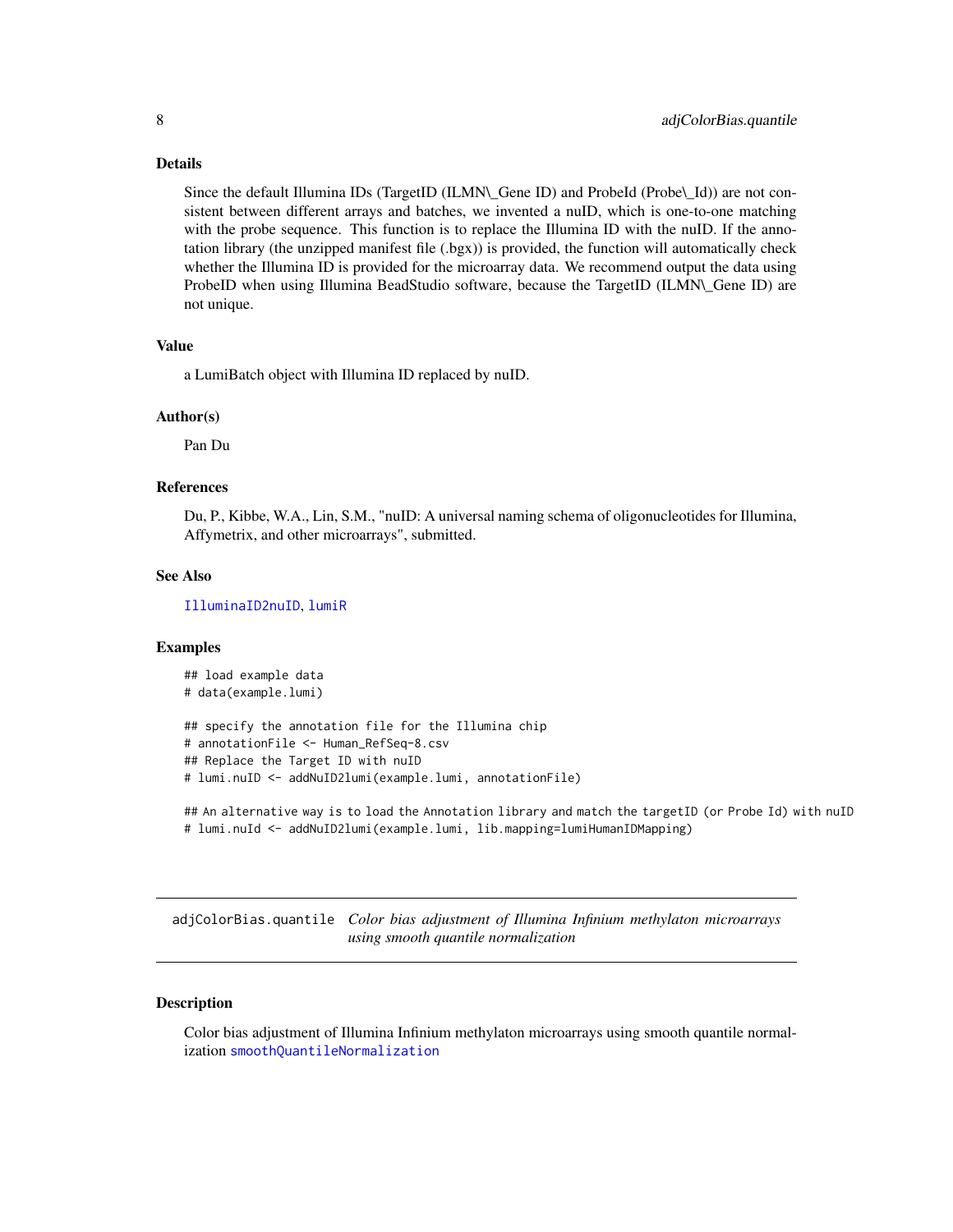# adjColorBias.quantile 9

#### Usage

adjColorBias.quantile(methyLumiM, refChannel = c("green", "red"), logMode = TRUE, verbose = TRUE,...)

#### **Arguments**

| methyLumiM | a MethyLumiM object or any eSet object with "methylated" and "unmethylated"<br>data matrix element in the assayData slot |
|------------|--------------------------------------------------------------------------------------------------------------------------|
| refChannel | the reference color channel for color bias adjustment                                                                    |
| logMode    | whether perform the adjustment in log scale or not                                                                       |
| verbose    | whether print extra information during processing                                                                        |
| $\cdots$   | other parameters used by smoothQuantileNormalization                                                                     |

# Details

Perform color bias adjustment of Illumina Infinium methylaton microarrays. It requires the input methyLumiM object includes the color channel information in the featureData. Basically, there should be a "COLOR\_CHANNEL" column in the data.frame returned by pData(featureData(methyLumiM)).

The basic idea of color bias adjustment is to treat it as the normalization between two color channels. It uses smooth quantile normalization [smoothQuantileNormalization](#page-92-1) to normalize two color channels.

#### Value

Return an object (same class as input methyLumiM) with updated "methylated" and "unmethylated" data matrix after color bias adjustment.

# Author(s)

Pan DU

# See Also

See Also [lumiMethyC](#page-47-1), [smoothQuantileNormalization](#page-92-1) and [adjColorBias.ssn](#page-9-1)

```
data(example.lumiMethy)
# before adjustment
plotColorBias1D(example.lumiMethy)
lumiMethy.adj = adjColorBias.quantile(example.lumiMethy)
# after adjustment
plotColorBias1D(lumiMethy.adj)
```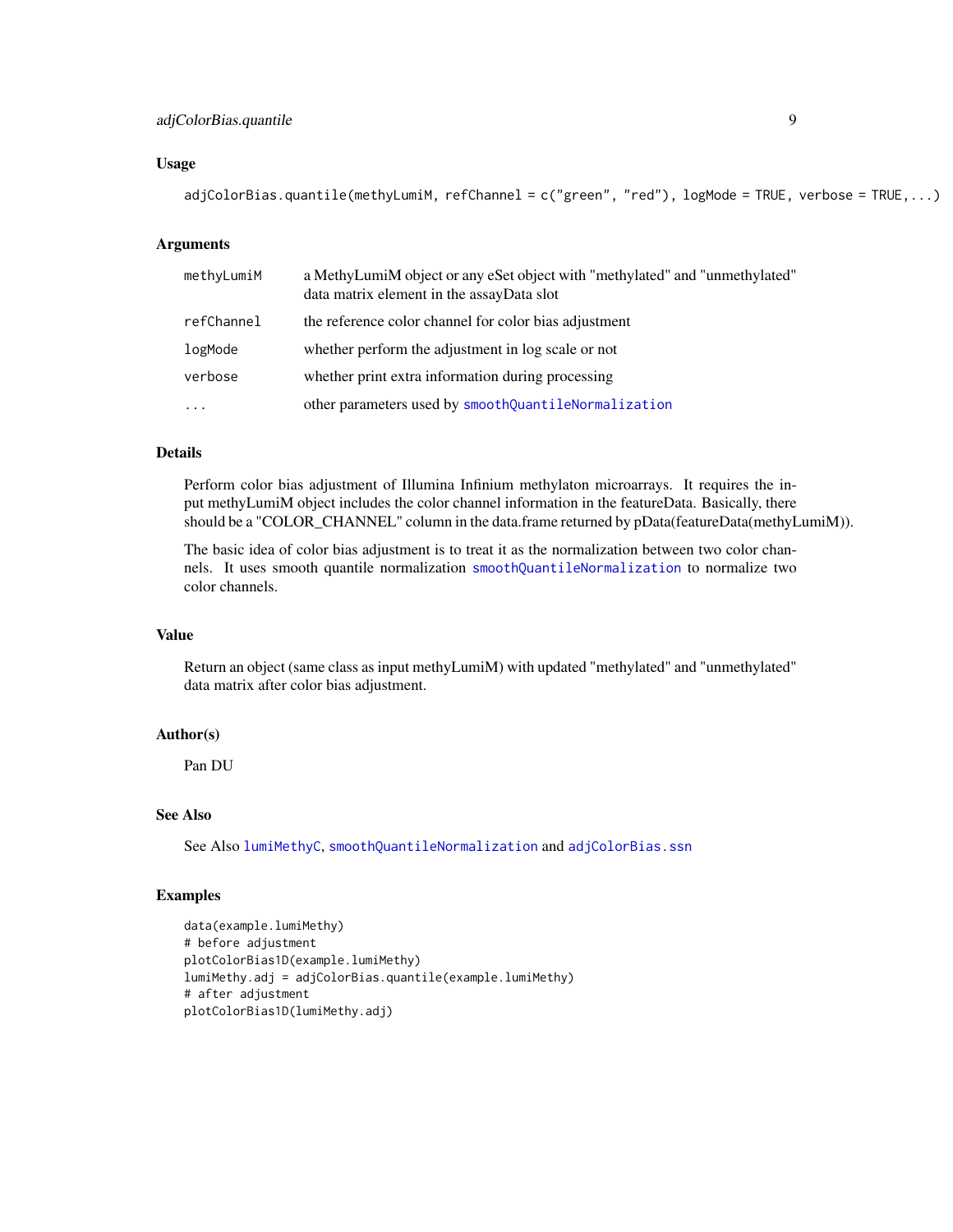<span id="page-9-1"></span><span id="page-9-0"></span>

Color bias adjustment of Illumina Infinium methylaton microarrays using simple shift and scaling normalization

#### Usage

```
adjColorBias.ssn(methyLumiM, refChannel = c("green", "red", "mean"))
```
#### Arguments

| methyLumiM | a MethyLumiM object or any eSet object with "methylated" and "unmethylated" |
|------------|-----------------------------------------------------------------------------|
|            | data matrix element in the assayData slot                                   |
| refChannel | the reference color channel for color bias adjustment                       |

# Details

Perform color bias adjustment of Illumina Infinium methylaton microarrays. It requires the input methyLumiM object includes the color channel information in the featureData. Basically, there should be a "COLOR\_CHANNEL" column in the data.frame returned by pData(featureData(methyLumiM)).

The basic idea of color bias adjustment is to treat it as the normalization between two color channels. It uses simple scaling normalization to normalize two color channels. The background levels are estimated using function [estimateMethylationBG](#page-25-1).

#### Value

Return an object (same class as input methyLumiM) with updated "methylated" and "unmethylated" data matrix after color bias adjustment.

#### Author(s)

Pan DU

#### See Also

See Also [lumiMethyC](#page-47-1), [estimateMethylationBG](#page-25-1) and [adjColorBias.quantile](#page-7-1)

```
data(example.lumiMethy)
# before adjustment
plotColorBias1D(example.lumiMethy)
lumiMethy.adj = adjColorBias.ssn(example.lumiMethy)
# after adjustment
plotColorBias1D(lumiMethy.adj)
```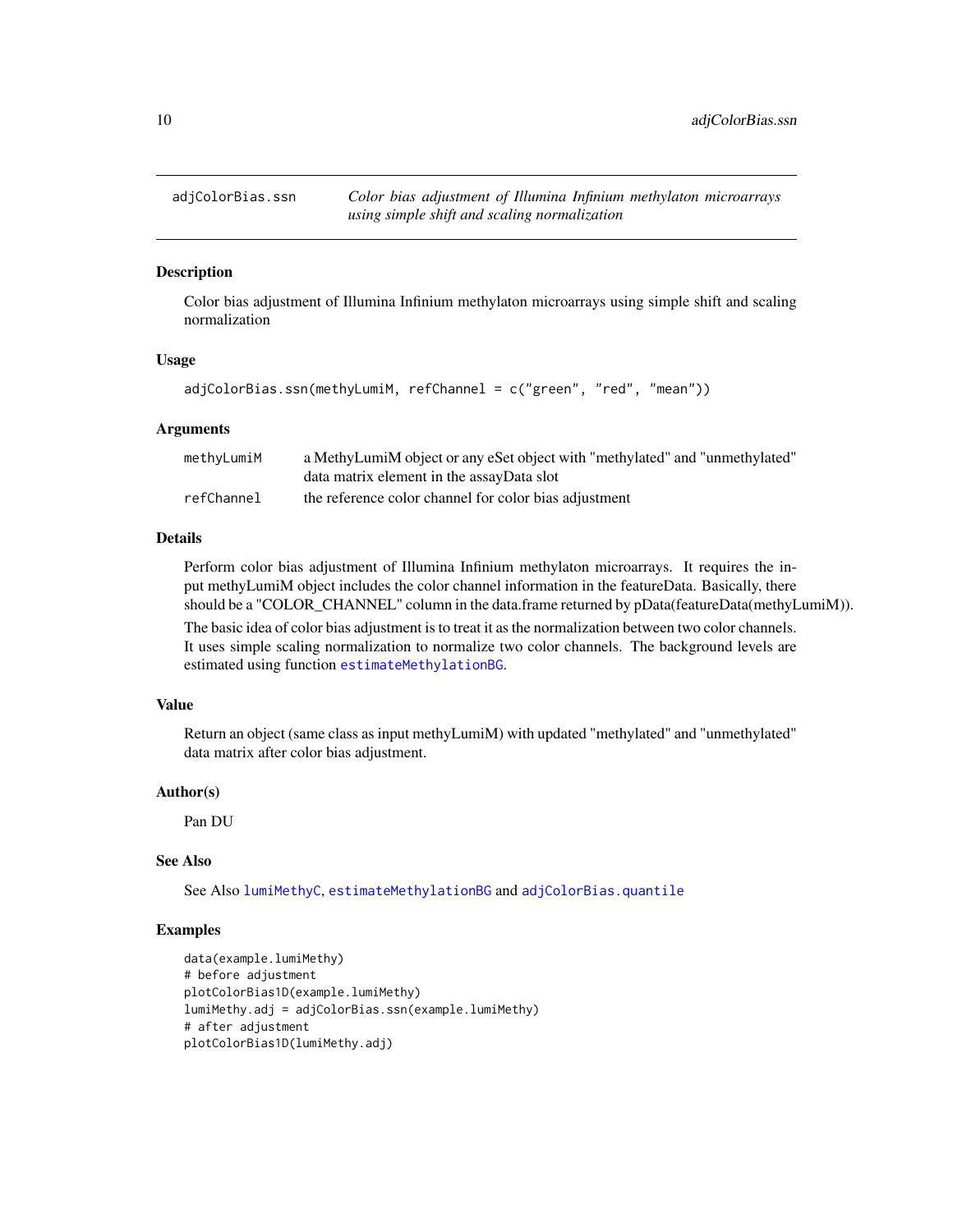<span id="page-10-0"></span>asBigMatrix-methods *convert the data matrix in the assayData of a ExpressionSet as Big-Matrix*

#### Description

convert the data matrix in the assayData of a ExpressionSet as BigMatrix

# Usage

```
## S4 method for signature ExpressionSet
asBigMatrix(object, rowInd=NULL, colInd=NULL, nCol=NULL, dimNames=NULL, saveDir=., savePrefix=NULL, .
```
#### Arguments

| object     | an object of Expression Set or its inherited class                                                                                                |
|------------|---------------------------------------------------------------------------------------------------------------------------------------------------|
| rowInd     | the subset of row index                                                                                                                           |
| colInd     | the subset of column index                                                                                                                        |
| nCo1       | the number of columns of the data, which can be larger than the real data dimen-<br>sion. It is designed for adding future data.                  |
| dimNames   | the dimension names, which is a list of two character vectors (rownames and<br>colnames)                                                          |
| saveDir    | the parent directory to save the BigMatrix data files                                                                                             |
| savePrefix | the folder name prefix of the directory to save the BigMatrix data files. The fold<br>name will be like this: paste(savePrefix, '_bigmat', sep=") |
| $\ddots$ . | optional arguments to BigMatrix                                                                                                                   |

#### Details

This function does not work in Windows because the dependent package bigmemoryExtras does not support it. In order to make lumi package still compilation under Windows, I deliberately remove the dependency of bigmemoryExtras package. As a result, users need to manually load the bigmemoryExtras function before using this function.

The BigMatrix data files will be save in the directory file.path(saveDir, paste(savePrefix, '\_bigmat',  $sep="$ )

#### See Also

[BigMatrix](#page-0-0)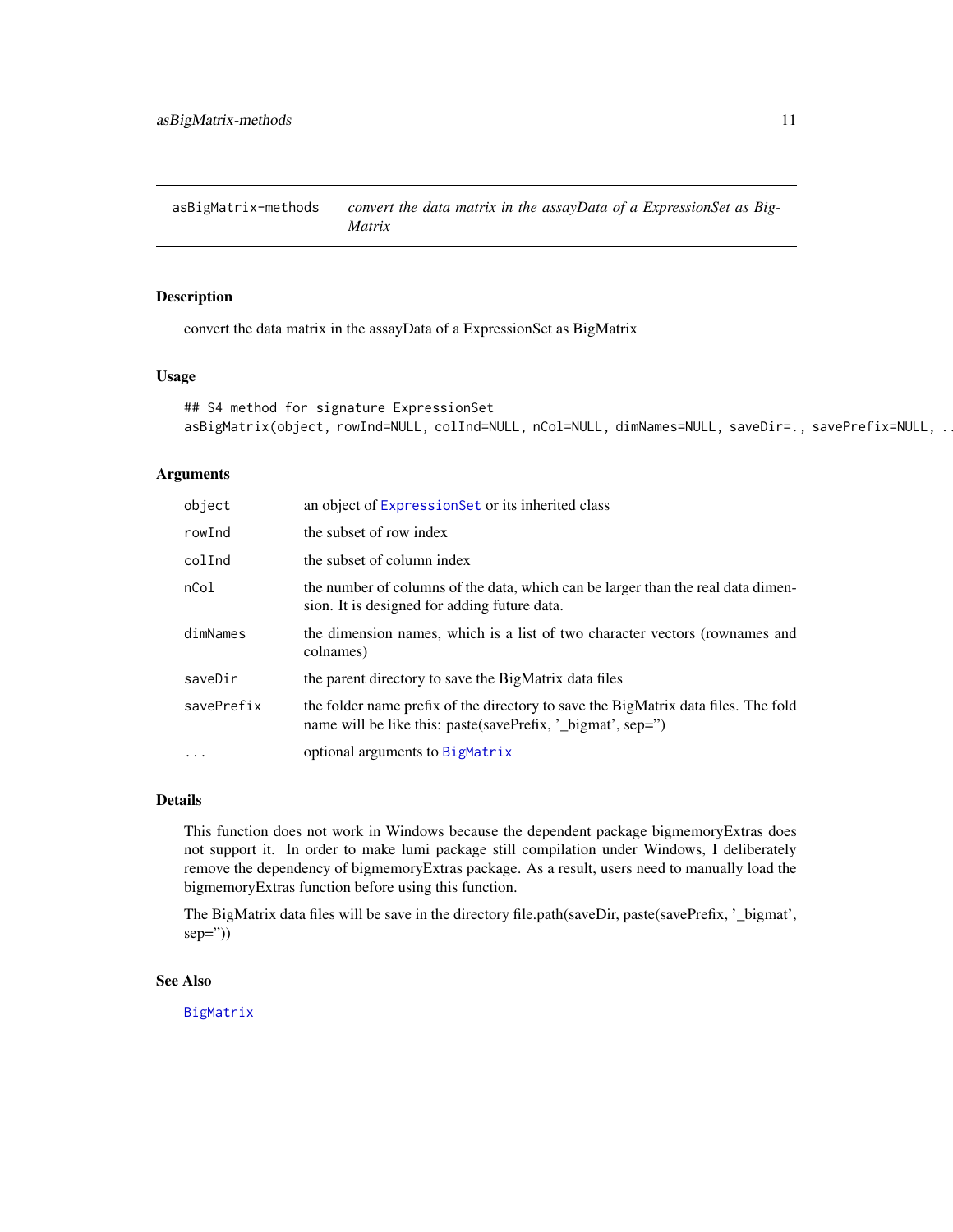<span id="page-11-0"></span>

Convert methylation Beta-value to M-value through a logistic transformation

#### Usage

beta2m(beta)

#### Arguments

beta a matrix or vector of methylation Beta-value

#### Details

Convert methylation Beta-value to M-value through a logistic transformation

#### Value

return methylation M-value with the same size of input Beta-value

#### Author(s)

Pan Du

# References

Du, P., Zhang, X, Huang, C.C., Jafari, N., Kibbe, W.A., Hou, L., and Lin, S.M., (2010) 'Comparison of Beta-value and M-value methods for quantifying methylation levels by microarray analysis', (under review)

# See Also

See Also as [m2beta](#page-58-1)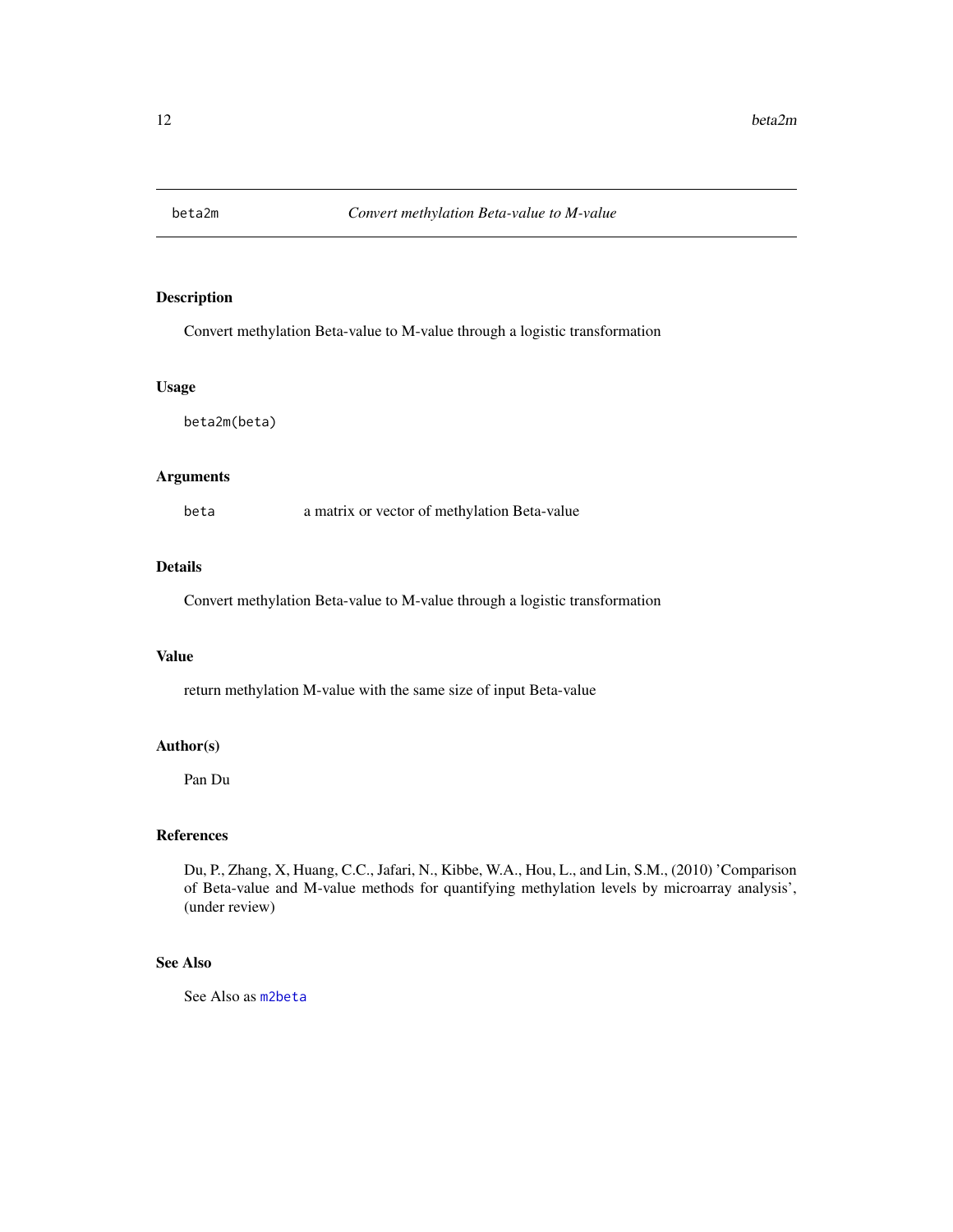<span id="page-12-0"></span>

The method adjusts the data by subtracting an offset, which is estimated based on the quantile of the control probes

# Usage

```
bgAdjust(lumiBatch, probs = 0.5, ...)
```
# Arguments

| lumiBatch               | A LumiBatch object with controlData slot include control probe information |
|-------------------------|----------------------------------------------------------------------------|
| probs                   | The quantile used to estimate the background                               |
| $\cdot$ $\cdot$ $\cdot$ | other parameters used by quantile method                                   |

# Details

The method adjusts the data by subtracting an offset, which is estimated based on the quantile of the control probes. The control probe information is kept in the controlData slot of the LumiBatch object. If no control data information, the method will do nothing.

# Value

It returns a LumiBatch object with background adjusted.

# Author(s)

Pan Du

# See Also

[lumiB](#page-41-1)

```
data(example.lumi)
## Here will assume the minimum of the control probe as the background,
## because there is no negative control (blank beads) information for the Barnes data.
example.lumi.b <- bgAdjust(example.lumi, probs=0)
```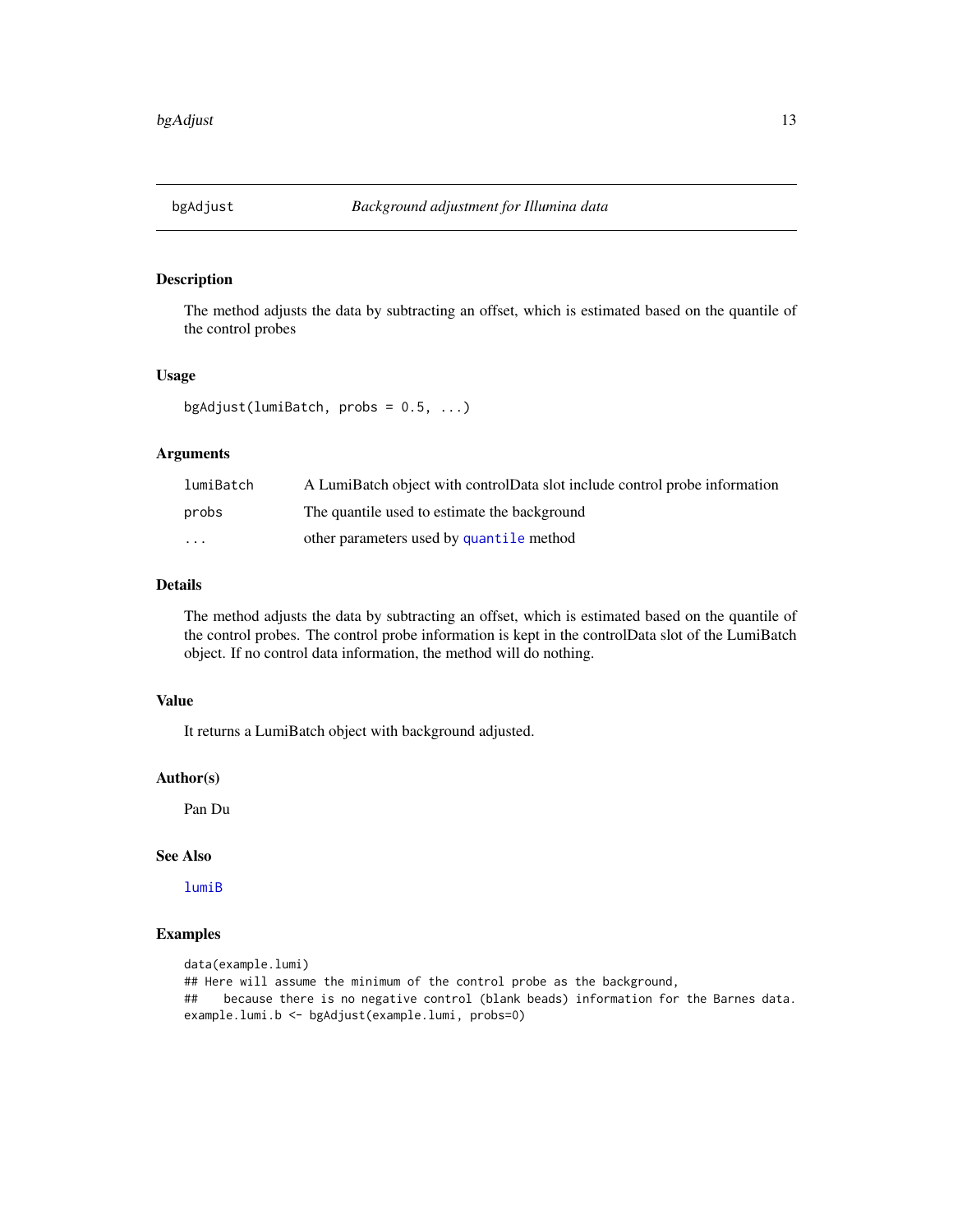<span id="page-13-1"></span><span id="page-13-0"></span>

Estimate and adjust the background levels of Illumina Infinium methylaton microarrays

#### Usage

```
bgAdjustMethylation(methyLumiM, separateColor = FALSE, targetBGLevel = 300, negPercTh = 0.25)
```
#### Arguments

| methyLumiM    | a MethyLumiM object or any eSet object with "methylated" and "unmethylated"<br>data matrix element in the assayData slot                                                                           |
|---------------|----------------------------------------------------------------------------------------------------------------------------------------------------------------------------------------------------|
| separateColor | determine whether separately process two color channels                                                                                                                                            |
| targetBGLevel | adjust background level to a non-zero target background level                                                                                                                                      |
| negPercTh     | the threshold of the percentage of negative values after subtract estimated back-<br>ground levels. A warning will be given if too many probes having intensities<br>lower than background levels. |

#### Details

The estimation of background level of Infinium methylaton microarray is based on the assumption that the lots of CpG sites are unmethylated, which results in a density mode of the intensities measured by methylated probes. The position of this mode represents the background level.

# Value

Return an object (same class as input methyLumiM) with updated "methylated" and "unmethylated" data matrix after background level adjustment. The estimated background level was kept in the attribute, "EstimatedBG", of the returned methyLumiM object.

#### Author(s)

Pan DU

# See Also

See Also [lumiMethyB](#page-46-1) and [estimateMethylationBG](#page-25-1)

```
data(example.lumiMethy)
lumiMethy.bgAdj = bgAdjustMethylation(example.lumiMethy)
attr(lumiMethy.bgAdj, "EstimatedBG")
```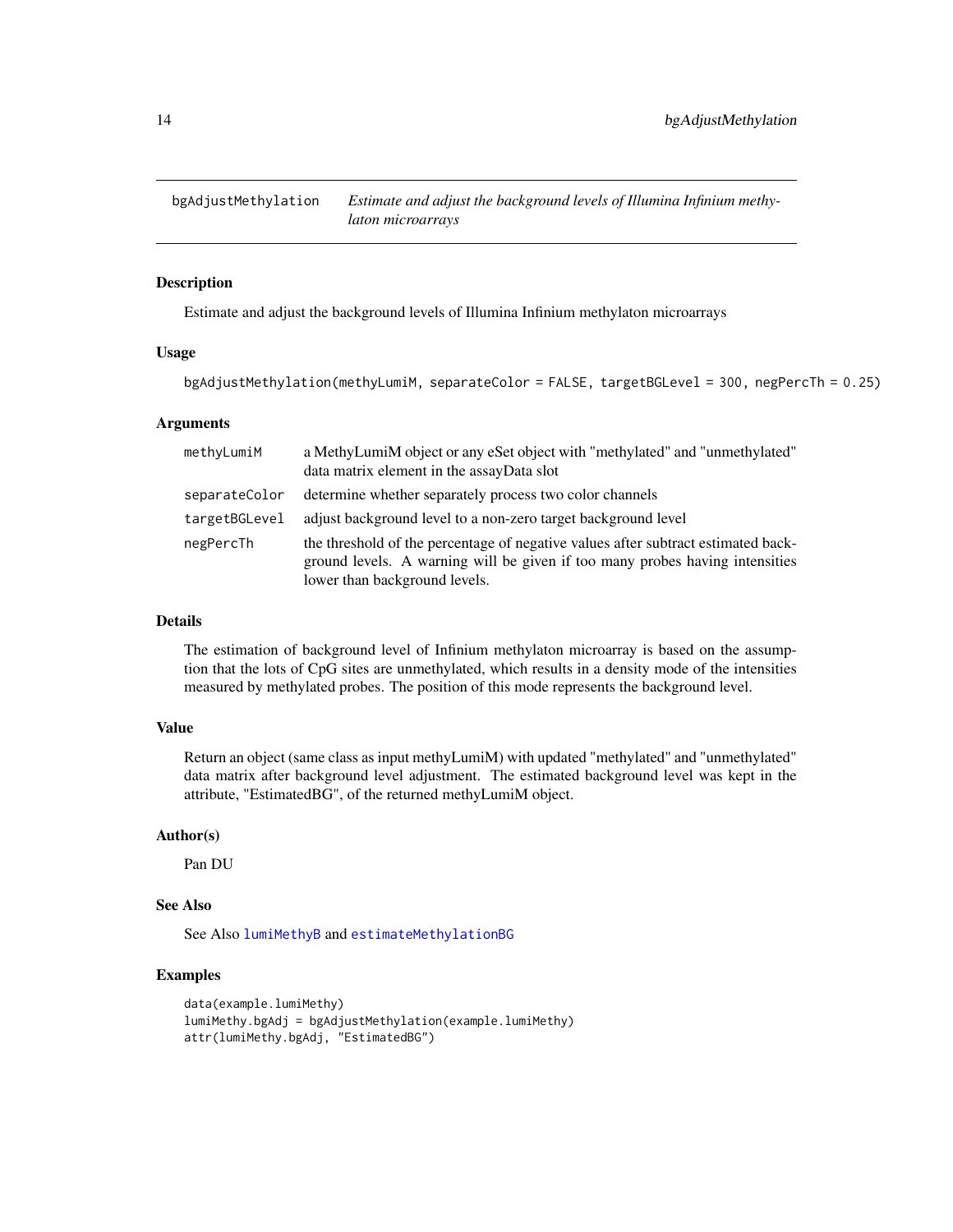<span id="page-14-0"></span>boxplot, MethyLumiM-method

*boxplot of a MethyLumiM object*

#### Description

Creating a [hdr.boxplot](#page-0-0) of the M-value in a MethyLumiM object

# Usage

## S4 method for signature MethyLumiM  $boxplot(x, main, logMode = TRUE, ...)$ 

# Arguments

| X       | a MethyLumiM-class object                        |
|---------|--------------------------------------------------|
| main    | title of the boxplot                             |
| logMode | only works when the dataType of x is "Intensity" |
|         | optional arguments to bwplot.                    |

# Details

Because the density plot of M-values usually includes two modes, using the traditional boxplot cannot accurately represent the distribution of the data. Here we use violin plot to show the density of M-values by samples

# See Also

[MethyLumiM-class](#page-0-0), [panel.violin](#page-0-0) and boxplot, ExpressionSet-method

```
## load example data
data(example.lumiMethy)
boxplot(example.lumiMethy)
```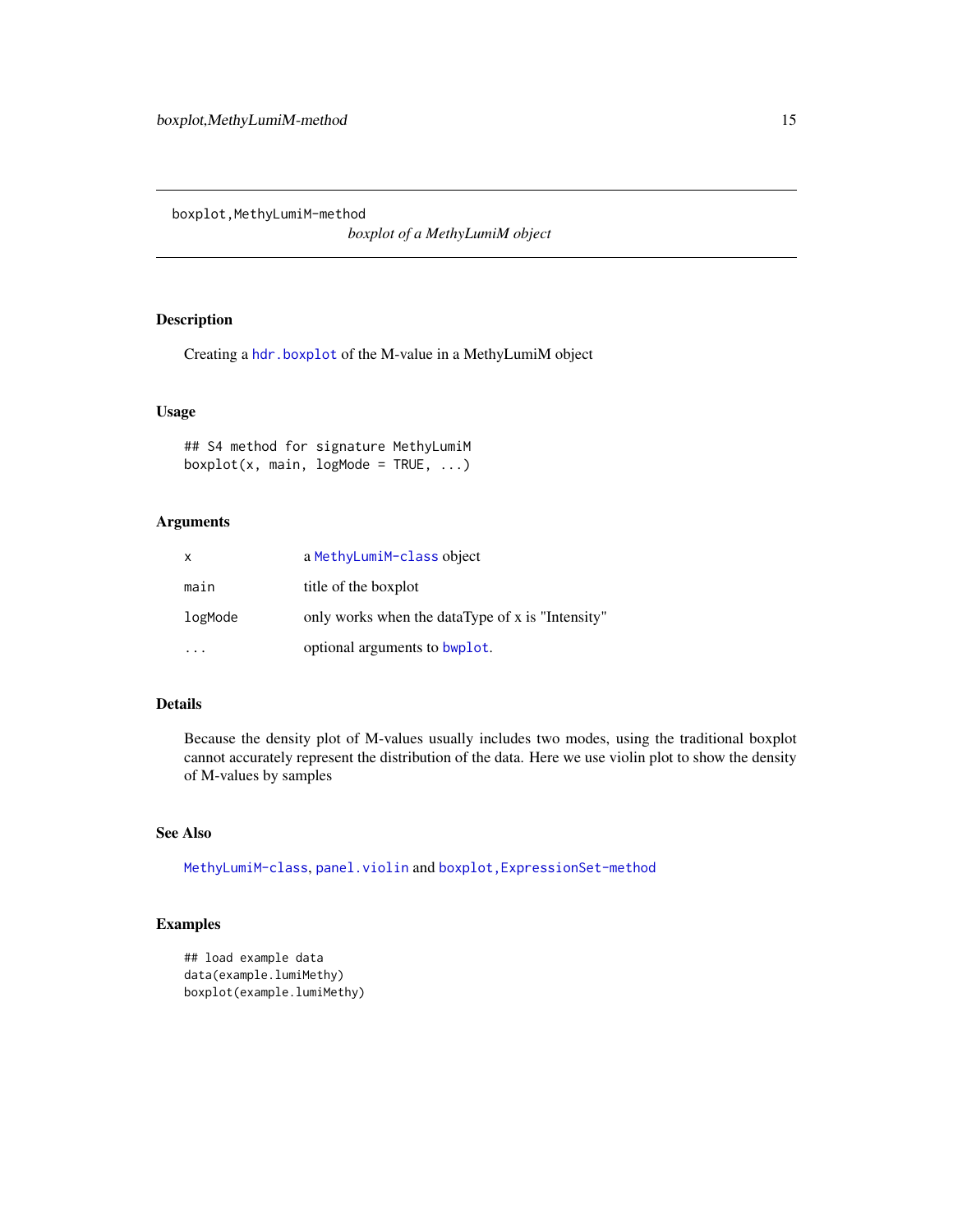<span id="page-15-0"></span>

Creating [boxplot](#page-0-0) of sample intensities in a ExpressionSet object

#### Usage

```
## S4 method for signature ExpressionSet
boxplot(x, range = 0, main, logMode = TRUE, subset = NULL, xlab = "", ylab = "Amplitude", ...)
```
# Arguments

| X        | a ExpressionSet object                                                                      |
|----------|---------------------------------------------------------------------------------------------|
| range    | parameter of boxplot                                                                        |
| main     | title of the boxplot                                                                        |
| logMode  | whether plot the data in log2 scale or not                                                  |
| subset   | subset of rows used to plot. It can be an index vector, or the length of a random<br>subset |
| xlab     | xlab of the plot                                                                            |
| ylab     | ylab of the plot                                                                            |
| $\cdots$ | optional arguments to boxplot.                                                              |

# Details

The boxplot function has a "subset" parameter. By default, it is set as 5000, i.e., randomly selected 5000 probes to plot the boxplot. The purpose of this is to plot the picture faster, but it will also make the boxplot has slightly different each time. If the user wants to make sure the boxplot is the same each time, you can set the "subset" parameter as NULL.

# See Also

[LumiBatch-class](#page-43-1), [boxplot](#page-0-0) and [boxplot,MethyLumiM-method](#page-0-0)

#### Examples

```
## load example data
data(example.lumi)
```
boxplot(example.lumi)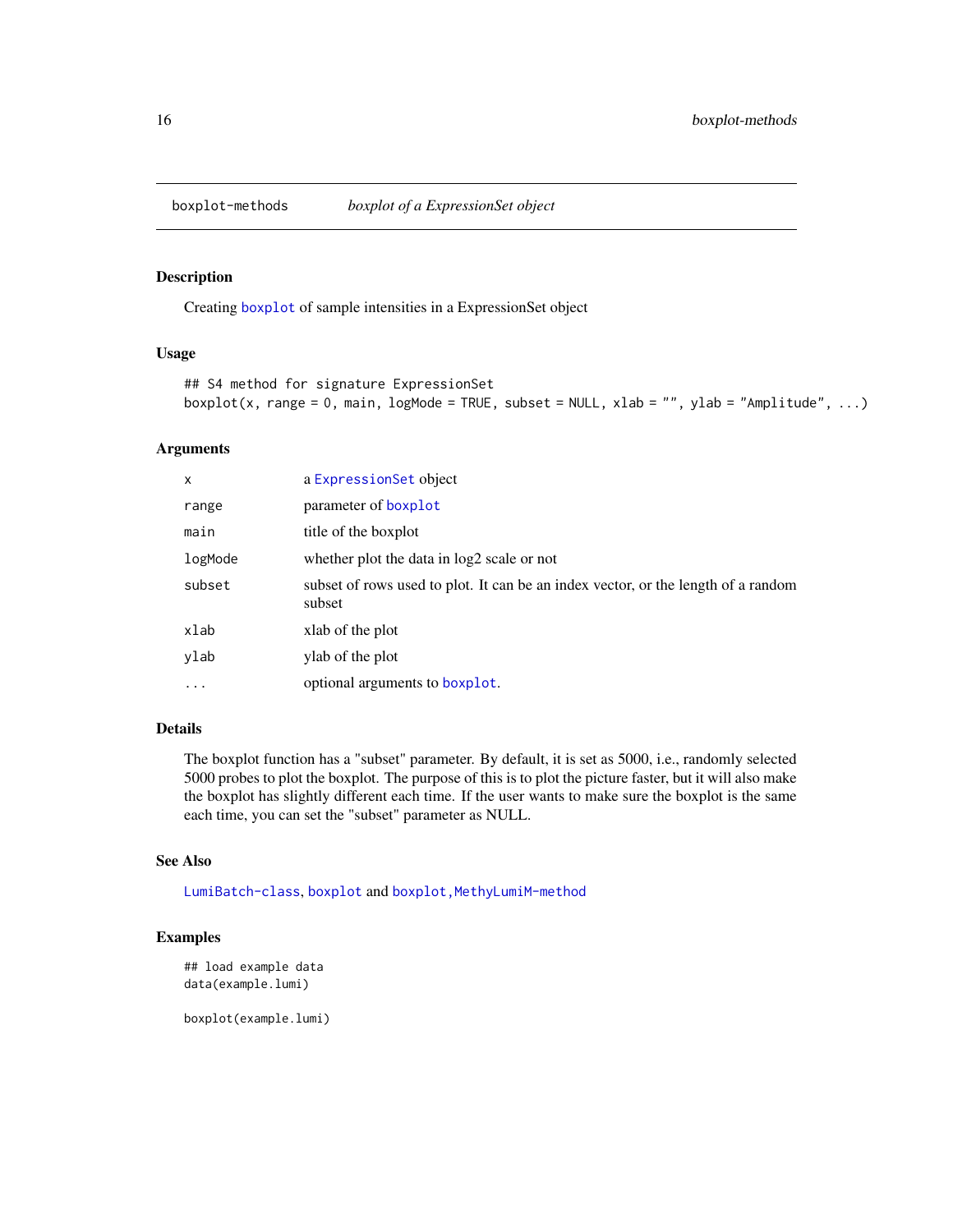<span id="page-16-0"></span>

Plot the Illumina Infinium methylation color bias in terms of boxplot. boxplot of red and green color channel will be plotted side by side

# Usage

```
boxplotColorBias(methyLumiM, logMode = TRUE, channel = c("both", "unmethy", "methy", "sum"), grid = TRU
```
# Arguments

| methyLumiM | MethyLumiM-class object or eSet-class object, which include methylated and<br>unmethylated probe intensities |
|------------|--------------------------------------------------------------------------------------------------------------|
| logMode    | whether plot the intensities in log-scale                                                                    |
| channel    | estimate the intensity in different methods                                                                  |
| grid       | whether to add grid on the plot                                                                              |
| main       | title of the plot                                                                                            |
| mar        | margin of the plot                                                                                           |
| verbose    | whether print verbose information during plot                                                                |
| subset     | plot subset of randomly selected rows. All data will be plotted if it is NULL.                               |
| $\cdots$   | other parameters of boxplot                                                                                  |

# Details

Plot the Illumina Infinium methylation color bias in terms of boxplot. boxplot of red and green color channel will be plotted side by side

#### Value

Invisibly return TRUE if plot successfully.

# Author(s)

Pan DU

# See Also

See Also as [boxplot](#page-0-0) and [plotColorBias1D](#page-73-1)

# Examples

data(example.lumiMethy) boxplotColorBias(example.lumiMethy)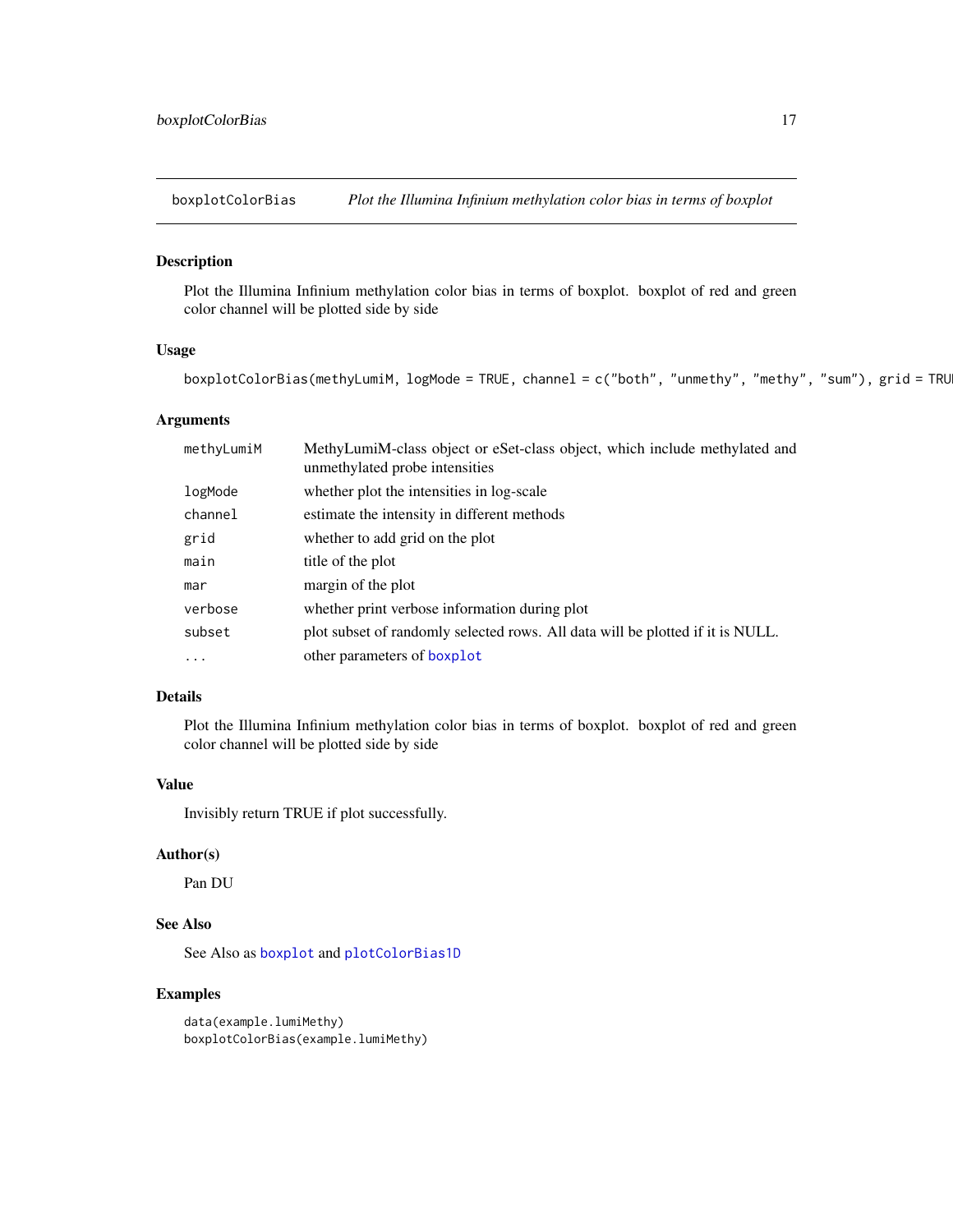<span id="page-17-0"></span>colorBiasSummary *A summary of colorBias information*

#### Description

A summary of colorBias information, which is a data.frame summarizing the intensities of individual samples

#### Usage

```
colorBiasSummary(methyLumiM, logMode = TRUE, channel = c("both", "unmethy", "methy", "sum"))
```
#### Arguments

| methyLumiM | MethyLumiM-class object or eSet-class object, which include methylated and<br>unmethylated probe intensities |
|------------|--------------------------------------------------------------------------------------------------------------|
| logMode    | Whether plot the intensities in log-scale                                                                    |
| channel    | estimate the intensity in different methods                                                                  |

# Details

A summary of colorBias information. There are four options using "channel" parameter to plot the density plot. "both": estimate the density by pooling together methylated and unmethylated probe intensities. "unmethy" and "methy": plot either unmethylated or methylated probe density. "sum" plot the density of the sum of methylatled and unmethylated probe intensitys.

# Value

A data.frame summarizing the intensities of individual samples

#### Author(s)

Pan DU

density-methods *Density plot of a ExpressionSet object*

# Description

Creating density plot of sample intensities in a ExpressionSet object. It is equivalent to [hist](#page-36-1)[methods.](#page-36-1)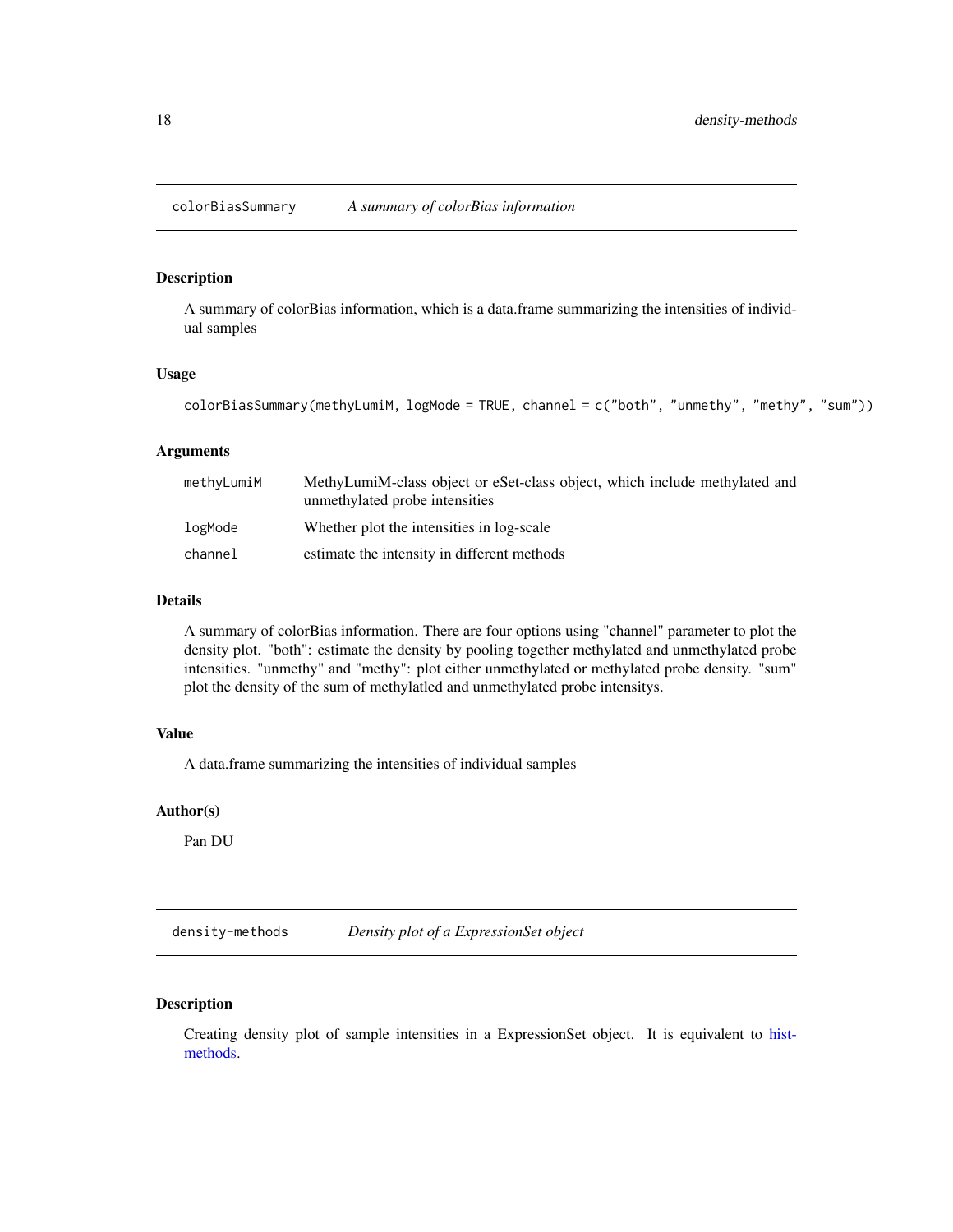# density-methods 19

# Usage

```
## S4 method for signature ExpressionSet
density(x, logMode=TRUE, xlab = NULL, ylab = "density", type = "l",
col=1:dim(x)[2], lty=1:dim(x)[2], lwd=1, xlim = NULL, index.highlight = NULL, color.highlight = 2,
symmetry = NULL, addLegend = TRUE, legendPos="topright", subset = NULL, main="", ...)
```
# Arguments

| x               | a ExpressionSet object                                                                                                                                            |  |
|-----------------|-------------------------------------------------------------------------------------------------------------------------------------------------------------------|--|
| logMode         | determine whether the density plot is based on a log2 scale                                                                                                       |  |
| xlab            | xlab of the density plot                                                                                                                                          |  |
| ylab            | ylab of the density plot                                                                                                                                          |  |
| type            | parameter of plot function                                                                                                                                        |  |
| col             | line colors of the density plot                                                                                                                                   |  |
| lty             | line types of the density plot                                                                                                                                    |  |
| lwd             | line width of plot function                                                                                                                                       |  |
| xlim            | parameter of the plot function                                                                                                                                    |  |
| index.highlight |                                                                                                                                                                   |  |
|                 | the column index of the highlighted density curve                                                                                                                 |  |
| color.highlight |                                                                                                                                                                   |  |
|                 | color of highlighted density curve                                                                                                                                |  |
| symmetry        | the boundary position suppose to be symmetric distributed                                                                                                         |  |
| addLegend       | whether add legend to the plot or not                                                                                                                             |  |
| legendPos       | the legend position. It can be a string specifying the position, or a length two<br>vector specifying the x and y position. Please check legend for more details. |  |
| subset          | subset of rows used to plot. It can be an index vector, or the length of a random<br>subset                                                                       |  |
| main            | title for the plot                                                                                                                                                |  |
| $\cdots$        | additional parameters for density function                                                                                                                        |  |

# See Also

[LumiBatch-class](#page-43-1), [hist-methods,](#page-36-1) [density](#page-0-0)

# Examples

```
## load example data
data(example.lumi)
```
density(example.lumi)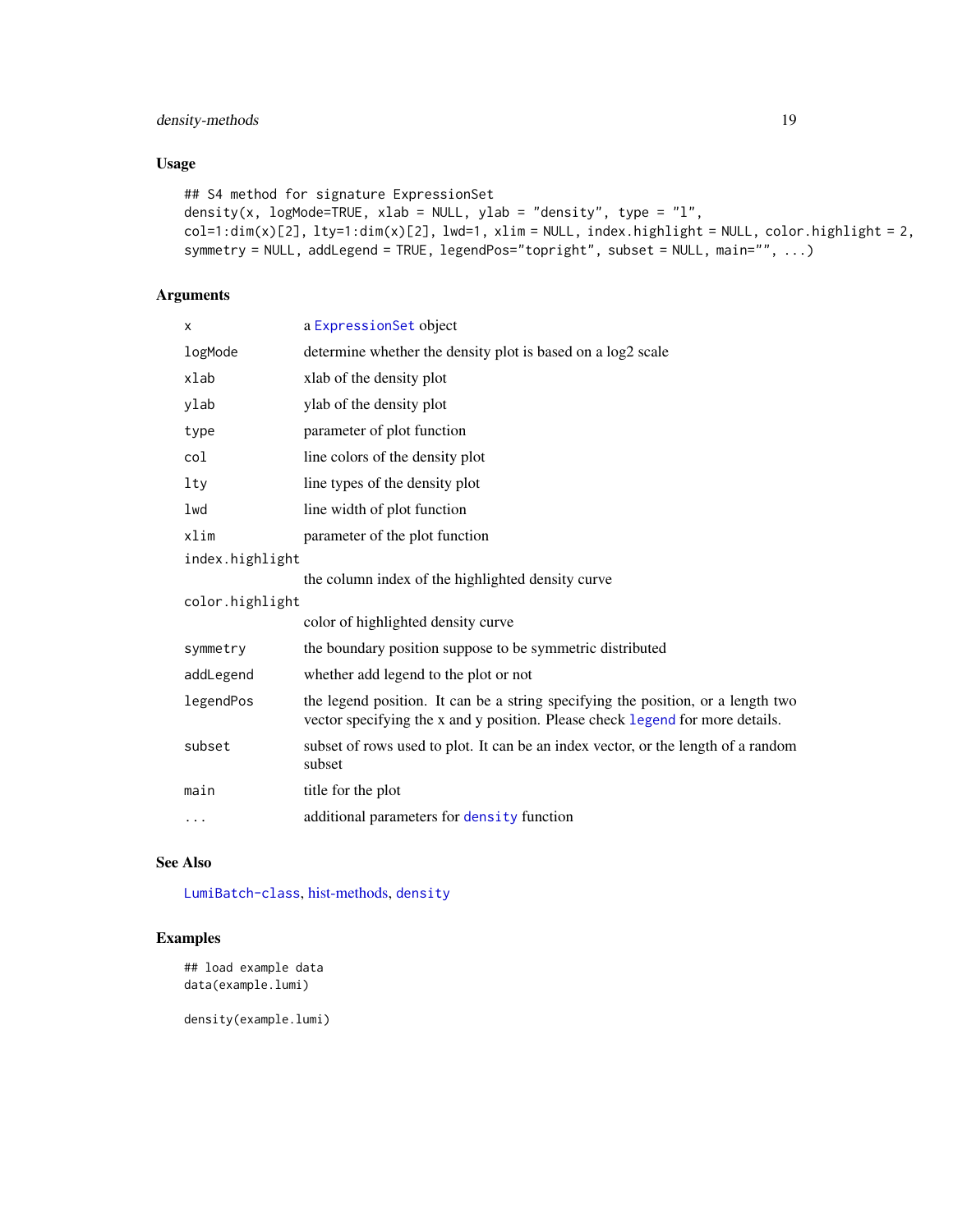<span id="page-19-0"></span>

Estimate the detectable probe ratio of each probe, sample or just return an AP matrix

# Usage

```
detectionCall(x.lumi, Th = 0.01, type = c(probe, sample, matrix))
```
#### Arguments

| the threshold. By default, when the detection p-value is less than 0.01, we sup-<br>pose it is detectable. For the old version of BeadStudio output (version 2 or<br>earlier), the threshold will automatically transferred as 1 - Th, because in the old<br>format, value close to 1 is suppose to be detectable. |
|--------------------------------------------------------------------------------------------------------------------------------------------------------------------------------------------------------------------------------------------------------------------------------------------------------------------|
| determine to calculate the detection count by probe or by sample                                                                                                                                                                                                                                                   |
|                                                                                                                                                                                                                                                                                                                    |

# Value

If the type is 'probe', then returns the presentCount of each probe. If the type is 'sample', then return the detectable probe ratio of each sample. If the type is 'matrix', then return the AP matrix, in which 'A' represents absent (the detect p-value less than threshold) and 'P' represents present.

#### Author(s)

Pan Du

#### See Also

[lumiQ](#page-52-1)

```
## load example data
data(example.lumi)
## load example data
data(example.lumi)
```

```
## estimate the detect call (percentage of expressed genes) of each sample
temp <- detectionCall(example.lumi, type=sample)
print(temp)
```

```
## estimate the present count of each gene (probe)
temp <- detectionCall(example.lumi, type=probe)
hist(temp)
```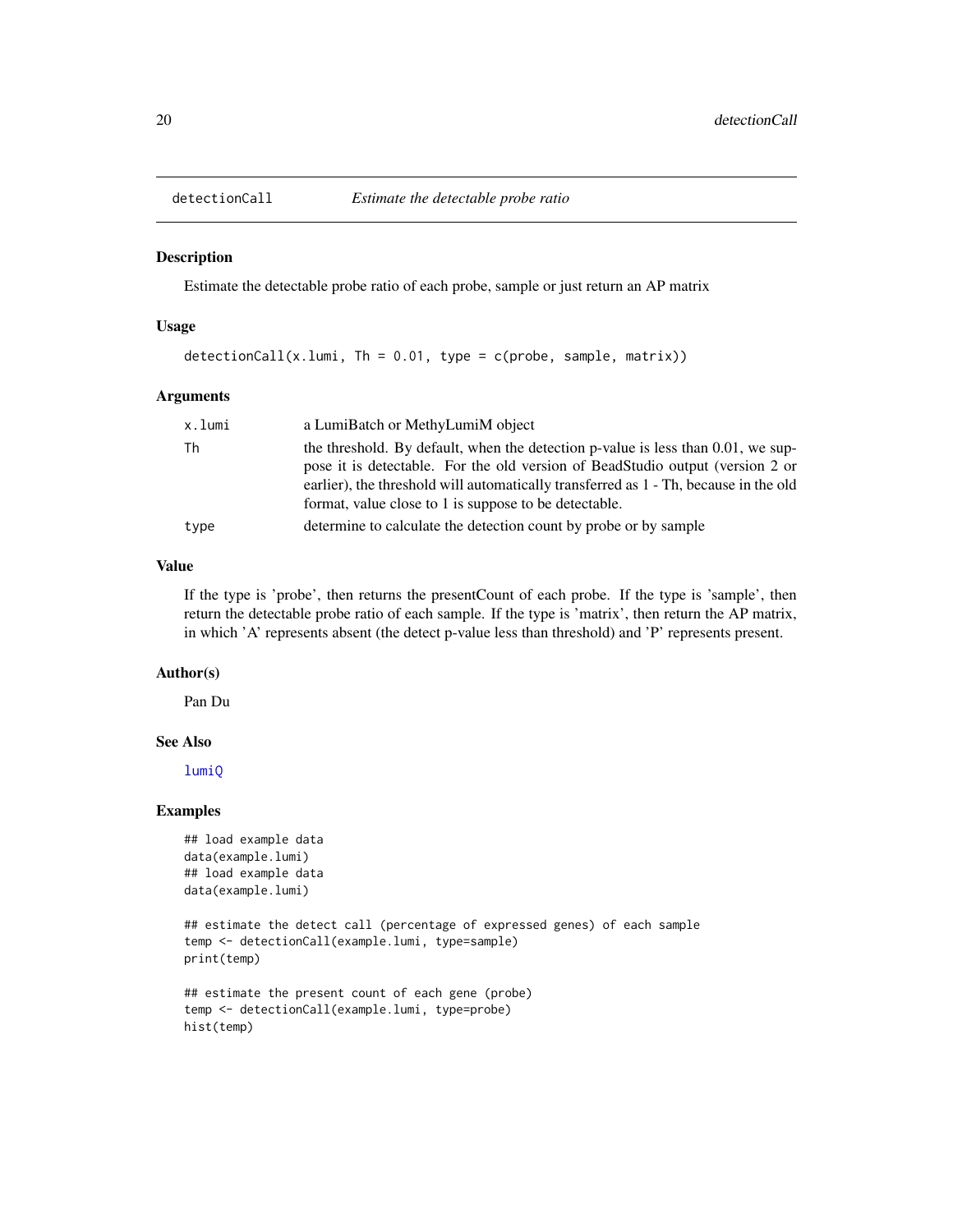<span id="page-20-0"></span>

Detect the outlier sample (or gene) based on distance to the cluster center

# Usage

```
detectOutlier(x, metric = "euclidean", standardize = TRUE, Th = 2, ifPlot = FALSE)
```
# Arguments

| $\mathsf{x}$ | a LumiBatch object, ExpressionSet object or a matrix with each column corre-<br>sponding to a sample or other profile |
|--------------|-----------------------------------------------------------------------------------------------------------------------|
| metric       | the distance matric                                                                                                   |
| standardize  | standardize the profile or not                                                                                        |
| Th           | the threshold of outlier,                                                                                             |
| ifPlot       | to plot the result (as a hierarchical tree) or not                                                                    |

#### Details

The current outlier detection is based on the distance from the sample to the center (average of all samples after removing 10 percent samples farthest away from the center). The assumption of the outlier detection is that there is only one single cluster and the distance from the sample to the center is Gaussian distributed.

The outlier is detected when its distance to the center is larger than a certain threshold. The threshold is calculated as Th \* median distances to the center.

The profile relations can be visualized as a hierarchical tree.

#### Value

Plot the results or return the outlier (a logic vector) with the distance matrix and threshold as attributes.

# Author(s)

Pan Du

#### See Also

[lumiQ](#page-52-1)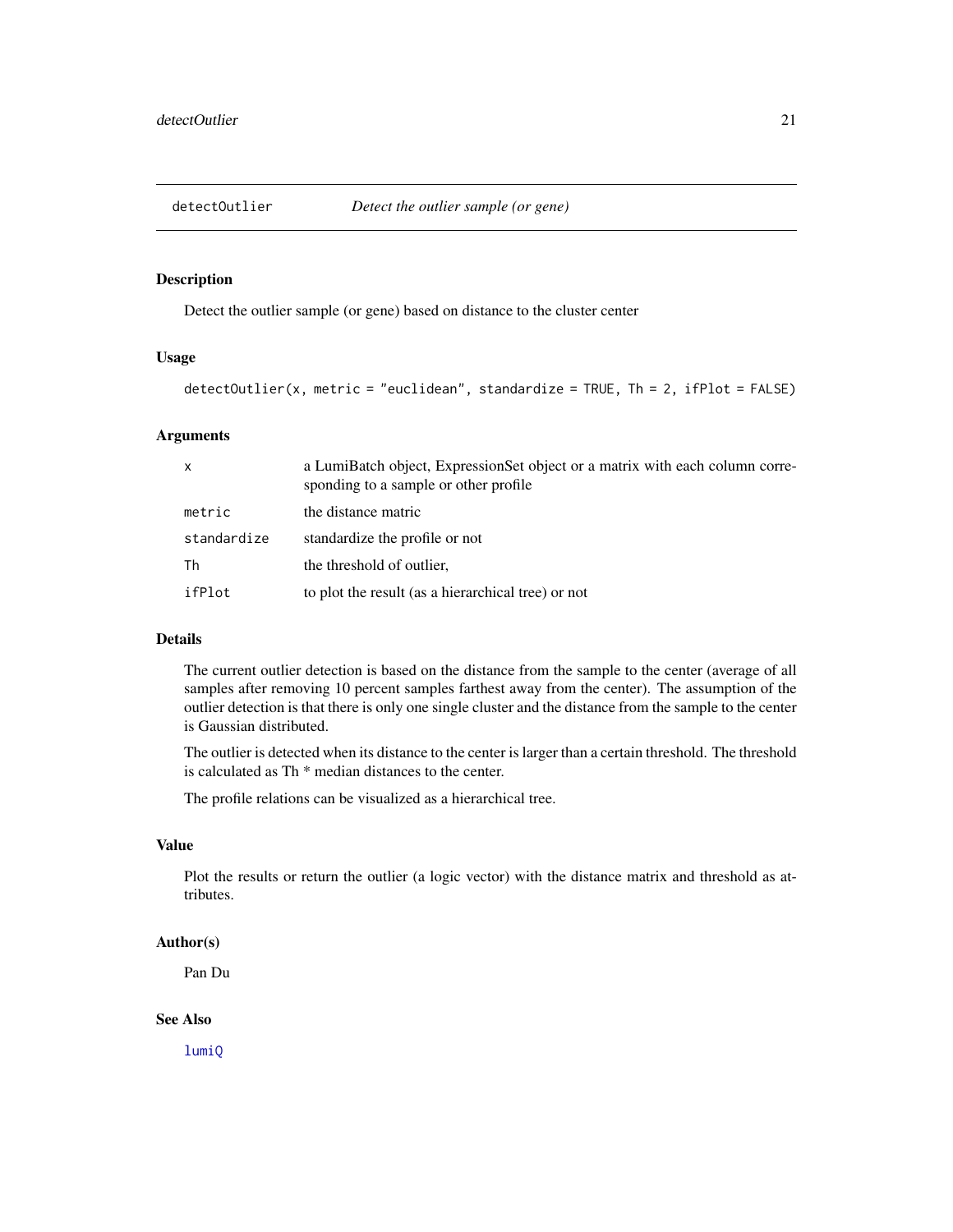#### Examples

```
## load example data
data(example.lumi)
## detect the outlier (Further improvement needed.)
temp <- detectOutlier(example.lumi, ifPlot=TRUE)
```
<span id="page-21-1"></span>

estimateBeta *Estimate methylation Beta-value matrix*

# Description

Estimate methylation Beta-value matrix from MethyLumiM-class object or eSet-class object, which include methylated and unmethylated probe intensities

# Usage

```
estimateBeta(methyLumiM, returnType=c("ExpressionSet", "matrix"), offset = 100)
```
#### Arguments

| methyLumiM | MethyLumiM-class object or eSet-class object, which include methylated and<br>unmethylated probe intensities |
|------------|--------------------------------------------------------------------------------------------------------------|
| returnType | determine whether return an ExpressionSet or matrix object                                                   |
| offset     | An offset value added to the denominator to avoid close to zero intensities                                  |

# Details

Beta-value is ratio between Illumina methylated probe intensity and total probe intensities (sum of methylated and unmethylated probe intensities, see [estimateIntensity](#page-22-1)). An offset value added to the denominator to avoid close to zero intensities in the denominator. Beta-value is in the range of 0 and 1. If we assume the probe intensity follows Gamma distribution, then the Beta-value follows a Beta distribution.

#### Value

An ExpressionSet or matrix object of methylation Beta-value

#### Author(s)

Pan DU

# See Also

See Also as [estimateIntensity](#page-22-1) and [estimateM](#page-24-1)

<span id="page-21-0"></span>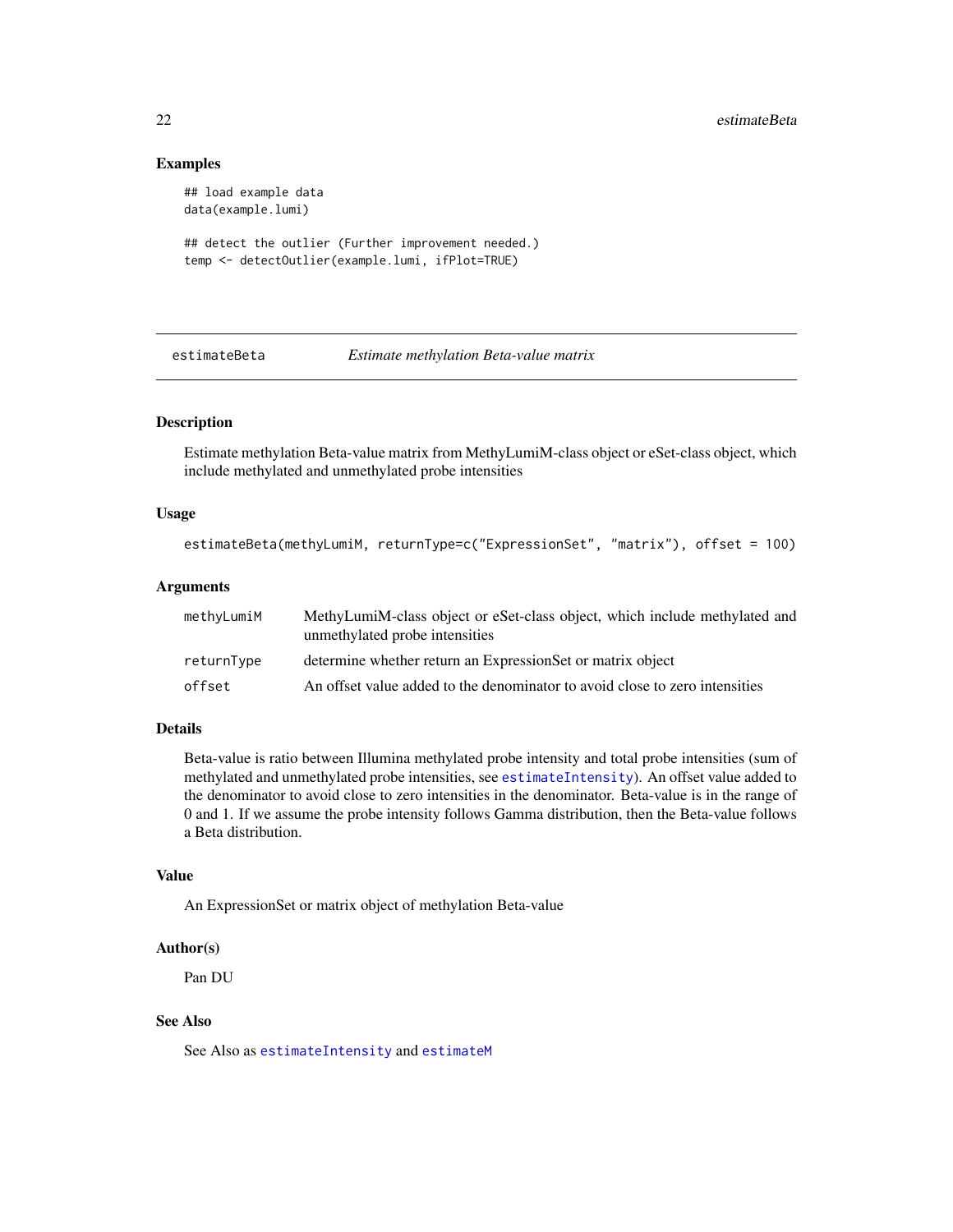# <span id="page-22-0"></span>estimateIntensity 23

#### Examples

```
data(example.lumiMethy)
methyLumiBeta = estimateBeta(example.lumiMethy)
density(methyLumiBeta)
```
<span id="page-22-1"></span>estimateIntensity *Estimate intensity of Illumina methylation data*

#### Description

Estimate intensity of Illumina methylation data, which is the sum of Illumina methylated and unmethylated probe intensities

#### Usage

```
estimateIntensity(methyLumiM, returnType=c("ExpressionSet", "matrix"))
```
#### Arguments

| methyLumiM | MethyLumiM-class object or eSet-class object, which include methylated and |
|------------|----------------------------------------------------------------------------|
|            | unmethylated probe intensities                                             |
| returnType | determine whether return an ExpressionSet or matrix object                 |

#### Details

The Intensity basically is the sum of Illumina methylated and unmethylated probe intensities.

#### Value

An ExpressionSet or matrix object of methylation Intensity-value

#### Author(s)

Pan DU

# See Also

See Also as [estimateBeta](#page-21-1) and [estimateM](#page-24-1)

```
data(example.lumiMethy)
methyLumiIntensity = estimateIntensity(example.lumiMethy)
boxplot(methyLumiIntensity)
```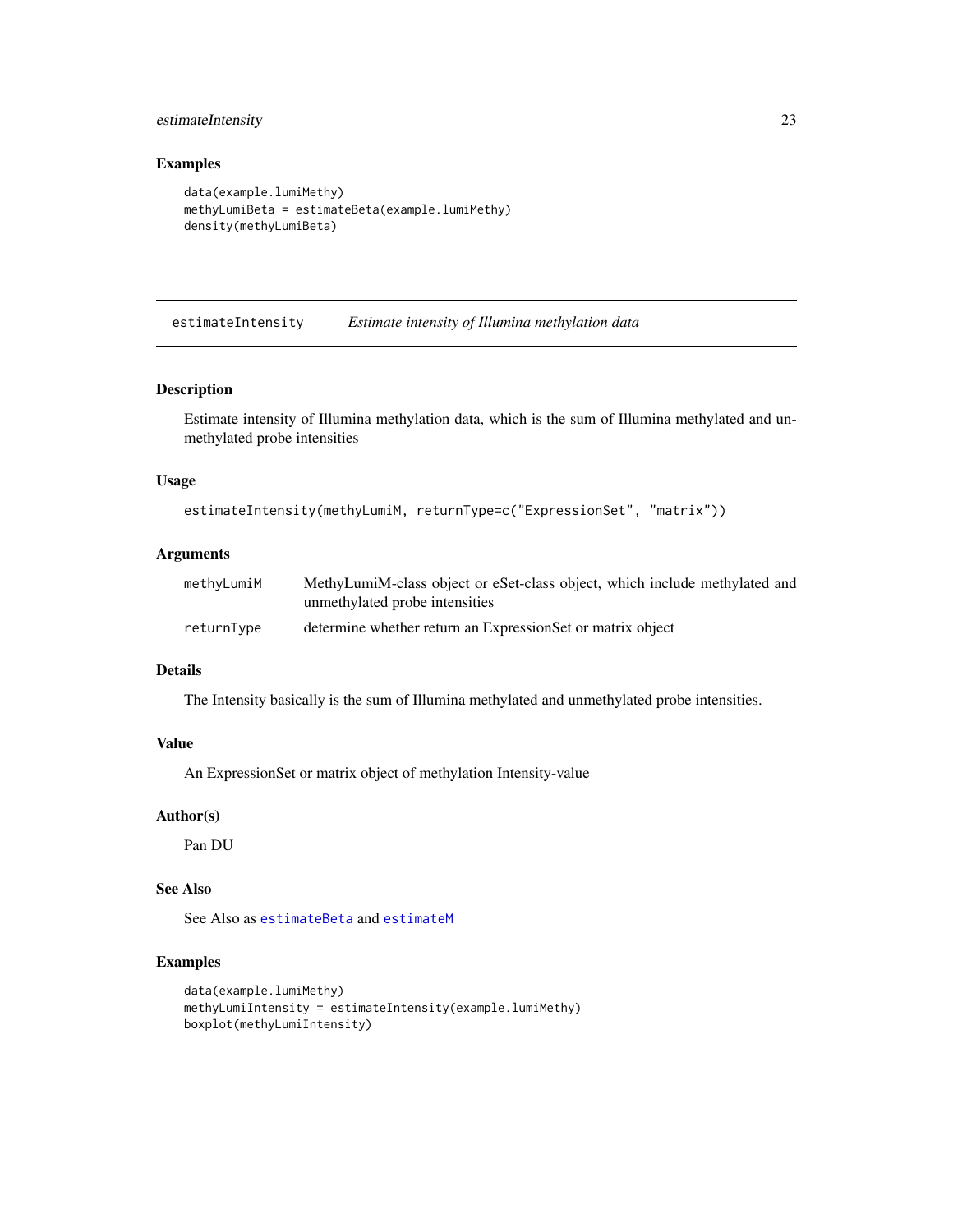<span id="page-23-0"></span>

Estimate the coefficient of variance matrix of LumiBatch object for each measurement or probe.

#### Usage

```
estimateLumiCV(x.lumi, type = c("measurement", "probe"), ifPlot = FALSE, ...)
```
#### Arguments

| x.lumi                  | a LumiBatch object                                                     |
|-------------------------|------------------------------------------------------------------------|
| type                    | estimate the coefficient of variance of each measurement or each probe |
| ifPlot                  | determined whether to plot the density plot or not                     |
| $\cdot$ $\cdot$ $\cdot$ | optional arguments to plot.                                            |

# Details

By default, the coefficient of variance is the ratio of the mean and variance of the bead expression values. Basically, it is the ration of exprs and se.exprs element of LumiBatch object. If the type is "probe", it is the ratio of the mean and variance of probe expression profile.

# Value

A matrix of coefficient of variance

#### Author(s)

Pan Du

# See Also

[lumiQ](#page-52-1)

```
## load example data
data(example.lumi)
```

```
## estimate the coefficient of variance and plot the density plot of it
cv <- estimateLumiCV(example.lumi, ifPlot = TRUE)
```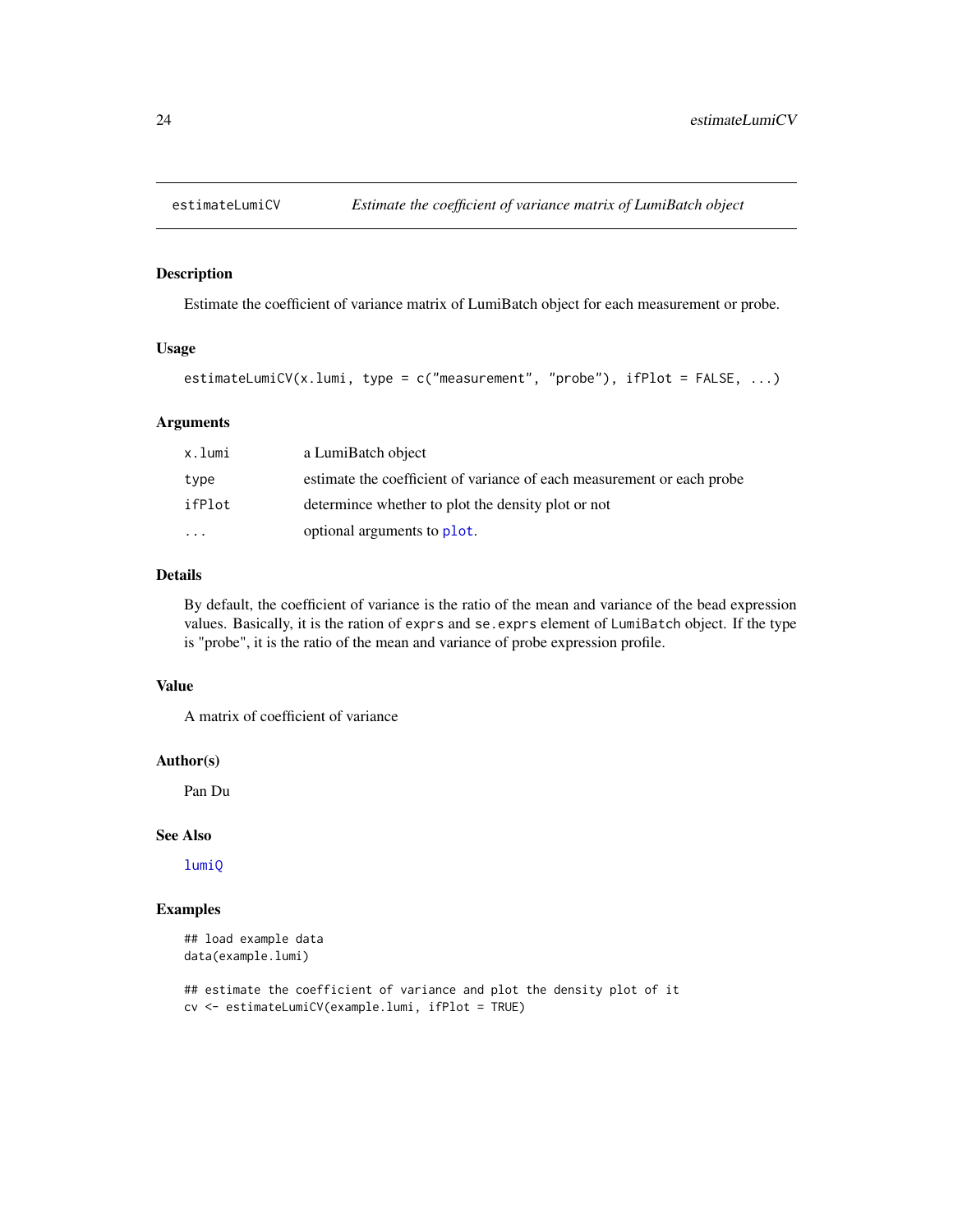<span id="page-24-1"></span><span id="page-24-0"></span>

Estimate methylation M-value matrix from MethyLumiM-class object or eSet-class object, which include methylated and unmethylated probe intensities

#### Usage

```
estimateM(methyLumiM, returnType=c("ExpressionSet", "matrix"), offset=100)
```
#### Arguments

| methyLumiM | MethyLumiM-class object or eSet-class object, which include methylated and<br>unmethylated probe intensities |
|------------|--------------------------------------------------------------------------------------------------------------|
| returnType | determine whether return an ExpressionSet (MethyLumiM in this case) or ma-<br>trix object                    |
| offset     | offset added to the methylated and unmethylated probe intensities when estimat-<br>ing the M-value           |

#### Details

M-value is the log2 ratio between Illumina methylated and unmethylated probe intensities. As variations of small intensities can cause big changes in the ratio estimation, so an offset is added to methylated and unmethylated probe intensities when estimating the M-value.

#### Value

A MethyLumiM or matrix object of methylation M-value

#### Author(s)

Pan DU

#### References

Du, P., Zhang, X, Huang, C.C., Jafari, N., Kibbe, W.A., Hou, L., and Lin, S.M., (2010) 'Comparison of Beta-value and M-value methods for quantifying methylation levels by microarray analysis', (under review)

# See Also

See Also as [estimateBeta](#page-21-1), [estimateIntensity](#page-22-1)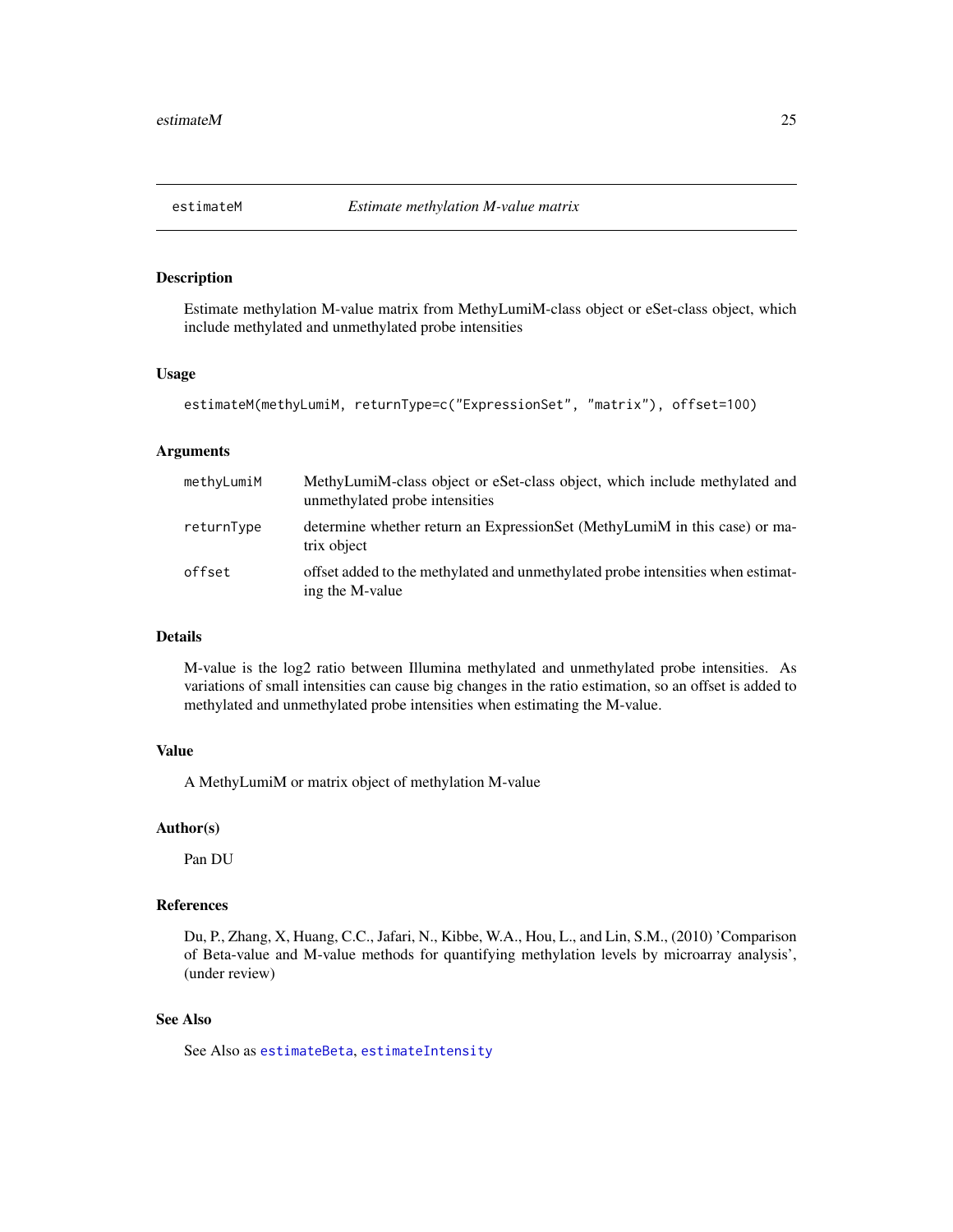#### Examples

```
data(example.lumiMethy)
methyLumiM = estimateM(example.lumiMethy)
boxplot(methyLumiM)
```
<span id="page-25-1"></span>estimateMethylationBG *Estimate the background levels of Illumina Infinium methylaton microarrays*

# Description

Estimate the background levels of Illumina Infinium methylaton microarrays. It is called by function [bgAdjustMethylation](#page-13-1)

#### Usage

```
estimateMethylationBG(methyLumiM, separateColor = FALSE, nbin = 1000)
```
# Arguments

| methyLumiM | a MethyLumiM object or any eSet object with "methylated" and "unmethylated"<br>data matrix element in the assayData slot |
|------------|--------------------------------------------------------------------------------------------------------------------------|
|            | separateColor determine whether to separately process two color channels                                                 |
| nbin       | the number of bins in the histogram used to estimate the mode position of the<br>density                                 |

# Details

When the controlData includes the negative control probe information, the background estimation will be the median of the negative control probes. Red and Green color channels will be estimated separately.

In the case the negative control data is not available, the background will be estimated based on the mode positions of unmethylated or methylated distribution (the smaller one). The assumption is that the lots of CpG sites are unmethylated, which results in a density mode of the intensities measured by methylated probes. The position of this mode represents the background level.

#### Value

a vector of estimated background levels for individual samples.

#### Author(s)

Pan DU

<span id="page-25-0"></span>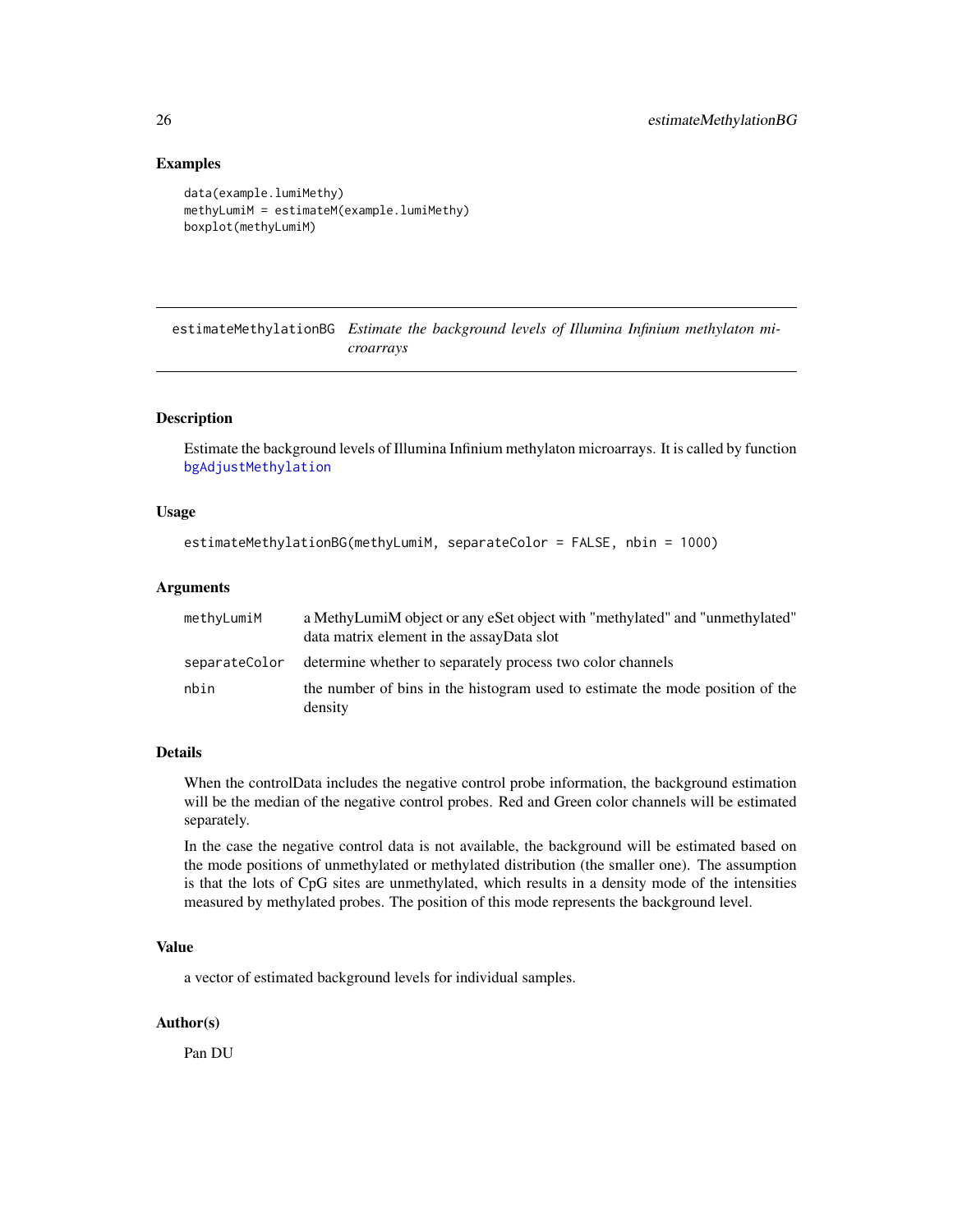# <span id="page-26-0"></span>example.lumi 27

# See Also

See Also [lumiMethyB](#page-46-1) and [bgAdjustMethylation](#page-13-1)

#### Examples

```
data(example.lumiMethy)
estimatedBG = estimateMethylationBG(example.lumiMethy)
estimatedBG
```
example.lumi *Example Illumina Expression data in LumiBatch class*

#### Description

Example data as a LumiBatch object which is a subset of Barnes data (Barnes, 2005)

# Usage

data(example.lumi)

# Format

A 'LumiBatch' object

#### Details

The data is from (Barnes, 2005). It used Sentrix HumanRef-8 Expression BeadChip. Two samples "100US" and "95US:5P" (each has two technique replicates) were selected. In order to save space, 8000 genes were randomly selected. As a result, the example data includes 8000 genes, each has 4 measurements. The full data set was included in the Bioconductor Experiment data package lumiBarnes.

The entire data set has been built as a lumiBarnes data object and can be downloaded from Bioconductor Experiment Data.

#### References

Barnes, M., Freudenberg, J., Thompson, S., Aronow, B. and Pavlidis, P. (2005) Ex-perimental comparison and cross-validation of the Affymetrix and Illumina gene expression analysis platforms, Nucleic Acids Res, 33, 5914-5923.

The detailed data information can be found at: http://www.bioinformatics.ubc.ca/pavlidis/lab/platformCompare/

```
## load the data
data(example.lumi)
## summary of the data
example.lumi
```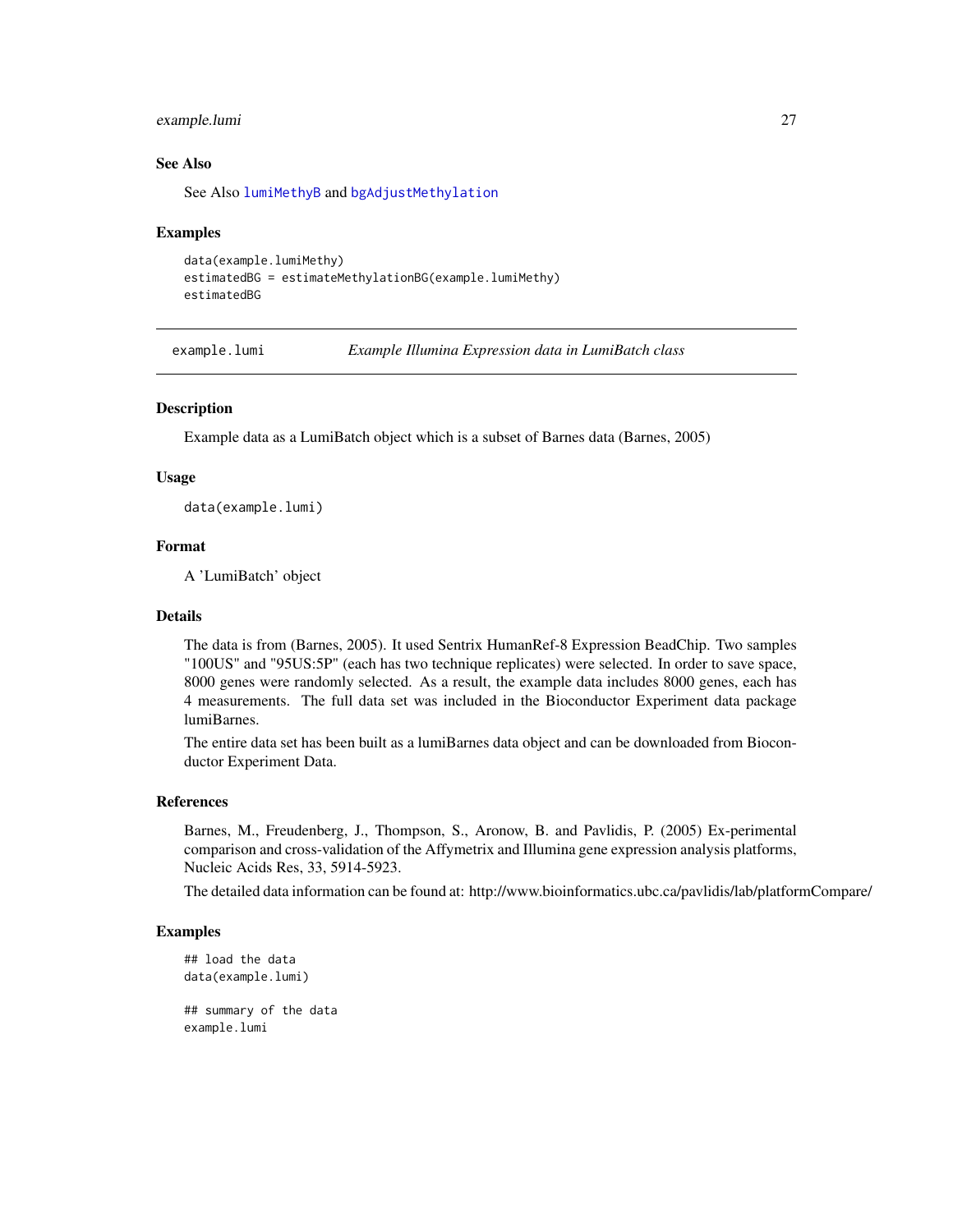<span id="page-27-0"></span>

An example Illumina Infinium Methylation27k dataset, which includes a control and treatment dataset with both technique and biological replicates

#### Usage

```
data(example.lumiMethy)
```
#### Details

The example dataset includes four control and four treatment samples together with their technique replicates. The original samples and technique replicates were measured in two batches. Here are the names of sixteen samples: Treat1, Treat2, Treat3, Treat4, Ctrl1, Ctrl2, Ctrl3, Ctrl4, Treat1.rep, Treat2.rep, Treat3.rep, Treat4.rep, Ctrl1.rep, Ctrl2.rep, Ctrl3.rep, Ctrl4.rep.

To save storage space, we randomly subset 5000 CpG sites among about 27000 measured CpG sites.

#### Examples

data(example.lumiMethy) sampleNames(example.lumiMethy)

example.methyTitration

*Example Illumina Infinium Methylation titration data in MethyLumiM class*

#### Description

An example Illumina Infinium Methylation27k dataset, which includes a titration dataset

#### Usage

```
data(example.methyTitration)
```
#### Details

The example dataset is a titration dataset. It includes 8 samples: "A1", "A2", "B1", "B2", "C1", "C2", "D" and "E". They are mixtures of Sample A (a B-lymphocyte sample) and Sample B (is (a colon cancer sample from a female donor) at five different titration ratios: 100:0 (A), 90:10 (C), 75:25 (D), 50:50 (E) and 0:100 (B).

To save storage space, we randomly subset 10000 CpG sites among about 27000 measured CpG sites.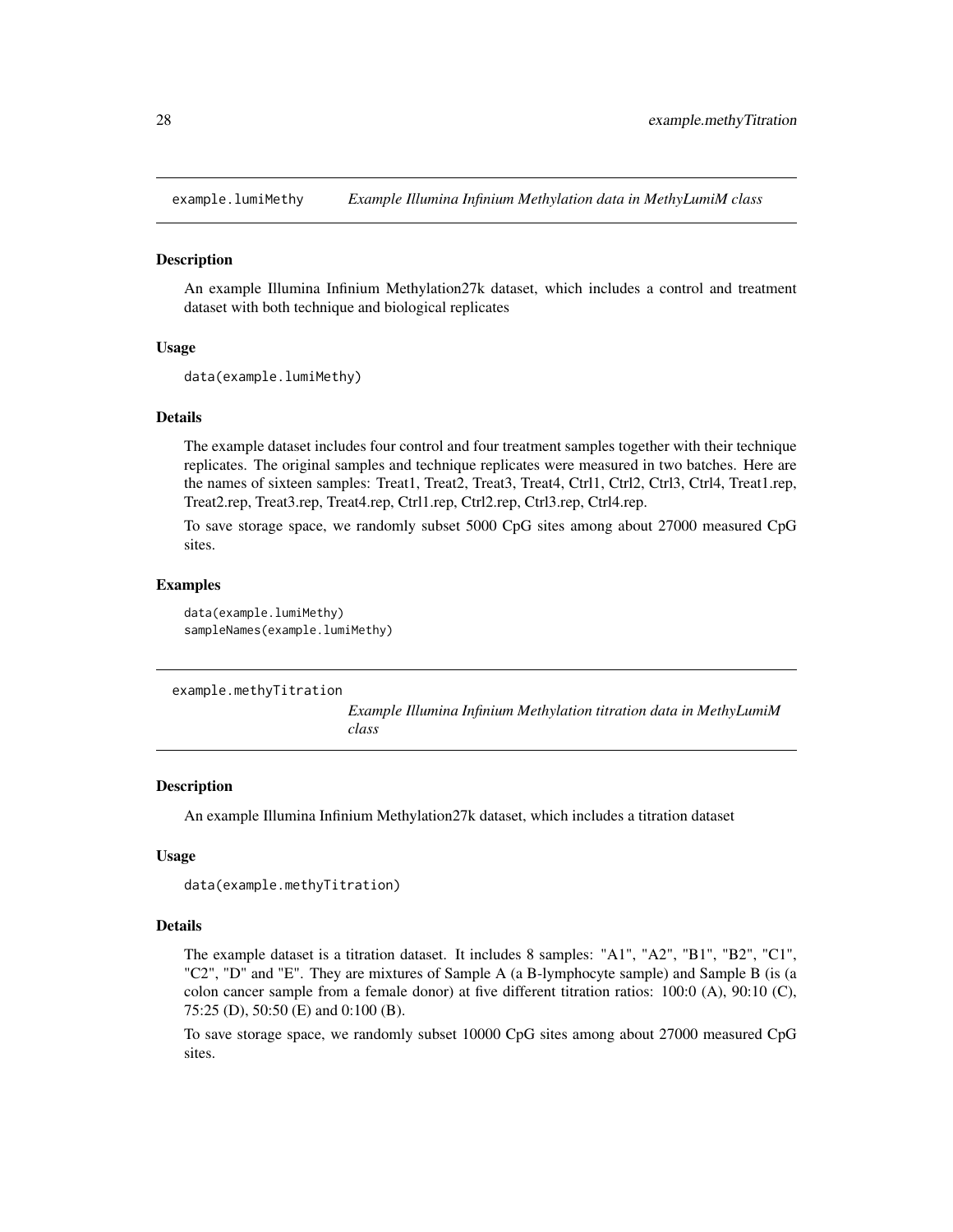# <span id="page-28-0"></span>gammaFitEM 29

#### Examples

```
data(example.methyTitration)
sampleNames(example.methyTitration)
```

| gammaFitEM |  |  |  |
|------------|--|--|--|
|            |  |  |  |

Estimate the methylation status by fitting a Gamma mixture model *using EM algorithm*

#### Description

Estimate the methylation status by fitting a two component Gamma mixture model using EM algorithm based on the all M-values of a particular sample

#### Usage

gammaFitEM(M, initialFit = NULL,  $fix.k = NULL$ , weighted = TRUE, maxIteration = 50, tol = 1e-04, plotMode

#### Arguments

| M            | a vector of M-values covering the whole genome                                                   |
|--------------|--------------------------------------------------------------------------------------------------|
| initialFit   | the initial estimation of the gamma parameters returned by .initialGammaEsti-<br>mation function |
| fix.k        | the k parameter of the gamma function which is fixed during estimation                           |
| weighted     | determine whether to down-weight the long tails of two component densities<br>beyond their modes |
| maxIteration | maximum iterations allowed before converging                                                     |
| tol          | the difference threshold used to determine convergence                                           |
| plotMode     | determine whether plot the histogram and density plot estimation                                 |
| truncate     | determine whether to truncate the tails beyond the modes during parameter esti-<br>mation        |
| verbose      | determine whether plot intermediate messages during iterations                                   |

# Details

The assumption of this function is that the M-value distribution is composed of the mixture of two shifted gamma distributions, which are defined as: dgamma(x-s[1], shape=k[1], scale=theta[1]) and dgamma(s[2]-x, shape=k[2], scale=theta[2]). Here s represents the shift.

NOTE: the methylation status modeling algorithm was developed based on 27K methylation array. It has not been tested for 450K array. Considering 450K array covers both promoter and gene body, the two component Gamma mixture model assumption may not be valid any more.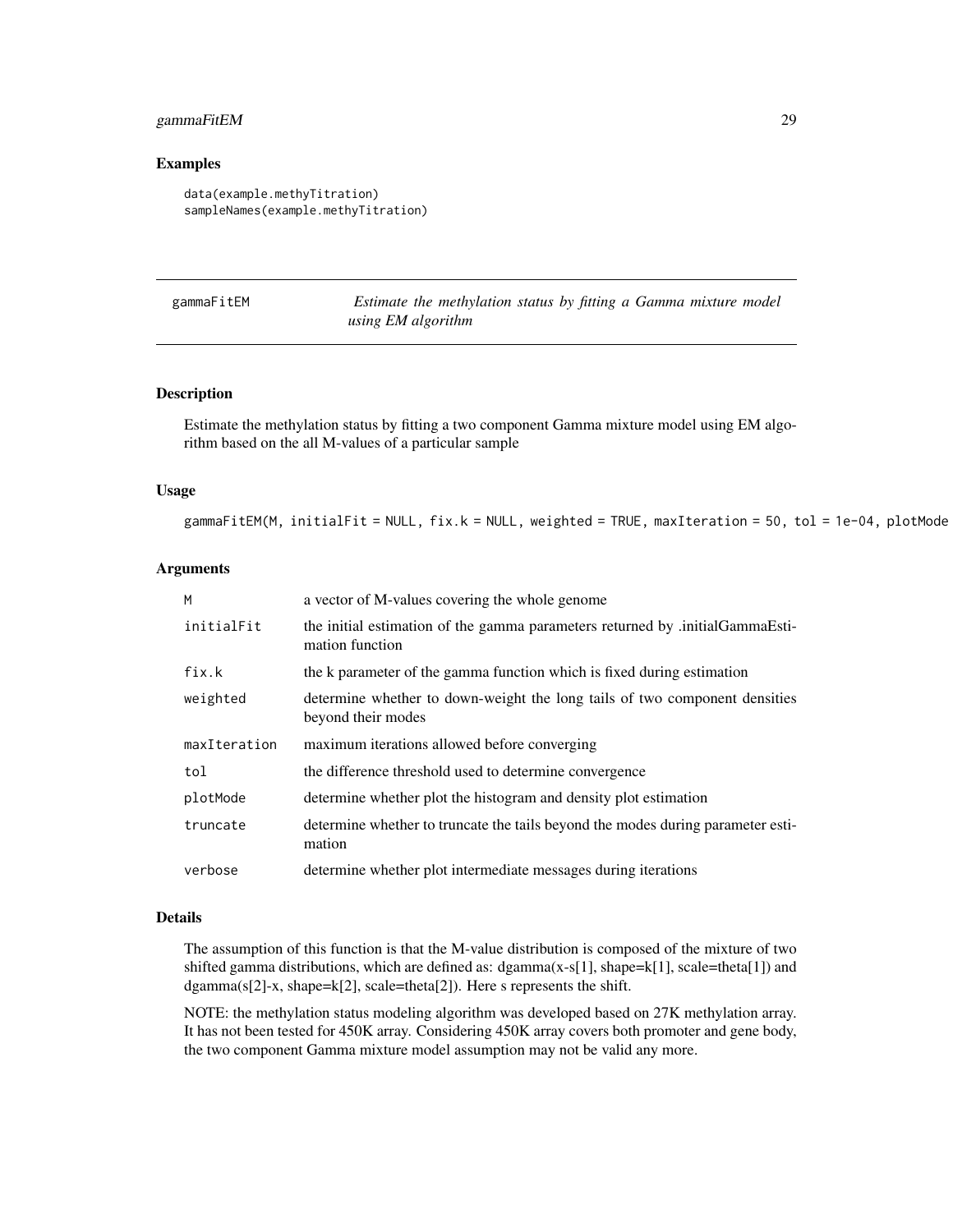# <span id="page-29-0"></span>Value

The return is a list with "gammaFit" class attribute, which includes the following items:

| logLikelihood | the log-likelihood of the fitting model                                 |
|---------------|-------------------------------------------------------------------------|
| k             | parameter k of gamma distribution                                       |
| theta         | parameter theta of gamma distribution                                   |
| shift         | parameter shift of gamma distribution                                   |
| proportion    | the proportion of two components (gamma distributions)                  |
| mode          | the mode positions of the gamma distributions                           |
| probability   | the estimated methylation status posterior probability of each CpG site |

# Author(s)

Pan Du

# See Also

[methylationCall](#page-60-1) and [plotGammaFit](#page-78-1)

# Examples

```
data(example.lumiMethy)
M <- exprs(example.lumiMethy)
fittedGamma <- gammaFitEM(M[,1], initialFit=NULL, maxIteration=50, tol=0.0001, plotMode=TRUE, verbose=FALSE)
```
<span id="page-29-1"></span>getChipInfo *Get Illumina Chip Information based on probe identifiers*

# Description

Retrieve the matched Illumina chip information by searching the provided probe identifiers through the Illumina identifiers in all manifest files.

# Usage

```
getChipInfo(x, lib.mapping = NULL, species = c("Human", "Mouse", "Rat", "Unknown"), chipVersion = NULL,
```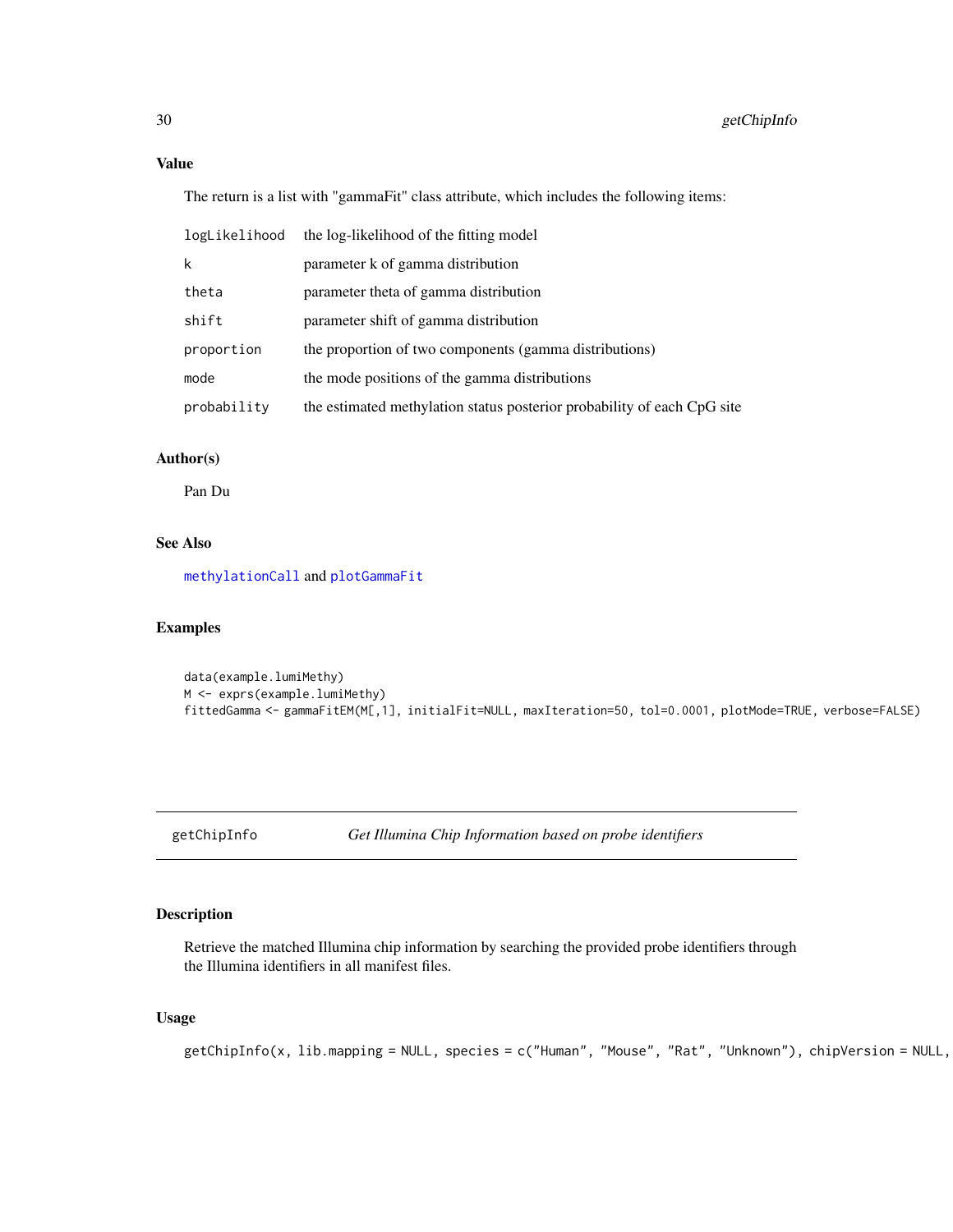#### getChipInfo 31

#### Arguments

| $\mathsf{x}$     | a vector of probe identifiers, ExpressionSet object or a matrix with probe iden-<br>tifiers as row names |  |
|------------------|----------------------------------------------------------------------------------------------------------|--|
| lib.mapping      | the ID mapping library. If it is provided, the parameter "species" will be ignored.                      |  |
| species          | species of the chip designed for. If users do not know it, it can be set as "Un-<br>known".              |  |
| chipVersion      | chipVersion information returned by function getChipInfo                                                 |  |
| idMapping        | determine whether return the idMapping information (between Illumina ID and<br>nuID)                     |  |
| returnAllMatches |                                                                                                          |  |
|                  | determine whether return all matches or just the best match                                              |  |
| verbose          | determine whether print some warning information                                                         |  |

# Details

The function searches the provided probe Identifiers (Illumina IDs or nuIDs) through all the manifest file ID information kept in the IDMapping libraries (lumiHumanIDMapping, lumiMouseI-DMapping, lumiRatIDMapping). The Illumina IDs kept in the library include "Search\\_key" ("Search\\_Key"), "Target" ("ILMN\\_Gene"), "Accession", "Symbol", "ProbeId" ("Probe\\_Id"). To determine the best match, the function calculate the number of matched probes. The higher "matchedProbeNumber" is claimed as better. When the "matchedProbeNumber" is the same, the manifest file with fewer probes is claimed as better. If x is NULL and chipVersion is provided, it will return the entire mapping table of the chip.

#### Value

The function returns a list with following items:

| chipVersion        | the file name of the manifest file for the corresponding version and release |  |
|--------------------|------------------------------------------------------------------------------|--|
| species            | the species of the chip designed for                                         |  |
| IDType             | the type of probe identifier                                                 |  |
| chipProbeNumber    |                                                                              |  |
|                    | the number of probes in the manifest file.                                   |  |
| matchedProbeNumber |                                                                              |  |
|                    | the number of input probes matching the manifest file                        |  |
| idMapping          | id mapping information between Illumina ID and nuID                          |  |

When parameter "returnAllMatches" is TRUE, the items of "chipVersion", "IDType", "chipProbe-Number", "inputProbeNumber", "matchedProbeNumber" will be a vector corresponding to the matched manifest files, whose "matchedProbeNumber" is larger than zero, and the "idMapping" will be a matrix with each column corresponding to one matched manifest file. All of the items are sorted from the best match to worst (The higher "matchedProbeNumber" is claimed as better. When the "matchedProbeNumber" is the same, the manifest file with fewer probes is claimed as better.).

#### Author(s)

Pan Du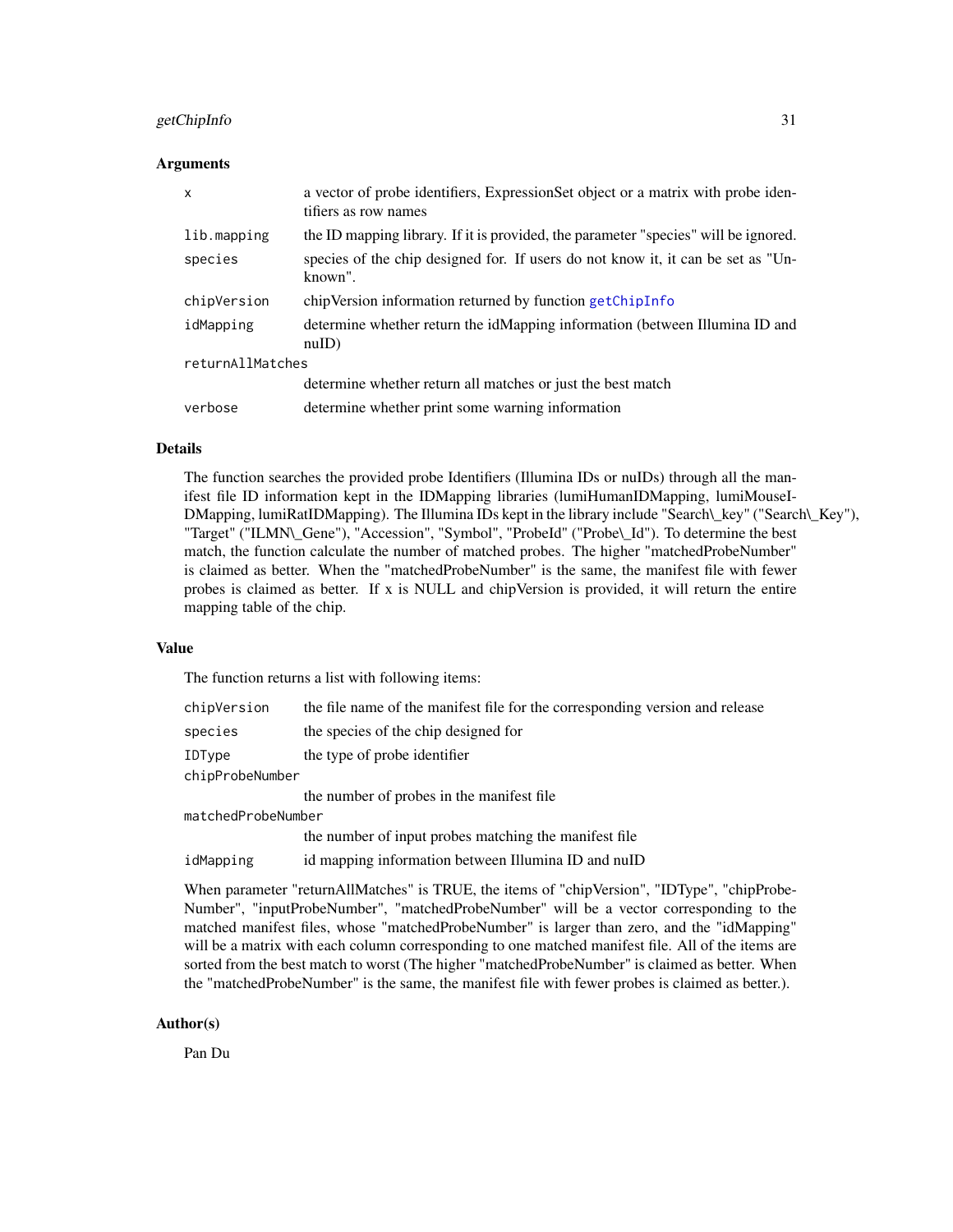# See Also

[nuID2IlluminaID](#page-66-1), [IlluminaID2nuID](#page-37-1)

# Examples

```
## load example data
data(example.lumi)
if (require(lumiHumanIDMapping)) {
chipInfo <- getChipInfo(example.lumi, species=Human)
chipInfo
}
```
getChrInfo *get the chromosome location information of methylation probes*

# Description

get the chromosome location information of methylation probes

# Usage

```
getChrInfo(methyData, lib = NULL, ...)
```
# Arguments

| methyData | a MethyLumiM object                      |
|-----------|------------------------------------------|
| lih       | Methylation annotation library           |
| .         | optional arguments to addAnnotationInfo. |

# Value

a data.frame

# Author(s)

Pan Du

<span id="page-31-0"></span>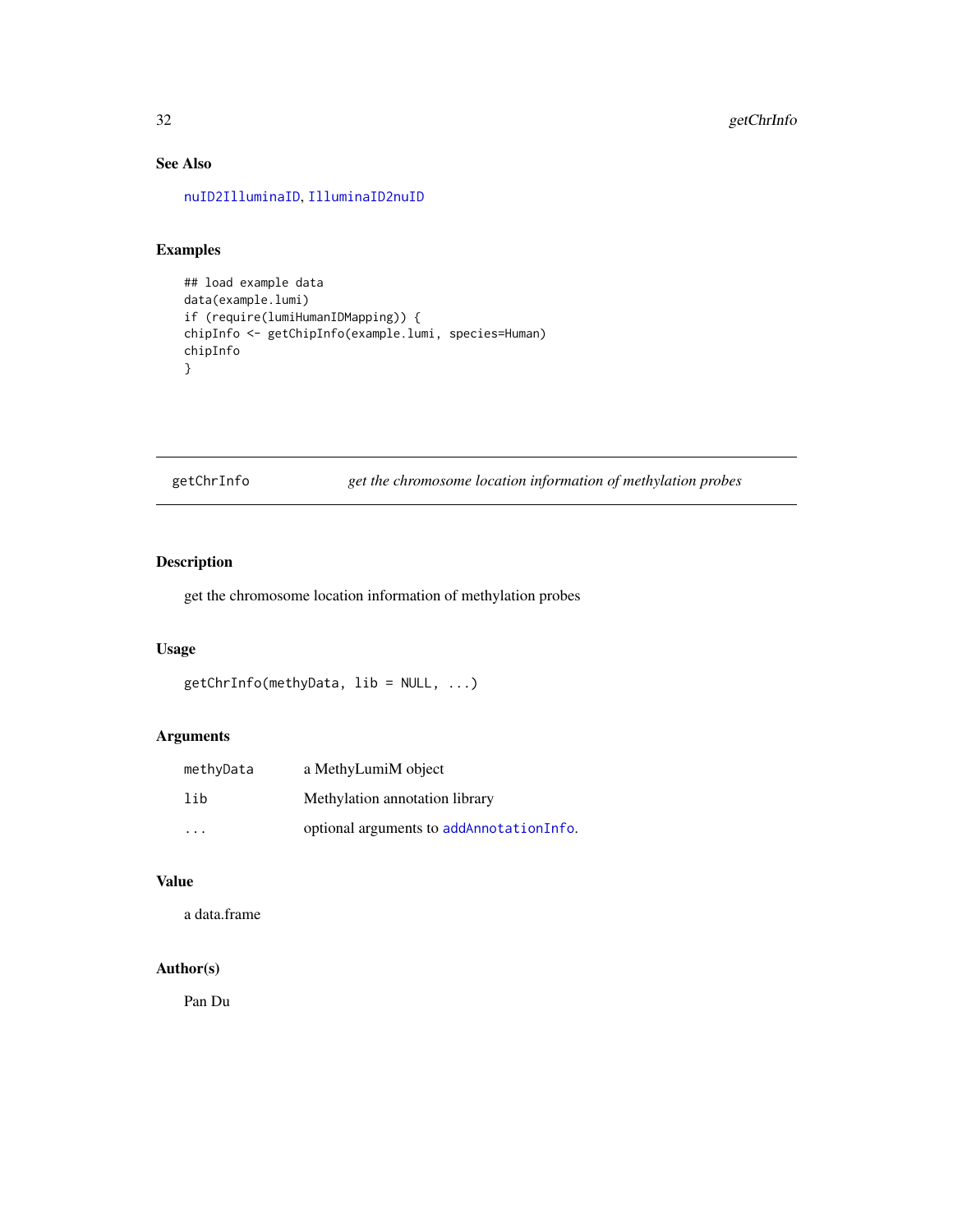<span id="page-32-1"></span><span id="page-32-0"></span>getControlData *Get control probe information*

#### Description

Get control probe information from Bead Studio output or a LumiBatch object.

#### Usage

 $getControlData(x, type = c(data-frame, Lumibatch), ...)$ 

#### Arguments

| X        | the control data can be a LumiBatch object or the Control Probe Profile file<br>outputted by BeadStudio |
|----------|---------------------------------------------------------------------------------------------------------|
| type     | determine the return data type                                                                          |
| $\cdots$ | other parameters used by <b>luminal</b> function                                                        |

#### Value

By default, it returns a data.frame with first two columns as "controlType" and "ProbeID". The rest columns are the expression amplitudes for individual samples. When type is 'LumiBatch', it returns a LumiBatch object, which basically is the return of lumiR without combining duplicated TargetIDs. As the return is a LumiBatch object, it includes more information, like probe number, detection p-value and standard error of the measurement.

#### Author(s)

Pan Du

# See Also

[addControlData2lumi](#page-4-1)

```
controlFile <- system.file(doc, Control_Probe_Profile.txt, package=lumi)
if (file.exists(controlFile)) {
   ## return a data.frame
   controlData <- getControlData(controlFile)
   class(controlData)
   names(controlData)
   ## return a LumiBatch object
   controlData <- getControlData(controlFile, type=LumiBatch)
   summary(controlData)
}
```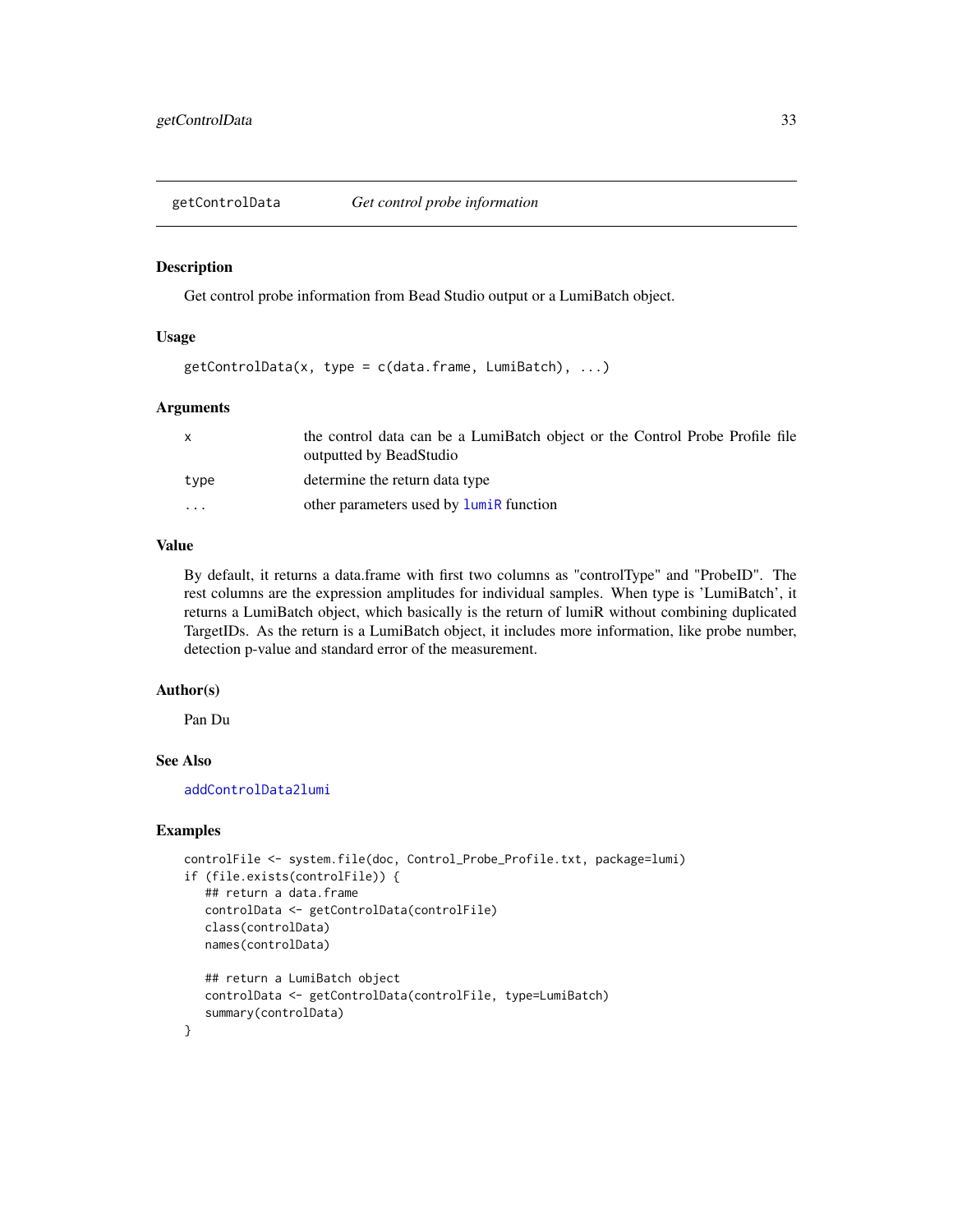<span id="page-33-0"></span>getControlProbe *Get the control probe Ids*

#### Description

Get the control probe Ids corresponding to the control probe type provided. The control probe ids are kept in the second column of controlData data.frame.

#### Usage

```
getControlProbe(controlData, type = NULL)
```
# Arguments

| controlData | a LumiBatch object including control data or a control data data.frame                             |
|-------------|----------------------------------------------------------------------------------------------------|
| type        | the type of control probe (case insensitive), which can be get by using getControlType<br>function |

# Value

returns the corresponding probe Ids for the control type.

#### Author(s)

Pan Du

# See Also

[addControlData2lumi](#page-4-1)

```
controlFile <- system.file(doc, Control_Probe_Profile.txt, package=lumi)
if (file.exists(controlFile)) {
   ## return a data.frame
   controlData <- getControlData(controlFile)
   getControlType(controlData)
   getControlProbe(controlData, type=housekeeping)
}
```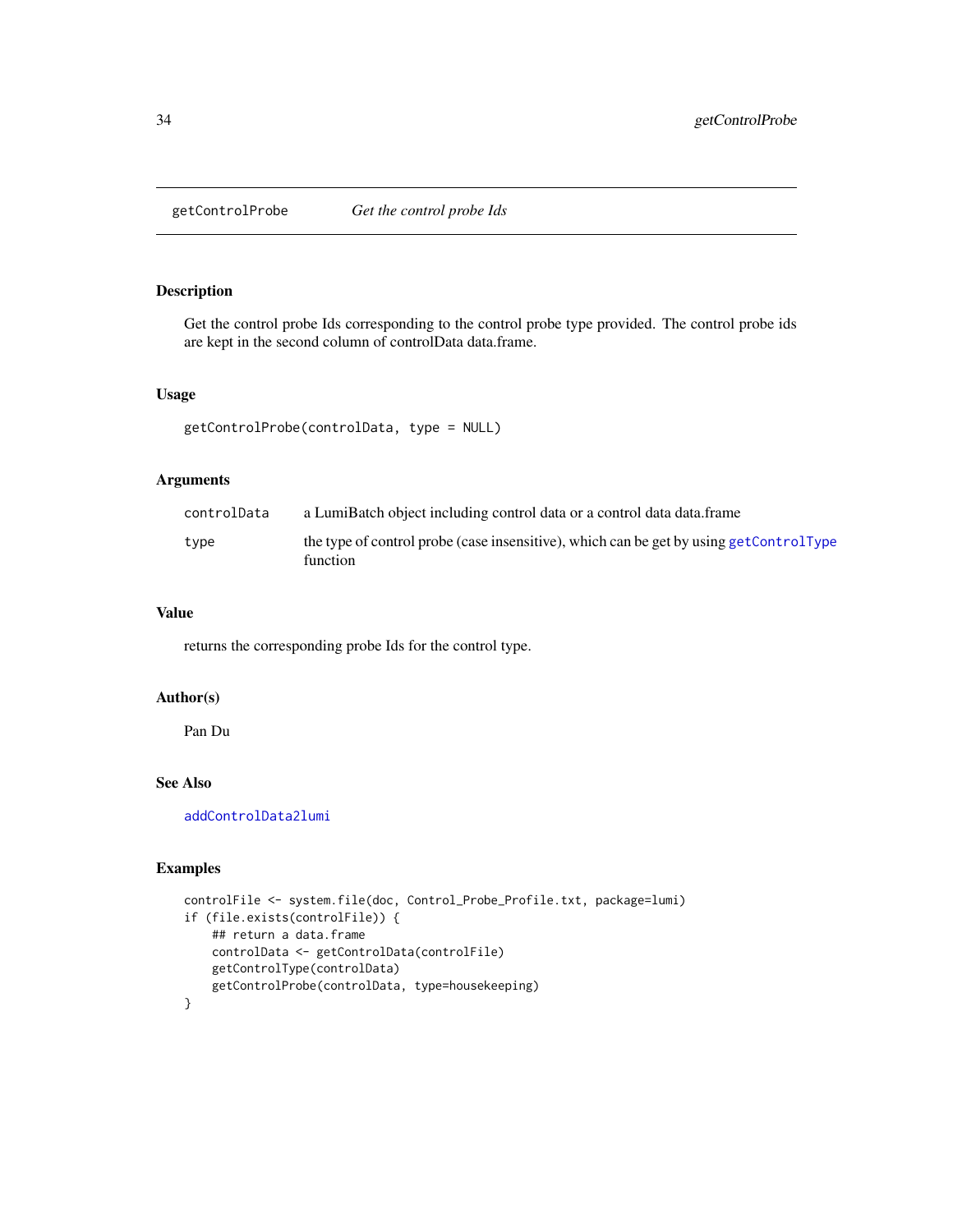<span id="page-34-1"></span><span id="page-34-0"></span>

Get the types of the control probes, which is in the first column of the controlData data.frame for LumiBatch objects. For methylation data, it is the return of controlTypes function

# Usage

getControlType(controlData)

#### Arguments

| controlData | a LumiBatch object including control data, a control data data frame, or a Methy- |
|-------------|-----------------------------------------------------------------------------------|
|             | LumiQC object for methylation data                                                |

#### Value

return the unique type of control probe type.

# Author(s)

Pan Du

#### See Also

[addControlData2lumi](#page-4-1), [controlTypes](#page-0-0) for methylation data

```
controlFile <- system.file(doc, Control_Probe_Profile.txt, package=lumi)
if (file.exists(controlFile)) {
  ## return a data.frame
  controlData <- getControlData(controlFile)
  getControlType(controlData)
}
```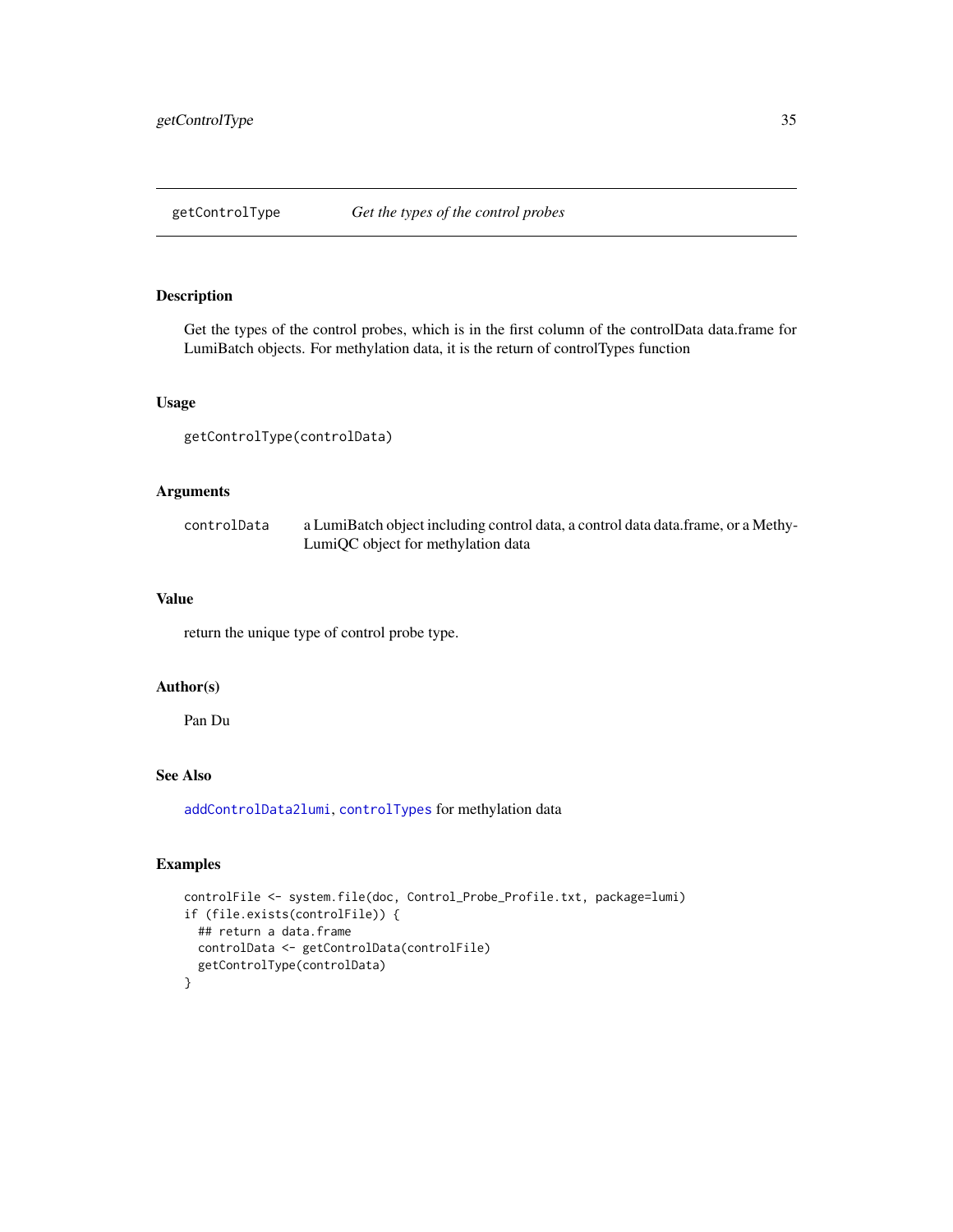<span id="page-35-0"></span>getNuIDMappingInfo *get the mapping information from nuID to RefSeq ID*

#### Description

Get the mapping information (including mapping quality information) of nuIDs to the most recent RefSeq release. These information was kept in the IDMapping libraries.

#### Usage

getNuIDMappingInfo(nuID = NULL, lib.mapping)

# Arguments

| nuID        | a vector of nuIDs. If it is NULL, all mappings will be returned. |
|-------------|------------------------------------------------------------------|
| lib.mapping | the ID mapping library                                           |

# Details

The function basically return the nuID mapping information kept in the "nuID\\_MappingInfo" table of IDMapping libraries (lumiHumanIDMapping, lumiMouseIDMapping, lumiRatIDMapping). For more details of nuID mapping, please refer to the help of corresponding IDMapping library.

#### Value

It returns a data.frame with each row corresponding to an input nuID.

# Author(s)

Warren Kibbe, Pan Du, Simon Lin

```
## load example data
data(example.lumi)
if (require(lumiHumanIDMapping)) {
nuIDs <- featureNames(example.lumi)
mappingInfo <- getNuIDMappingInfo(nuIDs, lib.mapping=lumiHumanIDMapping)
head(mappingInfo)
}
```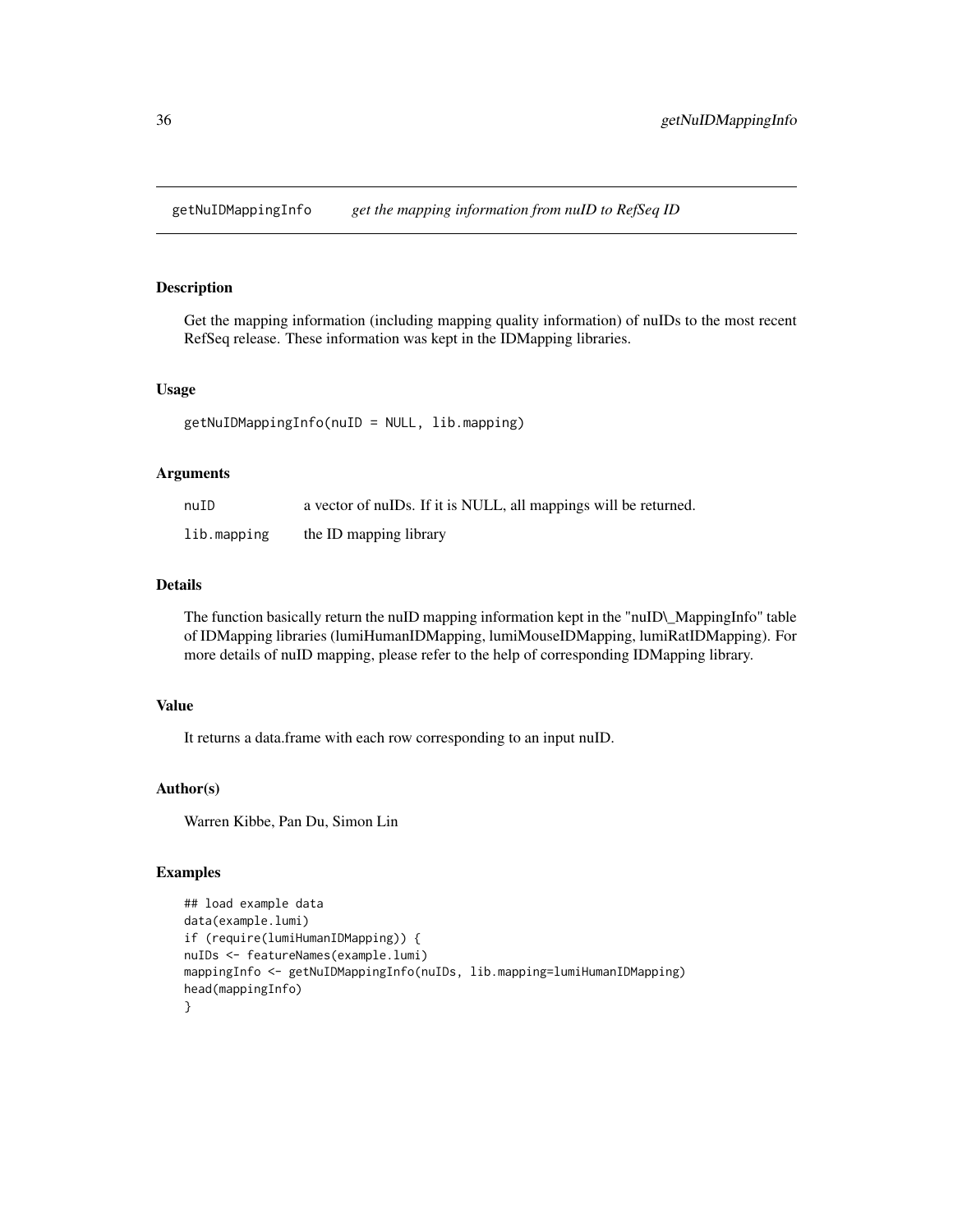<span id="page-36-1"></span>

# Description

Creating density plot of sample intensities in a ExpressionSet object. It is equivalent to [density](#page-17-0)[methods.](#page-17-0)

# Usage

## S4 method for signature ExpressionSet hist $(x, \ldots)$ 

# Arguments

|          | a Expression Set object                       |
|----------|-----------------------------------------------|
| $\cdots$ | other parameters for density-methods function |

## See Also

[LumiBatch-class](#page-43-0), [density-methods,](#page-17-0) [hist](#page-0-0)

# Examples

## load example data data(example.lumi)

hist(example.lumi)

<span id="page-36-0"></span>id2seq *Transfer a nuID as a nucleotide sequence*

# Description

The nuID (nucleotide universal identifier) is uniquely corresponding to probe sequence. The nuID is also self-identification and error checking

#### Usage

id2seq(id)

## Arguments

id a nuID (nucleotide universal identifier)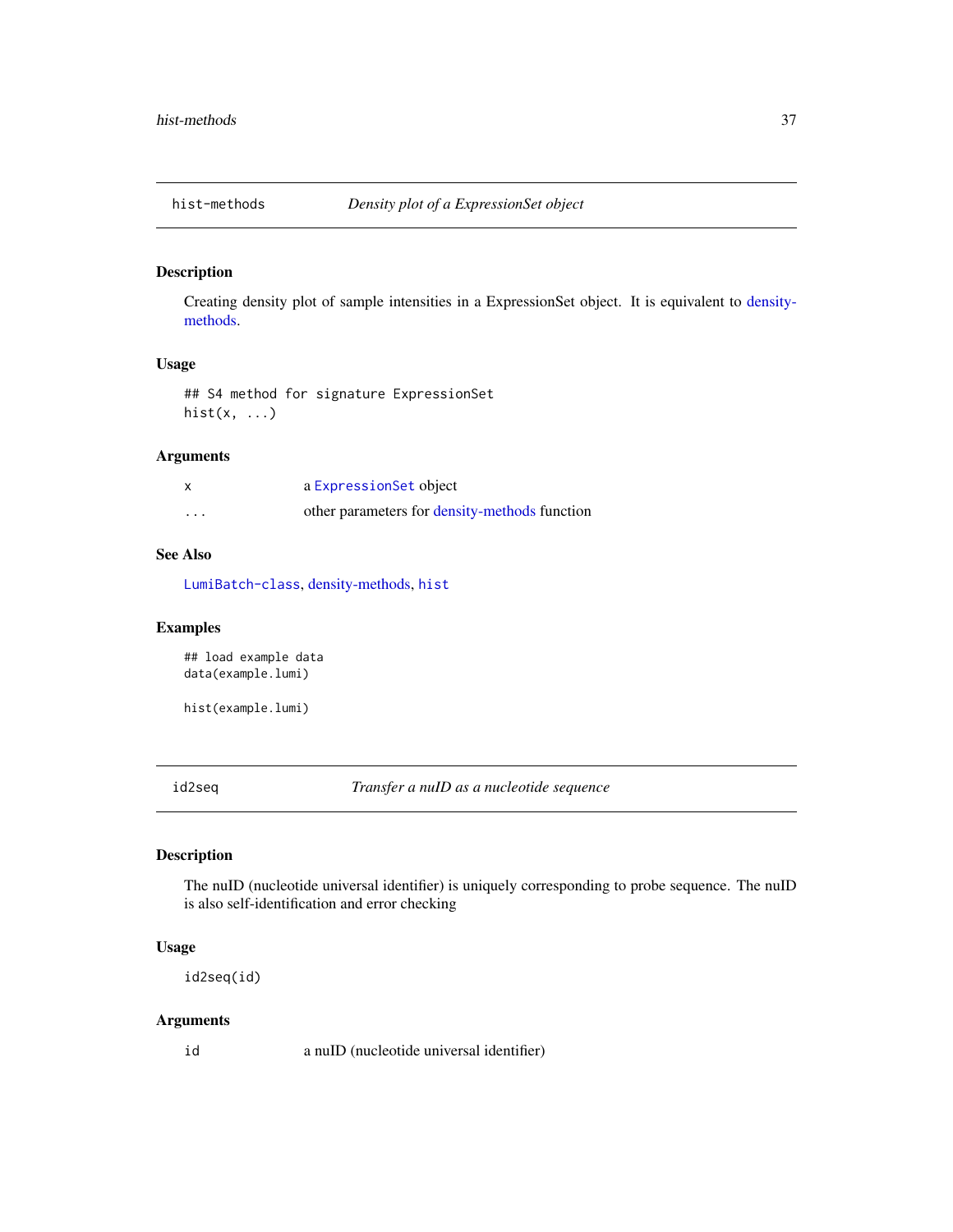# Details

A reverse of [seq2id](#page-91-0). Please refer to reference for more details.

# Value

a string of nucleotide sequence

# Author(s)

Pan Du

# References

Du, P., Kibbe, W.A. and Lin, S.M., "nuID: A universal naming schema of oligonucleotides for Illumina, Affymetrix, and other microarrays", Biology Direct 2007, 2:16 (31May2007).

#### See Also

[seq2id](#page-91-0)

# Examples

```
seq <- ACGTAAATTTCAGTTTAAAACCCCCCG
id \leftarrow seq2id(seq)id
id2seq(id)
```
<span id="page-37-0"></span>IlluminaID2nuID *Matching Illumina IDs to nuID based on Illumina ID mapping library*

# Description

Matching Illumina IDs to nuID based on Illumina ID mapping libraries.

# Usage

```
IlluminaID2nuID(IlluminaID, lib.mapping=NULL, species = c("Human", "Mouse", "Rat", "Unknown"), chipVer
```
# Arguments

| IlluminaID  | a vector of Illumina IDs                                                                      |
|-------------|-----------------------------------------------------------------------------------------------|
| lib.mapping | the ID mapping library. If it is provided, the parameter "species" will be ignored.           |
| species     | the species of the chip designed for. If users do not know it, it can be set as<br>"Unknown". |
| chipVersion | chipVersion information returned by function getChipInfo                                      |
| $\ddotsc$   | other parameters of getChipInfo                                                               |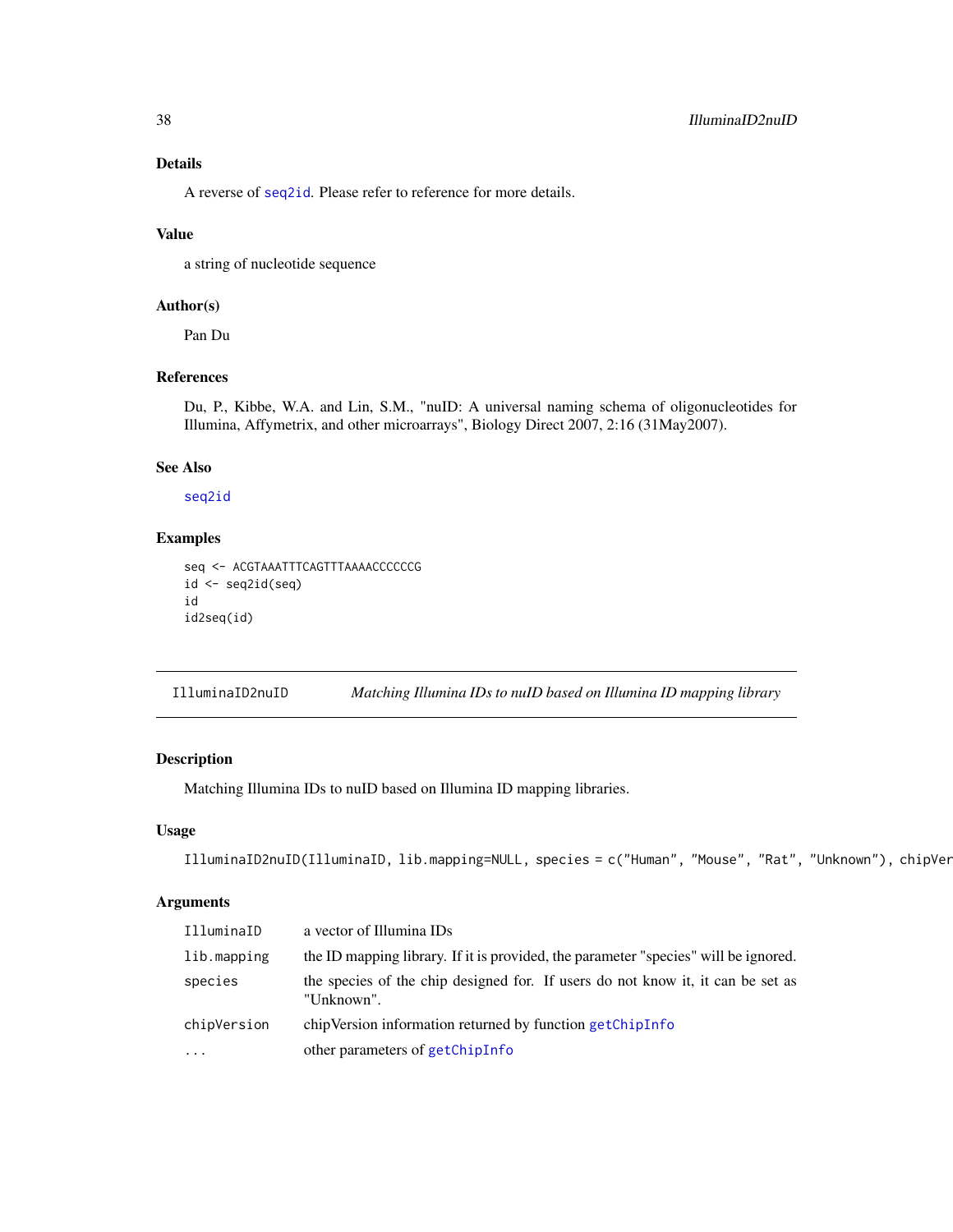# importMethyIDAT 39

# Details

When the parameter "chipVersion" is not provided, this function basically returned the "idMapping" item returned by function [getChipInfo](#page-29-0).

## Value

The mapping information from Illumina ID to nuID. It will be a matrix with each column corresponding to one matched manifest file when parameter "returnAllMatches" is TRUE. In this case, the columns are sorted from the best match to worst. If IlluminaID is NULL and chipVersion is provided, it will return all mapping information of the chip.

#### Author(s)

Pan Du

# See Also

[getChipInfo](#page-29-0), [nuID2IlluminaID](#page-66-0)

<span id="page-38-0"></span>importMethyIDAT *Import Illumina methylation .idat files as an MethyLumiM object*

#### Description

Import Illumina methylation .idat files as an MethyLumiM object. An extension of [lumIDAT](#page-0-0) function

#### Usage

```
importMethyIDAT(sampleInfo, dataPath = getwd(), lib = NULL, bigMatrix=FALSE, dir.bigMatrix=., savePref
```
#### Arguments

| sampleInfo           | A data frame of sample information or a character vector of barcodes.                                                                                       |
|----------------------|-------------------------------------------------------------------------------------------------------------------------------------------------------------|
| dataPath             | The path of <i>dat</i> files                                                                                                                                |
| lib                  | <b>Annotation library</b>                                                                                                                                   |
| bigMatrix            | whether to save the data as BigMatrix (designed for very large dataset)                                                                                     |
| dir.bigMatrix        | the parent directory to save the BigMatrix data files                                                                                                       |
| savePrefix.bigMatrix |                                                                                                                                                             |
|                      | the folder name prefix of the directory to save the BigMatrix data files. The fold<br>name will be like this: paste(savePrefix.bigMatrix, '_bigmat', sep=") |
| $\ddots$ .           | other parameters used by <b>lumIDAT</b> function                                                                                                            |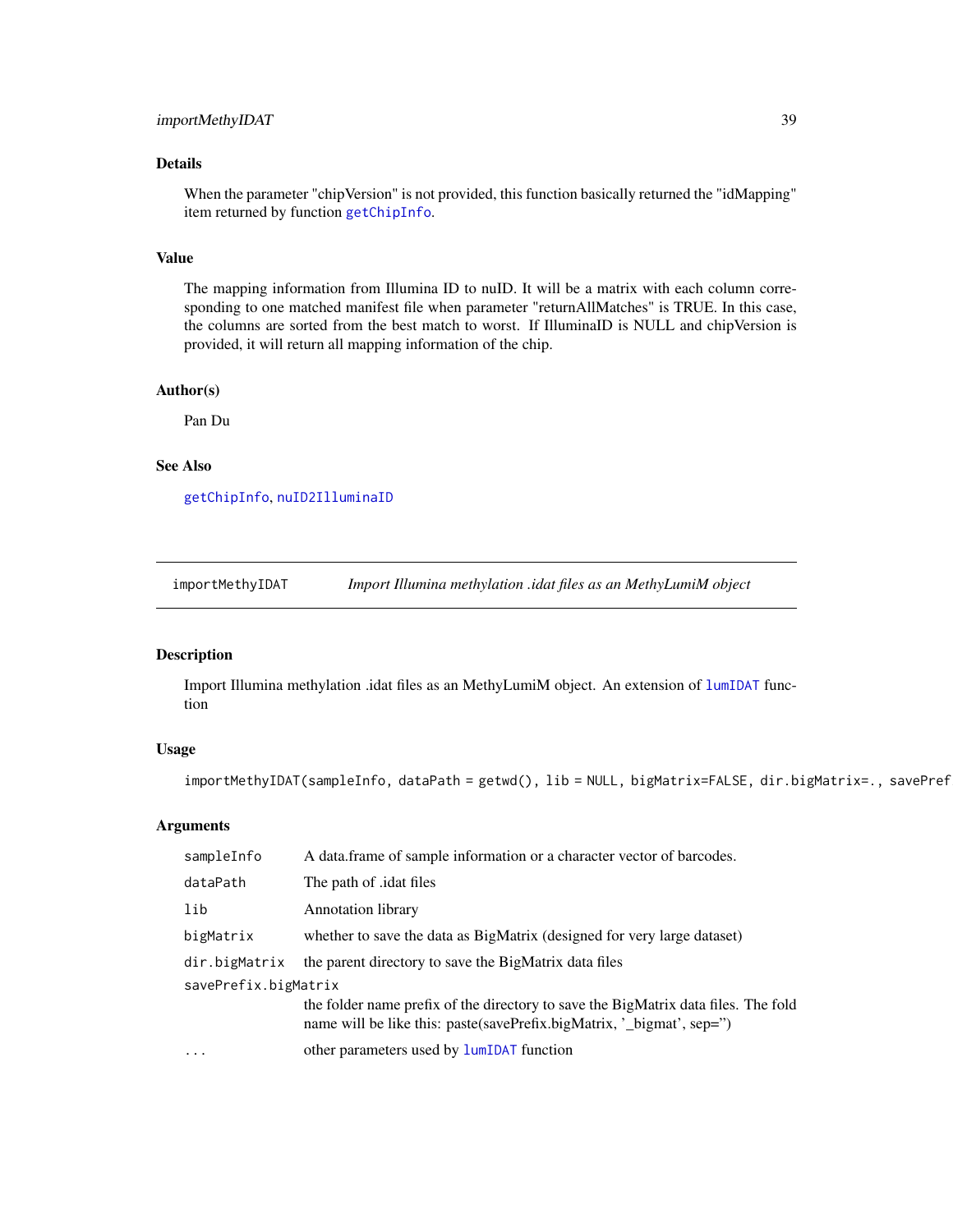# Details

This function is an extension of [lumIDAT](#page-0-0). It adds sample information and probe annotation information to the data. As Illumina organizes the output .idat files by barcodes, the function will automatically check the sub-folders in the names of barcodes for .idat files. The "sampleInfo" parameter can be either a barcode vector, e.g., "7310440039\_R04C02" "7310440039\_R05C02". Or a data.frame with required columns of 'Sentrix\_Barcode' and 'Sentrix\_Position'. If "sampleInfo" is a data.frame, it will be added as the pData of the output MethyLumiM object.

#### Value

A MethyLumiM object

#### Author(s)

Pan Du, Tim Triche

# See Also

[lumIDAT](#page-0-0), [lumiMethyR](#page-49-0), [addAnnotationInfo](#page-3-0)

<span id="page-39-0"></span>inverseVST *Inverse VST transform*

#### **Description**

Inverse transform of VST (variance stabilizing transform), see [vst](#page-95-0).

## Usage

 $inverseVST(x, fun = c(a sinh, log), parameter)$ 

## Arguments

| $\mathsf{X}$ | a VST transformed LumiBatch object or a numeric matrix or vector |
|--------------|------------------------------------------------------------------|
| fun          | function used in VST transform                                   |
| parameter    | parameter of VST function                                        |

## Details

Recover the raw data from VST transformed data returned by [vst](#page-95-0). This function can be directly applied to the VST transformed or VST + RSN normalized LumiBatch object to reverse transform the data to the original scale.

#### Value

Return the raw data before VST transform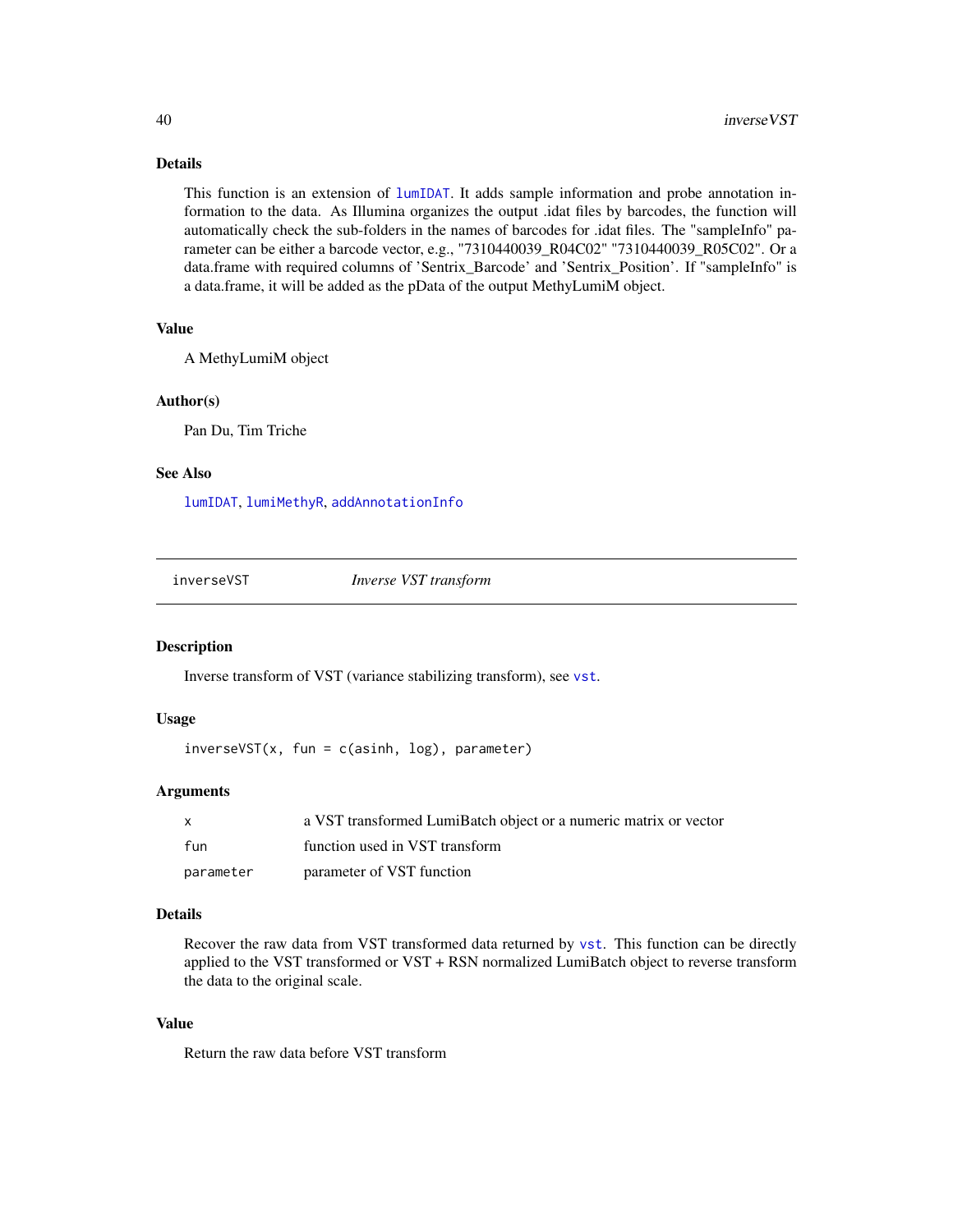#### $i$ s.nuID 41

#### Author(s)

Pan Du

#### References

Lin, S.M., Du, P., Kibbe, W.A., "Model-based Variance-stabilizing Transformation for Illumina Mi-croarray Data", submitted

#### See Also

[vst](#page-95-0)

# Examples

```
## load example data
data(example.lumi)
## get the gene expression mean for one chip
u <- exprs(example.lumi)[,1]
## get the gene standard deviation for one chip
std <- se.exprs(example.lumi)[,1]
## do variance stabilizing transform
transformedU <- vst(u, std)
## do inverse transform and recover the raw data
parameter <- attr(transformedU, parameter)
transformFun <- attr(transformedU, transformFun)
recoveredU <- inverseVST(transformedU, fun=transformFun, parameter=parameter)
## compare with the raw data
print(u[1:5])
print(recoveredU[1:5])
## do inverse transform of the VST + RSN processed data
lumi.N <- lumiExpresso(example.lumi[,1:2])
```

```
## Inverse transform.
## Note: as the normalization is involved, the processed data will be different from the raw data.
lumi.N.raw <- inverseVST(lumi.N)
```
is.nuID *nuID self-identification*

#### Description

Self-identify nuID (nucleotide universal identifier) by verify the check code value and the checksum value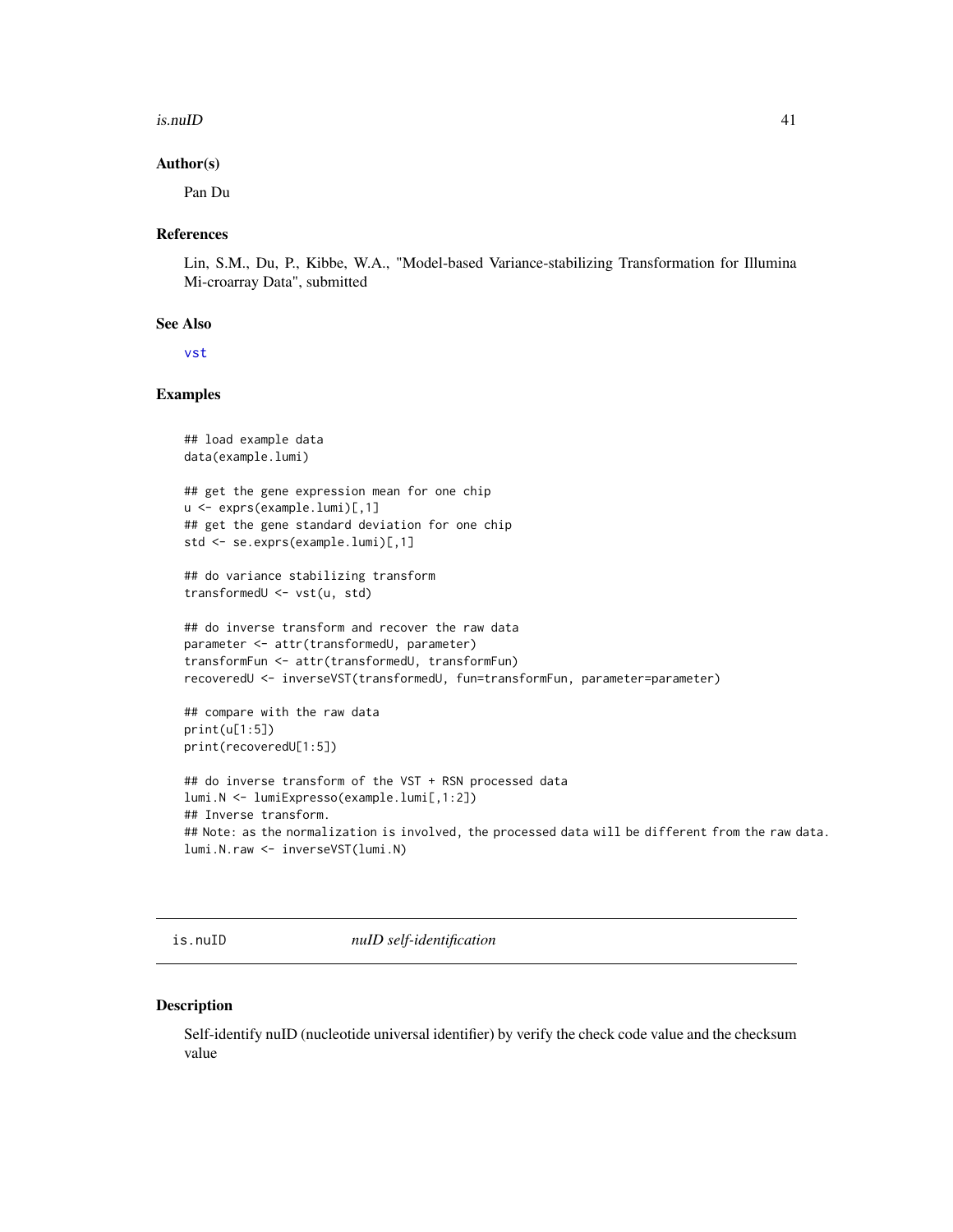#### $42$  lumiB

#### Usage

is.nuID(id)

### Arguments

id nuId or other string

# Value

Return TRUE if id is a nuID, or else return FALSE.

## Author(s)

Pan Du

## References

Du, P., Kibbe, W.A. and Lin, S.M., "nuID: A universal naming schema of oligonucleotides for Illumina, Affymetrix, and other microarrays", Biology Direct 2007, 2:16 (31May2007).

#### See Also

[seq2id](#page-91-0), [id2seq](#page-36-0)

#### Examples

```
## check the function using a random sequence
id <- adfasdfafd
is.nuID(id) # FALSE
```
## check the function using a read nuID seq <- ACGTAAATTTCAGTTTAAAACCCCCCG id <- seq2id(seq) is.nuID(id) # TRUE

<span id="page-41-0"></span>lumiB *Background correction of Illumina Expression data*

# Description

Background correction of Illumina Expression data

# Usage

```
lumiB(x.lumi, method = c(none, bgAdjust, forcePositive, bgAdjust.affy), verbose = TRUE, ...)
```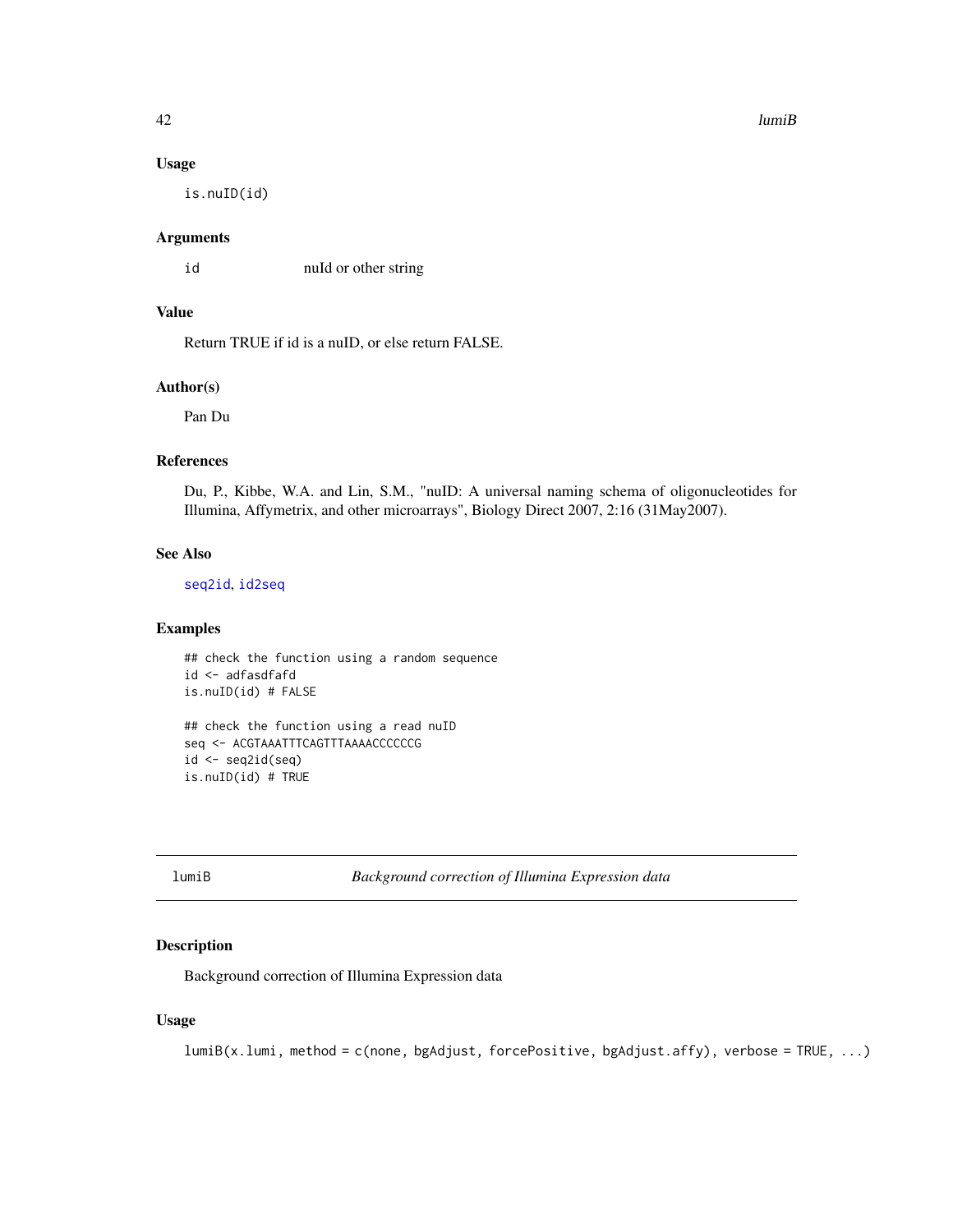#### $l$ umi $B$  43

#### Arguments

| x.lumi  | an Expression Set inherited object or a data matrix with columns as samples and<br>rows as genes. For 'bgAdjust' method, it should be a LumiBatch Object                      |
|---------|-------------------------------------------------------------------------------------------------------------------------------------------------------------------------------|
| method  | the background correction method, it can be any function with a ExpressionSet<br>Object or matrix as the first argument and return an processed object with the<br>same class |
| verbose | a boolean to decide whether to print out some messages                                                                                                                        |
| .       | other parameters used by the user provided background correction method                                                                                                       |

#### Details

We assume the BeadStudio output data is background corrected. So by default, it will do nothing. The 'bgAdjust' method will estimate the background based on the control probe information, which is kept in the controlData slot of LumiBatch object. The 'forcePositive' method will force all expression values to be positive by adding an offset (minus minimum value plus one), it does nothing if all expression values are positive. The purpose of this is to avoid NA when do logarithm transformation. 'none' does not but return the LumiBatch object. 'bgAdjust.affy' will call the [bg.adjust](#page-0-0) function in affy package. User can also provide their own function with a LumiBatch Object as the first argument and return a LumiBatch Object with background corrected.

Thanks Kevin Coombes (M.D. Anderson Cancer Center) suggested adding this function.

#### Value

Return an object with background corrected. The class of the return object is the same as the input object x.lumi.

# Author(s)

Pan Du, Kevin Coombes

### See Also

[bgAdjust](#page-12-0), [lumiExpresso](#page-45-0)

#### Examples

## load example data data(example.lumi)

## Do the default background correction method lumi.B <- lumiB(example.lumi, method=bgAdjust, probs=0)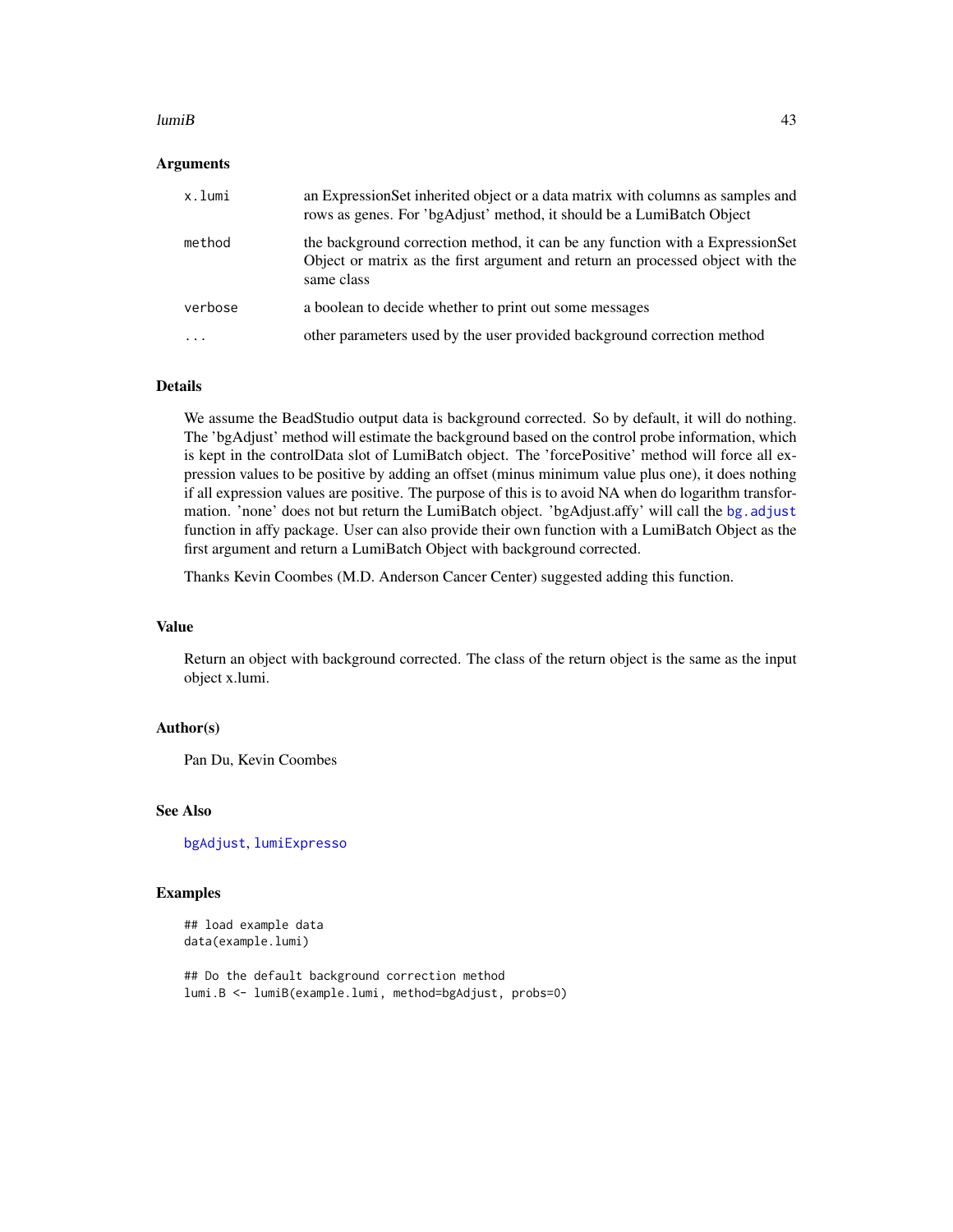<span id="page-43-0"></span>

#### <span id="page-43-1"></span>Description

This is a class representation for Illumina microarray data. It extends [ExpressionSet](#page-0-0).

## Extends

Directly extends class [ExpressionSet](#page-0-0).

## Creating Objects

```
new("LumiBatch", exprs = [matrix],se.exprs = [matrix],beadNum = [matrix],detection = [matrix], ...
```
LumiBatch instances are usually created through new("LumiBatch", ...). The arguments to new should include exprs and se. exprs, others can be missing, in which case they are assigned default values.

Objects can be created using the function [lumiR](#page-53-0).

## **Slots**

Slot specific to LumiBatch:

- history: a data.frame recording the operation history of the LumiBatch object.
- controlData: a data.frame with first two columns as "controlType" and "ProbeID". The rest columns are the control probe expression amplitudes for individual samples.
- QC: a the quality control information of the LumiBatch object, returned by lumiQ function.

Slots inherited from ExpressionSet:

assayData contains equal dimensional matrices: exprs (contains gene expression level, which is the mean of its bead replicates.), se.exprs (contains gene expression standard error, which is the standard error of its bead replicates.), beadNum (records the number of beads for the probe.), detection (records the detection p-value of the probe. The number is from [0,1]. By default, < 0.01 indicates good detection.). For more details of assayData, please see [ExpressionSet](#page-0-0)

phenoData: See [eSet](#page-0-0)

experimentData: See [eSet](#page-0-0)

annotation: See [eSet](#page-0-0)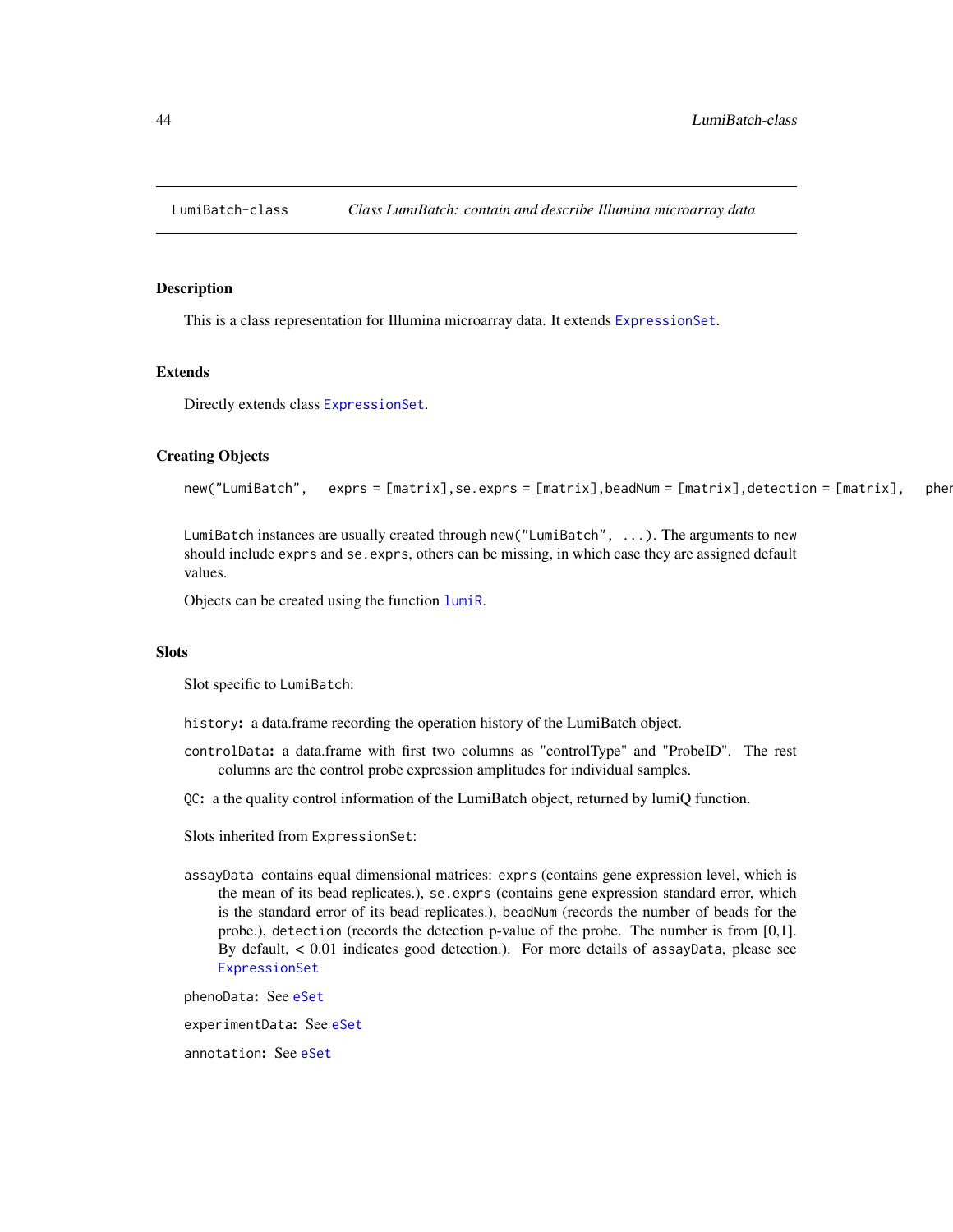# LumiBatch-class 45

# **Methods**

#### Class-specific methods:

- se.exprs(LumiBatch), se.exprs(LumiBatch,matrix) <-: Access and set elements named se.exprs in the AssayData-class slot.
- beadNum(LumiBatch), beadNum(LumiBatch)<-: Access and set elements named beadNum in the AssayData-class slot. Use "beadNum(LumiBatch) <- NULL" to remove the beadNum element.
- detection(LumiBatch), detection(LumiBatch)<-: Access and set elements named detection in the AssayData-class slot. Use "detection(LumiBatch) <- NULL" to remove the detection element.
- getHistory(LumiBatch): Access the operation history of LumiBatch object.

Derived from [ExpressionSet](#page-0-0) (For the directly inherited methods, please see [ExpressionSet](#page-0-0) and [eSet](#page-0-0)):

- combine(LumiBatch,missing): Combine two LumiBatch objects, including history slot. See [eSet](#page-0-0)
- exprs(LumiBatch), exprs(LumiBatch, matrix) <-: Access and set elements named exprs in the AssayData-class slot.

 $object[(i,j): Conduct$  subsetting of the data in a LumiBatch object

Standard generic methods (For the directly inherited methods, please see [ExpressionSet](#page-0-0) and [eSet](#page-0-0)):

- initialize(LumiBatch): Object instantiation, used by new; not to be called directly by the user.
- validObject(LumiBatch): Validity-checking method, ensuring that exprs and se.exprs is a member of assayData. Other validity check is the same as checkValidity(ExpressionSet).

show(LumiBatch) A summary of the LumiBatch object.

#### Author(s)

Pan Du, Simon Lin

#### See Also

[lumiR](#page-53-0), [lumiT](#page-57-0), [lumiN](#page-51-0), [boxplot-methods](#page-15-0), [pairs-methods](#page-70-0), [MAplot-methods](#page-59-0)

## Examples

```
## load example data
data(example.lumi)
## show the summary of the data
# summary(example.lumi)
example.lumi
## get expression matrix
```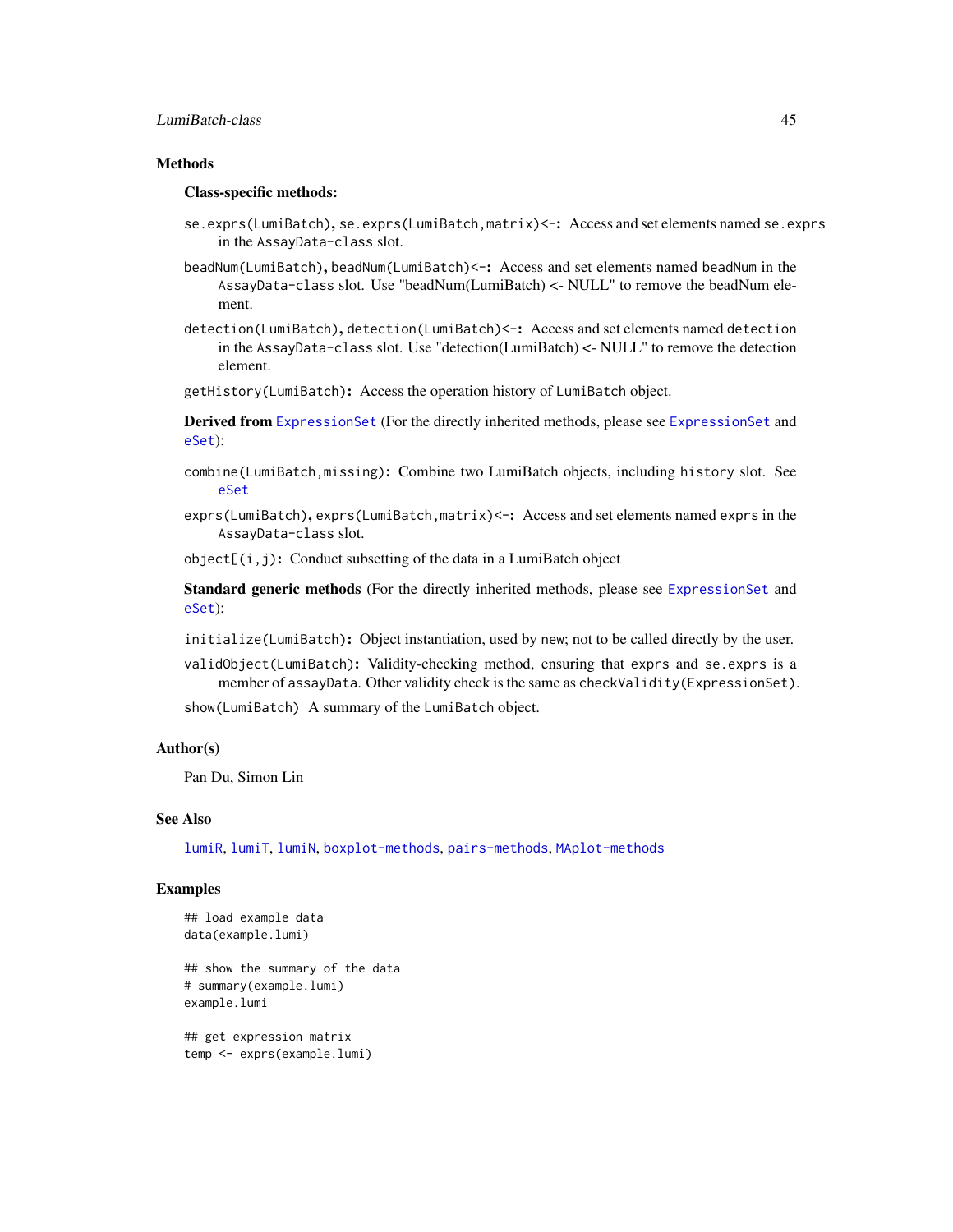```
## get a subset
temp <- example.lumi[,1] ## retrieve the first sample
## get the probe id
featureNames(example.lumi)[1:3]
## combine LumiBatch objects
temp <- combine(example.lumi[,1], example.lumi[,3])
temp
```
<span id="page-45-0"></span>lumiExpresso *From raw Illumina probe intensities to expression values*

## Description

Goes from raw Illumina probe intensities to expression values

## Usage

```
lumiExpresso(lumiBatch, bg.correct = TRUE, bgcorrect.param = list(method=bgAdjust), variance.stabilize
varianceStabilize.param = list(), normalize = TRUE, normalize.param = list(), QC.evaluation = TRUE,
QC.param = list(), verbose = TRUE)
```
## Arguments

| lumiBatch                    | a LumiBatch object, which can be the return of lumiR                                           |
|------------------------------|------------------------------------------------------------------------------------------------|
| bg.correct                   | a boolean to decide whether to do background correction or not                                 |
| bgcorrect.param              |                                                                                                |
|                              | a list of parameters of lumiB                                                                  |
| variance.stabilize           |                                                                                                |
| varianceStabilize.param      | a boolean to decide whether to do variance stabilization or not                                |
|                              | a list of parameters of lumiT                                                                  |
| normalize<br>normalize.param | a boolean to decide whether to do normalization or not                                         |
|                              | a list of parameters of <b>lumin</b>                                                           |
| OC.evaluation                | a boolean to decide whether to do quality control estimation before and after<br>preprocessing |
| QC.param                     | a list of parameters of $lumiQ$                                                                |
| verbose                      | a boolean to decide whether to print out some messages                                         |

## Details

The function is to encapsulate the major functions of Illumina preprocessing. It is organized in a similar way as the [expresso](#page-0-0) function in affy package.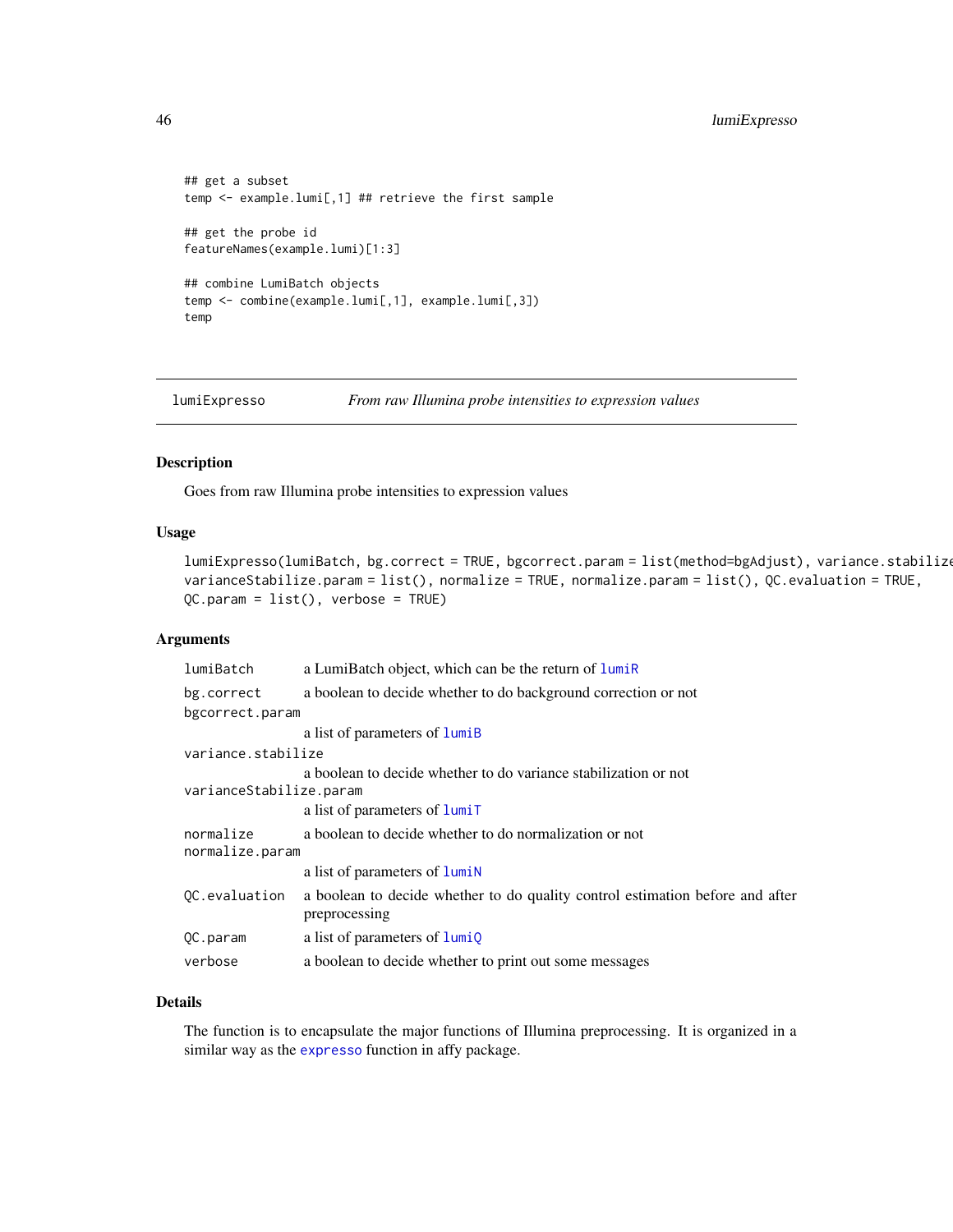# lumiMethyB 47

# Value

return a processed LumiBatch object. The operation history can be track in the history slot of the object.

# Author(s)

Pan Du

# See Also

[lumiB](#page-41-0), [lumiT](#page-57-0), [lumiN](#page-51-0)

## Examples

```
## load example data
data(example.lumi)
```
## Do all the default preprocessing in one step lumi.N <- lumiExpresso(example.lumi)

## Do customized preprocessing. No variance stabilizing or log transform, use Quantile normalization. lumi.N <- lumiExpresso(example.lumi, variance.stabilize=FALSE, normalize.param = list(method=quantile))

lumiMethyB *Adjust background level of Illumina Infinium methylation data*

# Description

Adjust background level of Illumina Infinium methylation data, which is an object in MethyLumiM class.

#### Usage

```
lumiMethyB(methyLumiM, method = c("bgAdjust2C", "forcePositive", "none"), separateColor = FALSE, verbo
```
# Arguments

| methyLumiM         | a MethyLumiM object includes Illumina Infinium methylation data                                                                                                            |  |
|--------------------|----------------------------------------------------------------------------------------------------------------------------------------------------------------------------|--|
| method             | background adjustment methods or user provided function, whose input and<br>output should be a intensity matrix (pool of methylated and unmethylated probe<br>intensities) |  |
| separateColor      | determine whether to separately process two color channels                                                                                                                 |  |
| verbose            | a boolean to decide whether to print out some messages                                                                                                                     |  |
| overwriteBigMatrix |                                                                                                                                                                            |  |
|                    | whether to overwrite the result to the BigMatrix data, only valid when the input                                                                                           |  |
|                    | data is BigMatrix-based                                                                                                                                                    |  |
| $\cdot$            | other parameters used by corresponding method                                                                                                                              |  |
|                    |                                                                                                                                                                            |  |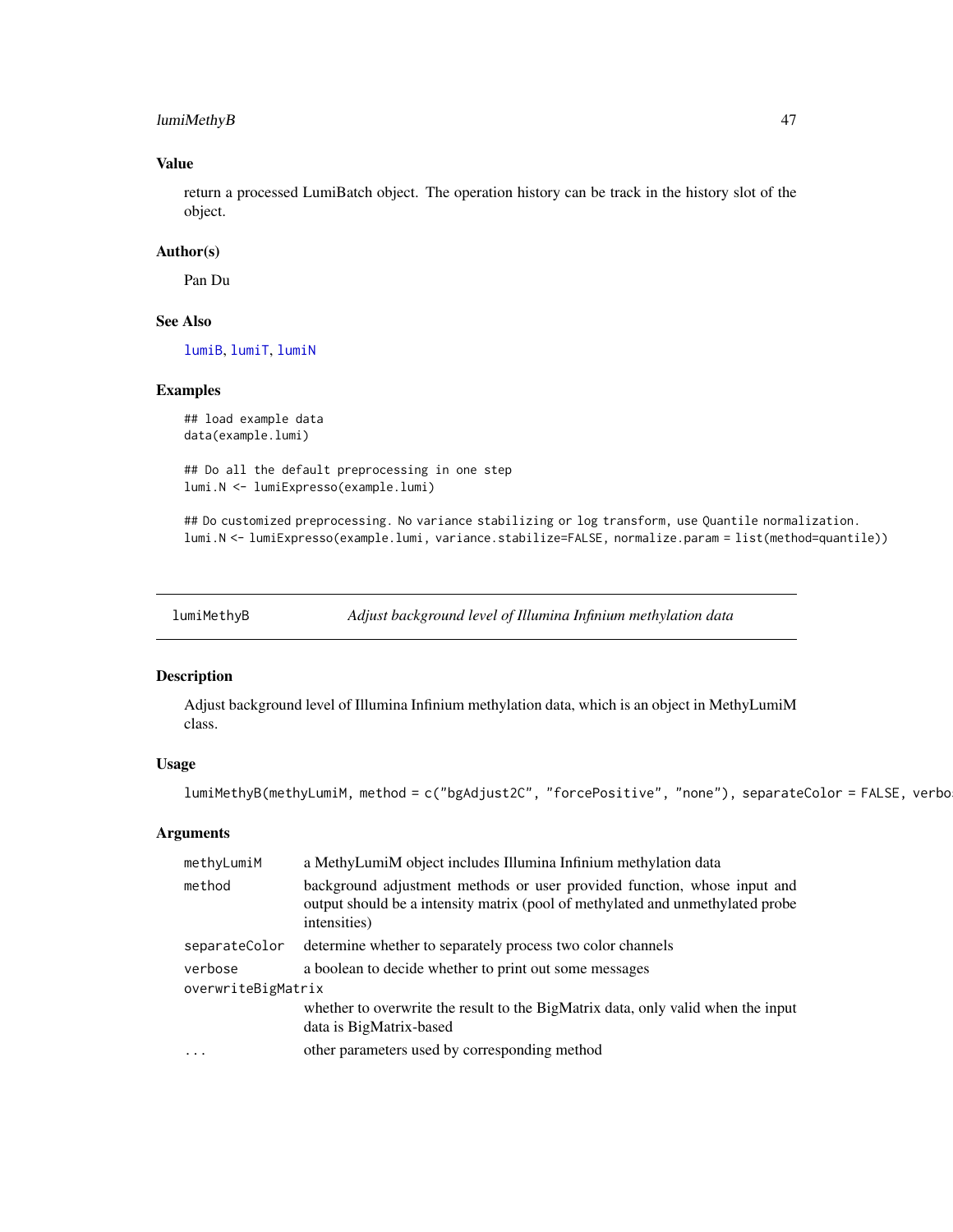#### Value

Return an object (same class as input methyLumiM) with updated "methylated" and "unmethylated" data matrix after background level adjustment.

## Author(s)

Pan DU

## See Also

See Also [bgAdjustMethylation](#page-13-0) and [estimateMethylationBG](#page-25-0)

## Examples

```
data(example.lumiMethy)
lumiMethy.bgAdj = lumiB(example.lumiMethy)
attr(lumiMethy.bgAdj, "EstimatedBG")
```
lumiMethyC *Color bias adjust of Illumina Infinium methylation data*

## Description

Color bias adjust of Illumina Infinium methylation data, which is an object in MethyLumiM class.

### Usage

```
lumiMethyC(methyLumiM, method = c("quantile", "ssn", "none"), verbose = TRUE, overwriteBigMatrix=FALSE
```
## Arguments

| methyLumiM         | a MethyLumiM object includes Illumina Infinium methylation data                                                          |
|--------------------|--------------------------------------------------------------------------------------------------------------------------|
| method             | color bias adjustment methods or user provided function, see "details" for more<br>information of user defined function. |
| verbose            | a boolean to decide whether to print out some messages                                                                   |
| overwriteBigMatrix |                                                                                                                          |
|                    | whether to overwrite the result to the BigMatrix data, only valid when the input<br>data is BigMatrix-based              |
| $\cdots$           | other parameters used by corresponding method                                                                            |

## Details

The first two arguments of the user defined function should be two intensity matrix (pool of methylated and unmethylated probe intensities) of red and green channel respectively. The return of the user defined function should be a list including color adjusted matrix of red and green channel. For example: return(list(red=redData, green=grnData)). "redData" and "grnData" are two color adjusted matrix.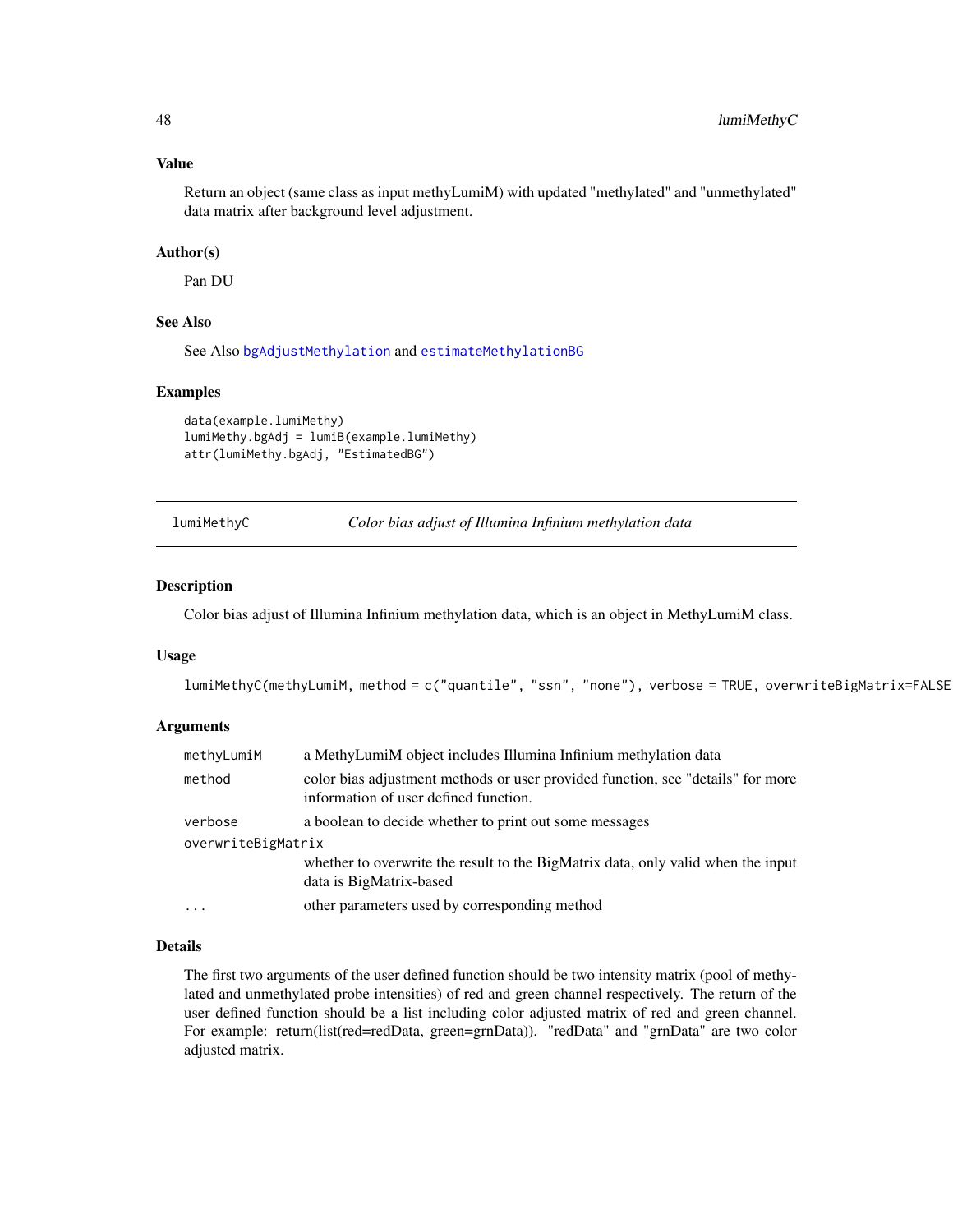# lumiMethyN 49

## Value

Return an object (same class as input methyLumiM) with updated "methylated" and "unmethylated" data matrix after background level adjustment.

# Author(s)

Pan DU

# See Also

See Also [adjColorBias.quantile](#page-7-0) and [adjColorBias.ssn](#page-9-0)

## Examples

```
data(example.lumiMethy)
# before adjustment
plotColorBias1D(example.lumiMethy)
# plot in 2D plot of one selected sample
plotColorBias2D(example.lumiMethy, selSample = 1)
lumiMethy.adj = lumiMethyC(example.lumiMethy)
# after adjustment
plotColorBias1D(lumiMethy.adj)
# plot in 2D plot of one selected sample
plotColorBias2D(lumiMethy.adj, selSample = 1)
```
<span id="page-48-0"></span>lumiMethyN *Normalize the Illumina Infinium methylation data*

#### Description

Normalize the Illumina Infinium methylation data, which is an object in MethyLumiM class.

## Usage

lumiMethyN(methyLumiM, method = c("quantile", "ssn", "none"), separateColor = FALSE, verbose = TRUE, ov

#### Arguments

| methyLumiM         | a MethyLumiM object includes Illumina Infinium methylation data                                                                                                              |  |
|--------------------|------------------------------------------------------------------------------------------------------------------------------------------------------------------------------|--|
| method             | supported normalization methods or user provided function, whose input and<br>output should be a intensity matrix (pool of methylated and unmethylated probe<br>intensities) |  |
| separateColor      | determine whether to separately process two color channels                                                                                                                   |  |
| verbose            | a boolean to decide whether to print out some messages                                                                                                                       |  |
| overwriteBigMatrix |                                                                                                                                                                              |  |
|                    | whether to overwrite the result to the BigMatrix data, only valid when the input                                                                                             |  |
|                    | data is BigMatrix-based                                                                                                                                                      |  |
| .                  | other parameters used by corresponding method                                                                                                                                |  |
|                    |                                                                                                                                                                              |  |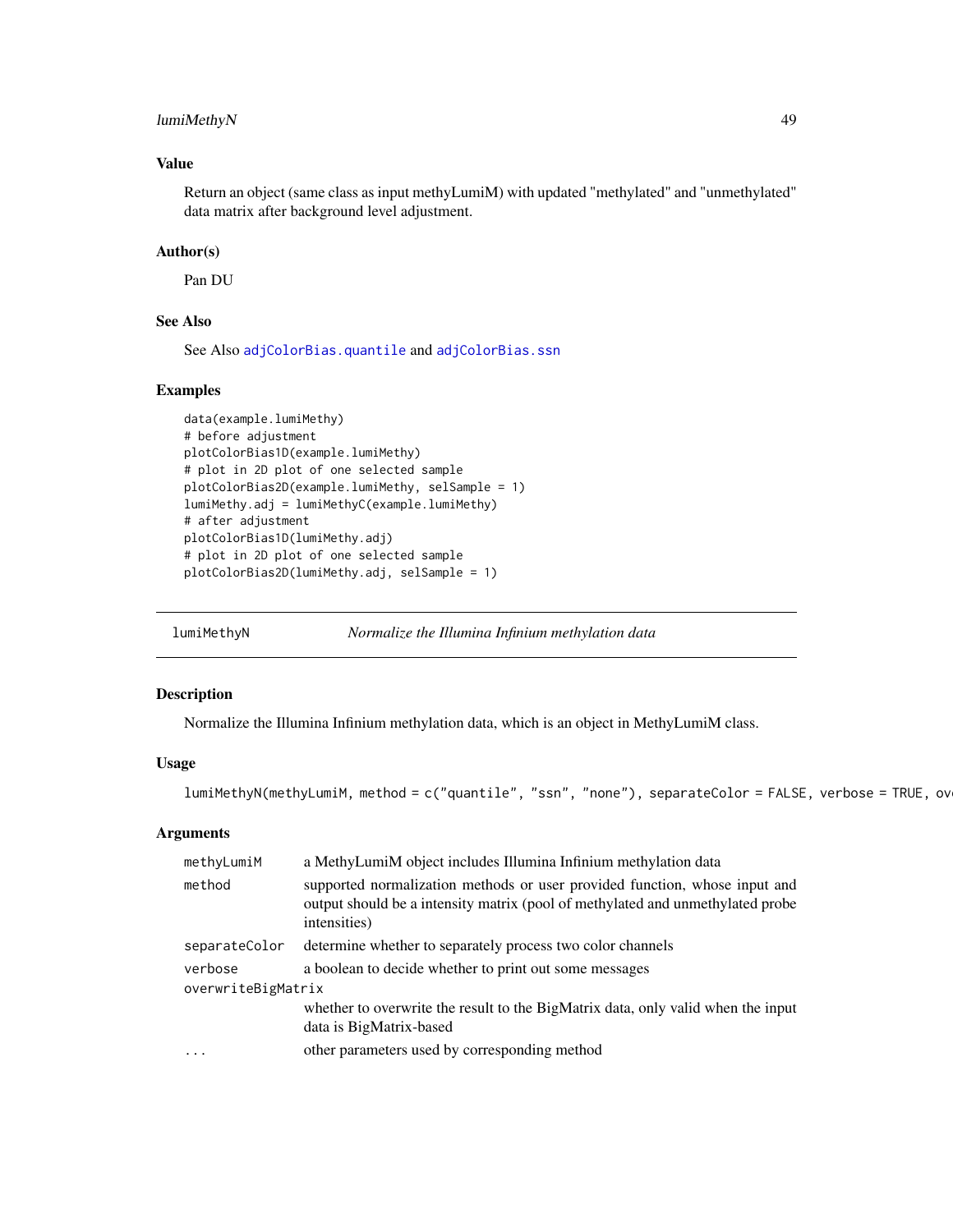## Value

Return an object (same class as input methyLumiM) with updated "methylated" and "unmethylated" data matrix after background level adjustment.

## Author(s)

Pan DU

# See Also

See Also [normalizeMethylation.ssn](#page-64-0) and [normalizeMethylation.quantile](#page-63-0)

#### Examples

```
data(example.lumiMethy)
lumiMethy.norm = lumiN(example.lumiMethy)
```
<span id="page-49-0"></span>lumiMethyR *Reading Illumina methylation microarray data*

#### Description

This function is a wrap of [methylumiR](#page-0-0) function in methylumi package.

## Usage

 $lumihethylR(..., lib = NULL, controlData = NULL)$ 

#### Arguments

| .           | parameters of methylumiR function in methylumi package                                                                |
|-------------|-----------------------------------------------------------------------------------------------------------------------|
| lib         | Annotation library of Illumina methylation microarray                                                                 |
| controlData | the controlData file name or a MethyLumiQC object to be added to the "con-<br>trolData" slot of the MethyLumiM object |

# Details

This function is a wrap of [methylumiR](#page-0-0) function in methylumi package. It will coerce the returned object as MethyLumiM class. The methylated and unmethylated probe intensity information is required for color-bias adjustment and normalization. If users have the Illumina IDAT files, we suggest use [importMethyIDAT](#page-38-0) function to import the data. The [importMethyIDAT](#page-38-0) function will automatically retrieve the required information and return a MethyLumiM object.

# Value

return a MethyLumiM object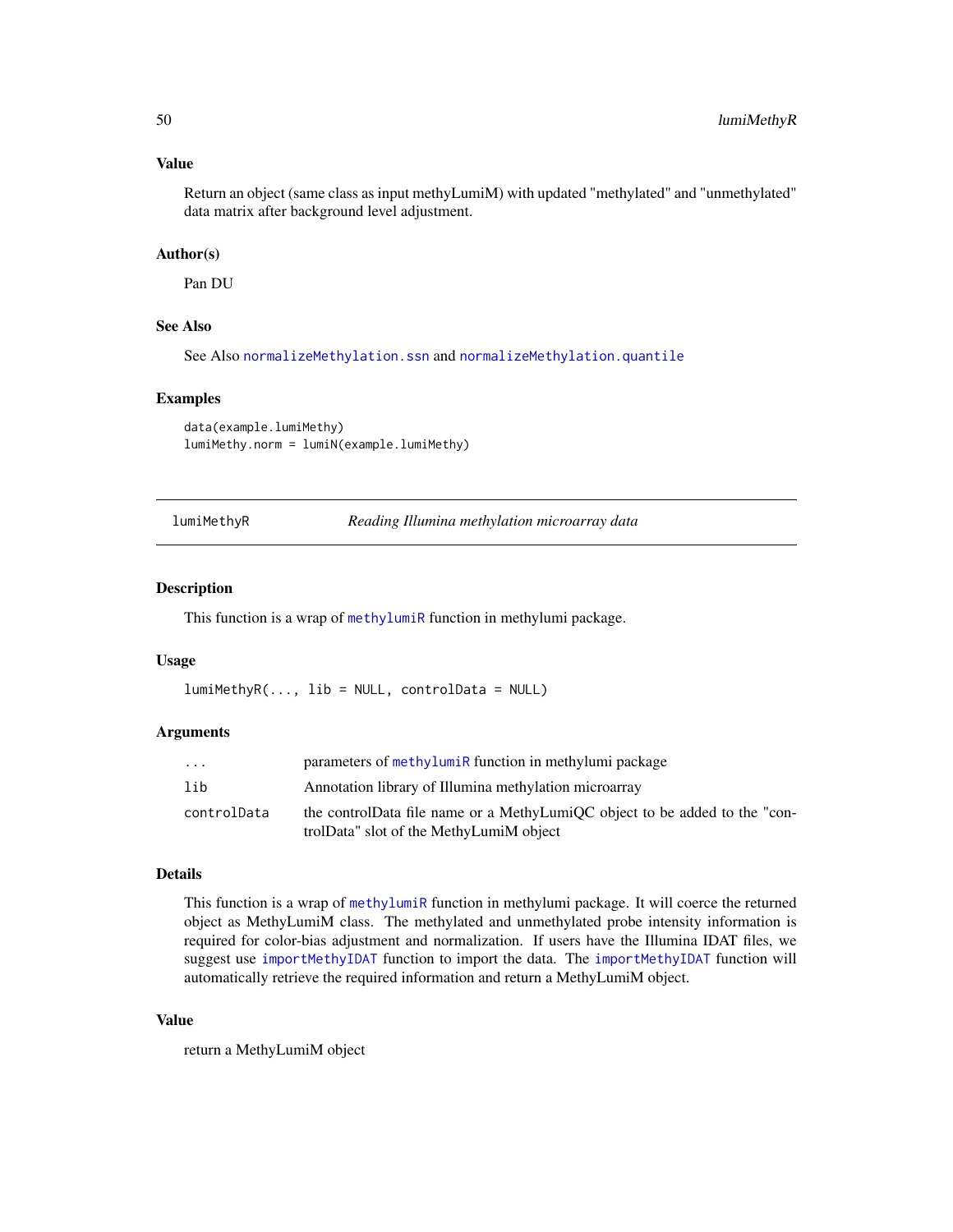# lumiMethyStatus 51

#### Author(s)

Pan Du

## See Also

See Also [importMethyIDAT](#page-38-0), [methylumiR](#page-0-0) and [addControlData2methyLumiM](#page-5-0)

lumiMethyStatus *Estimate the methylation status of individual methylation sites*

## Description

Estimate the methylation status of individual methylation sites by fitting a two component Gamma mixture model for each sample

# Usage

```
lumiMethyStatus(methyLumiM, ...)
```
# Arguments

| methyLumiM | a MethyLumiM class object                |
|------------|------------------------------------------|
| .          | Other parameters used by methylationCall |

#### Details

This function calls [methylationCall](#page-60-0) and returns the methylation status of individual methylation sites. The methylation status includes: "Unmethy" (unmethylation probability > unmethylation threshold), "Methy" (methylation probability > methylation threshold), or "Margin". The methylation probability is returned as an attribute of "probability".

#### Value

return a methylation status matrix with "probability" attribute

#### Author(s)

Pan Du

# See Also

See Also [methylationCall](#page-60-0) and [gammaFitEM](#page-28-0)

### Examples

```
data(example.lumiMethy)
methyCall <- lumiMethyStatus(example.lumiMethy)
head(methyCall)
```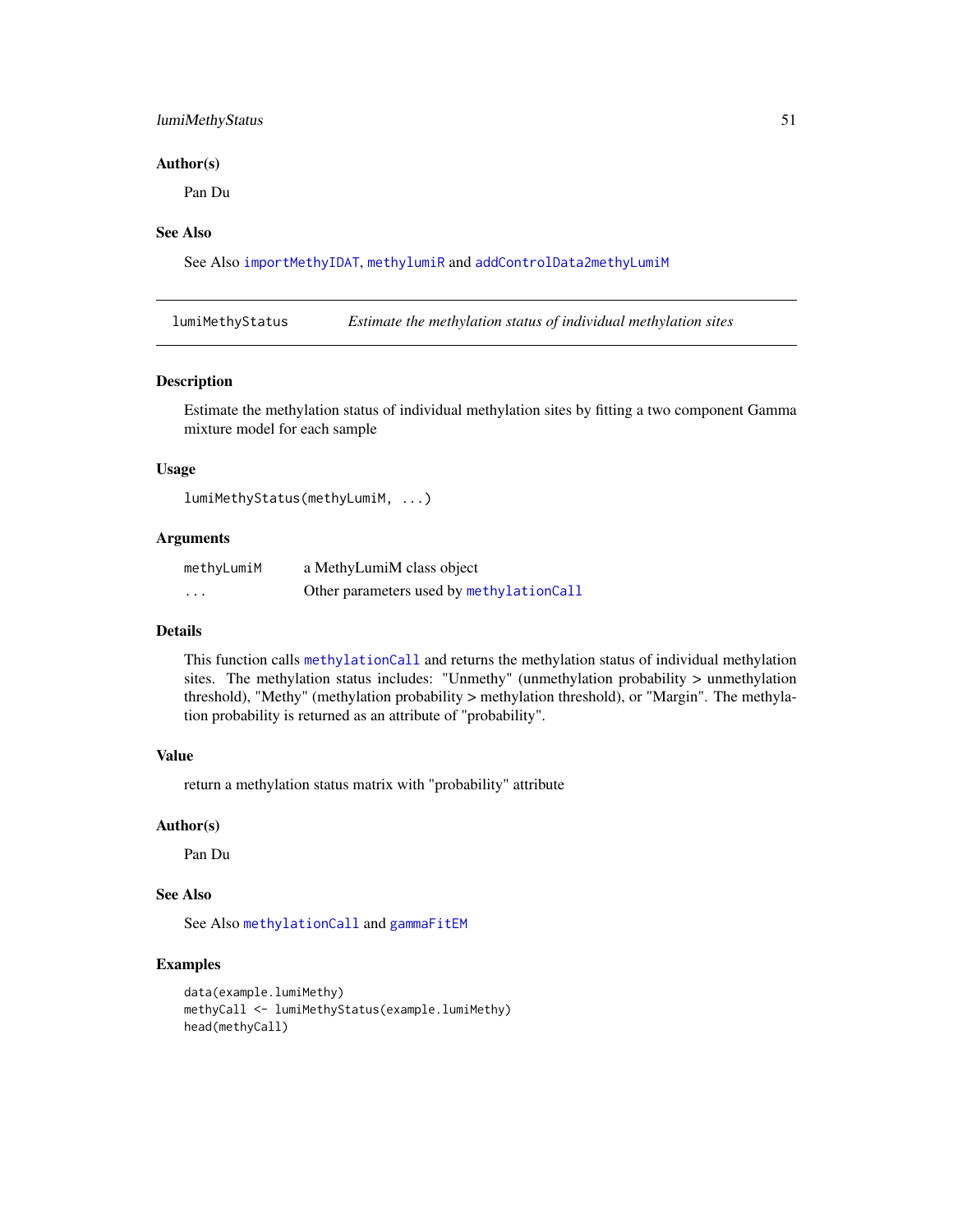<span id="page-51-0"></span>

## Description

A main function of between chip normalization of a LumiBatch object. Currently, four methods ("rsn", "ssn", "quantile", "loess", "vsn") are supported.

#### Usage

```
lumiN(x.lumi, method = c("quantile", "rsn", "ssn", "loess", "vsn", "rankinvariant"), verbose = TRUE, ..
```
## Arguments

| x.lumi   | an Expression Set inherited object or a data matrix with columns as samples and<br>rows as genes                                |
|----------|---------------------------------------------------------------------------------------------------------------------------------|
| method   | five different between chips normalization methods ("quantile", "rsn", "ssn",<br>"loess", "vsn", "rankinvariant") are supported |
| verbose  | a boolean to decide whether to print out some messages                                                                          |
| $\cdots$ | other parameters used by corresponding method                                                                                   |

#### Details

lumiN is an interface for different normalization methods. Currently it supports "RSN" (See [rsn](#page-90-0)), "SSN" (See [ssn](#page-93-0)), "loess" (See [normalize.loess](#page-0-0)), "quantile" (See [normalize.quantiles](#page-0-0)), "VSN" (See [vsn](#page-0-0)) and "rankinvariant" (See [rankinvariant](#page-89-0)) . See details in individual functions. Note: the "VSN" normalization should be directly applied to the raw data instead of the lumiT processed data.

## Value

Return an object with expression values normalized. The class of the return object is the same as the input object x.lumi. If it is a LumiBatch object, it also includes the VST transform function and its parameters as attributes: "transformFun", "parameter". See [inverseVST](#page-39-0) for details.

#### Author(s)

Pan Du, Simon Lin

#### See Also

[rsn](#page-90-0), [ssn](#page-93-0), [rankinvariant](#page-89-0)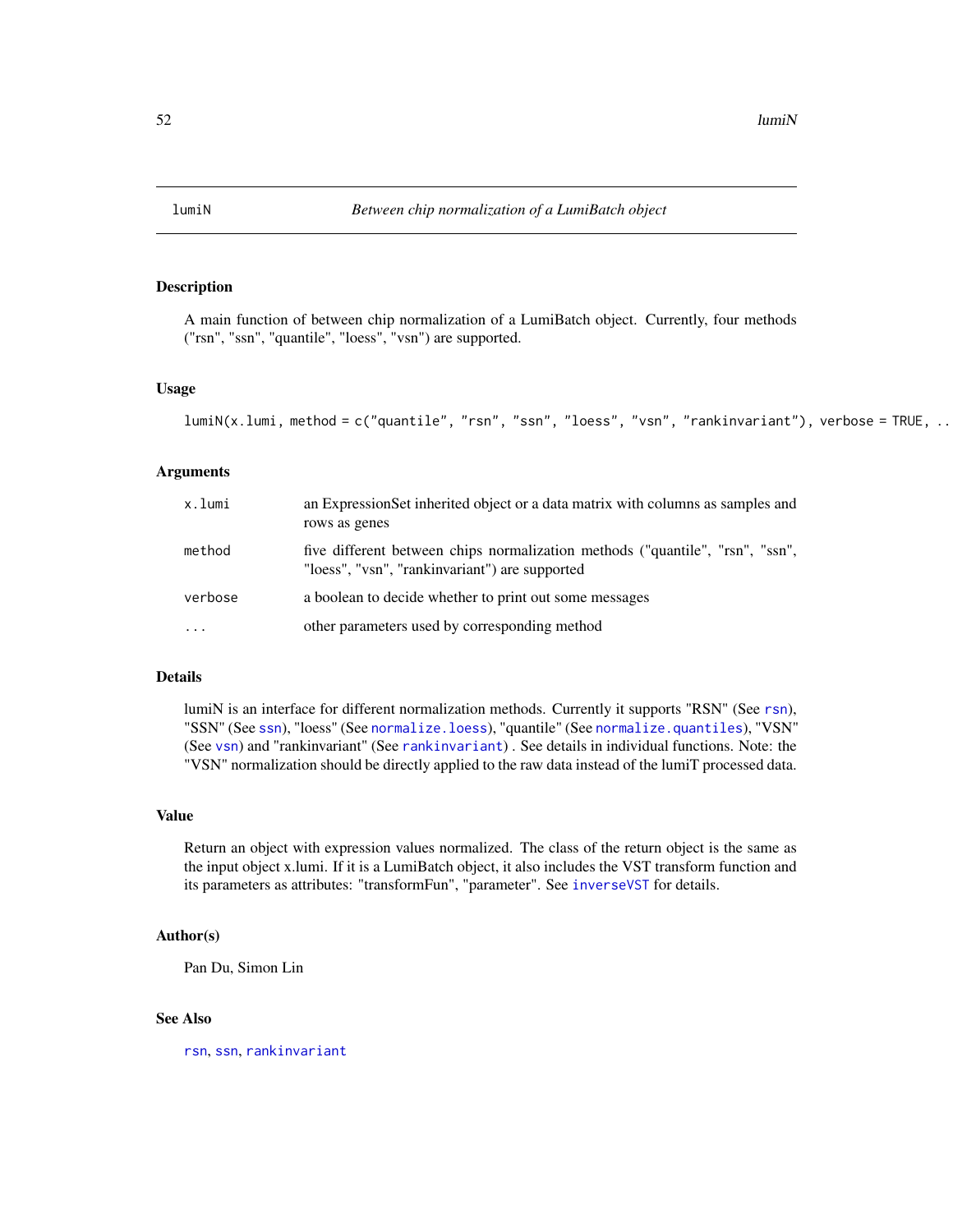#### $lumiQ$  53

## Examples

```
## load example data
data(example.lumi)
## Do lumi transform
lumi.T <- lumiT(example.lumi)
## Do lumi between chip normaliazation
lumi.N <- lumiN(lumi.T, method=rsn, ifPlot=TRUE)
```
<span id="page-52-0"></span>

lumiQ *Quality control evaluation of the LumiBatch object*

#### Description

Quality control evaluation of the LumiBatch object and returns a summary of the data

## Usage

 $lumiQ(x.lumi, logMode = TRUE, detectionTh = 0.01, verbose = TRUE)$ 

## Arguments

| x.lumi      | a LumiBatch object                                                                              |
|-------------|-------------------------------------------------------------------------------------------------|
| logMode     | transform as $log2$ or not (the function can check whether it is already log trans-<br>formed.) |
| detectionTh | the detection threshold used by detectionCall                                                   |
| verbose     | a boolean to decide whether to print out some messages                                          |

## Details

Quality control of a LumiBatch object includes estimating the mean and standard deviation of the chips, detectable probe ratio of each chip, sample (chip) relations, detecting outliers of samples (chips). The produced QC information is kept in the QC slot of LumiBatch class. The summary function will provide a summary of the QC information (See example).

## Value

a LumiBatch object with QC slot keeping the QC information

#### Author(s)

Pan Du

# See Also

[LumiBatch](#page-43-1), [plot,ExpressionSet-method](#page-0-0)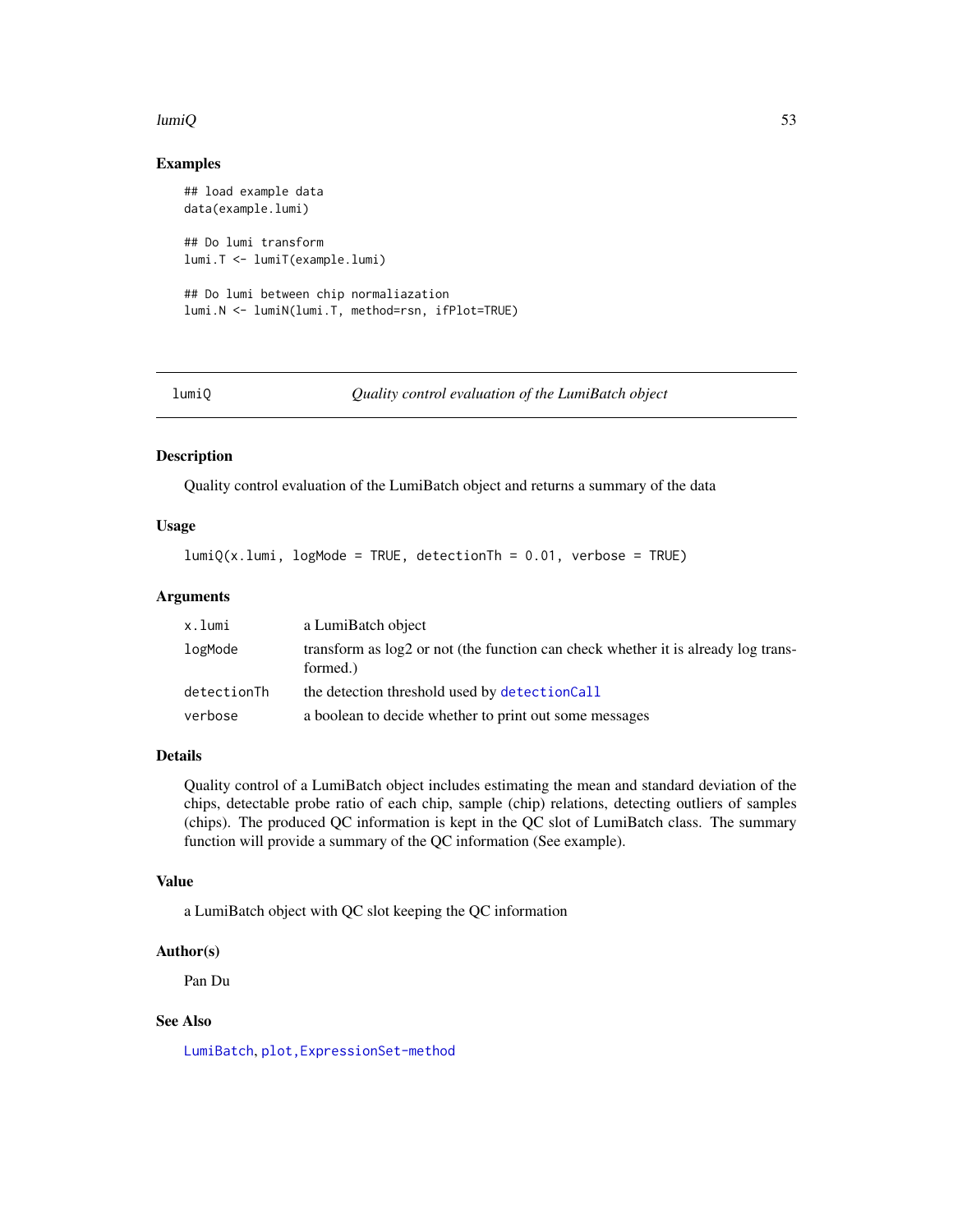54 lumiR

#### Examples

```
## load example data
data(example.lumi)
## Do quality control estimation
lumi.Q <- lumiQ(example.lumi)
## A summary of the QC
summary(lumi.Q, QC)
## Plot the results
## plot the pairwise sample correlation
plot(lumi.Q, what=pair)
## see more examples in "plot, ExpressionSet-method" help documents
```
<span id="page-53-0"></span>lumiR *Read in Illumina expression data*

## Description

Read in Illumina expression data. We assume the data was saved in a comma or tab separated text file.

# Usage

```
lumiR(fileName, sep = NULL, detectionTh = 0.01, na.rm = TRUE, convertNuID = TRUE, lib.mapping = NULL, decQC = TRUE, columnNameGrepPattern = list(exprs=AVG_SIGNAL, se.exprs=BEAD_STD, detection=DETECTION, bead
inputAnnotation=TRUE, annotationColumn=c(ACCESSION, SYMBOL, PROBE_SEQUENCE, PROBE_START, CHROMOSOME,
```
# Arguments

| fileName        | fileName of the data file                                                                                                                  |
|-----------------|--------------------------------------------------------------------------------------------------------------------------------------------|
| sep             | the separation character used in the text file.                                                                                            |
| detectionTh     | the p-value threshold of determining detectability of the expression. See more<br>details in <b>lumi0</b>                                  |
| na.rm           | determine whether to remove NA                                                                                                             |
| convertNuID     | determine whether convert the probe identifier as null                                                                                     |
| lib.mapping     | a Illumina ID mapping package, e.g, lumiHumanIDMapping, used by addNuID21umi                                                               |
| dec.            | the character used in the file for decimal points.                                                                                         |
| parseColumnName |                                                                                                                                            |
|                 | determine whether to parse the column names and retrieve the sample informa-<br>tion (Assume the sample information is separated by $"$ ). |
| checkDupId      | determine whether to check duplicated TargetIDs or Probelds. The duplicated<br>ones will be averaged.                                      |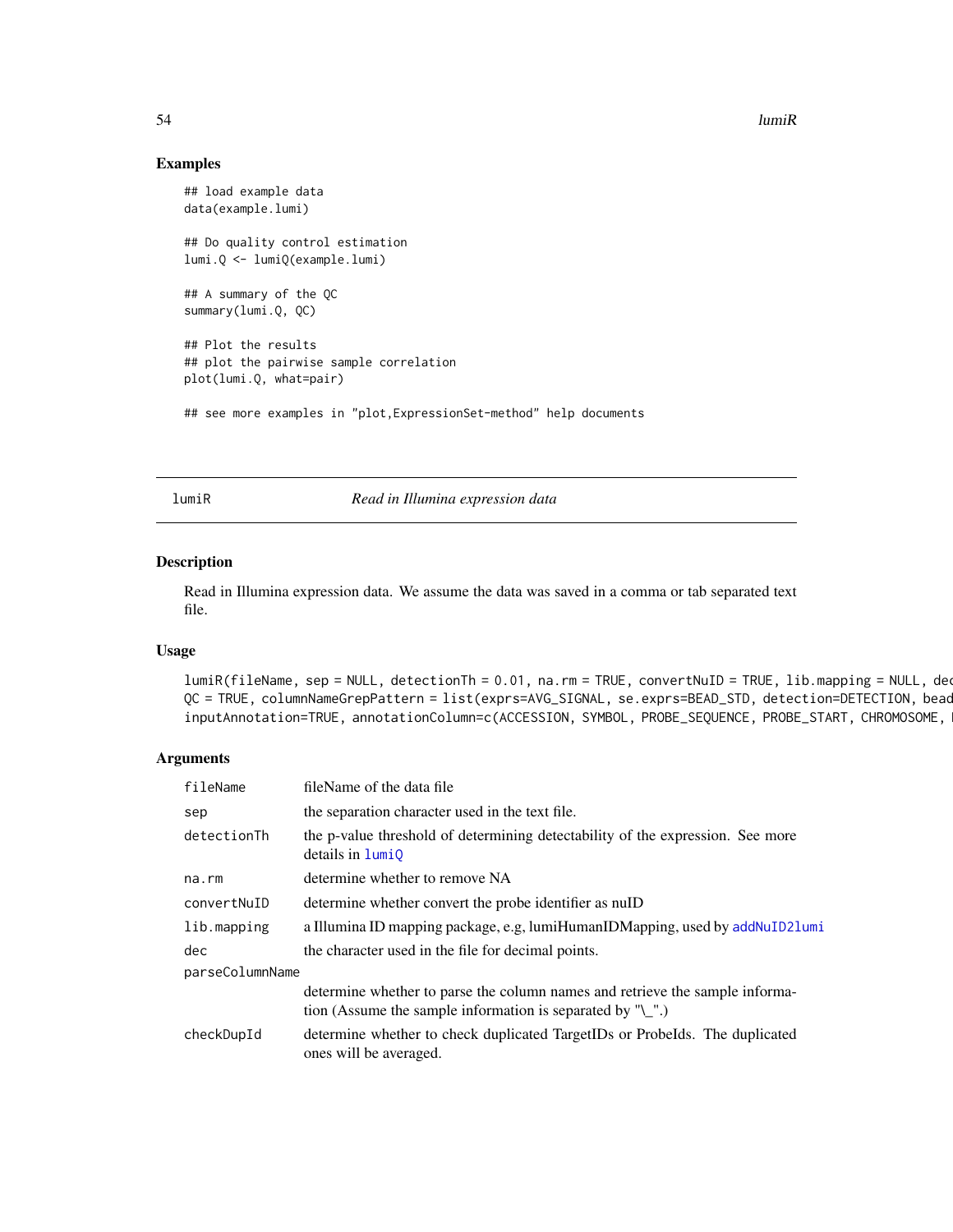#### $lum$ i $R$  55

| ОC                    | determine whether to do quality control assessment after read in the data.    |
|-----------------------|-------------------------------------------------------------------------------|
| columnNameGrepPattern |                                                                               |
|                       | the string grep patterns used to determine the slot corresponding columns.    |
| inputAnnotation       |                                                                               |
|                       | determine whether input the annotation information outputted by BeadStudio if |
|                       | exists.                                                                       |
| annotationColumn      |                                                                               |
|                       | the column names of the annotation information outputted by BeadStudio        |
| verbose               | a boolean to decide whether to print out some messages                        |
| $\cdots$              | other parameters used by read. table function                                 |

#### **Details**

The function can automatically determine the separation character if it is Tab or comma. Otherwise, the user should specify the separator manually. If the annotation library is provided, the Illumina Id will be replaced with nuID, which is used as the index Id for the lumi annotation packages. If the annotation library is not provided, it will try to directly convert the probe sequence (if provided in the BeadStudio output file) as nuIDs.

The parameter "columnNameGrepPattern" is designed for some advanced users. It defines the string grep patterns used to determine the slot corresponding columns. For example, for the "exprs" slot in LumiBatch object, it is composed of the columns whose name includes "AVG\\_SIGNAL". In some cases, the user may not want to read the "detection" and "beadNum" related columns to save memory. The user can set the "detection" and "beadNum" as NA in "columnNameGrepPattern". If the 'se.exprs' is set as NA or the corresponding columns are not available, then lumiR will create a ExpressionSet object instead of LumiBatch object.

The parameter "parseColumnName" is designed to parse the column names and retrieve the sample information. We assume the sample information is separated by " $\mathcal{N}$ " and the last element after " $\mathcal{N}$ " is the sample label (sample names of the LumiBatch object). If the parsed sample labels are not unique, then the entire string will be used as the sample label. For example: "1881436055\ A\ STA 27aR" is included in one of the column names of BeadStudio output file. Here, the program will first treat "STA 27aR" as the sample label. If it is not unique across the samples, "1881436055\\_A\\_STA 27aR" will be the sample label. If it is still not unique, the program will report warning messages. All the parsed information is kept in the phenoData slot. By default, "parseColumnName" is FALSE. We suggest the users use it only when they know what they are doing.

Current version of lumiR can adaptively read the output of BeadStudio Verson 1 and 3. The format Version 3 made quite a few changes comparing with previous versions. One change is the detection value. It was called detectable when the detection value is close to one for Version 1 format. However, the detection value became a p-value in the Version 3. As a result, the detectionTh is automatically changed based on the version. The detectionTh 0.01 for the Version 3 will be changed as the detectionTh 0.99 for Version 1. Another big change is that Version 3 separately output the control probe (gene) information and a "Samples Table". As a result, the controlData slot in LumiBatch class was added to keep the control probe (gene) information, and a QC slot to keep the quality control information, including the "Sample Table" output by BeadStudio version 3.

The recent version of BeadStudio can also output the annotation information together with the expression data. In the users also want to input the annotation information, they can set the parameter "inputAnnotation" as TRUE. At the same time, they can also specify which columns to be inputted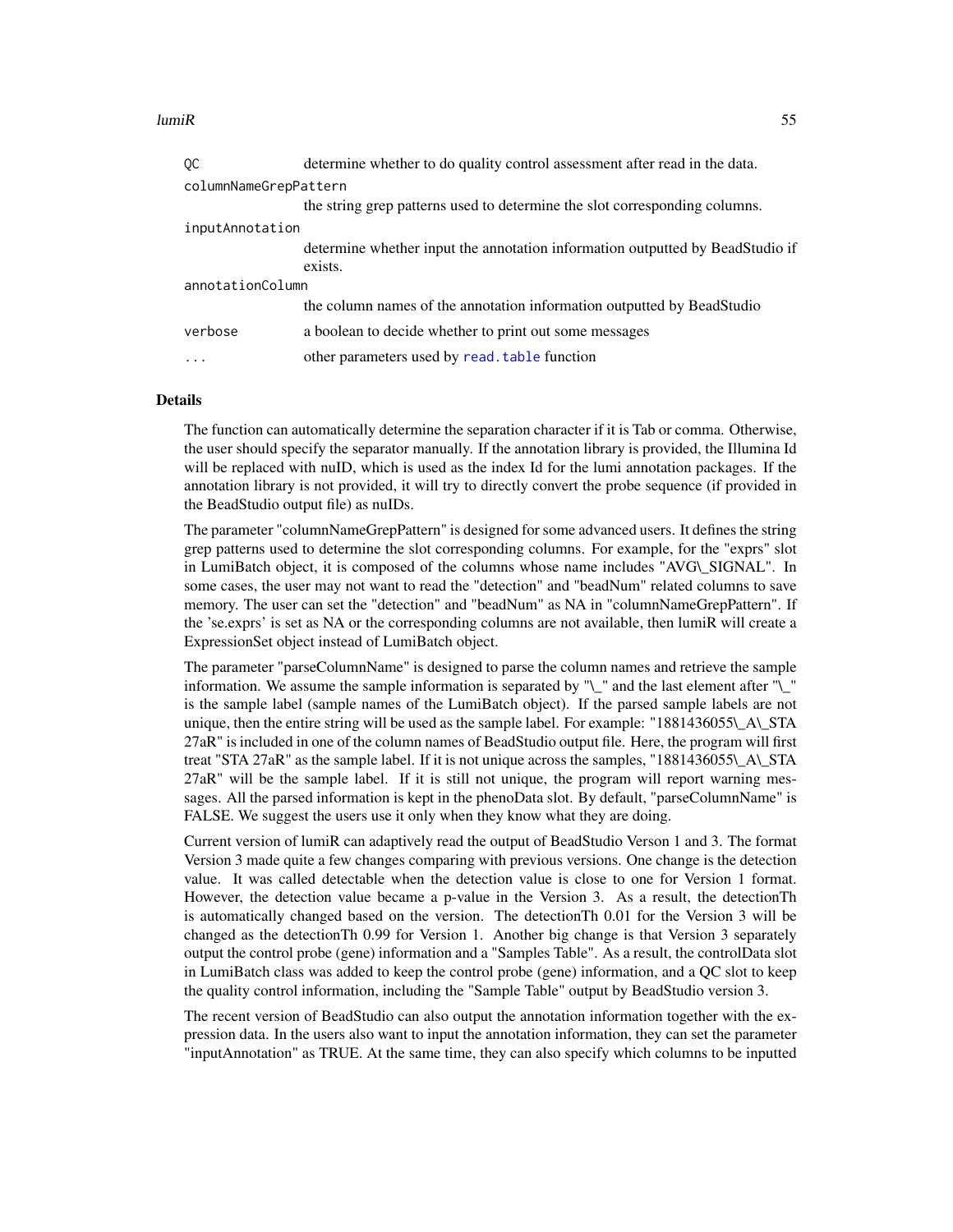by setting parameter "annotationColumn". The BeadStudio annotation columns include: SPECIES, TRANSCRIPT, ILMN\\_GENE, UNIGENE\\_ID, GI, ACCESSION, SYMBOL, PROBE\\_ID, AR-RAY\\_ADDRESS\\_ID, PROBE\\_TYPE, PROBE\\_START, PROBE\\_SEQUENCE, CHROMOSOME, PROBE\\_CHR\\_ORIENTATION, PROBE\\_COORDINATES, DEFINITION, ONTOLOGY\\_COMPONENT, ONTOLOGY\\_PROCESS, ONTOLOGY\\_FUNCTION, SYNONYMS, OBSOLETE\\_PROBE\\_ID. As the annotation data is huge, by default, we only input: ACCESSION, SYMBOL, PROBE\\_START, CHROMOSOME, PROBE\\_CHR\\_ORIENTATION, PROBE\\_COORDINATES, DEFINITION. This annotation information is kept in the featureData slot of ExpressionSet, which can be retrieved using pData(featureData(x.lumi)), suppose x.lumi is the LumiBatch object. As some annotation information may be outdated. We recommend using Bioconductor annotation packages to retrieve the annotation information.

The BeadStudio may output either STDEV or STDERR (standard error of the mean) columns. As the variance stabilization (see [vst](#page-95-0) function) requires the information of the standard deviation instead of the standard error of the mean, the value correction is required. The lumiR function will automatically check whether the BeadStudio output file includes STDEV or STDERR columns. If it is STDERR columns, it will correct STDERR as STDEV. The corrected value will be x \* sqrt(N), where x is the STDERR value (standard error of the mean), N is the number of beads corresponding to the probe. (Thanks Sebastian Balbach and Gordon Smyth kindly provided this information.). This correction was previous implemented in the lumiT function.

#### Value

return a LumiBatch object

#### Author(s)

Simon Lin, Pan Du

#### See Also

[LumiBatch](#page-43-1), [addNuID2lumi](#page-6-0)

#### Examples

```
## specify the file name
# fileName <- Barnes_gene_profile.txt # Not Run
## load the data
# x.lumi <- lumiR(fileName)
## load the data with empty detection and beadNum slots
# x.lumi <- lumiR(fileName, columnNameGrepPattern=list(detection=NA, beadNum=NA))
```
lumiR.batch *Read BeadStudio output files in batch*

#### Description

Read BeadStudio output files in batch and combine them as a single LumiBatch object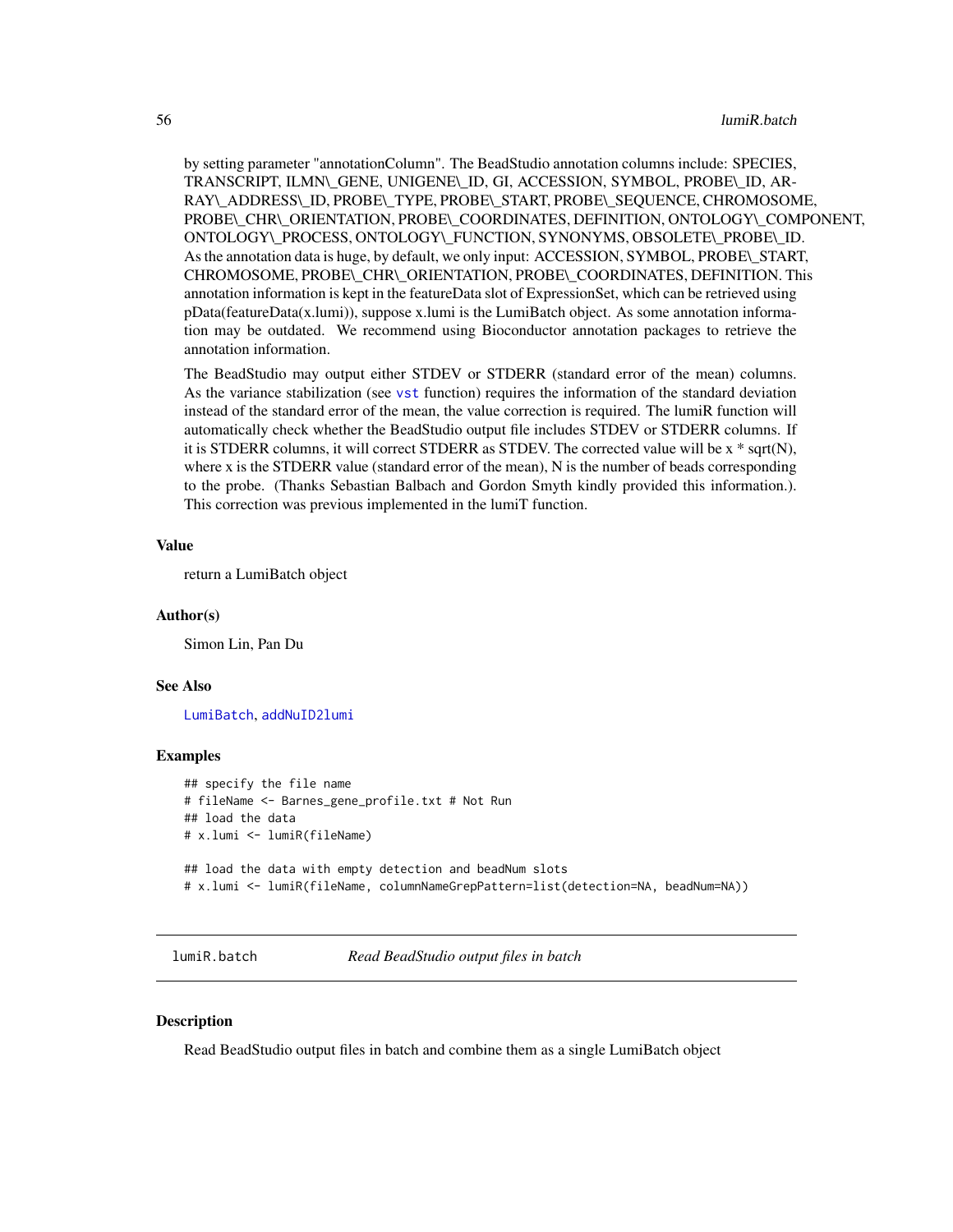#### lumiR.batch 57

## Usage

```
lumiR.batch(fileList, convertNuID = TRUE, lib.mapping = NULL, detectionTh = 0.01, QC = TRUE, transform =
```
#### Arguments

| fileList    | a vector of file names or a directory keeping the data files in the format of .csv                        |
|-------------|-----------------------------------------------------------------------------------------------------------|
| convertNuID | determine whether convert the probe identifier as nulD                                                    |
| lib.mapping | same as <b>lumiR</b> parameter lib.mapping (optional)                                                     |
| detectionTh | the p-value threshold of determining detectability of the expression. See more<br>details in <b>lumi0</b> |
| QC          | determine whether to do quality control assessment after read in the data.                                |
| transform   | determine whether to do transform after input each file                                                   |
|             | sampleInfoFile a Tab-separated text file or a data.frame keeping the sample information (op-<br>tional)   |
| verbose     | a boolean to decide whether to print out some messages                                                    |
| $\cdots$    | other parameters used by lumiR                                                                            |

## Details

The function basically call lumiR for individual files and then combine the returns. The sampleInfoFile parameter is optional. It provides the sample information (for phenoData slot in LumiBatch object), it is a Tab-separated text file. ID column is required. It represents sample ID, which is defined based on the column names of BeadStudio output file. For example, sample ID of column "1881436070\\_A\\_STA.AVG\\_Signal" is "1881436070\\_A\\_STA". The sample ID column can also be found in the "Samples Table.txt" file output by BeadStudio. Another "Label" column (if provided) will be used as the sampleNames of LumiBatch object. All information of sampleInfoFile will be directly added in the phenoData slot in LumiBatch object.

To save memory space in the case of reading large data set, we can do transformation using lumiT function right after input the data, and the information like se.exprs, beadNum will be removed from the LumiBatch object after transformation.

#### Value

A LumiBatch object which combines the individual LumiBatch object corresponding to each file

## Author(s)

Pan Du

# See Also

[lumiR](#page-53-0)

# Examples

```
## fileList <- c(file1.csv, file2.cvs)
## x.lumi <- lumiR.batch(fileList, sampleInfoFile=sampleInfo.txt)
```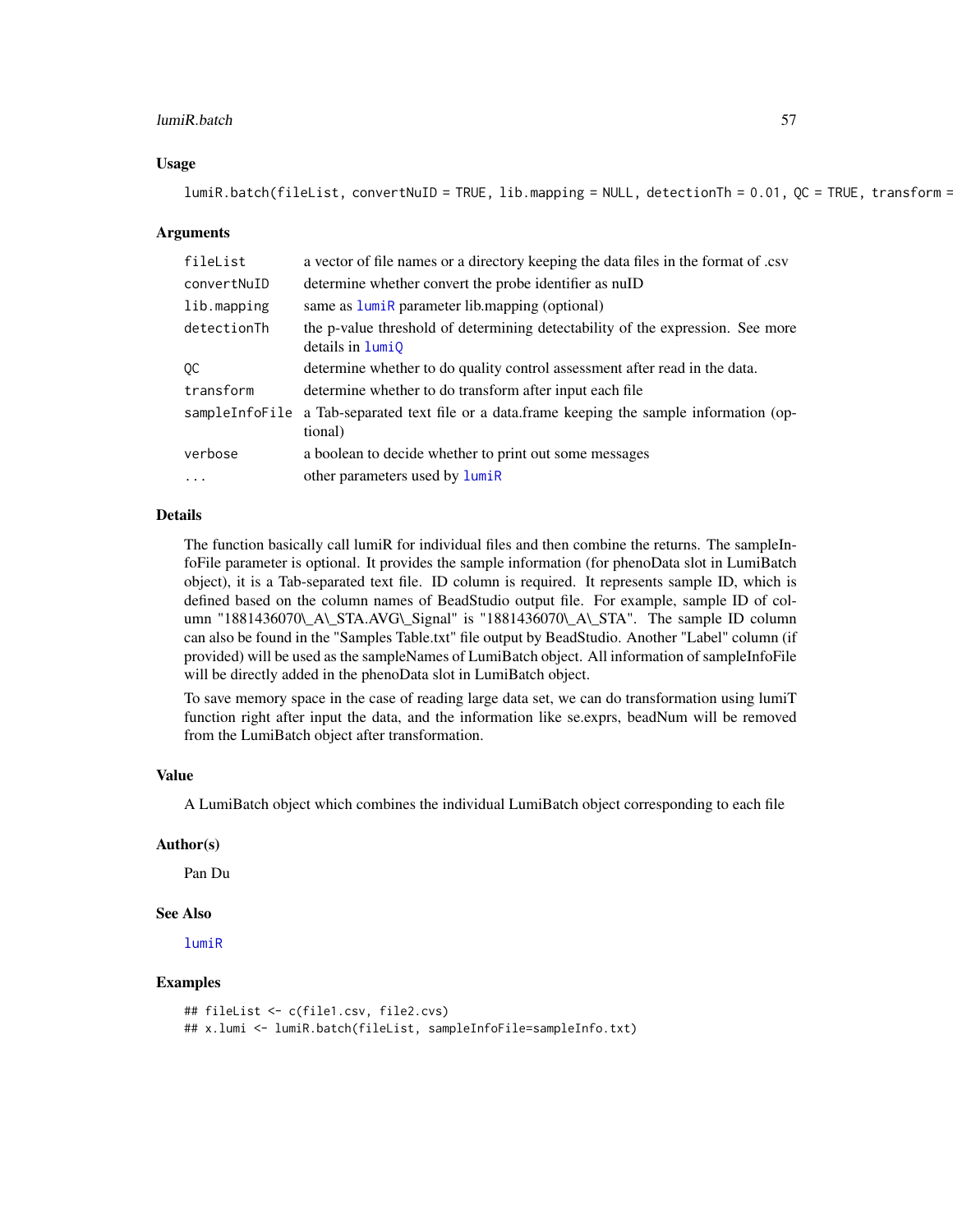<span id="page-57-0"></span>

# Description

Transfer the Illumina data to stabilize the variance.

### Usage

```
lumiT(x.lumi, method = c("vst", log2, cubicRoot), ifPlot = FALSE, simpleOutput = TRUE, verbose = TRUE, .
```
#### Arguments

| x.lumi       | LumiBatch object                                                                                                                 |
|--------------|----------------------------------------------------------------------------------------------------------------------------------|
| method       | four methods are supported: "vst", "log2", "cubicRoot"                                                                           |
| ifPlot       | determine whether to plot the intermediate results                                                                               |
| simpleOutput | determine whether to simplify the output LumiBatch object, which will set the<br>se. exprs, detection and beadNum slots as NULL. |
| verbose      | a boolean to decide whether to print out some messages                                                                           |
| $\ddotsc$    | other parameters used by vst                                                                                                     |

#### Details

lumiT is an interface of difference variance stabilizing transformation. See [vst](#page-95-0) for details of VST (Variance Stabilizing Transform) of Illumina data.

NOTE: This correction of STDERR as STDEV was moved to the lumiR function.

# Value

Return a LumiBatch object with transformed expression values. It also includes the VST transform function and its parameters as attributes: "transformFun", "parameter". See [inverseVST](#page-39-0) for details.

# Author(s)

Pan Du, Simon Lin

## References

Lin, S.M., Du, P., Kibbe, W.A., (2008) 'Model-based Variance-stabilizing Transformation for Illumina Microarray Data', Nucleic Acids Res. 36, e11

## See Also

[vst](#page-95-0)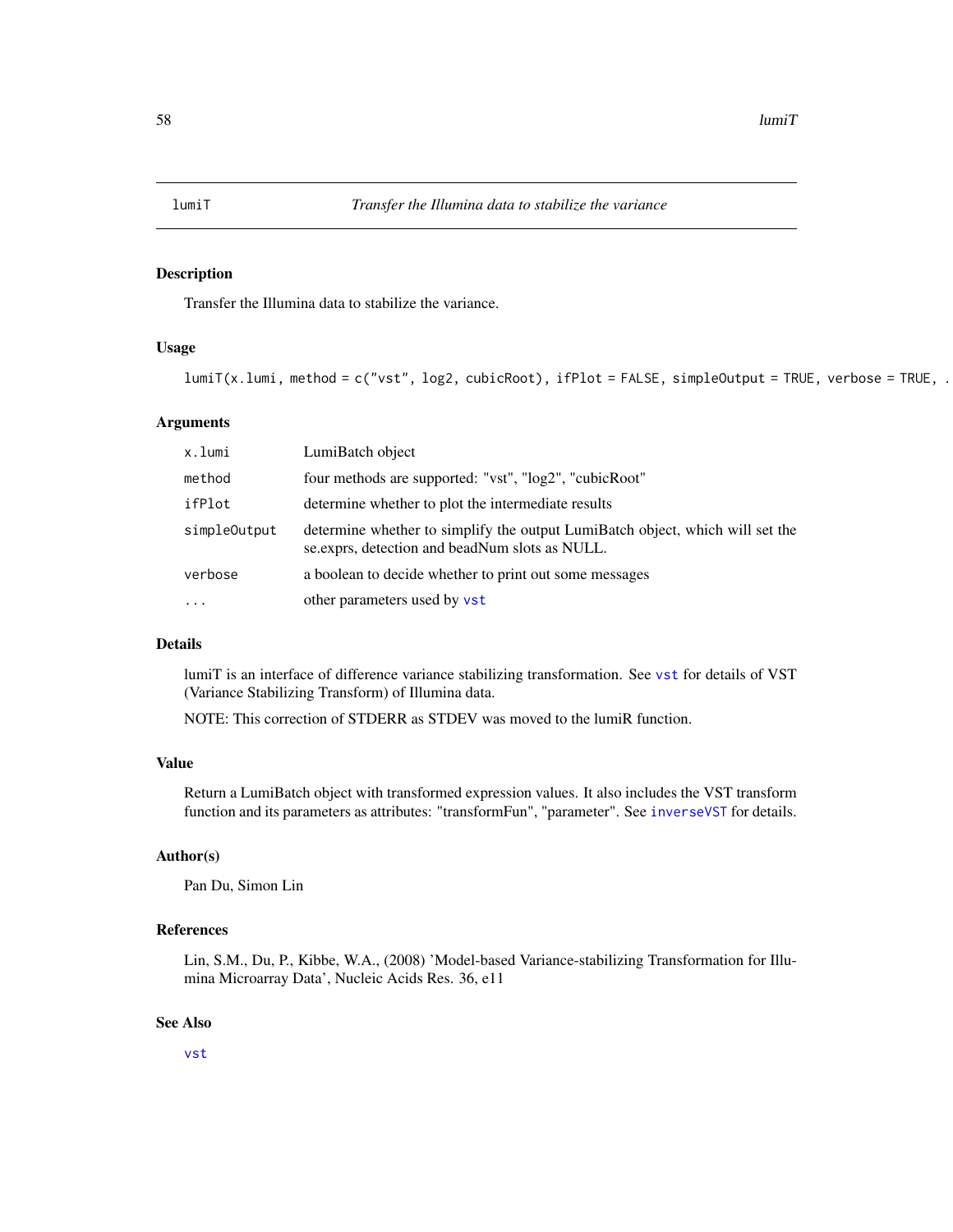#### m2beta 59

# Examples

## load example data data(example.lumi)

## Do default VST variance stabilizing transform lumi.T <- lumiT(example.lumi, ifPlot=TRUE)

#### m2beta *Convert methylation M-value to Beta-value*

# Description

Convert methylation M-value to Beta-value

## Usage

m2beta(m)

# Arguments

m a matrix or vector of methylation M-value

## Details

Convert methylation M-value to Beta-value

# Value

return methylation Beta-value with the same size of input M-value

## Author(s)

Pan Du

# References

Du, P., Zhang, X, Huang, C.C., Jafari, N., Kibbe, W.A., Hou, L., and Lin, S.M., (2010) 'Comparison of Beta-value and M-value methods for quantifying methylation levels by microarray analysis', (under review)

#### See Also

See Also as [beta2m](#page-11-0)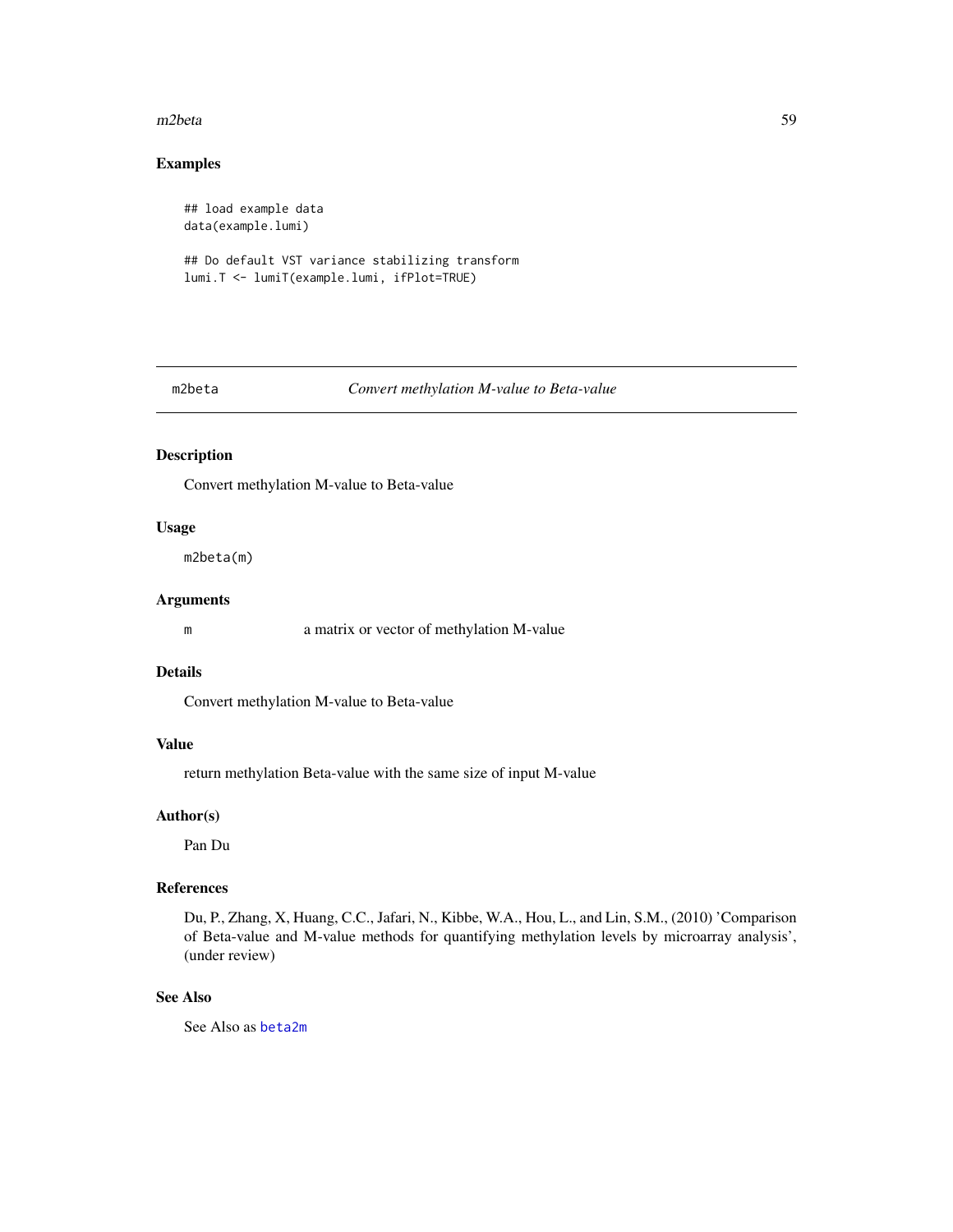<span id="page-59-0"></span>

#### <span id="page-59-1"></span>Description

Creating pairwise MAplot of sample intensities in a ExpressionSet object

# Usage

```
## S4 method for signature ExpressionSet
MAplot(object, ..., smoothScatter = FALSE, logMode = TRUE, subset = 5000, main = NULL)
```
## Arguments

| object        | an ExpressionSet object                                                                     |
|---------------|---------------------------------------------------------------------------------------------|
| $\cdots$      | optional arguments to MAplot.                                                               |
| smoothScatter | whether use smooth Scatter function to plot points                                          |
| logMode       | whether plot the data in log2 scale or not                                                  |
| subset        | subset of rows used to plot. It can be an index vector, or the length of a random<br>subset |
| main          | title of the plot                                                                           |

## Details

To increase the plot efficiency, by default, we only plot RANDOMLY selected subset of points (based on parameter "subset"). If users want to plot all the points, they can set the parameter "subset = NULL". When smoothScatter is set as TRUE, the subsetting will be suppressed because [smoothScatter](#page-0-0) function has good plot efficiency for large number of points.

# See Also

[LumiBatch-class](#page-43-0), [MAplot](#page-59-1)

# Examples

## load example data data(example.lumi)

MAplot(example.lumi)

MAplot(example.lumi, smoothScatter=TRUE)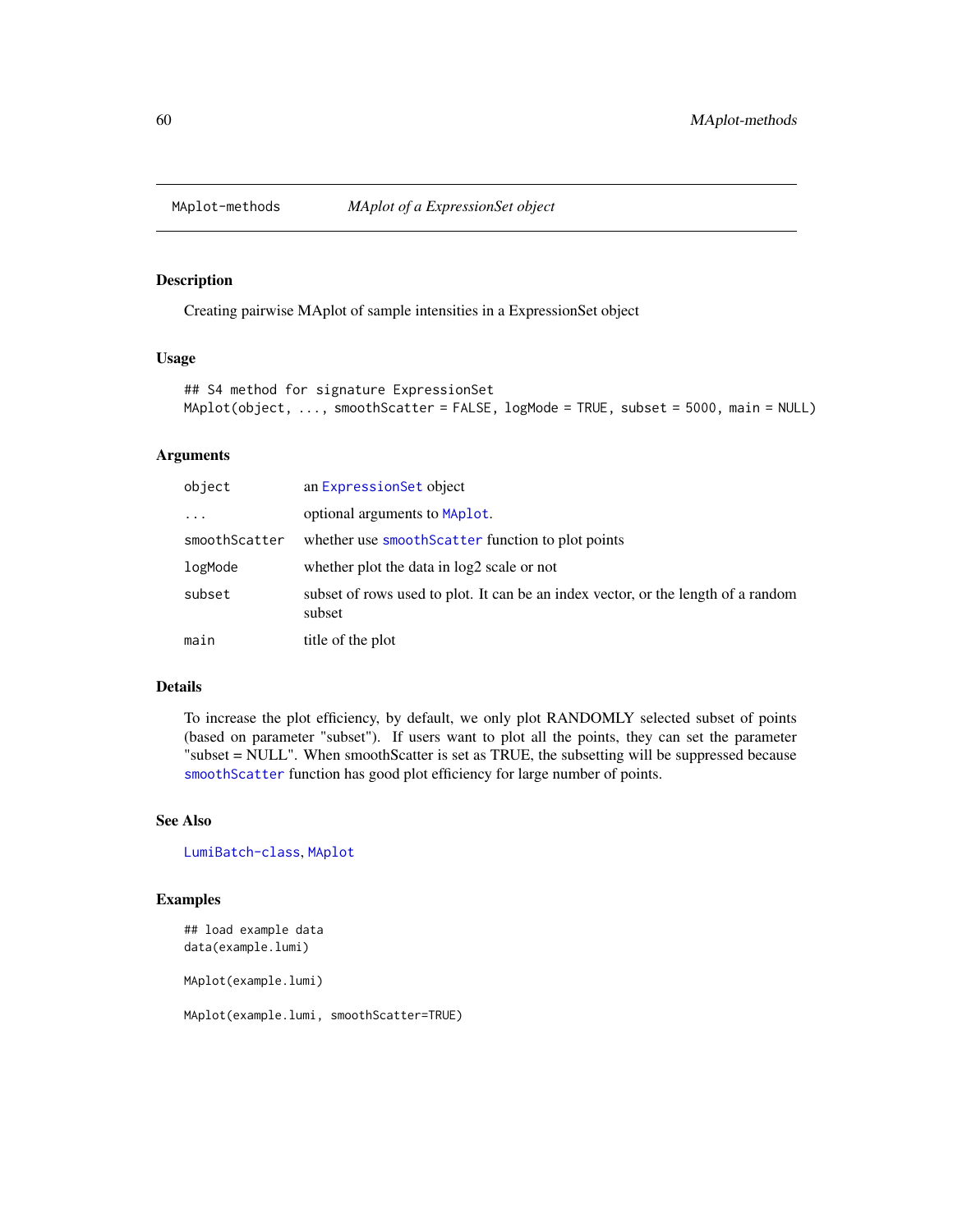#### <span id="page-60-0"></span>Description

Estimated methylation call based on the fitting results of [gammaFitEM](#page-28-0)

#### Usage

```
methylationCall(x, threshold = 0.95, ...)
```
# Arguments

| x         | a vector of M-values covering the whole genome or a "gammaFit" class object<br>returned by gammaFitEM                                            |
|-----------|--------------------------------------------------------------------------------------------------------------------------------------------------|
| threshold | the probability threshold to make a methylation call. The threshold can be a<br>vector of two: unmethylation threshold and methylation threshold |
| $\ddotsc$ | other parameters used by gammaFitEM                                                                                                              |

# Details

Retrieve the probability element returned by [gammaFitEM](#page-28-0), and convert it as three status calls based on probability threshold

NOTE: the methylation status modeling algorithm was developed based on 27K methylation array. It has not been tested for 450K array. Considering 450K array covers both promoter and gene body, the two component Gamma mixture model assumption may not be valid any more.

## Value

A vector of three methylation status: "Unmethy" (unmethylation posterior probability > unmethylation threshold), "Methy" (methylation posterior probability > methylation threshold), or "Margin". The sum of unmethylation posterior probability and methylation posterior probability equals one. The methylation probability is returned as an attribute of "probability".

## Author(s)

Pan DU

# See Also

[gammaFitEM](#page-28-0)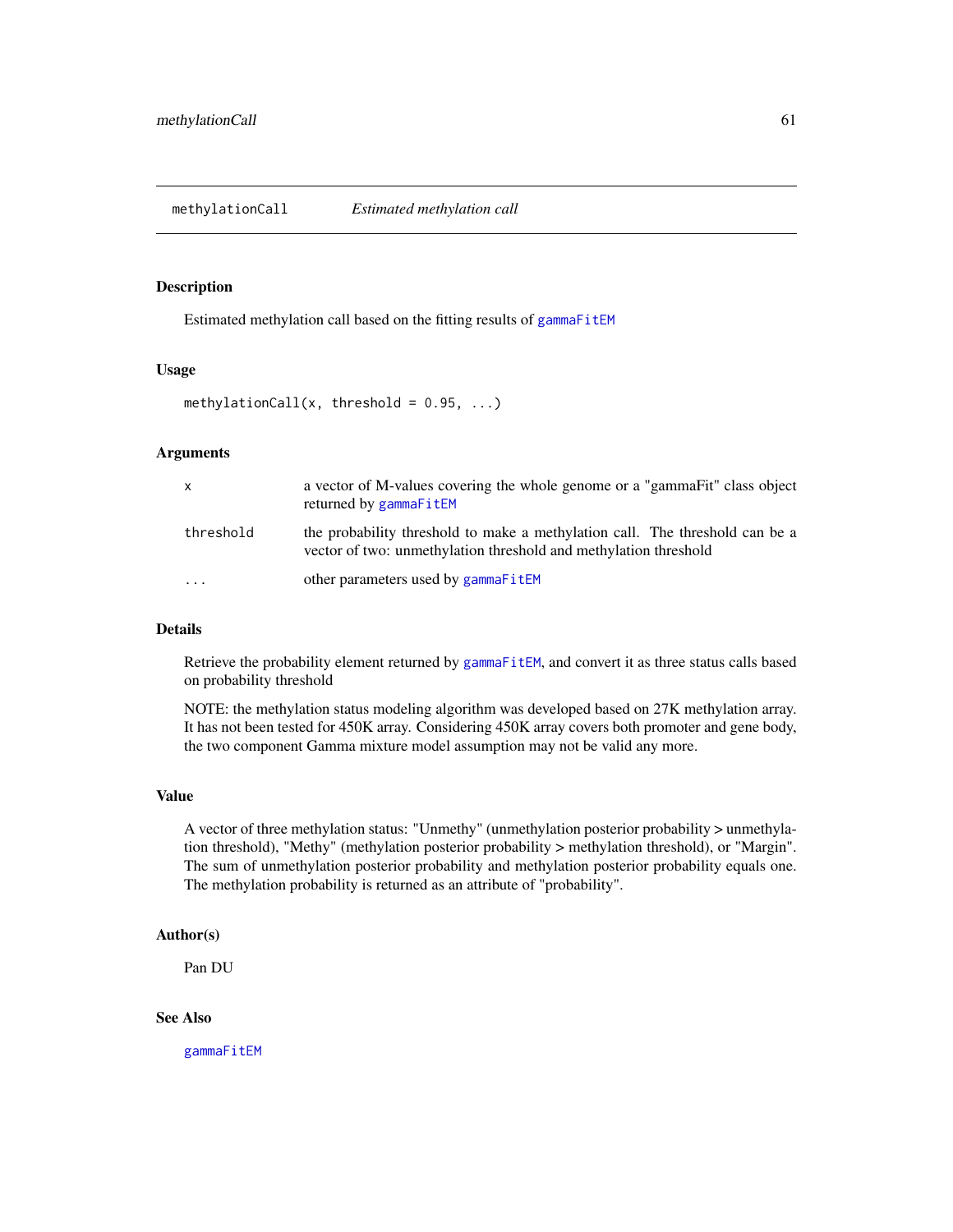## Examples

```
data(example.lumiMethy)
M <- exprs(example.lumiMethy)
fittedGamma <- gammaFitEM(M[,1], initialFit=NULL, maxIteration=50, tol=0.0001, plotMode=TRUE, verbose=FALSE)
methyCall <- methylationCall(fittedGamma)
table(methyCall)
```
monoSmu *Monotonic smooth method*

# Description

Fit the monotonic-constraint spline curve

#### Usage

 $monoSmu(x, y, newX = NULL, nSupport = min(200, length(x)), nKnots = 6, rotate = FALSE, ifPlot = FALSE, x1$ 

## Arguments

| X        | a vector represents x values                                                                              |
|----------|-----------------------------------------------------------------------------------------------------------|
| у        | a vector represents y values                                                                              |
| newX     | the new values to be transformed. If not provided, "x" will be used.                                      |
| nSupport | downsampled data points                                                                                   |
| nKnots   | parameter used by monoSpline                                                                              |
| rotate   | determine whether to rotate the axis with 45 degrees in clockwise, i.e., fit the<br>curve in the MA-plot. |
| ifPlot   | determine whether to plot intermediate results                                                            |
| xlab     | the xlab of the plot                                                                                      |
| ylab     | the ylab of the plot                                                                                      |
| .        | parameters used by supsmu and plot                                                                        |
|          |                                                                                                           |

## Details

function called by lumiN.rsn. The function first fits a monotonic spline between vector x and y, then transforms the vector newX based on the fitted spline. (After transformation the fitted spline is supposed to be a diagonal line, i.e., x=y)

# Value

Return the transformed "newX" based on the smoothed curve

#### Author(s)

Simon Lin, Pan Du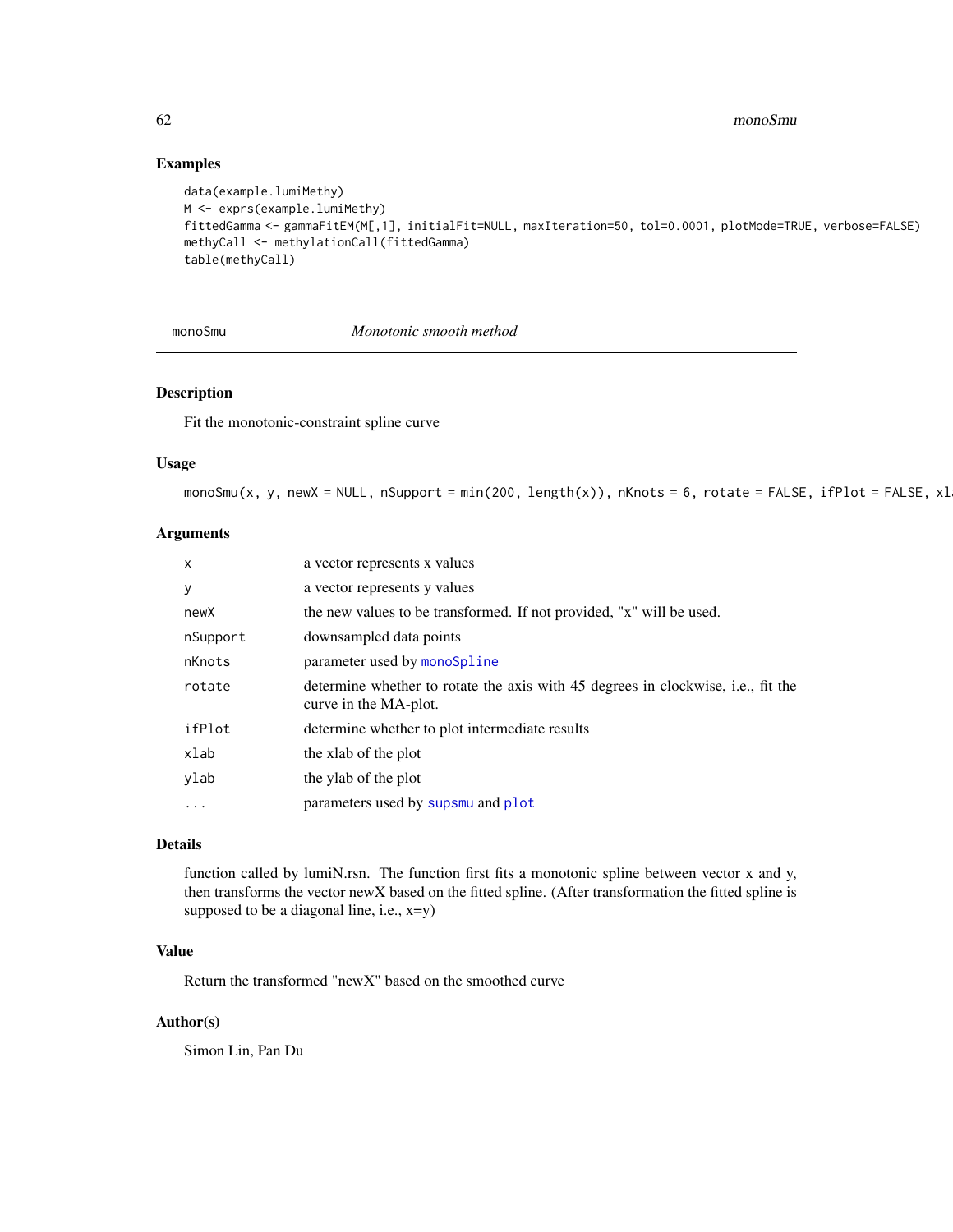# monoSpline 63

# References

Lin, S.M., Du, P., Kibbe, W.A., (2008) 'Model-based Variance-stabilizing Transformation for Illumina Microarray Data', Nucleic Acids Res. 36, e11

# See Also

[monoSpline](#page-62-0)

<span id="page-62-0"></span>monoSpline *Fitting a curve with monotonic spline*

# Description

Fitting a curve with monotonic spline

# Usage

monoSpline(x, y, newX=NULL, nKnots = 6, ifPlot = FALSE)

# Arguments

| X      | a vector represents x values                                         |
|--------|----------------------------------------------------------------------|
| У      | a vector represents y values                                         |
| newX   | the new values to be transformed. If not provided, "x" will be used. |
| nKnots | parameter used by function smoothCon in package mgcv                 |
| ifPlot | determine whether to plot intermediate results                       |

# Details

Function internally called by monoSmu

## Value

return the transformed "newX" based on the smoothed curve

# Author(s)

Simon Lin, Pan Du

# See Also

[monoSmu](#page-61-0)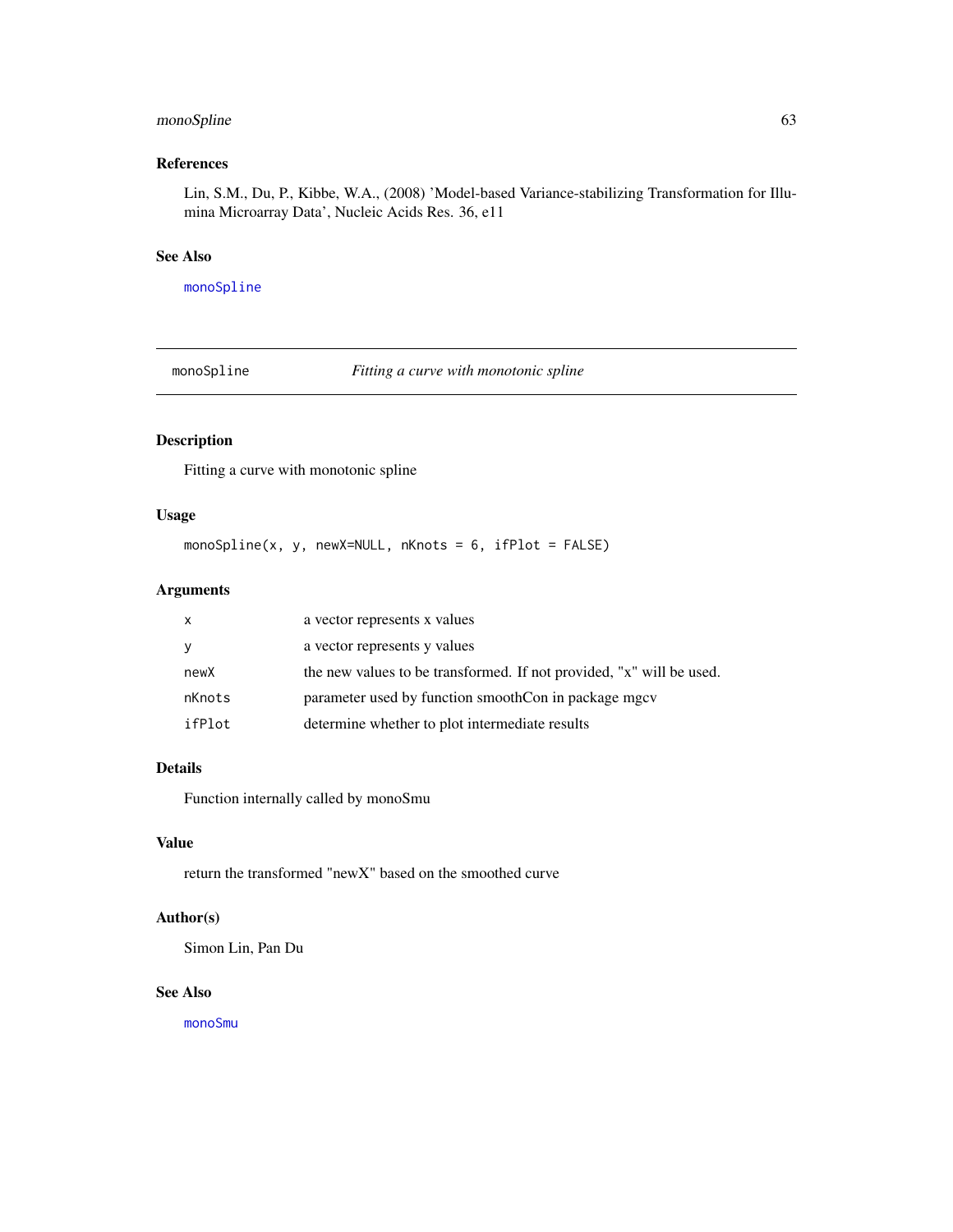<span id="page-63-0"></span>normalizeMethylation.quantile

*Quantile normalization of Illumina Infinium methylation data at probe level*

# Description

Quantile normalization of Illumina Infinium methylation data at probe level. Input data is a Methy-LumiM object

#### Usage

```
normalizeMethylation.quantile(methyLumiM, separateColor = FALSE, reference = NULL, ...)
```
# Arguments

| methyLumiM | a MethyLumiM object includes Illumina Infinium methylation data                               |
|------------|-----------------------------------------------------------------------------------------------|
|            | separateColor determine whether separately normalize two color channels                       |
| reference  | the reference vector (same length as the number of matrix rows) for quanitie<br>normalization |
| $\cdots$   | other parameters used by normalize.quantiles.robust method                                    |

# Value

Return an object (same class as input methyLumiM) with updated "methylated" and "unmethylated" data matrix after background level adjustment.

## Author(s)

Pan DU

# See Also

See Also [lumiMethyN](#page-48-0), and [normalizeMethylation.ssn](#page-64-0)

# Examples

```
data(example.lumiMethy)
lumiMethy.norm = normalizeMethylation.quantile(example.lumiMethy)
```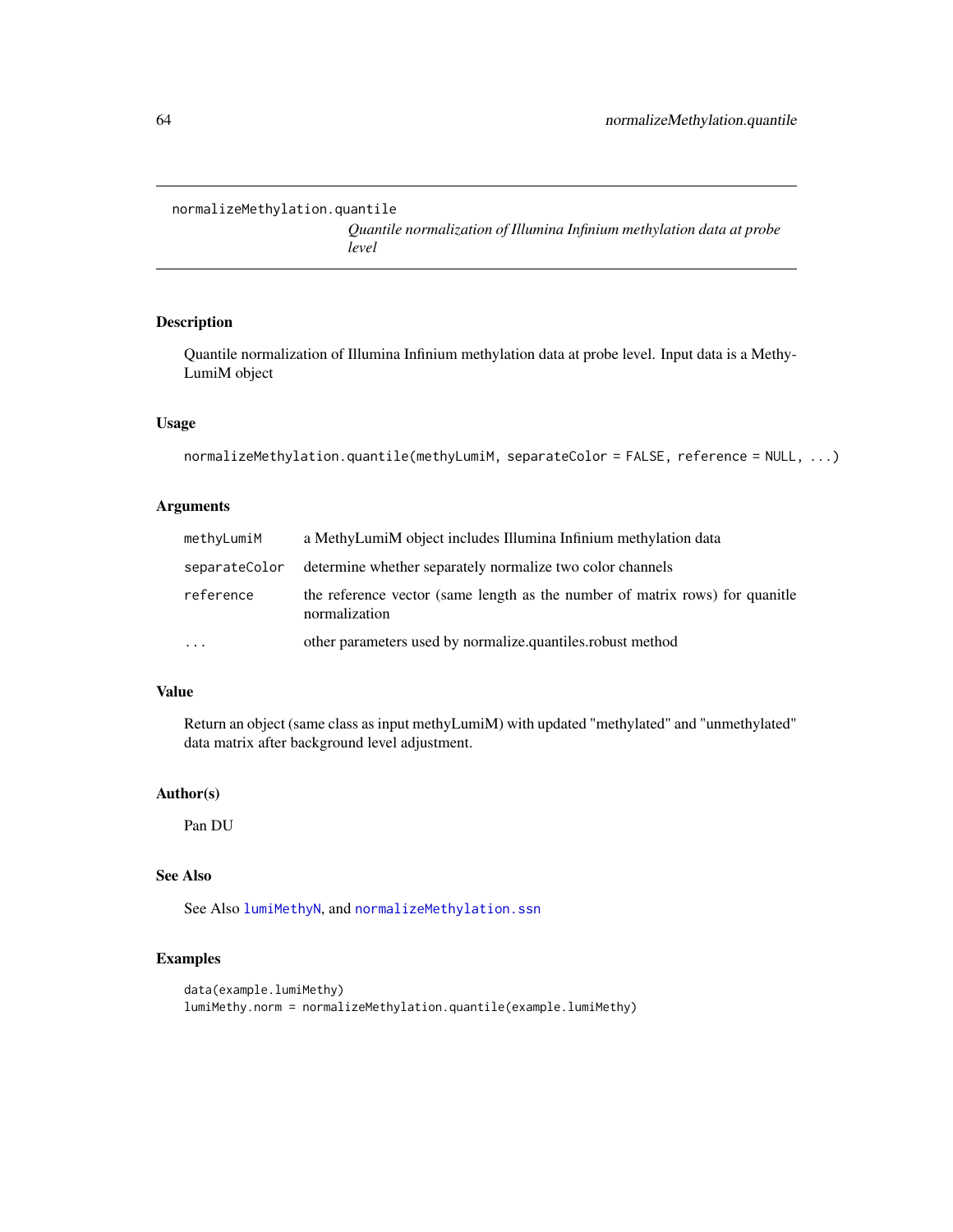<span id="page-64-0"></span>normalizeMethylation.ssn

*Shift and scaling normalization of Illumina Infinium methylation data at probe level*

# Description

Shift and scaling normalization of Illumina Infinium methylation data at probe level

## Usage

```
normalizeMethylation.ssn(methyLumiM, separateColor = FALSE)
```
# Arguments

| methyLumiM | a MethyLumiM object includes Illumina Infinium methylation data         |
|------------|-------------------------------------------------------------------------|
|            | separateColor determine whether separately normalize two color channels |

## Value

Return an object (same class as input methyLumiM) with updated "methylated" and "unmethylated" data matrix after background level adjustment.

## Author(s)

Pan DU

# See Also

See Also [lumiMethyN](#page-48-0), and [normalizeMethylation.quantile](#page-63-0)

# Examples

```
data(example.lumiMethy)
lumiMethy.norm = normalizeMethylation.ssn(example.lumiMethy)
```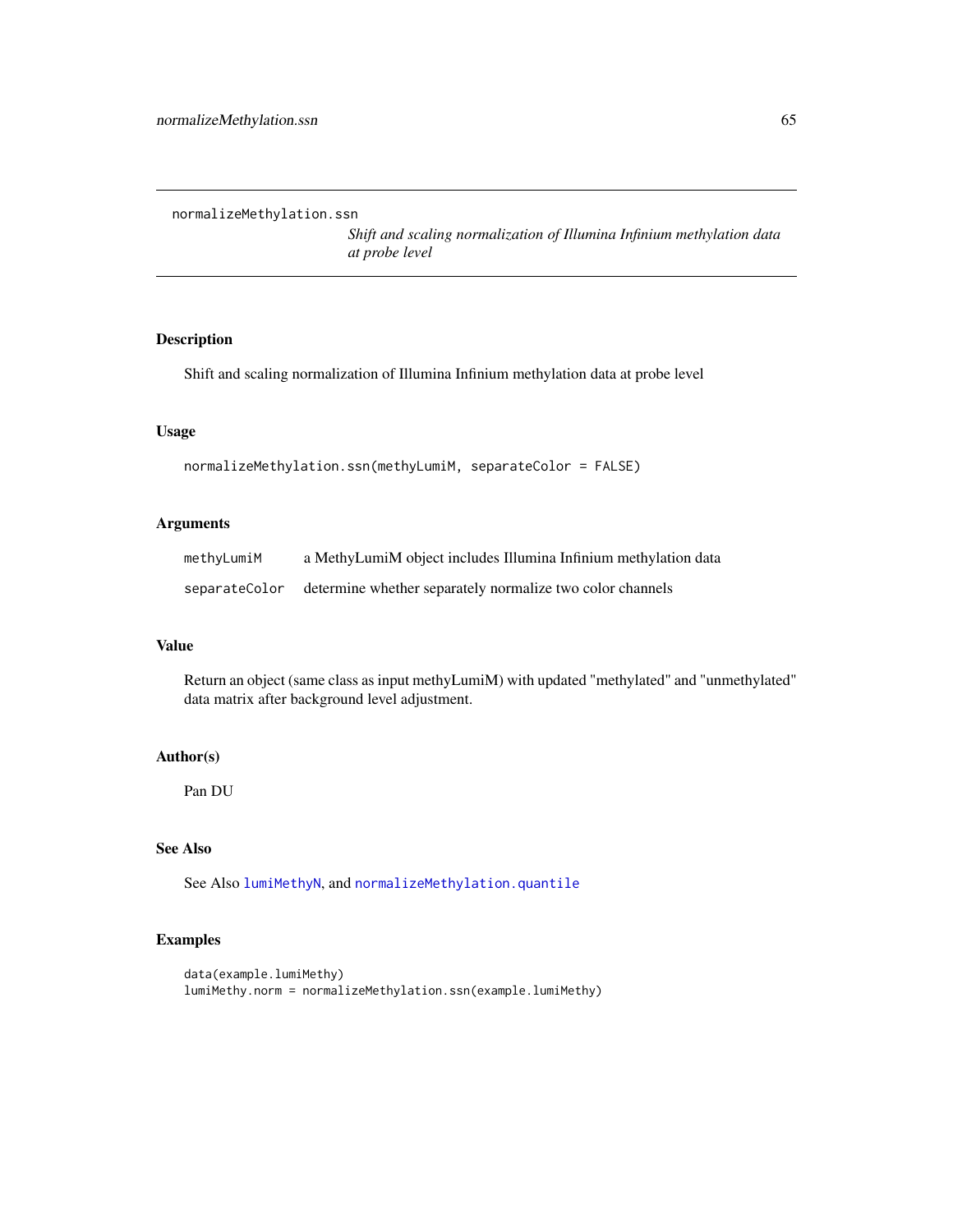## Description

Map nuID to EntrezID through RefSeq ID based on IDMapping libraries.

# Usage

```
nuID2EntrezID(nuID = NULL, lib.mapping, filterTh = c(Strength1 = 95, Uniqueness = 95), returnAllInfo = F
```
## Arguments

| nuID          | a vector of nulles. If it is NULL, all mappings will be returned.                      |
|---------------|----------------------------------------------------------------------------------------|
| lib.mapping   | the ID mapping library                                                                 |
| filterTh      | the mapping quality filtering threshold used to filter the ID mapping.                 |
| returnAllInfo | determine to return the detailed mapping information or just the matched RefSeq<br>IDs |

#### Details

This function is based on the return of [getNuIDMappingInfo](#page-35-0) function. The mapping from nuID to EntrezID was based on the mapping from nuID to RefSeqID and RefSeqID to EntrezID. It uses mapping quality information to filter out the bad mappings from nuID to RefSeqID. The parameter "filterTh" is obsolete for lumi ID mapping package > version 1.3, which only keeps the perfect mapping. For the old version of ID mapping package  $(< 1.3)$ , the names of "filterTh" are basically the field names of "nuID\\_MappingInfo" table, which include 'Strength1', 'Strength2', 'Uniqueness' and 'Total hits'. For the definition of these metrics, please refer to the IDMapping library or see the reference website.

#### Value

returns the matched Entrez IDs or a data.frame with each row corresponding to an input nuID (when "returnAllInfo" is TRUE).

#### Author(s)

Warren Kibbe, Pan Du, Simon Lin

#### References

https://prod.bioinformatics.northwestern.edu/nuID/

# See Also

See Also [getNuIDMappingInfo](#page-35-0)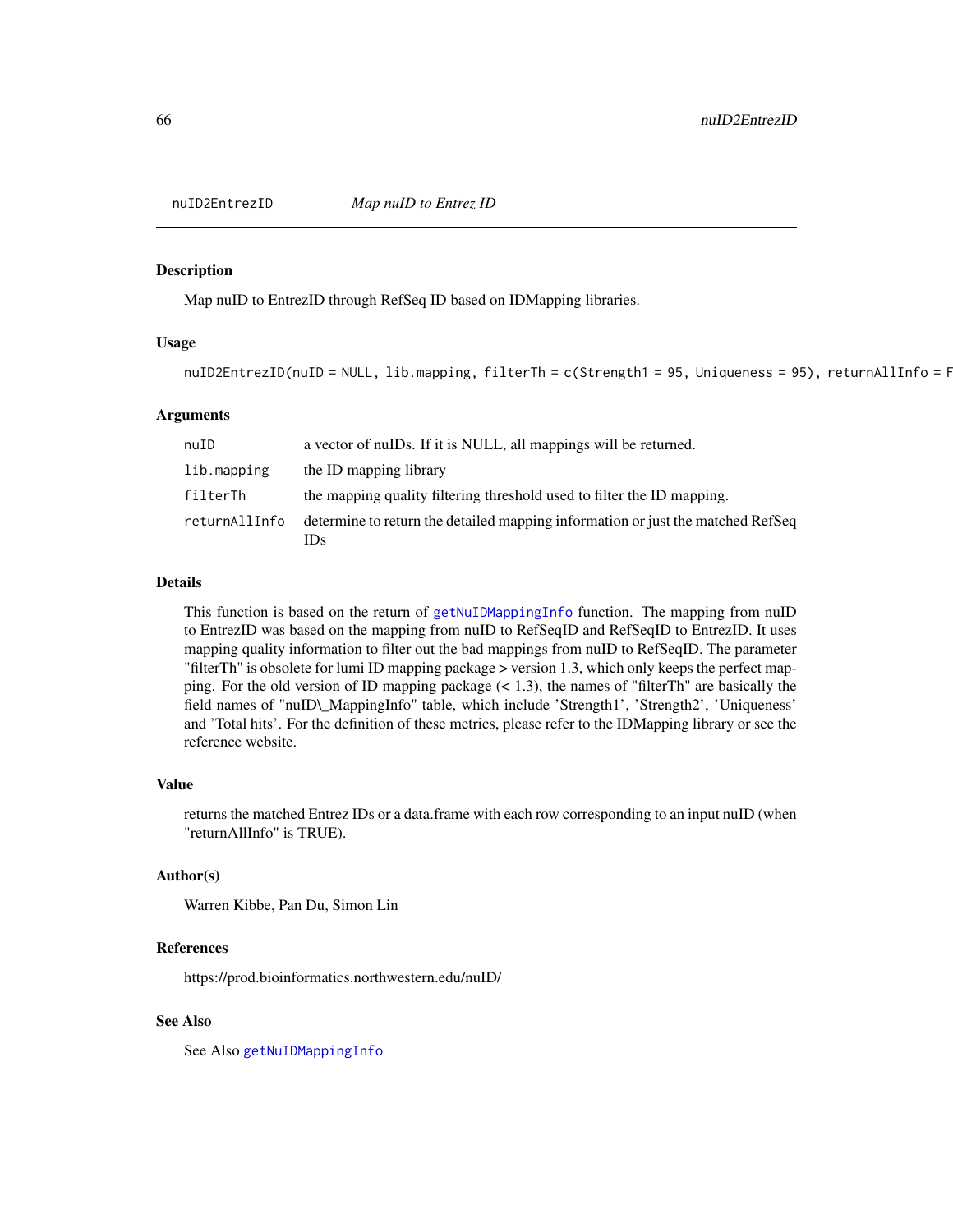# nuID2IIluminaID 67

## Examples

```
## load example data
data(example.lumi)
if (require(lumiHumanIDMapping)) {
nuIDs <- featureNames(example.lumi)
mappingInfo <- nuID2EntrezID(nuIDs, lib.mapping=lumiHumanIDMapping)
head(mappingInfo)
}
```
<span id="page-66-0"></span>nuID2IlluminaID *Matching nuIDs to Illumina IDs based on Illumina ID mapping library*

## Description

Matching nuIDs to Illumina IDs based on Illumina ID mapping library

## Usage

```
nuID2IlluminaID(nuID, lib.mapping=NULL, species = c("Human", "Mouse", "Rat", "Unknown"), idType=c(All,
```
#### Arguments

| nuID        | a vector of null Ds                                                                           |
|-------------|-----------------------------------------------------------------------------------------------|
| lib.mapping | the ID mapping library. If it is provided, the parameter "species" will be ignored.           |
| species     | the species of the chip designed for. If users do not know it, it can be set as<br>"Unknown". |
| idType      | the Illumina ID type                                                                          |
| chipVersion | chipVersion information returned by function getChipInfo                                      |
| $\cdots$    | other parameters of getChipInfo                                                               |

#### Details

The parameter "idType" represents different types of Illumina IDs. It returns the entire table when idType = "All". When idType = 'Probe', it returns "ProbeId" or "Probe\\_Id". When idType = 'Gene', it returns "Target" or "ILMN\\_Gene" IDs.

This function basically returned the "idMapping" item returned by function [getChipInfo](#page-29-0). If nuID is NULL and chipVersion is provided, it will return all mapping information of the chip.

## Value

The mapping information from nuID to Illumina ID. It will be a matrix with each column corresponding to one matched manifest file when parameter "returnAllMatches" is TRUE. In this case, the columns are sorted from the best match to worst.

## Author(s)

Pan Du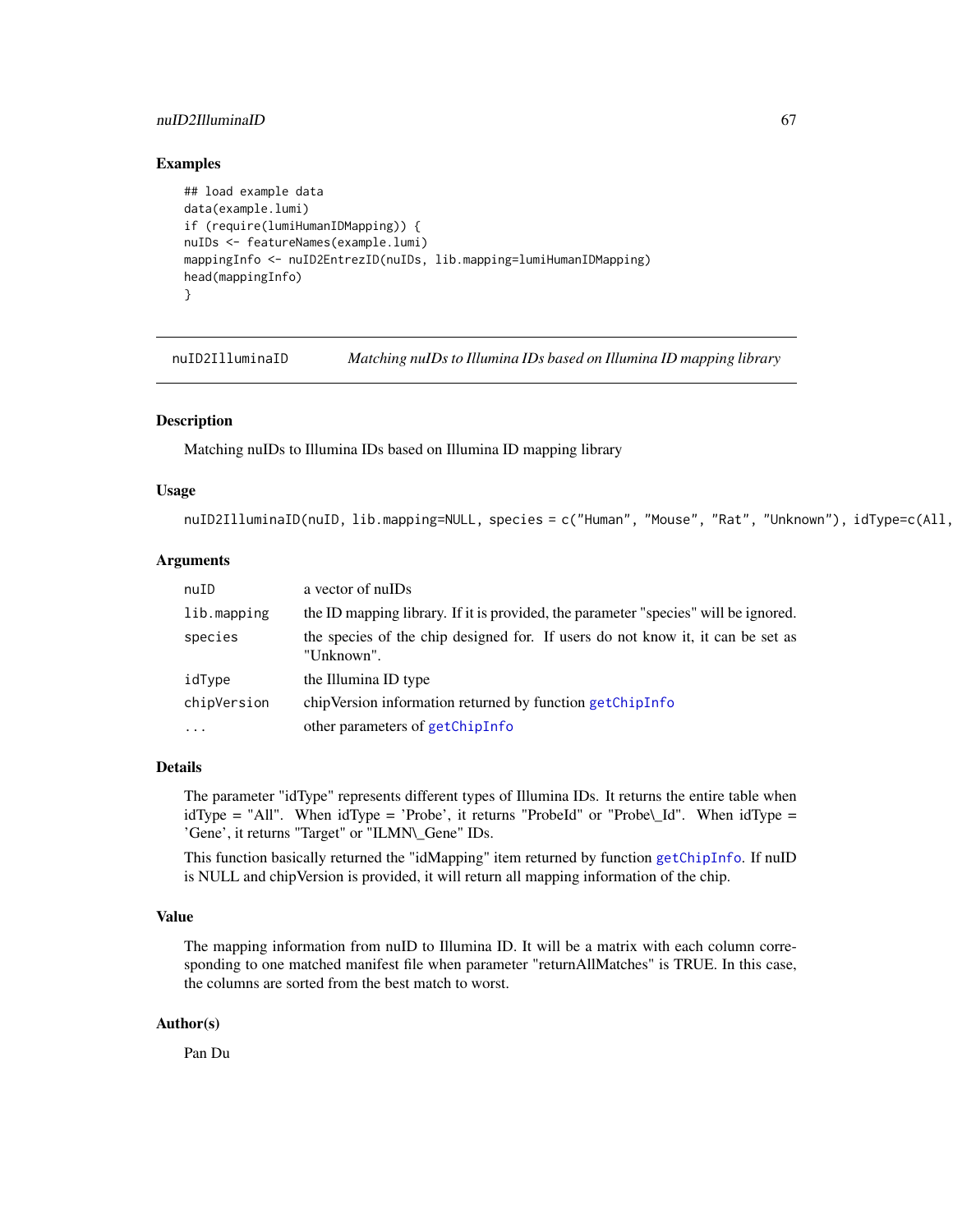# See Also

[getChipInfo](#page-29-0), [IlluminaID2nuID](#page-37-0)

## Examples

```
## load example data
data(example.lumi)
nuIDs <- featureNames(example.lumi)
if (require(lumiHumanIDMapping)) {
illuminaID <- nuID2IlluminaID(nuIDs[1:5], lib=lumiHumanIDMapping)
illuminaID
}
```
nuID2probeID *Mapping nuID into Illumina ProbeID*

# Description

Mapping nuID into Illumina ProbeID.

#### Usage

```
nuID2probeID(nuID, lib.mapping = "lumiHumanIDMapping", ...)
```
# Arguments

| nuID        | a vector of nulD                    |
|-------------|-------------------------------------|
| lib.mapping | an Illumina ID mapping library      |
| .           | other parameters of nuID2IlluminaID |

## Details

The function will call [nuID2IlluminaID](#page-66-0) when ID mapping library were provided.

# Value

see function [nuID2IlluminaID](#page-66-0)

## Author(s)

Pan Du

# References

Du, P., Kibbe, W.A. and Lin, S.M., "nuID: A universal naming schema of oligonucleotides for Illumina, Affymetrix, and other microarrays", Biology Direct 2007, 2:16 (31May2007).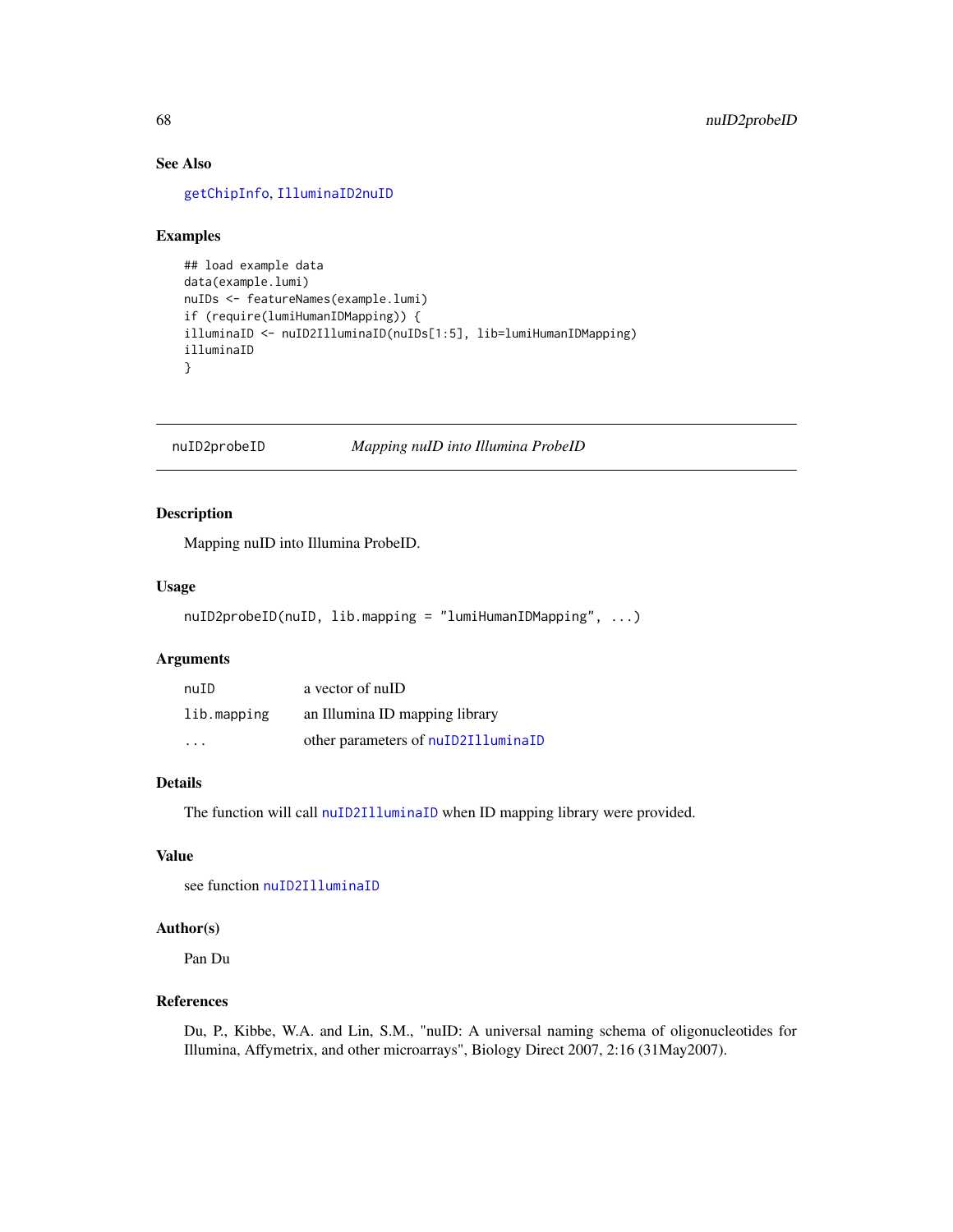# nuID2RefSeqID 69

## See Also

[probeID2nuID](#page-83-0), [nuID2IlluminaID](#page-66-0)

#### Examples

```
if (require(lumiHumanIDMapping)) {
   nuID2probeID("B2J6WGhV.RevOJYff4", lib.mapping = "lumiHumanIDMapping")
}
```
nuID2RefSeqID *Map nuID to RefSeq ID*

#### Description

Map nuID to RefSeq ID based on IDMapping libraries.

## Usage

```
nuID2RefSeqID(nuID = NULL, lib.mapping, filterTh = c(Strength1 = 95, Uniqueness = 95), returnAllInfo = F
```
## Arguments

| nuID          | a vector of nuIDs. If it is NULL, all mappings will be returned.                                                                |
|---------------|---------------------------------------------------------------------------------------------------------------------------------|
| lib.mapping   | the ID mapping library                                                                                                          |
| filterTh      | the mapping quality filtering threshold used to filter the ID mapping. Obsolete<br>for lumi ID mapping package $>$ version 1.3! |
| returnAllInfo | determine to return the detailed mapping information or just the matched RefSeq<br>IDs.                                         |

## Details

This function is based on the return of [getNuIDMappingInfo](#page-35-0) function. It uses mapping quality information to filter out the bad mappings. The parameter "filterTh" is obsolete for lumi ID mapping package > version 1.3, which only keeps the perfect mapping. For the old version of ID mapping package  $(< 1.3)$ , the names of "filterTh" are basically the field names of "nuID\\_MappingInfo" table, which include 'Strength1', 'Strength2', 'Uniqueness' and 'Total hits'. For the definition of these metrics, please refer to the IDMapping library or see the reference website.

# Value

returns the matched RefSeq IDs or a data.frame with each row corresponding to an input nuID (when "returnAllInfo" is TRUE).

#### Author(s)

Warren Kibbe, Pan Du, Simon Lin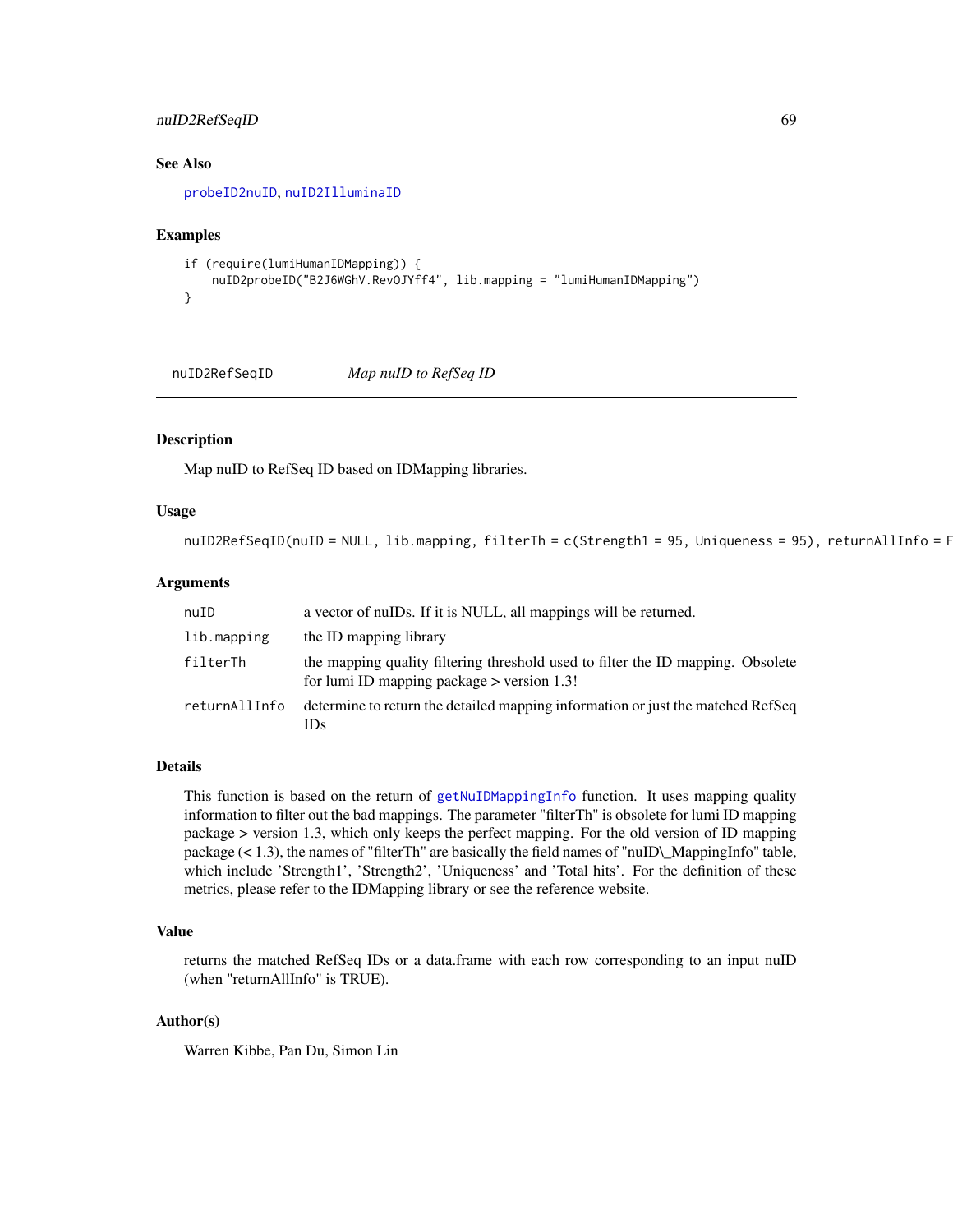# References

https://prod.bioinformatics.northwestern.edu/nuID/

## See Also

See Also [getNuIDMappingInfo](#page-35-0)

# Examples

```
## load example data
data(example.lumi)
if (require(lumiHumanIDMapping)) {
nuIDs <- featureNames(example.lumi)
mappingInfo <- nuID2RefSeqID(nuIDs, lib.mapping=lumiHumanIDMapping)
head(mappingInfo)
}
```
nuID2targetID *Mapping nuID into Illumina TargetID*

# Description

Mapping nuID into Illumina TargetID or GeneID.

# Usage

```
nuID2targetID(nuID, lib.mapping = "lumiHumanIDMapping", ...)
```
# Arguments

| nuID        | a vector of nuID                    |
|-------------|-------------------------------------|
| lib.mapping | an Illumina ID mapping library      |
| .           | other parameters of nuID2IlluminaID |

# Details

The function will call [nuID2IlluminaID](#page-66-0) when ID mapping library were provided.

# Value

see function [nuID2IlluminaID](#page-66-0)

# Author(s)

Pan Du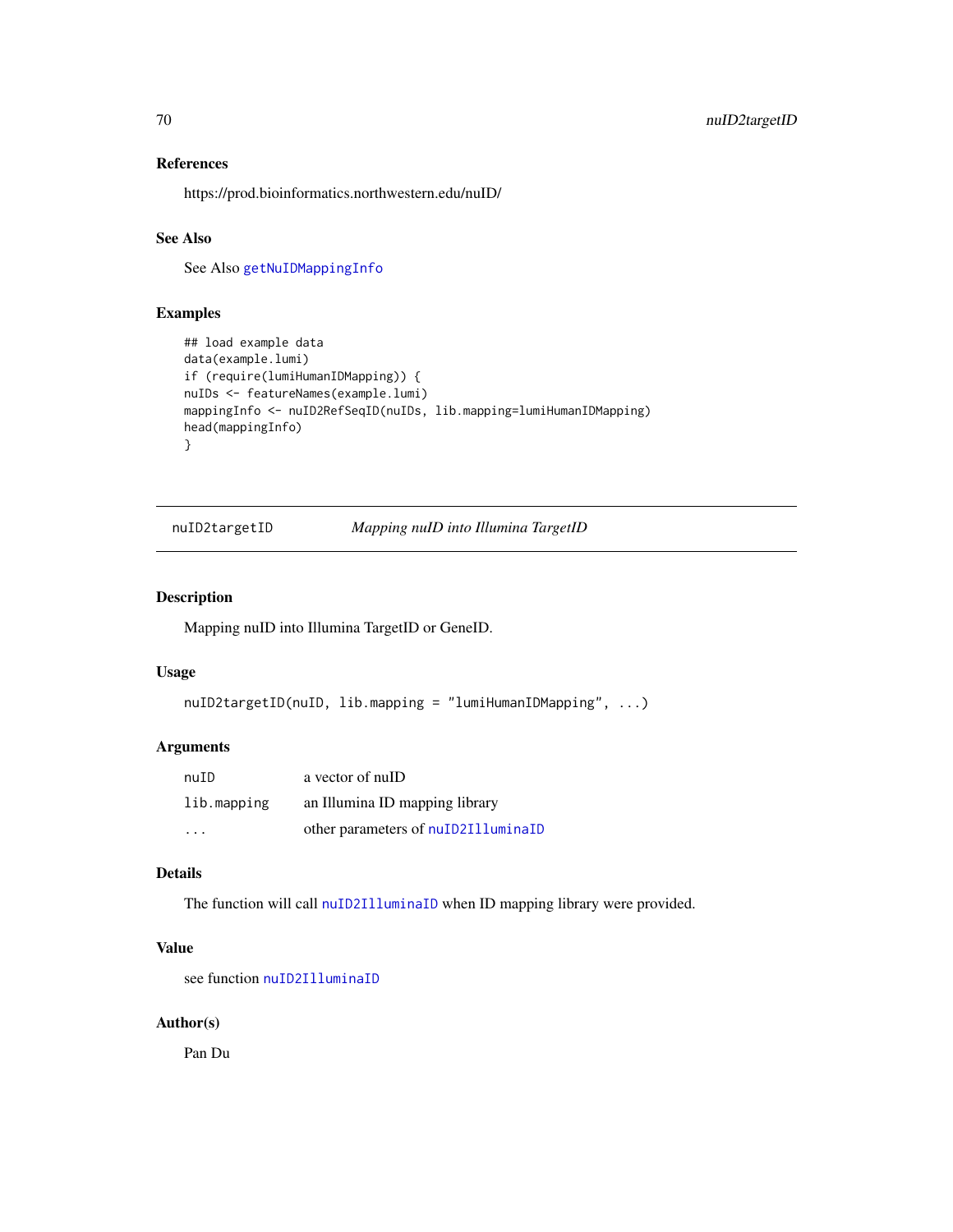# pairs-methods 71

# References

Du, P., Kibbe, W.A. and Lin, S.M., "nuID: A universal naming schema of oligonucleotides for Illumina, Affymetrix, and other microarrays", Biology Direct 2007, 2:16 (31May2007).

## See Also

[targetID2nuID](#page-94-0), [nuID2IlluminaID](#page-66-0)

# Examples

```
if (require(lumiHumanIDMapping)) {
   nuID2targetID("B2J6WGhV.RevOJYff4", lib.mapping = "lumiHumanIDMapping")
}
```
<span id="page-70-0"></span>pairs-methods *Pair plot of an ExpressionSet object*

# Description

Creating [pairs](#page-0-0) plot of sample intensities in an ExpressionSet object

## Usage

```
## S4 method for signature ExpressionSet
pairs(x, ..., smoothScatter = FALSE, logMode = TRUE, subset = 5000, fold=2, dotColor=1,highlight = NULL, highlightColor = 2, main = NULL, checkTransform = TRUE)
```
## Arguments

| $\mathsf{x}$  | a ExpressionSet object                                                                      |
|---------------|---------------------------------------------------------------------------------------------|
| $\cdots$      | optional arguments to pairs.                                                                |
| smoothScatter | whether use smooth Scatter function to plot points                                          |
| logMode       | whether plot the data in log2 scale                                                         |
| subset        | subset of rows used to plot. It can be an index vector, or the length of a random<br>subset |
| fold          | The fold-change threshold used to estimate the number of probes having high<br>fold-changes |
| dotColor      | color of points in the scatter plot                                                         |
| highlight     | the subset dots need to be highlighted                                                      |
|               | highlight Color the color for those highlighted dots                                        |
| main          | title of the plot                                                                           |
|               | checkTransform whether to check the data is log2-transformed or not                         |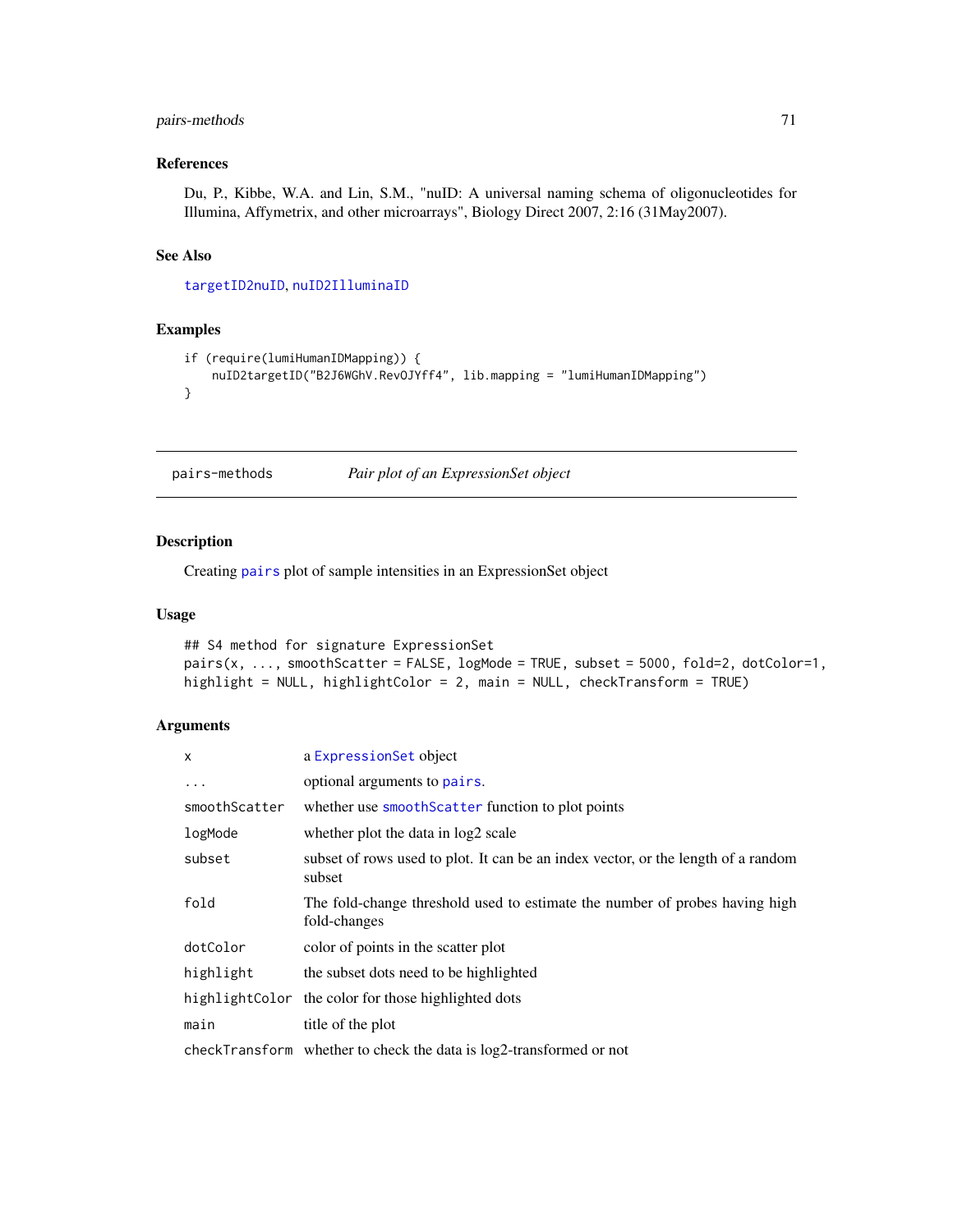# Details

To increase the plot efficiency, by default, we only plot RANDOMLY selected subset of points (based on parameter "subset"). If users want to plot all the points, they can set the parameter "subset = NULL". When smoothScatter is set as TRUE, the subsetting will be suppressed because [smoothScatter](#page-0-0) function has good plot efficiency for large number of points.

# See Also

[LumiBatch-class](#page-43-0), [pairs](#page-0-0)

#### Examples

## load example data data(example.lumi) pairs(example.lumi) pairs(example.lumi, smoothScatter=TRUE)

plot-methods *Plot of a ExpressionSet object*

#### Description

Creating quality control plots of a ExpressionSet object

#### Usage

```
## S4 method for signature ExpressionSet,missing
plot(x, what = c("density", "boxplot", "pair", "MAplot", "sampleRelation", "outlier", "cv"), main, ...)
```
#### Arguments

| $\mathsf{x}$ | a Expression Set object returned by lumio            |
|--------------|------------------------------------------------------|
| what         | one of the six kinds of QC plots                     |
| main         | the title of the OC plot                             |
|              | additional parameters for the corresponding OC plots |

# Details

The parameter "what" of plot function controls the type of QC plots, which includes:

- density: the density plot of the chips, see [hist-methods](#page-36-1)
- boxplot: box plot of the chip intensities, see [boxplot-methods](#page-15-0)
- pair: the correlation among chips, plot as a hierarchical tree, see [pairs-methods](#page-70-0)
- MAplot: the MAplot between chips, see [MAplot-methods](#page-59-0)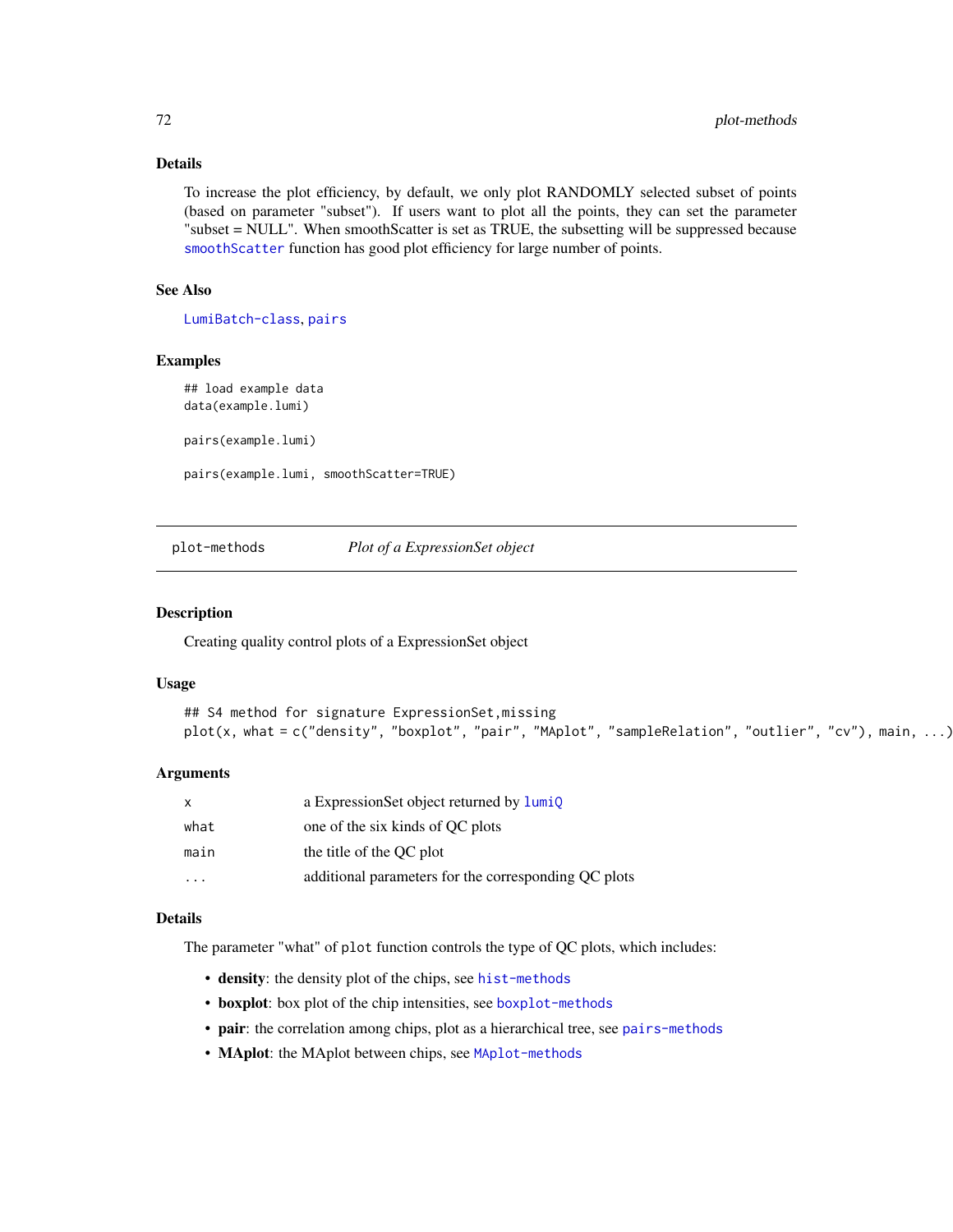#### <span id="page-72-0"></span>plotCDF 73

- outlier: detect the outliers based on the sample distance to the center. See [detectOutlier](#page-20-0)
- cv: the density plot of the coefficients of variance of the chips. See [estimateLumiCV](#page-23-0)

#### See Also

[LumiBatch-class](#page-43-0), [hist-methods](#page-36-0), [boxplot-methods](#page-15-0), [MAplot-methods](#page-59-0), [pairs-methods](#page-70-0), [plotSampleRelation](#page-80-0), [estimateLumiCV](#page-23-0), [detectOutlier](#page-20-0)

### Examples

```
## load example data
data(example.lumi)
## Quality control estimation
lumi.Q <- lumiQ(example.lumi)
## summary
summary(lumi.Q)
## plot the density
plot(lumi.Q, what=density)
## plot the pairwise sample correlation
plot(lumi.Q, what=pair)
## plot the pairwise MAplot
plot(lumi.Q, what=MAplot)
## sample relations
plot(lumi.Q, what=sampleRelation, method=mds, color=c(100US, 95US:5P, 100US, 95US:5P))
## detect outlier based on the distance to the mean profile
plot(lumi.Q, what=outlier)
## Density plot of coefficient of variance
plot(lumi.Q, what=cv)
```
plotCDF *plot the cumulative distribution function of a ExpressionSet object*

#### Description

plot the cumulative distribution function of a ExpressionSet object from high to low value or in reverse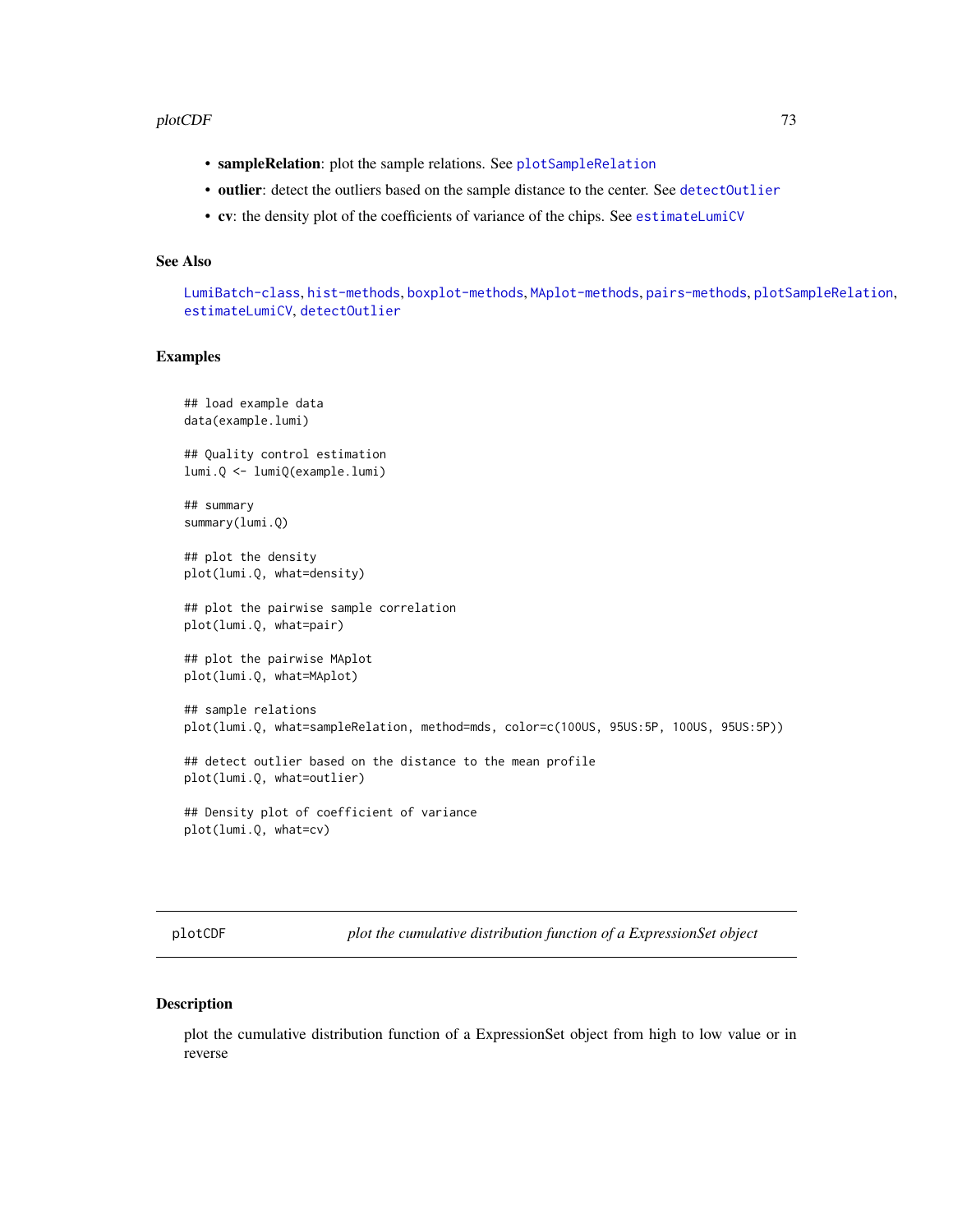#### <span id="page-73-1"></span>Usage

```
plotCDF(x, reverse=TRUE, logMode=TRUE, xlab = NULL, ylab = "Cumulative density",
col=1:dim(x)[2], lwd=1, xlim = NULL, index.highlight = NULL, color.high, right = 2,
addLegend = TRUE, main="", ...)
```
#### Arguments

| x               | a numeric or ExpressionSet object                            |  |
|-----------------|--------------------------------------------------------------|--|
| reverse         | determine whether plot the CDF from high to low value or not |  |
| logMode         | determine whether the CDF plot is based on a log2 scale      |  |
| xlab            | xlab of the plotCDF plot                                     |  |
| ylab            | ylab of the plotCDF plot                                     |  |
| col             | line colors of the plotCDF plot                              |  |
| lwd             | line width of plot function                                  |  |
| xlim            | parameter of the plot function                               |  |
| index.highlight |                                                              |  |
|                 | the column index of the highlighted plotCDF curve            |  |
| color.highlight |                                                              |  |
|                 | color of highlighted plotCDF curve                           |  |
| addLegend       | whether add legend to the plot or not                        |  |
| main            | title for the plot                                           |  |
|                 | additional parameters for plot.ecdf function                 |  |
|                 |                                                              |  |

# See Also

[LumiBatch-class](#page-43-0), [ecdf](#page-0-0)

# Examples

```
## load example data
data(example.lumi)
```
plotCDF(example.lumi)

<span id="page-73-0"></span>plotColorBias1D *Plot the color bias density plot of Illumina Infinium Methylation data*

# Description

Plot the color bias density plot of Illumina Infinium Methylation data in one dimension (comparing with 2D scatter plot)

#### Usage

```
plotColorBias1D(methyLumiM, channel = c("both", "unmethy", "methy", "sum"), colorMode=TRUE, removeGend
```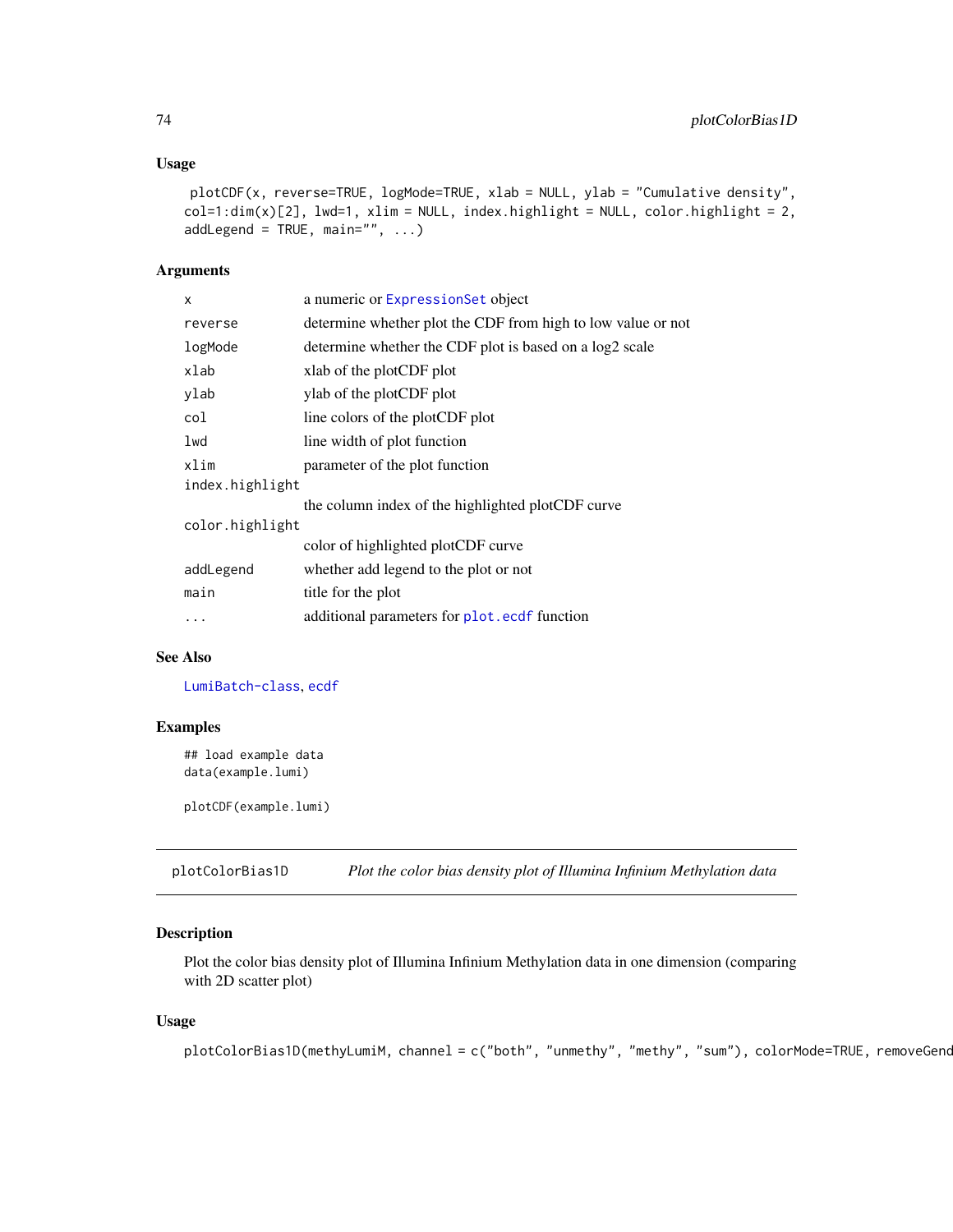# plotColorBias1D 75

# Arguments

| methyLumiM         | MethyLumiM-class object or eSet-class object, which include methylated and<br>unmethylated probe intensities                   |  |
|--------------------|--------------------------------------------------------------------------------------------------------------------------------|--|
| channel            | estimate the intensity in different methods                                                                                    |  |
| colorMode          | whether separate two color channels or not                                                                                     |  |
| removeGenderProbes |                                                                                                                                |  |
|                    | determine whether exclude probes on X and Y chromosomes if the chromosome<br>information is provided in the methyLumiM object. |  |
| logMode            | Whether plot the intensities in log-scale                                                                                      |  |
| subset             | plot subset of randomly selected rows. All data will be plotted if it is NULL.                                                 |  |
| $\ddotsc$          | other parameters used by density and plot                                                                                      |  |

# Details

Plot the color bias density plot of Illumina Infinium Methylation data. There are four options using "channel" parameter to plot the density plot. "both": estimate the density by pooling together methylated and unmethylated probe intensities. "unmethy" and "methy": plot either unmethylated or methylated probe density. "sum" plot the density of the sum of methylatled and unmethylated probe intensitys.

# Value

Invisibly return TRUE if plot successfully.

# Author(s)

Pan DU

# See Also

See Also as [plotColorBias2D](#page-75-0) and [boxplotColorBias](#page-16-0)

# Examples

```
data(example.lumiMethy)
# before adjustment
plotColorBias1D(example.lumiMethy)
```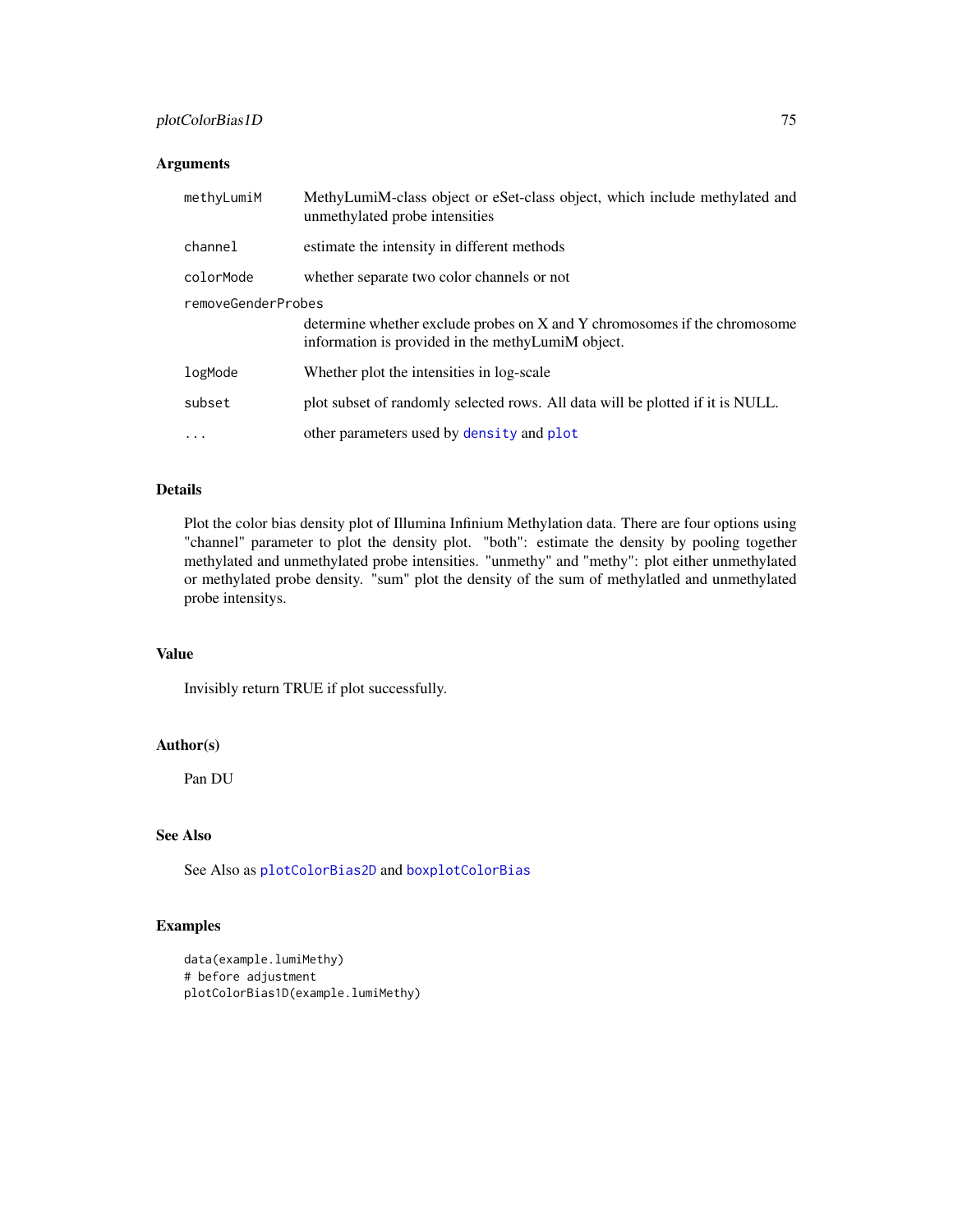<span id="page-75-1"></span><span id="page-75-0"></span>

# Description

Plot the color bias (red and green channel) of Illumina Infinium Methylation data of one selected sample in two dimensions (methylated and unmethylated probe intensities)

# Usage

```
plotColorBias2D(methylLumiM, selsample = 1, combineMode = F, layoutRatioWidth = c(0.75, 0.25), layoutRat
```
#### Arguments

| methyLumiM        | MethyLumiM-class object or eSet-class object, which include methylated and<br>unmethylated probe intensities                   |  |
|-------------------|--------------------------------------------------------------------------------------------------------------------------------|--|
| selSample         | The index of sample name of the selected sample to plot color bias                                                             |  |
| combineMode       | Whether combine two color channels together and plot as one color                                                              |  |
| layoutRatioWidth  |                                                                                                                                |  |
|                   | the plot figure ratio between scatter plot and density plot                                                                    |  |
| layoutRatioHeight |                                                                                                                                |  |
|                   | the plot figure ratio between scatter plot and density plot                                                                    |  |
| margins           | margin of the plot                                                                                                             |  |
| cex               | A numerical value giving the amount by which plotting text and symbols should<br>be magnified relative to the default. See par |  |
| logMode           | Whether plot the intensities in log-scale                                                                                      |  |
| subset            | plot subset of randomly selected rows. All data will be plotted if it is NULL.                                                 |  |
| $\ddotsc$         | other parameters used by plot                                                                                                  |  |

# Details

The function basically plots the probe intensities in 2-dimension (methylated vs unmethylated), and colors the dots in Red and Green based on their color channel information. The related density plot will also be plotted at the right and top of the scatter plot.

# Value

Invisibly return TRUE if plot successfully.

# Author(s)

Pan DU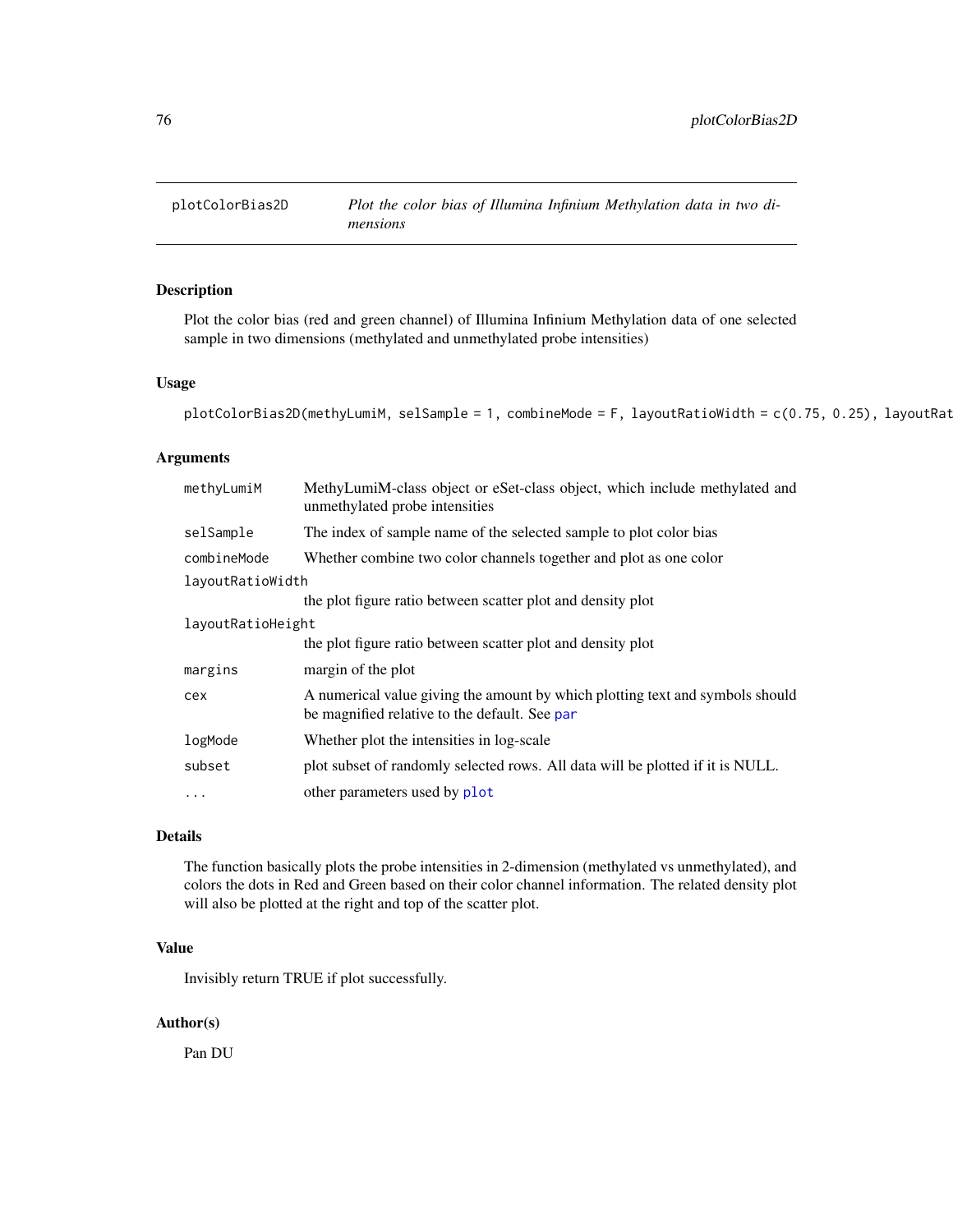# <span id="page-76-1"></span>plotControlData 77

# See Also

See Also as [plotColorBias1D](#page-73-0)

#### Examples

```
data(example.lumiMethy)
# plot in 2D plot of one selected sample
plotColorBias2D(example.lumiMethy, selSample = 1)
```
<span id="page-76-0"></span>plotControlData *Plot the mean expression (with standard deviation bar) of different type of control probes*

# Description

Plot the mean intensity (with standard deviation bar) of different type of control probes. Multiple control types can be plotted in a single plot. The available control types can be get by running getControlType(controlData).

#### Usage

plotControlData(controlData, type = NULL, slideIndex = NULL, logMode = FALSE, new = TRUE, ...)

# Arguments

| controlData | a LumiBatch object including control data, a control data data.frame, a Methy-<br>LumiQC object or a MethyLumiM object including MethyLumiQC control data |
|-------------|-----------------------------------------------------------------------------------------------------------------------------------------------------------|
| type        | the control probe type (case insensitive), which can be get by running getCon-<br>trolType(controlData)                                                   |
| slideIndex  | the slide index or ID corresponding to each sample                                                                                                        |
| logMode     | whether show the data in log2 scale                                                                                                                       |
| new         | whether refresh the new plot or add it on the old one                                                                                                     |
| $\cdots$    | other parameters used by default plot function                                                                                                            |

# Details

When multiple control types are selected, they will be plotted in a two-column plot. For methylation data, the red and green channels will be plotted respectively in red and green colors.

#### Value

plot the picture and invisibly return TRUE if everything is OK

#### Author(s)

Pan Du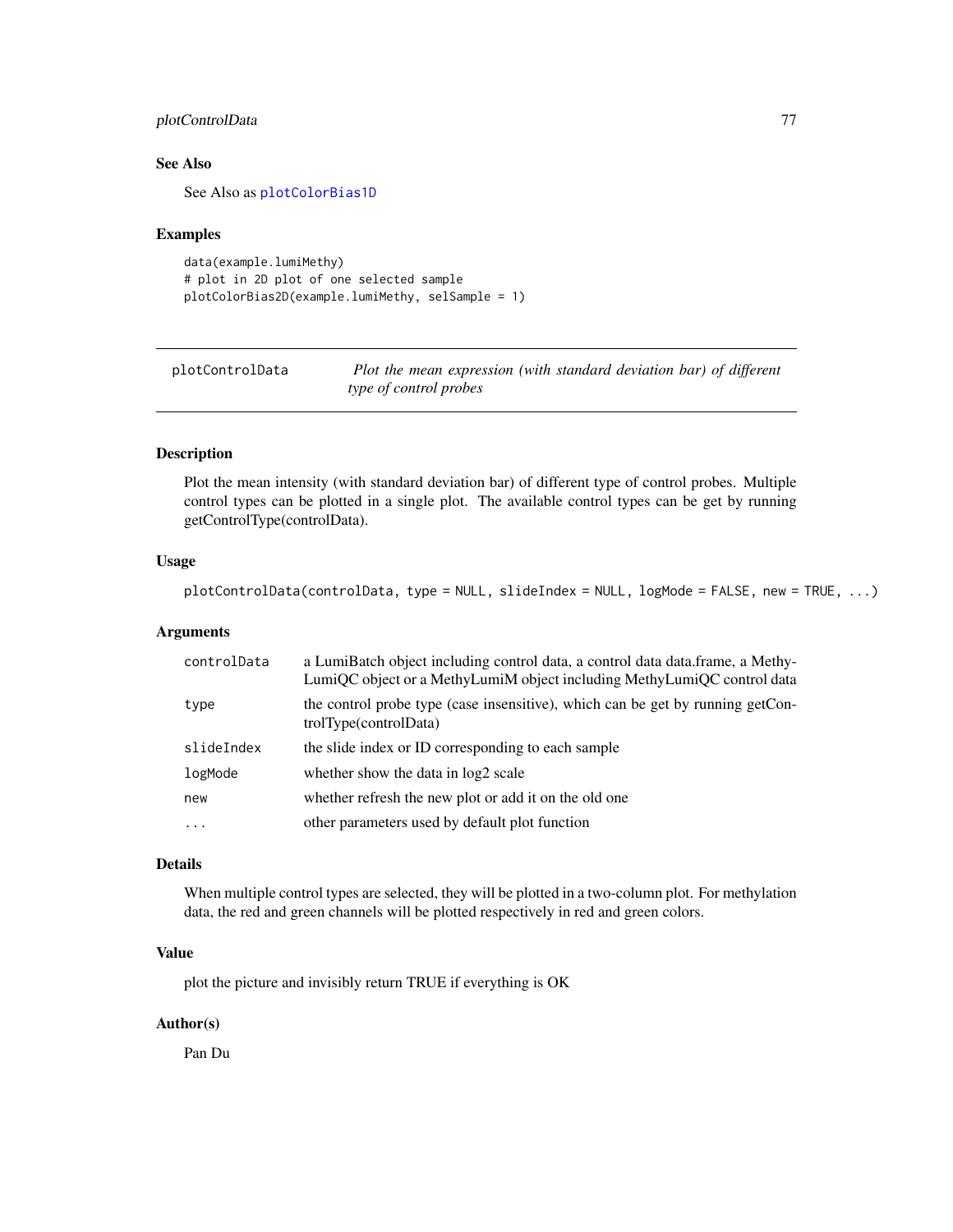# See Also

[addControlData2lumi](#page-4-0) and [addControlData2methyLumiM](#page-5-0)

#### Examples

```
controlFile <- system.file(doc, Control_Probe_Profile.txt, package=lumi)
if (file.exists(controlFile)) {
  controlData <- getControlData(controlFile)
   getControlType(controlData)
   plotControlData(controlData, type=NEGATIVE)
}
```
plotDensity *plot the density distribution*

# Description

plot the density distribution of a dataMatrix or ExpressionSet object

# Usage

plotDensity(dataMatrix, logMode=TRUE, addLegend=TRUE, legendPos="topright", subset = NULL, ...)

#### Arguments

| a data matrix or ExpressionSet object                                                                  |
|--------------------------------------------------------------------------------------------------------|
| determine whether the CDF plot is based on a log2 scale                                                |
| whether add legend to the plot or not                                                                  |
| the position of the legend. If its length is two, then it specifies the x and y<br>location of legend. |
| plot subset of randomly selected rows. All data will be plotted if it is NULL.                         |
| additional parameters for matplot function                                                             |
|                                                                                                        |

# See Also

[LumiBatch-class](#page-43-0), [density](#page-0-0)

# Examples

```
## load example data
data(example.lumi)
```
plotDensity(example.lumi)

<span id="page-77-0"></span>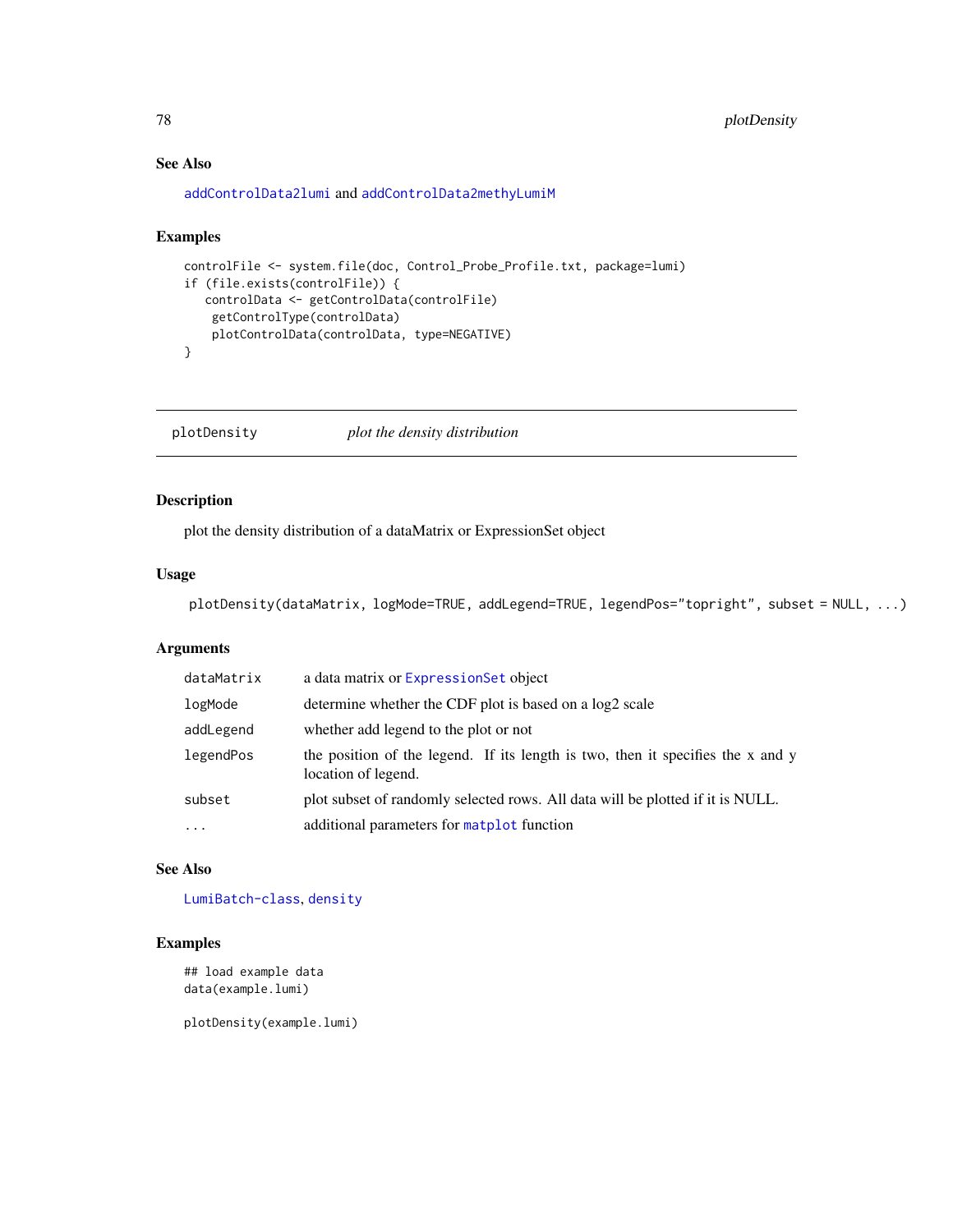<span id="page-78-0"></span>

# Description

plot the fitting results of [gammaFitEM](#page-28-0). It basically plot the histogram of M-values plus the estimated gamma density plots and their mixture.

# Usage

```
plotGammaFit(x, gammaFit = NULL, k = NULL, theta = NULL, shift = NULL, protein = NULL, plotType = c("h
```
# Arguments

| $\mathsf{x}$ | a vector of M-values covering the whole genome                                                    |
|--------------|---------------------------------------------------------------------------------------------------|
| gammaFit     | a "gammaFit" class object returned by gammaFitEM                                                  |
| k            | parameter k of gamma distribution                                                                 |
| theta        | parameter theta of gamma distribution                                                             |
| shift        | parameter shift of gamma distribution                                                             |
| proportion   | the proportion of two components (gamma distributions)                                            |
| plotType     | determine the way to show the distribution of the input data, either histogram or<br>density plot |
| $\ddotsc$    | Other parameters used by hist or plot (for "density" plotType) function.                          |

# Details

This function is to visualize the fitting results, which helps us understand how well the fitting is.

# Value

Invisibly return TRUE if the plot is successful.

# Author(s)

Pan DU

# See Also

[gammaFitEM](#page-28-0)

# Examples

```
data(example.lumiMethy)
M <- exprs(example.lumiMethy)
fittedGamma <- gammaFitEM(M[,1], initialFit=NULL, maxIteration=50, tol=0.0001, plotMode=FALSE, verbose=FALSE)
plotGammaFit(M[,1], gammaFit=fittedGamma)
```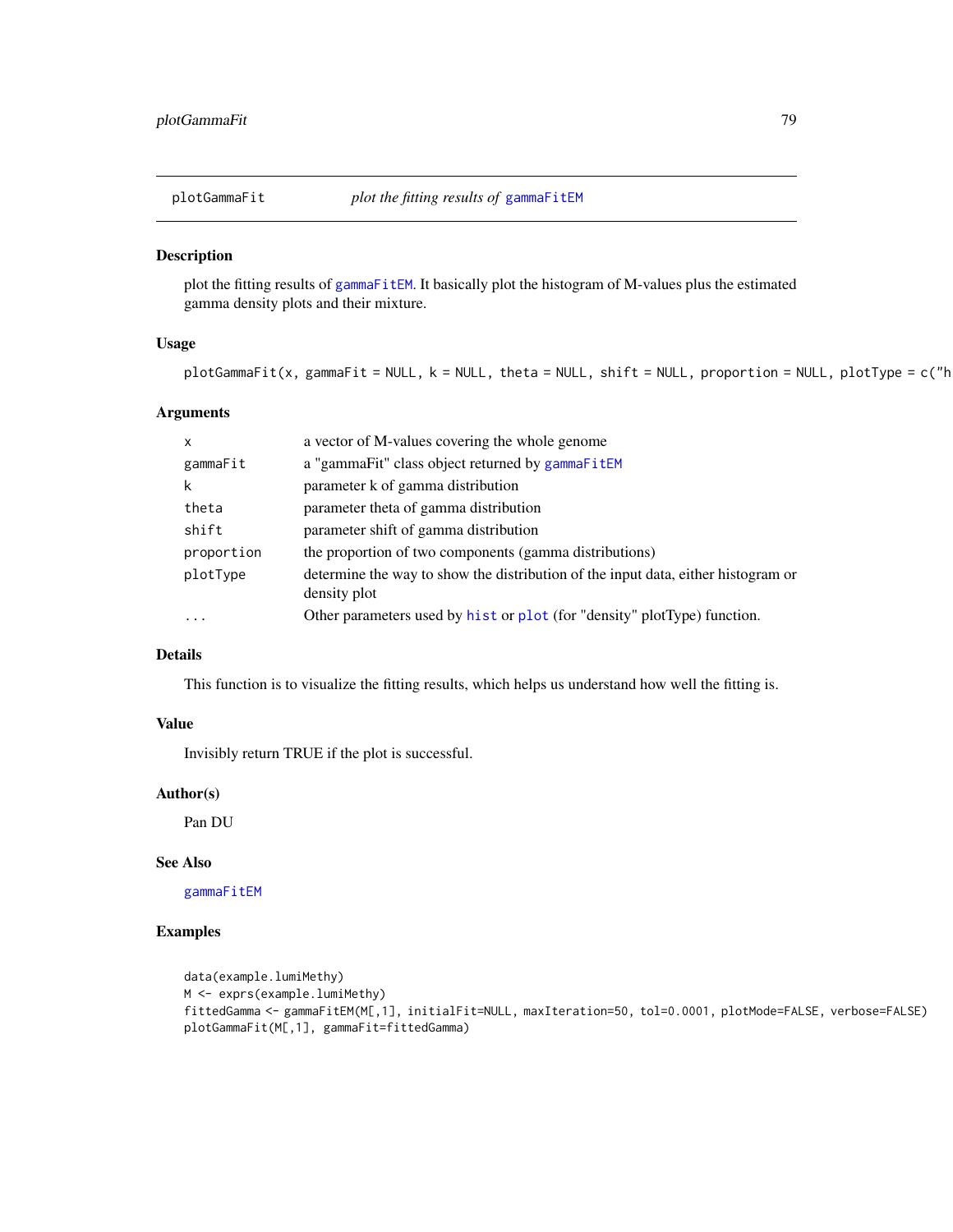<span id="page-79-0"></span>plotHousekeepingGene *Plot the housekeeping gene expression profile*

# Description

Plot the housekeeping gene expression profile

# Usage

```
plotHousekeepingGene(controlData, lib = NULL, slideIndex = NULL, addLegend = TRUE, logMode = TRUE, ...)
```
# Arguments

| controlData | a LumiBatch object including control data or a control data data.frame |
|-------------|------------------------------------------------------------------------|
| lib         | the annotation library (for retrieving the gene name)                  |
| slideIndex  | the slide index or ID corresponding to each sample                     |
| addLegend   | whether add legend or not                                              |
| logMode     | whether show the data in log2 scale                                    |
| $\ddotsc$   | other parameters used by default matplot function                      |

# Value

plot the picture and return TRUE if everything is OK

# Author(s)

Pan Du

# See Also

[addControlData2lumi](#page-4-0), [plotControlData](#page-76-0)

# Examples

```
controlFile <- system.file(doc, Control_Probe_Profile.txt, package=lumi)
if (file.exists(controlFile)) {
   controlData <- getControlData(controlFile)
   plotHousekeepingGene(controlData)
}
```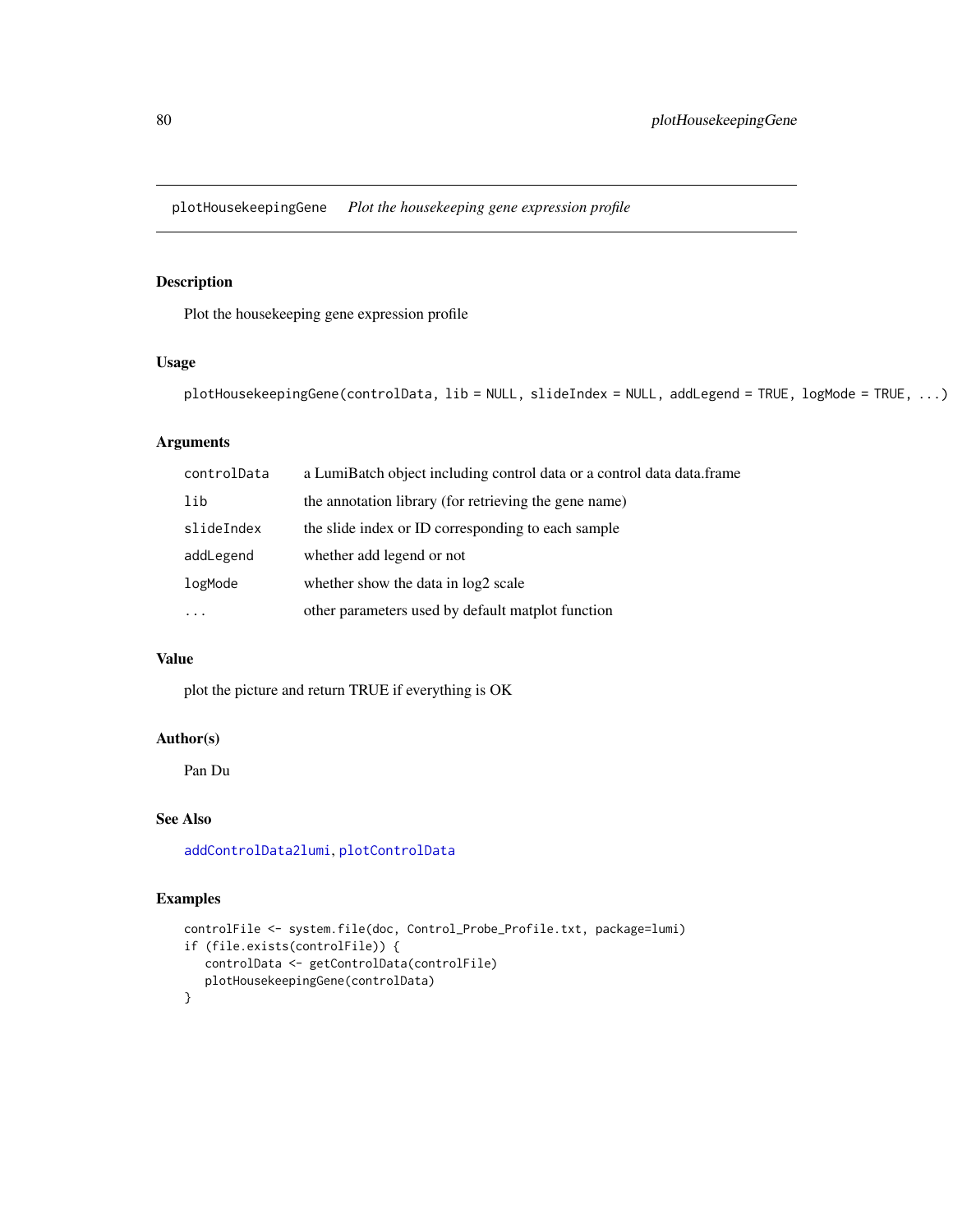# <span id="page-80-1"></span><span id="page-80-0"></span>Description

plot the sample relations based on MDS or hierarchical clustering

#### Usage

```
plotsampleRelation(x, subset = NULL, cv.Th = 0.1, standardize = TRUE, method = c("cluster", "mds"), dimes
```
# Arguments

| $\mathsf{x}$ | a LumiBatch object, ExpressionSet object or a matrix with each column corre-<br>sponding to a sample                                                                                      |
|--------------|-------------------------------------------------------------------------------------------------------------------------------------------------------------------------------------------|
| subset       | the subset probes used to determine the sample relations. If it is one number,<br>then randomly selected "number" of probes will be used. If not provide, all the<br>probes will be used. |
| $cv$ . Th    | the threshold of the coefficient of variance of probes used to select probes to<br>estimate sample relations                                                                              |
| standardize  | standardize the expression profiles or not                                                                                                                                                |
| method       | "MDS" or "hierarchical clustering"                                                                                                                                                        |
| dimension    | the principle components to visualize the MDS plot                                                                                                                                        |
| color        | the color for each sample during plot. Only support the "mds" method                                                                                                                      |
| main         | the title of the plot                                                                                                                                                                     |
| .            | Other parameters used by plot function.                                                                                                                                                   |

# Details

Estimate the sample relations based on selected probes (based on large coefficient of variance (mean / standard variance)). Two methods can be used: MDS (Multi-Dimensional Scaling) or hierarchical clustering methods.

#### Value

Invisibly return the hierarchical clustering results (if 'cluster' method used) or coordinates of the mds plot (if 'mds' method used) .

# Author(s)

Pan Du

# See Also

[lumiQ](#page-52-0), [LumiBatch](#page-43-1), , [plot,ExpressionSet-method](#page-0-0)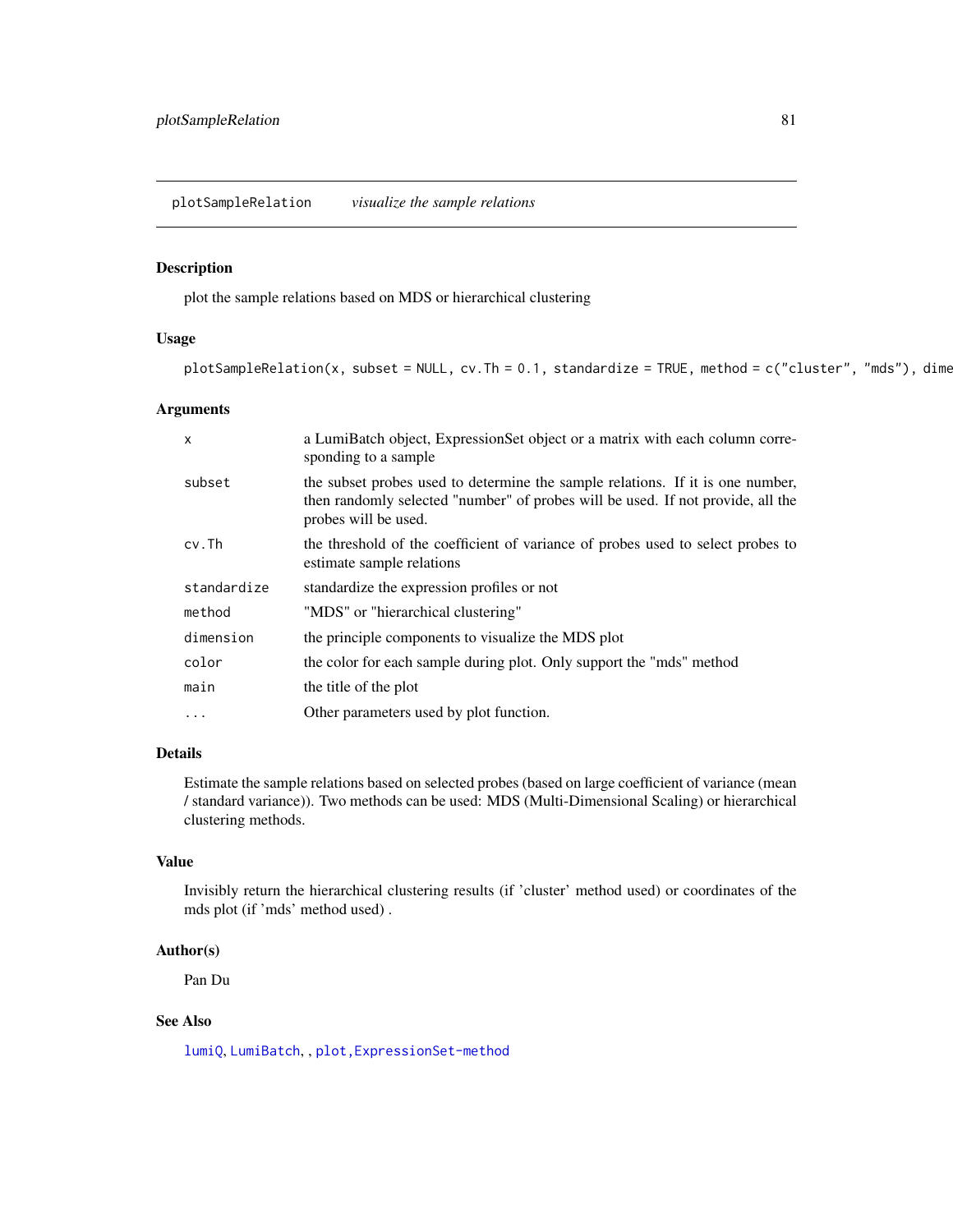# <span id="page-81-0"></span>Examples

```
## load example data
data(example.lumi)
## plot the sample relations with MDS
## the color of sample is automatically set based on the sample type
plotSampleRelation(example.lumi, col=c(100US, 95US:5P, 100US, 95US:5P))
## plot the sample relations with hierarchical clustering
plotSampleRelation(example.lumi, method=cluster)
```
plotStringencyGene *plot the Stringency related control probe profiles*

# Description

Plot the Stringency related control probe (Low-Stringency, Medium-Stringency and High-Stringency) profiles. Using getControlType function to view available stringency types.

# Usage

```
plotStringencyGene(controlData, lib = NULL, slideIndex = NULL, addLegend = TRUE, logMode = TRUE, ...)
```
#### Arguments

| controlData | a LumiBatch object including control data or a control data data.frame |
|-------------|------------------------------------------------------------------------|
| lib         | the annotation library (for retrieving the gene name)                  |
| slideIndex  | the slide index or ID corresponding to each sample                     |
| addLegend   | whether add legend or not                                              |
| logMode     | whether show the data in log2 scale                                    |
| .           | other parameters used by default matplot function                      |

#### Value

plot the picture and return TRUE if everything is OK

# Author(s)

Pan Du

# See Also

[addControlData2lumi](#page-4-0), [plotControlData](#page-76-0)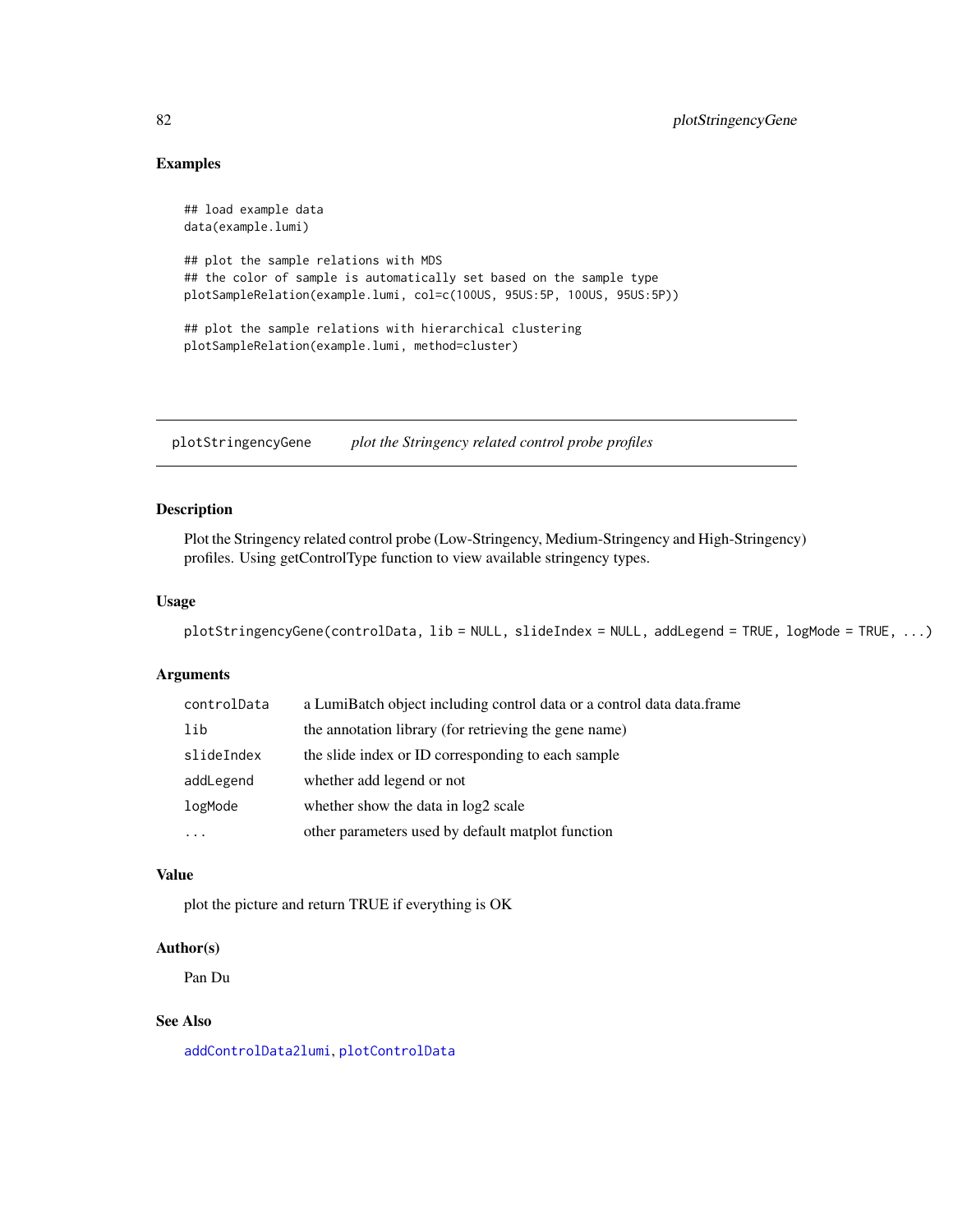#### <span id="page-82-0"></span>plotVST 83

# Examples

```
controlFile <- system.file(doc, Control_Probe_Profile.txt, package=lumi)
if (file.exists(controlFile)) {
   controlData <- getControlData(controlFile)
  plotStringencyGene(controlData)
}
```
plotVST *plot the VST (Variance Stabilizing Transform) function*

# Description

plot the VST (Variance Stabilizing Transform) function of VST transformed LumiBatch object or parameters of VST function.

# Usage

plotVST(x, transFun = NULL, plotRange = NULL, addLegend = TRUE, ...)

# Arguments

| $\mathsf{x}$ | a LumiBatch object after lumiT transform, or a matrix or data.frame with VST<br>parameter |
|--------------|-------------------------------------------------------------------------------------------|
| transFun     | a character vector of transformation function (asinh or log2)                             |
| plotRange    | the plot range of untransformed data                                                      |
| addLegend    | add legend or not                                                                         |
| $\ddotsc$    | other parameter used by plot function                                                     |
|              |                                                                                           |

# Value

invisibly return the untransformed and transformed values.

# Author(s)

Pan Du

### See Also

[vst](#page-95-0)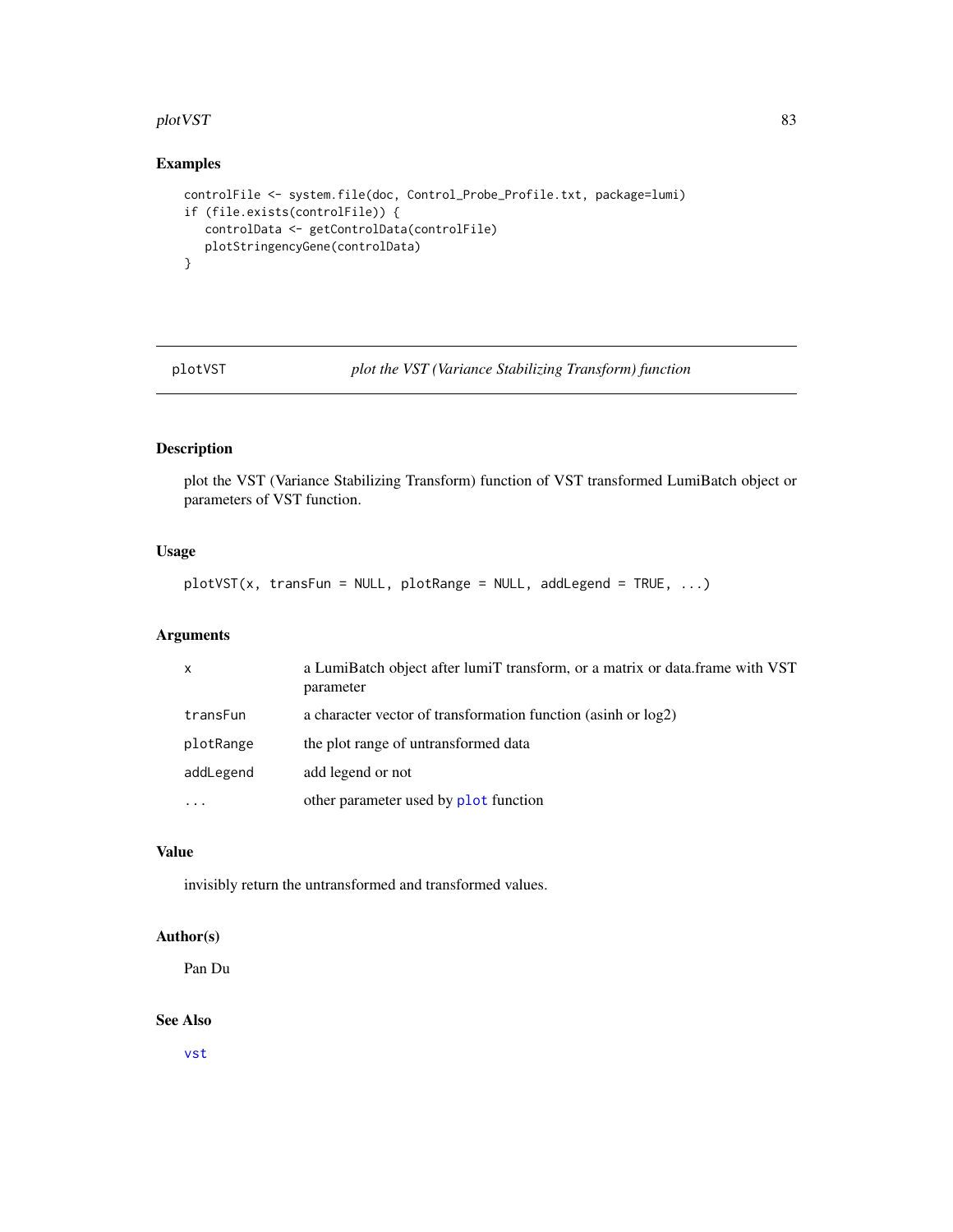# Examples

```
## load example data
data(example.lumi)
## Do default VST variance stabilizing transform
lumi.T <- lumiT(example.lumi, ifPlot=TRUE)
## plot the transform function
plotVST(lumi.T)
```
probeID2nuID *Mapping Illumina ProbeID as nuID*

# Description

Mapping Illumina ProbeID as nuID.

#### Usage

```
probeID2nuID(probeID, lib.mapping = "lumiHumanIDMapping", ...)
```
# Arguments

| probeID     | a vector of Illumina ProbeID        |
|-------------|-------------------------------------|
| lib.mapping | an Illumina ID mapping library      |
| $\cdots$    | other parameters of IlluminaID2nuID |

#### Details

The function will call [IlluminaID2nuID](#page-37-0) when ID mapping library were provided.

# Value

see function [IlluminaID2nuID](#page-37-0)

# Author(s)

Pan Du

# References

Du, P., Kibbe, W.A. and Lin, S.M., "nuID: A universal naming schema of oligonucleotides for Illumina, Affymetrix, and other microarrays", Biology Direct 2007, 2:16 (31May2007).

<span id="page-83-0"></span>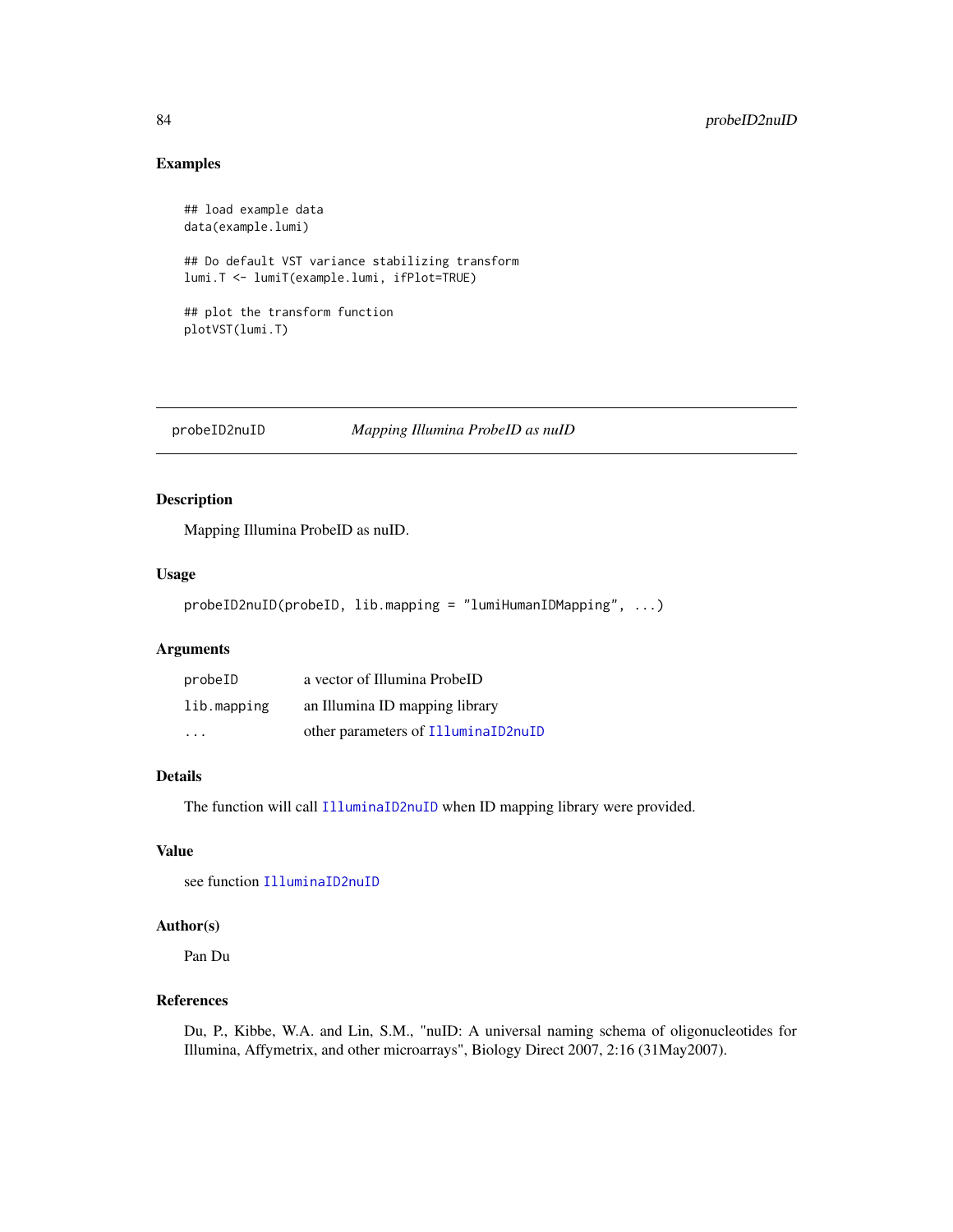# <span id="page-84-1"></span>produceGEOPlatformFile 85

# See Also

[nuID2probeID](#page-67-0), [IlluminaID2nuID](#page-37-0)

#### Examples

```
if (require(lumiHumanIDMapping)) {
   probeID2nuID(0001240020, lib=lumiHumanIDMapping)
}
```
<span id="page-84-0"></span>produceGEOPlatformFile

*Produce GEO Platform Submission File in SOFT format*

# Description

Produce GEO Sample Submission File in SOFT format based on the provided LumiBatch object and Illumina ID Mapping library

# Usage

produceGEOPlatformFile(x.lumi, lib.mapping = NULL, nuIDMode = TRUE, includeAllChipProbe=FALSE, fileNam

#### Arguments

| x.lumi              | The LumiBatch object keeping all probes                                                                     |  |
|---------------------|-------------------------------------------------------------------------------------------------------------|--|
| lib.mapping         | The Illumina ID Mapping library, e.g., "lumiHumanIDMapping"                                                 |  |
| nuIDMode            | Determine whether producing the platform indexed by nuID                                                    |  |
| includeAllChipProbe |                                                                                                             |  |
|                     | Determine whether including all probes in the Manifest file or just the probes<br>used in the x.lumi object |  |
| fileName            | Filename of the GEO Platform File name                                                                      |  |

#### Details

The function produces the GEO platform submission file based on the chip information kept in the Illumina ID Mapping library (specified by lib.mapping parameter). The determination of chip type will be automatically done by selecting the best matching of the probe IDs with individual chips.

#### Value

Save the result as a text file in SOFT platform submission format.

#### Author(s)

Pan Du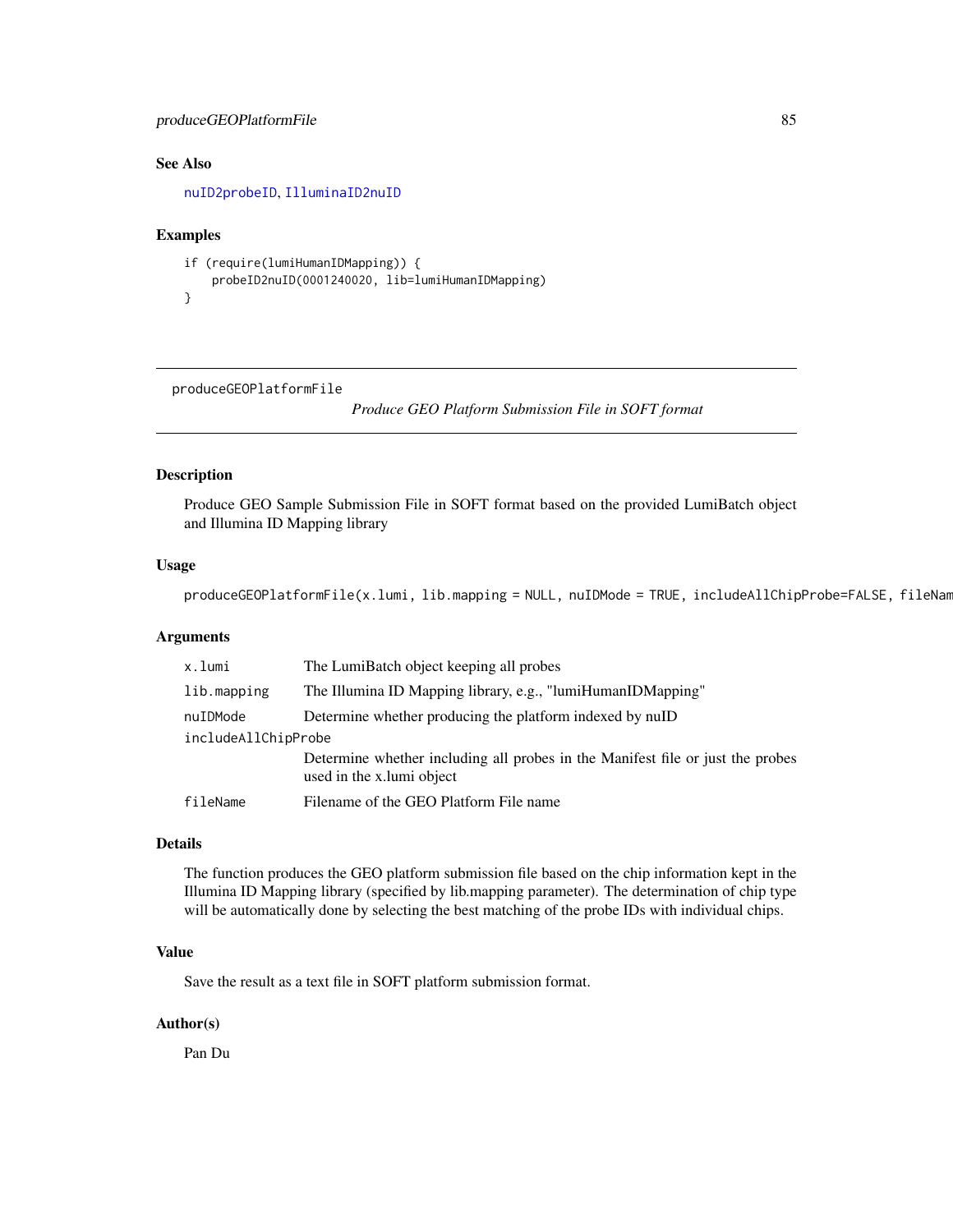#### <span id="page-85-1"></span>References

http://www.ncbi.nlm.nih.gov/projects/geo/info/soft2.html

#### See Also

[produceGEOSubmissionFile](#page-86-0)

#### Examples

```
# data(example.lumi)
```
# produceGEOPlatformFile(example.lumi, lib.mapping=lumiHumanIDMapping)

<span id="page-85-0"></span>produceGEOSampleInfoTemplate *Produce the template of GEO sample information*

#### Description

Produce the template of GEO sample information, which is used for function [produceGEOSubmissionFile](#page-86-0).

#### Usage

```
produceGEOSampleInfoTemplate(lumiNormalized, lib.mapping = NULL, fileName = "GEOsampleInfo.txt")
```
# Arguments

|             | lumiNormalized The normalized data (LumiBatch object)       |
|-------------|-------------------------------------------------------------|
| lib.mapping | The Illumina ID Mapping library, e.g., "lumiHumanIDMapping" |
| fileName    | The file name of Tab separated sample information file      |

#### Details

This function just produces a template of sample information with some default fillings. Users need to fill in the detailed sample descriptions, especially the Sample\\_title, Sample\\_description and some protocols. No blank fields are allowed. Function [produceGEOSubmissionFile](#page-86-0) will produce the file GEO submission file based on this sample information. The users should not use "\#" in the description as it is a reserved character.

# Value

Save the result as a Tab separated text file or return a data.frame if the fileName is NULL.

#### Author(s)

Pan Du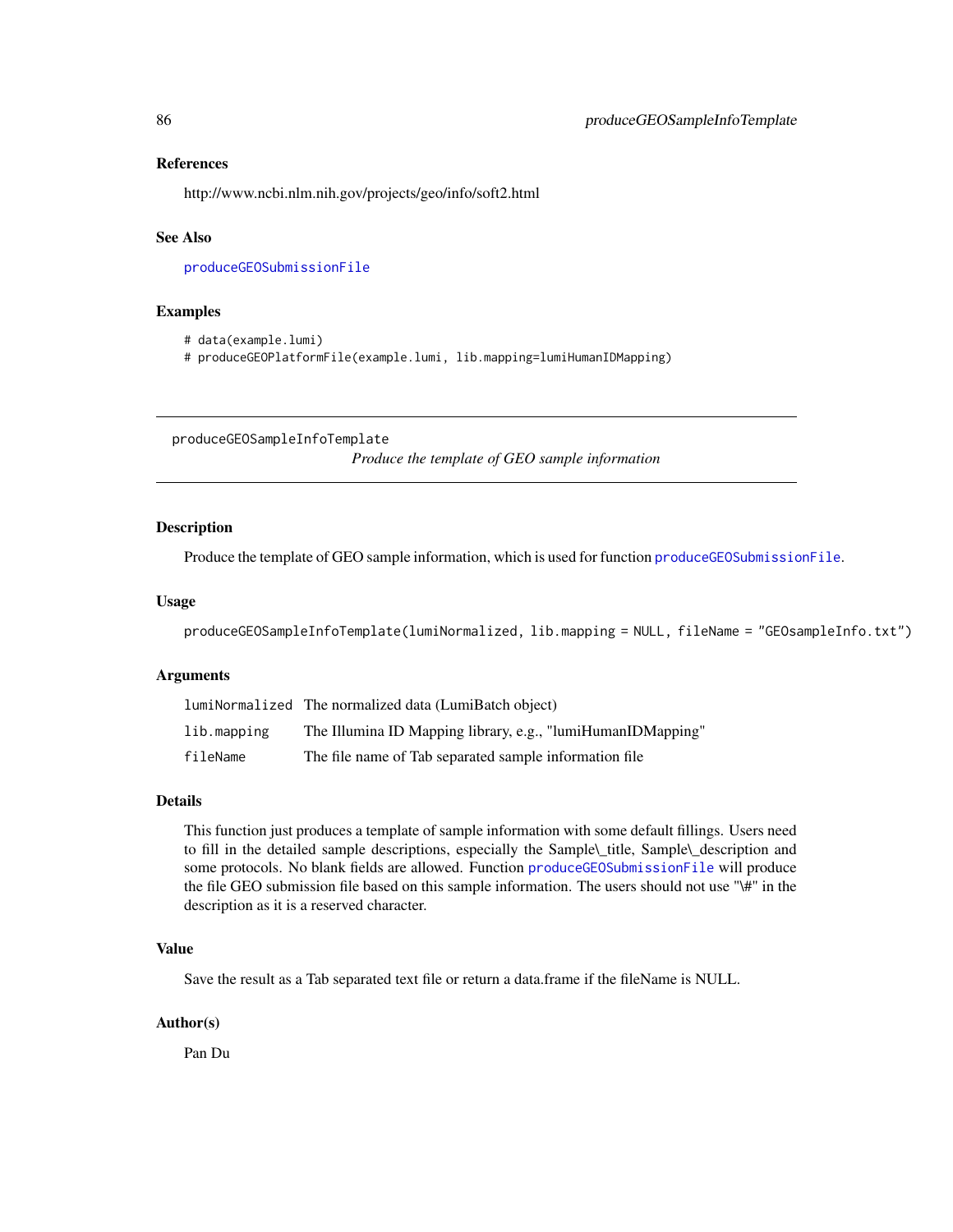#### <span id="page-86-1"></span>References

http://www.ncbi.nlm.nih.gov/projects/geo/info/soft2.html

#### See Also

[produceGEOSubmissionFile](#page-86-0)

<span id="page-86-0"></span>produceGEOSubmissionFile

*Produce GEO Sample Submission File in SOFT format*

# Description

Produce GEO Sample Submission File in the SOFT format based on the provided LumiBatch object and sample information

#### Usage

produceGEOSubmissionFile(lumiNormalized, lumiRaw, lib.mapping = NULL, idType = Probe, sampleInfo = NULI

#### Arguments

|                                | lumiNormalized The normalized data (LumiBatch object)                                                              |
|--------------------------------|--------------------------------------------------------------------------------------------------------------------|
| lumiRaw                        | The raw data (LumiBatch object), e.g., returned by lumiR                                                           |
| lib.mapping                    | The Illumina ID Mapping library, e.g., "lumiHumanIDMapping"                                                        |
| idType                         | the idType parameter of function nuID2IlluminaID                                                                   |
| sampleInfo                     | The sample information filename or data.frame, which is returned by produce GEOSample InfoTemplate                 |
| fileName<br>supplementaryRdata | The file name of GEO Submission file                                                                               |
|                                | determine whether produce the Rdata supplement data, which include both lu-<br>miNormalized and lumiRaw R objects. |
| $\cdots$                       | other parameters used by function nuID2IlluminaID                                                                  |

# Details

The function produces the GEO sample submission file including both normalized and raw data information in the SOFT format. The sample information should be provided by the user as a data.frame or Tab separated text file following the format of the template, which can be produced by function [produceGEOSampleInfoTemplate](#page-85-0). Users need to fill in the detailed sample descriptions in the template, especially the Sample\\_title, Sample\\_description and some protocols. Users are also required to fill in the "Sample\\_platform\\_id" by checking information of the GEO Illumina platform.

When the parameter "supplementaryRdata" is TRUE, the R objects, lumiNormalized, lumiRaw and sampleInfo, will be saved in a file named 'supplementaryData.Rdata'.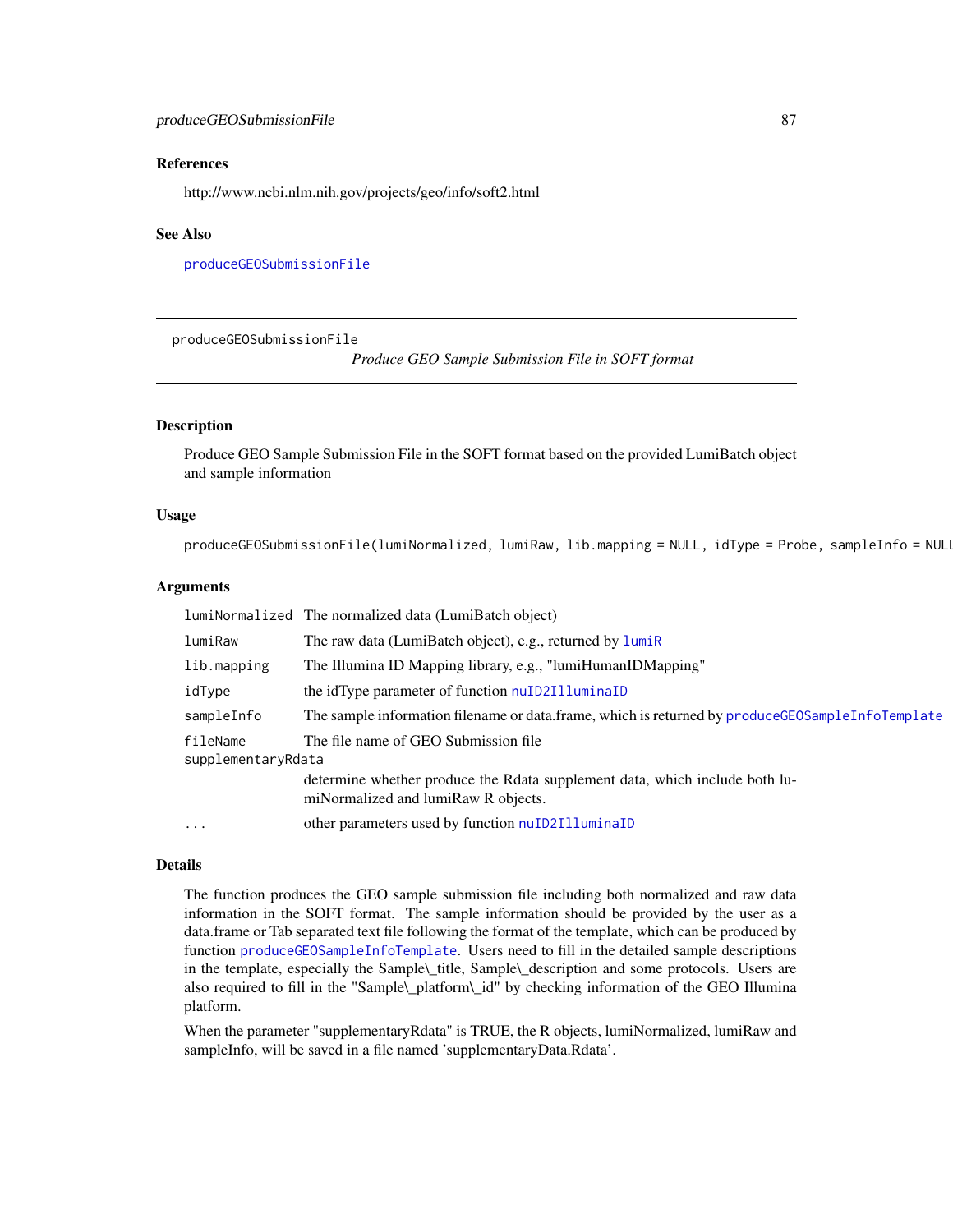#### Value

Save the result as a text file in SOFT sample submission format. The supplementary Rdata will be saved in a file 'supplementaryData.Rdata'.

#### Author(s)

Pan Du

#### References

http://www.ncbi.nlm.nih.gov/projects/geo/info/soft2.html

#### See Also

[produceGEOSampleInfoTemplate](#page-85-0), [produceGEOPlatformFile](#page-84-0)

#### Examples

## Not run ## Produce the sample information template # produceGEOSampleInfoTemplate(lumiNormalized, lib.mapping = NULL, fileName = "GEOsampleInfo.txt") ## After editing the GEOsampleInfo.txt by filling in sample information # produceGEOSubmissionFile(lumiNormalized, lumiRaw, lib=lumiHumanIDMapping, sampleInfo=GEOsampleInfo.txt)

produceMethylationGEOSubmissionFile

*Produce GEO Sample Submission File of Illumina methylation microarray data in SOFT format*

#### Description

Produce GEO Sample Submission File in the SOFT format based on the provided MethyLumiM object and sample information

#### Usage

produceMethylationGEOSubmissionFile(methyLumiM, methyLumiM.raw = NULL, lib.mapping = NULL, idType = "P

# Arguments

| methyLumiM  | The normalized data in MethyLumiM class                                                             |
|-------------|-----------------------------------------------------------------------------------------------------|
|             | methyLumiM.raw The raw data in MethyLumiM class                                                     |
| lib.mapping | Currently not used for Illumina methylation data                                                    |
| idType      | Currently no other options for Illumina methylation data                                            |
| sampleInfo  | The sample information filename or data frame, which is returned by produce GEOS ample InfoTemplate |
| fileName    | The file name of GEO Submission file                                                                |

<span id="page-87-0"></span>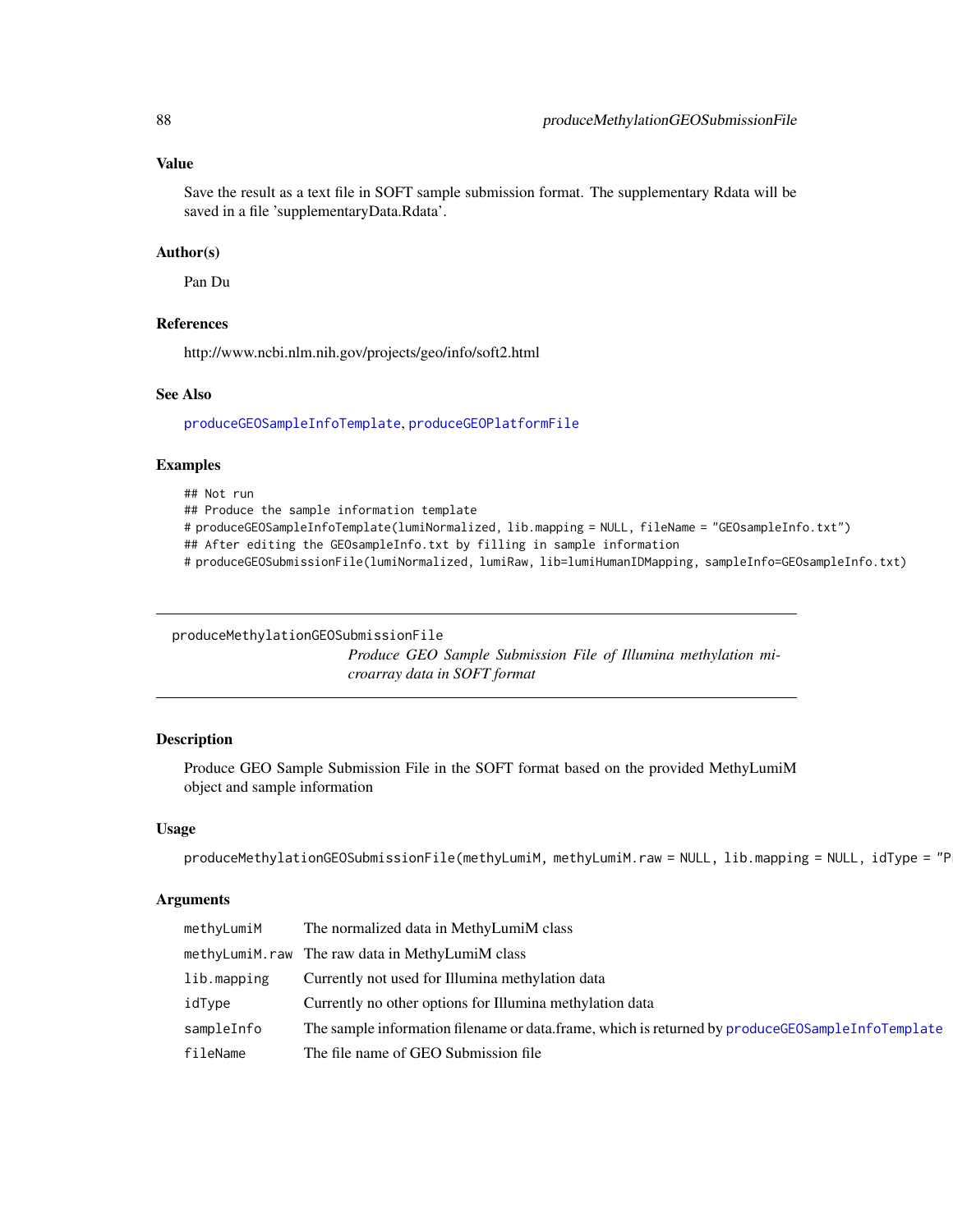#### supplementaryRdata

determine whether produce the Rdata supplement data, which include both methy-LumiM and methyLumiM.raw R objects.

... other parameters used by function [nuID2IlluminaID](#page-66-0), but not implemented for methylation data

#### Details

The function produces the GEO sample submission file including both normalized and raw data information in the SOFT format. The sample information should be provided by the user as a data.frame or Tab separated text file following the format of the template, which can be produced by function [produceGEOSampleInfoTemplate](#page-85-0). Users need to fill in the detailed sample descriptions in the template, especially the Sample\\_title, Sample\\_description and some protocols. Users are also required to fill in the "Sample\\_platform\\_id" by checking information of the GEO Illumina platform.

When the parameter "supplementaryRdata" is TRUE, the R objects, methyLumiM, methyLumiM.raw and sampleInfo, will be saved in a file named 'supplementaryData.Rdata'.

#### Value

Save the result as a text file in SOFT sample submission format. The supplementary Rdata will be saved in a file 'supplementaryData.Rdata'.

#### Author(s)

Pan Du

#### References

http://www.ncbi.nlm.nih.gov/projects/geo/info/soft2.html

#### See Also

[produceGEOSampleInfoTemplate](#page-85-0), [produceGEOPlatformFile](#page-84-0)

#### Examples

## Not run

## Produce the sample information template

# produceGEOSampleInfoTemplate(methyLumiM, fileName = "GEOsampleInfo.txt")

## After editing the GEOsampleInfo.txt by filling in sample information

# produceMethylationGEOSubmissionFile(methyLumiM, methyLumiM.raw, sampleInfo=GEOsampleInfo.txt)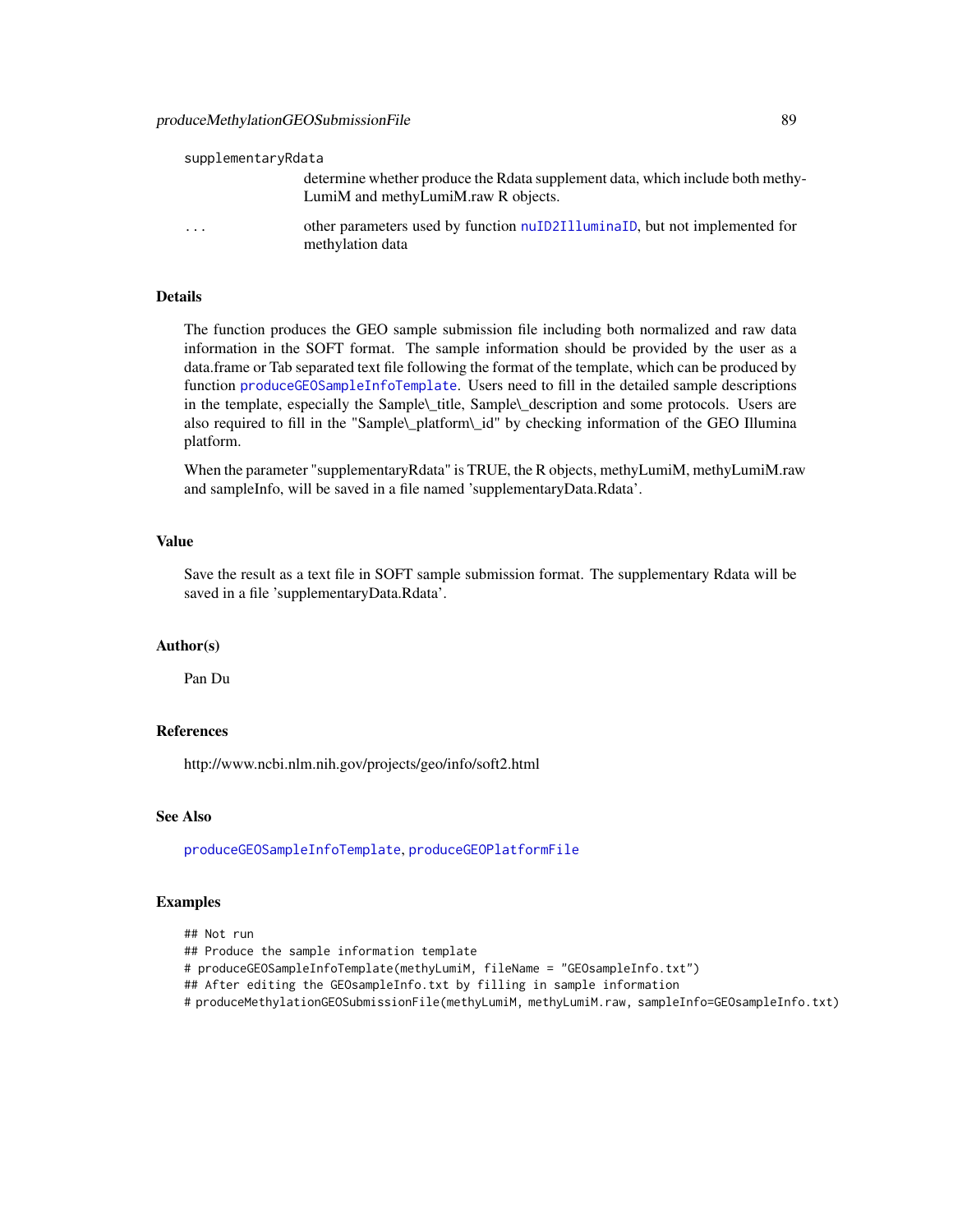<span id="page-89-0"></span>

#### Description

This function basically adjusts the samples to the same background level and then optionally scales to the same foreground level.

#### Usage

rankinvariant(x.lumi, targetArray = NULL, rrc = .05, lowRank = seq(.5, .25, -.05), highRank = .9, minSiz

#### Arguments

| x.lumi      | an ExpressionSet inherited object or a data matrix with columns as samples and<br>rows as genes                                       |
|-------------|---------------------------------------------------------------------------------------------------------------------------------------|
| targetArray | A target chip is the model for other chips to normalize. It can be a column index,<br>a vector or a LumiBatch object with one sample. |
| rrc         | The relative rank change allowed for a gene to be selected as rank invariant                                                          |
| lowRank     | A vector with, in decreasing order, the minimum ranks where candidate genes<br>can be selected as rank invariant                      |
| highRank    | The maximum rank where candidate genes can be selected as rank invariant                                                              |
| minSize     | Fraction of genes required to be selected as rank invariant                                                                           |
| maxit       | Maximum number of iterations for $r \ln$ to reach convergence                                                                         |

#### Details

Rank invariant normalization uses a set of genes that are rank invariant between a given sample and a target sample. The target sample can be predefined by setting the targetArray argument. If targetArray is NULL the average expression of all samples will be the target. Rank invariant genes are found for each sample seperately by calculation the relative rank change for each gene. Furthermore, only genes with ranks between the lowRank and highRank are considered. If the number of probes is less than minSize multiplies by the number of genes the next lowRank value tried. If no rank invariant set can be found an error is thrown.

The default settings of this function are the same as used Genomstudio (Illumina). The results produced by this method are similar, but not identical to Genomestudio.

# Value

Return an object with expression values normalized. The class of the return object is the same as the input object x.lumi.

#### Author(s)

Arno Velds (contact: a.velds (at) nki.nl)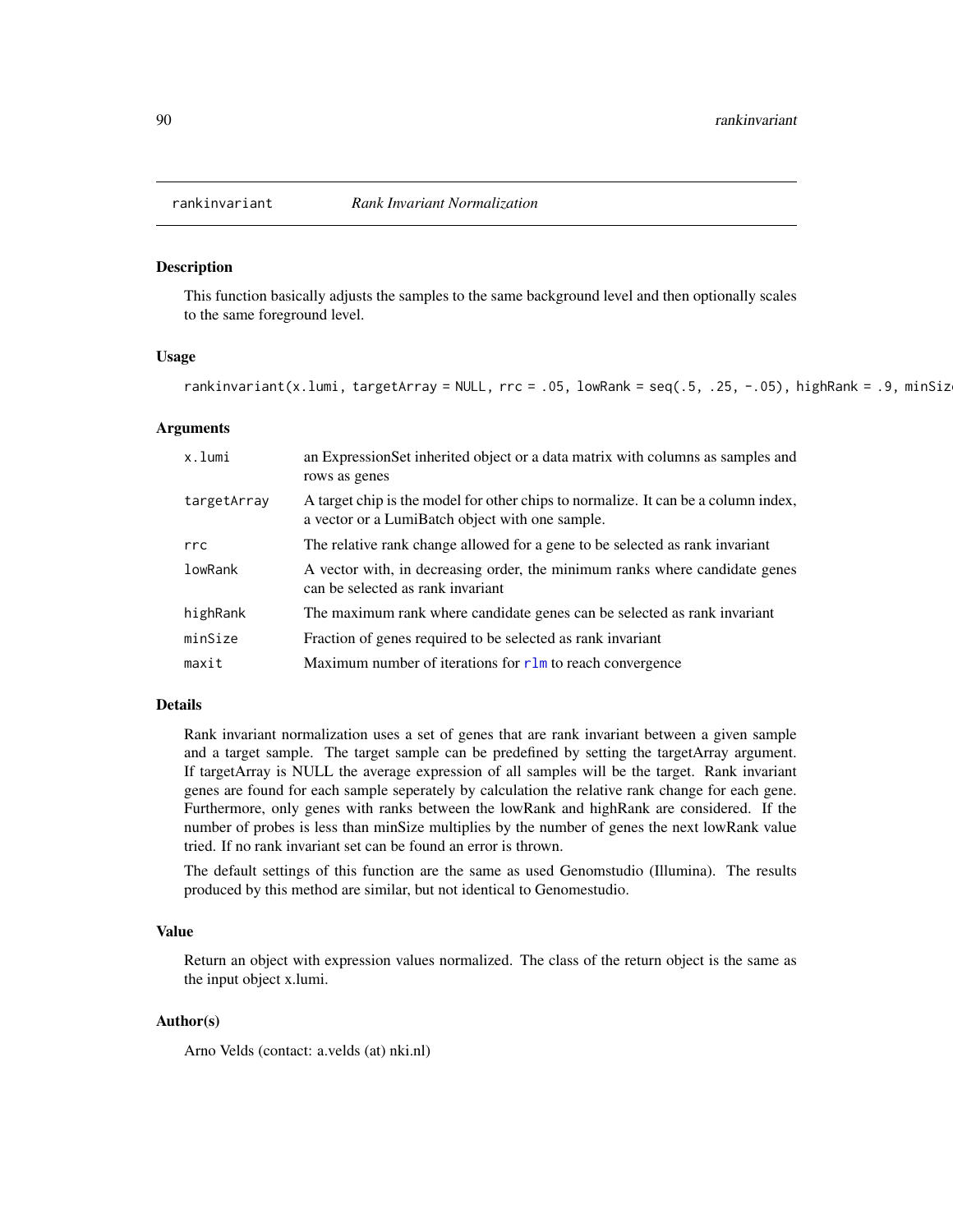# See Also

[lumiN](#page-51-0)

#### rsn *Robust Spline Normalization between chips*

#### **Description**

Robust spline normalization (monotonic curves) between chips

#### Usage

```
rsn(x.lumi, targetArray = NULL, excludedFold = 2, span = 0.03, ifPlot = FALSE, ...)
```
#### Arguments

| x.lumi      | an ExpressionSet inherited object or a data matrix with columns as samples and<br>rows as genes                                       |
|-------------|---------------------------------------------------------------------------------------------------------------------------------------|
| targetArray | A target chip is the model for other chips to normalize. It can be a column index,<br>a vector or a LumiBatch object with one sample. |
| excludeFold | exclude the genes with fold change larger than "exclude Fold" during fitting the<br>curve in normalization                            |
| span        | the span parameter used by monoSmu                                                                                                    |
| ifPlot      | determine whether to plot intermediate results                                                                                        |
| $\cdots$    | other parameters used by monoSmu                                                                                                      |

# Details

The robust spline normalization (RSN) algorithm combines the features of quantile and loess normalization. It is designed to normalize the variance-stabilized data. The function will check whether the data is variance stabilized (vst or log2 transform), if not, it will automatically run lumiT before run rsn. For details of the algorithm, please see the reference.

The targetArray can be a column index, a vector or a LumiBatch object with one sample, which corresponds to an external sample to be normalized with. This is very useful for handling large data set or normalizing the data set with a common reference (targetArray).

#### Value

Return an object with expression values normalized. The class of the return object is the same as the input object x.lumi. If it is a LumiBatch object, it also includes the VST transform function and its parameters as attributes: "transformFun", "parameter". See [inverseVST](#page-39-0) for details.

#### Author(s)

Pan Du, Simon Lin

<span id="page-90-0"></span>rsn 91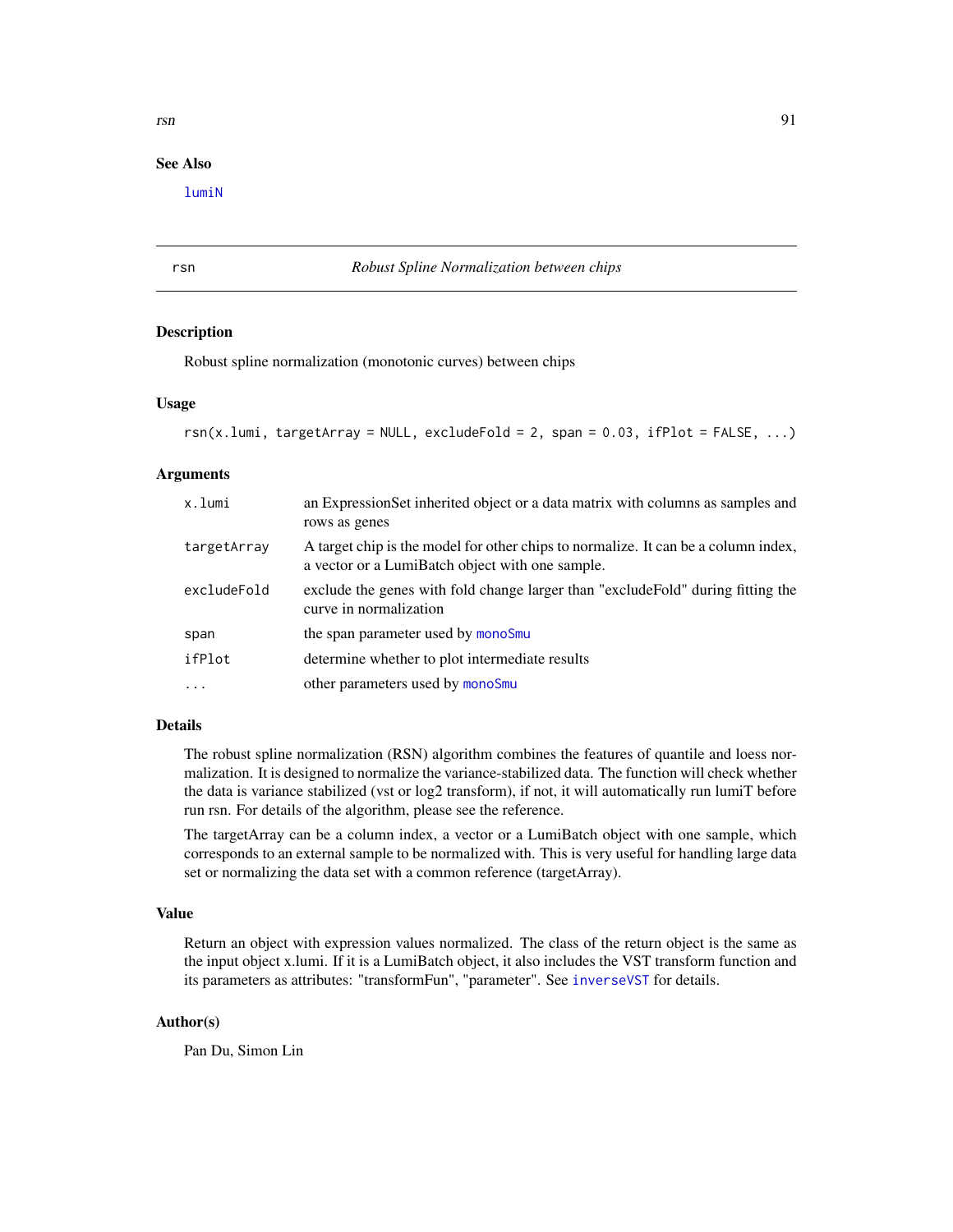# <span id="page-91-0"></span>See Also

[lumiN](#page-51-0), [monoSmu](#page-61-0)

seq2id *Transfer a nucleotide sequence as a nuID*

# Description

The nuID (nucleotide universal identifier) is uniquely corresponding to probe sequence. The nuID is also self-identification and error checking

#### Usage

seq2id(seq)

#### Arguments

seq a nucleotide sequence composed of A, C, G, T (U).

# Details

The nuID is a exact mapping of nucleotide sequence based on Base64 encoding scheme. A character set A-Z, a-z, 0-9, "\\_" and "." is used to represent to the base-64 numbers of 0-63. The first character of nuID is a checking code, which provide information of both the number of padded "A"s at the nucleotide sequence and error checking. Please refer to reference for more details.

#### Value

A string represents nuID

# Author(s)

Pan Du

# References

Du, P., Kibbe, W.A. and Lin, S.M., "nuID: A universal naming schema of oligonucleotides for Illumina, Affymetrix, and other microarrays", Biology Direct 2007, 2:16 (31May2007).

#### See Also

[id2seq](#page-36-1)

#### Examples

```
seq <- ACGTAAATTTCAGTTTAAAACCCCCCG
id \leftarrow seq2id(seq)id
id2seq(id)
```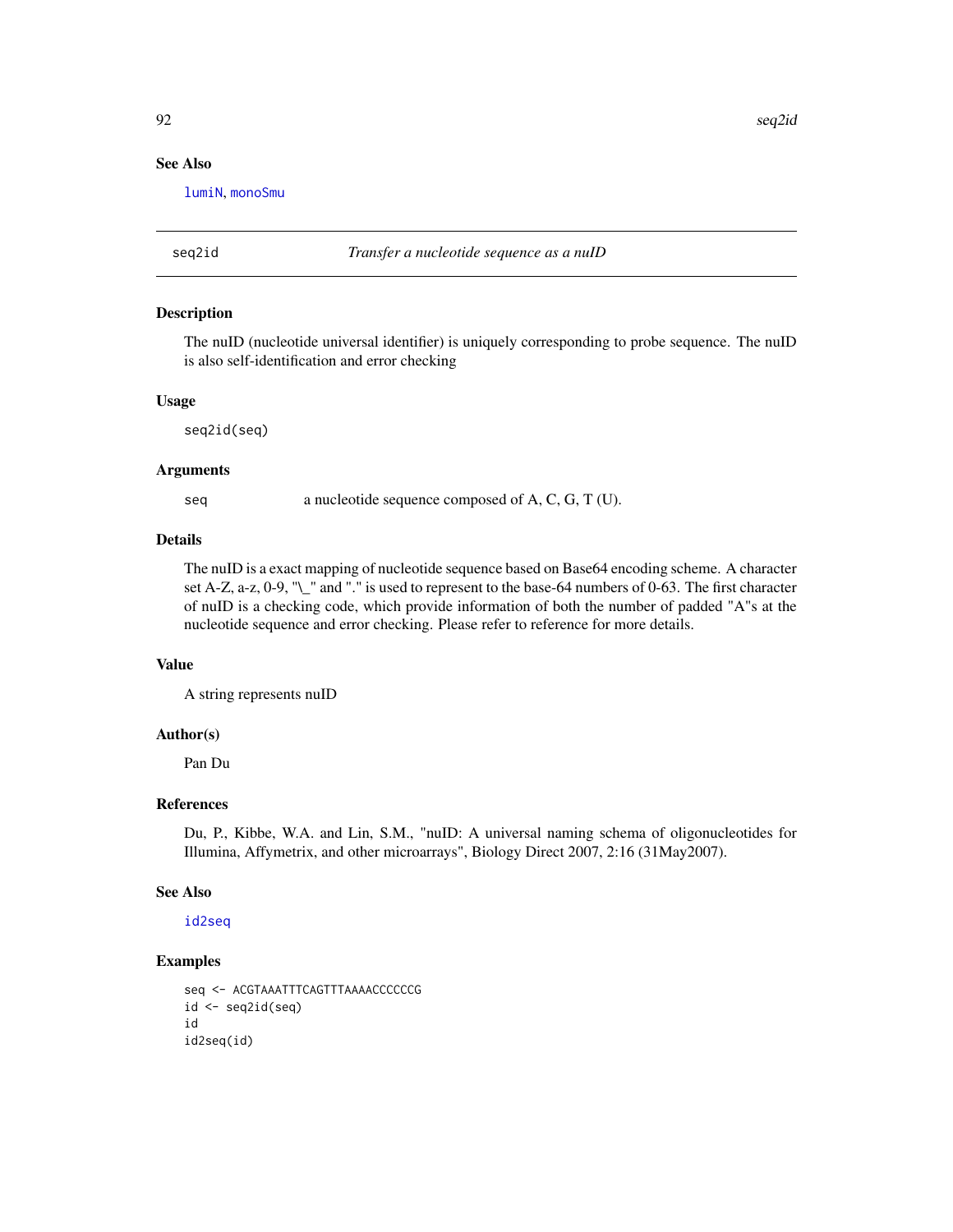<span id="page-92-0"></span>smoothQuantileNormalization

*Smooth quantile normalization*

# Description

Smooth quantile normalization with a reference sample

# Usage

```
smoothQuantileNormalization(dataMatrix, ref = NULL, adjData=NULL, logMode = TRUE, bandwidth = NULL, deg
```
# Arguments

| dataMatrix | a matrix of microarray intensity data                                |
|------------|----------------------------------------------------------------------|
| ref        | a vector of reference sample intensity, which matches the dataMatrix |
| adjData    | data to be adjusted based on the ref and dataMatrix distribution     |
| logMode    | whether perform the analysis in log2 scale                           |
| bandwidth  | a parameter used by locpoly                                          |
| degree     | a parameter used by locpoly                                          |
| verbose    | whether print the processing sample names                            |
|            | other parameters used by <b>locpoly</b>                              |

# Value

a data matrix with intensity normalized.

# Author(s)

Pan DU

# See Also

See Also [adjColorBias.quantile](#page-7-0)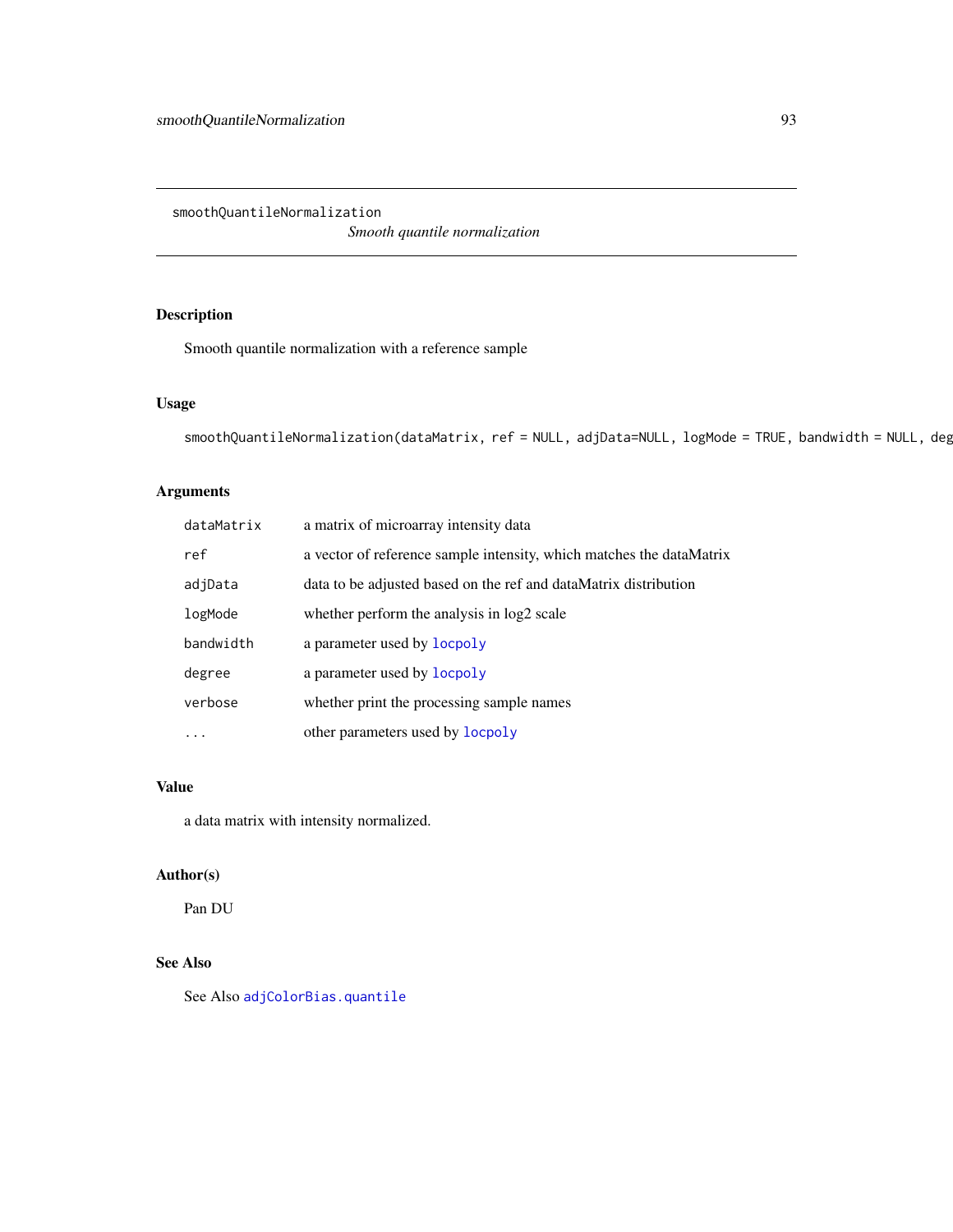#### <span id="page-93-0"></span>Description

This function basically adjusts the samples to the same background level and then optionally scales to the same foreground level.

#### Usage

ssn(x.lumi, targetArray = NULL, scaling = TRUE, bgMethod=c(density, mean, median, none), fgMethod=c(mea

#### Arguments

| x.lumi                  | an Expression Set inherited object or a data matrix with columns as samples and<br>rows as genes                                      |
|-------------------------|---------------------------------------------------------------------------------------------------------------------------------------|
| targetArray             | A target chip is the model for other chips to normalize. It can be a column index,<br>a vector or a LumiBatch object with one sample. |
| scaling                 | determine whether do scaling or just background shift                                                                                 |
| bgMethod                | optional methods of determining the background level                                                                                  |
| fgMethod                | optional methods of determining the foreground level                                                                                  |
| $\cdot$ $\cdot$ $\cdot$ | other parameters used by density function                                                                                             |

#### Details

This function basically adjusts the samples to the same background level and then optionally scales to the same foreground level. The adjustment is based on the raw scale data (For the transformed data, it still estimates the parameters in the raw scale by inverse transformation.).

Comparing with other normalization methods, like quantile and curve-fitting methods, SSN is a more conservative method. The only assumption is that each sample has the same background levels and the same scale (if do scaling). There are three methods ('density', 'mean' and 'median') for background estimation. If bgMethod is 'none', then the background level will be set as 0, i.e., no background adjustment. For the 'density' bgMethod, it estimates the background based on the mode of probe intensities based on the assumption that the background level intensity is the most frequent value across all the probes in the chip. For the foreground level estimation, it also provides three methods ('mean', 'density', 'median'). For the 'density' fgMethod, it assumes the background probe levels are symmetrically distributed. Then we estimate the foreground levels by taking the intensity mean of all other probes except from the background probes. For the 'mean' and 'median' methods (for both bgMethod and fgMethod), it basically estimates the level based on the mean or median of all probes of the sample. If the fgMethod is the same as bgMethod (except 'density' method), no scaling will be performed.

#### Value

Return an object with expression values normalized. The class of the return object is the same as the input object x.lumi.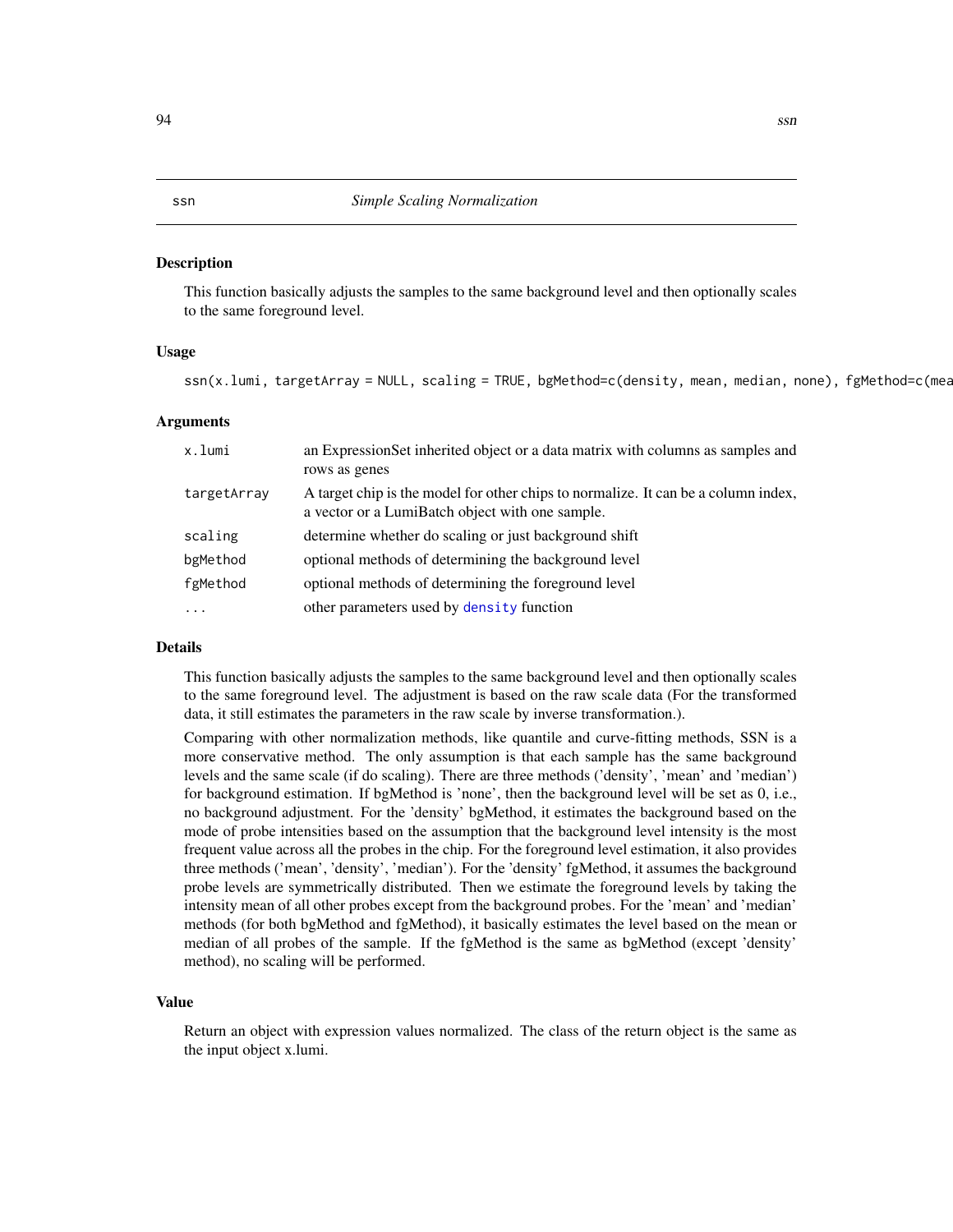# <span id="page-94-0"></span>targetID2nuID 95

# Author(s)

Pan Du, Simon Lin

# See Also

[lumiN](#page-51-0)

targetID2nuID *Mapping Illumina TargetID (GeneID) into nuID*

# Description

Mapping Illumina TargetID (GeneID) into nuID.

# Usage

```
targetID2nuID(targetID, lib.mapping = "lumiHumanIDMapping", ...)
```
# Arguments

| targetID    | a vector of Illumina TargetID (GeneID) |
|-------------|----------------------------------------|
| lib.mapping | an Illumina ID mapping library         |
| .           | other parameters of IlluminaID2nuID    |

# Details

The function will call [IlluminaID2nuID](#page-37-0) when ID mapping library were provided.

#### Value

see function [IlluminaID2nuID](#page-37-0)

# Author(s)

Pan Du

# References

Du, P., Kibbe, W.A. and Lin, S.M., "nuID: A universal naming schema of oligonucleotides for Illumina, Affymetrix, and other microarrays", Biology Direct 2007, 2:16 (31May2007).

# See Also

[nuID2targetID](#page-69-0), [IlluminaID2nuID](#page-37-0)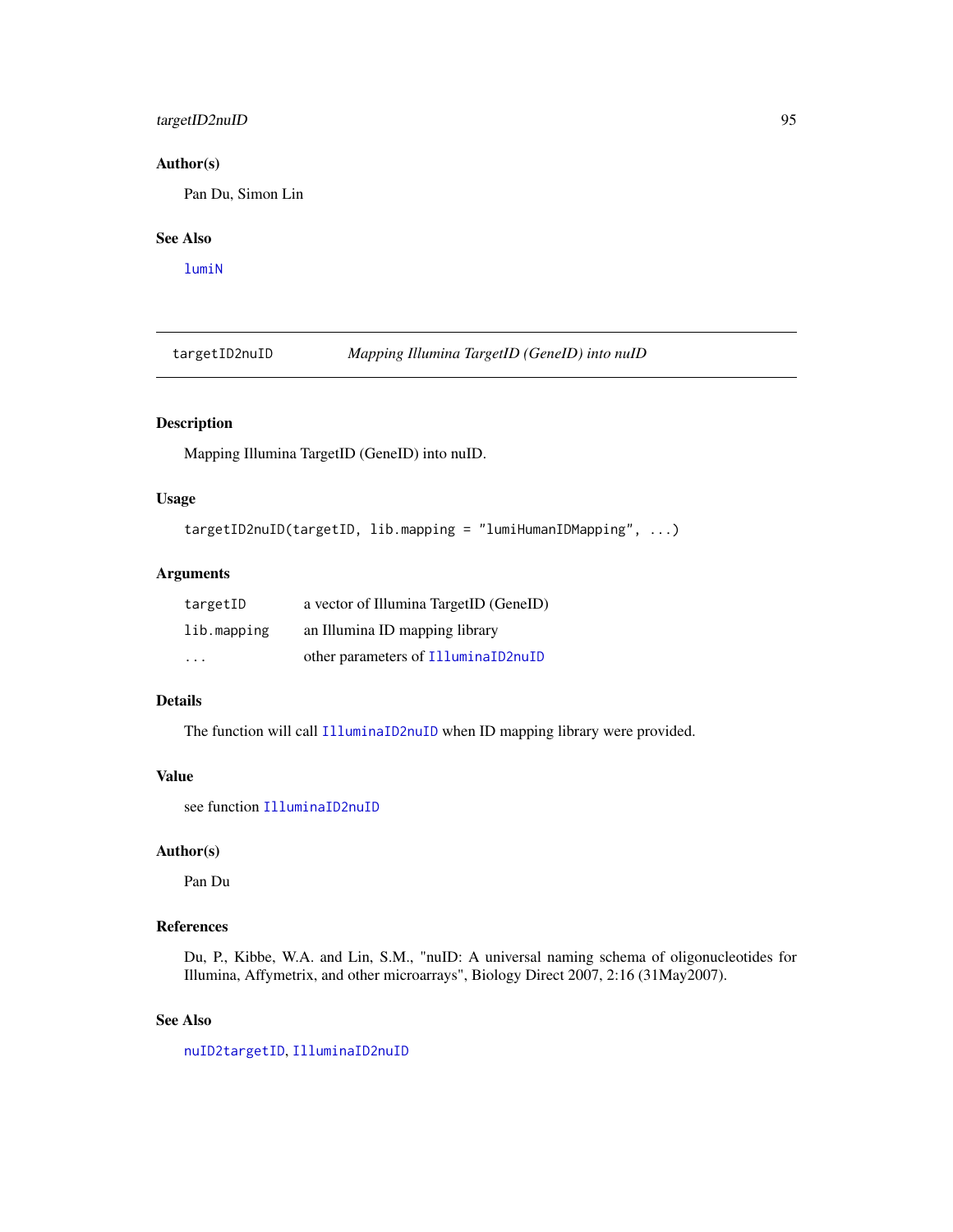# Examples

```
if (require(lumiHumanIDMapping)) {
    targetID2nuID(GI_21389350-S, lib=lumiHumanIDMapping)
}
```
<span id="page-95-0"></span>

# vst *Variance Stabilizing Transformation*

# Description

Stabilizing the expression variance based on the bead level expression variance and mean relations

#### Usage

```
vst(u, std, nSupport = min(length(u), 500), backgroundStd=NULL, fitMethod = c(linear, quadratic), lowCu
```
#### Arguments

| u             | mean expression of the beads with same sequence                                                             |
|---------------|-------------------------------------------------------------------------------------------------------------|
| std           | expression standard deviation of the beads with same sequence                                               |
| nSupport      | the number of down-sampling to speed processing                                                             |
| backgroundStd | pre-estimated background standard deviation level                                                           |
| fitMethod     | methods of fitting the relations between expression variance and mean relations                             |
| lowCutoff     | cutoff ratio to determine the low expression range. Do not change this until you<br>now what you are doing. |
| ifPlot        | plot intermediate results or not                                                                            |

# Details

The variance-stabilizing transformation (VST) takes the advantage of larger number of technical replicates available on the Illumina microarray. It models the mean-variance relationship of the within-array technical replicates at the bead level of Illumina microarray. An arcsinh transform is then applied to stabilize the variance. See reference for more details.

For the methods of fitting the relations between expression variance and mean relations, the 'linear' method is more robust and provides detailed parameters for inverseVST.

#### Value

Return the transformed (variance stabilized) expression values.

#### Author(s)

Pan Du, Simon Lin

<span id="page-95-1"></span>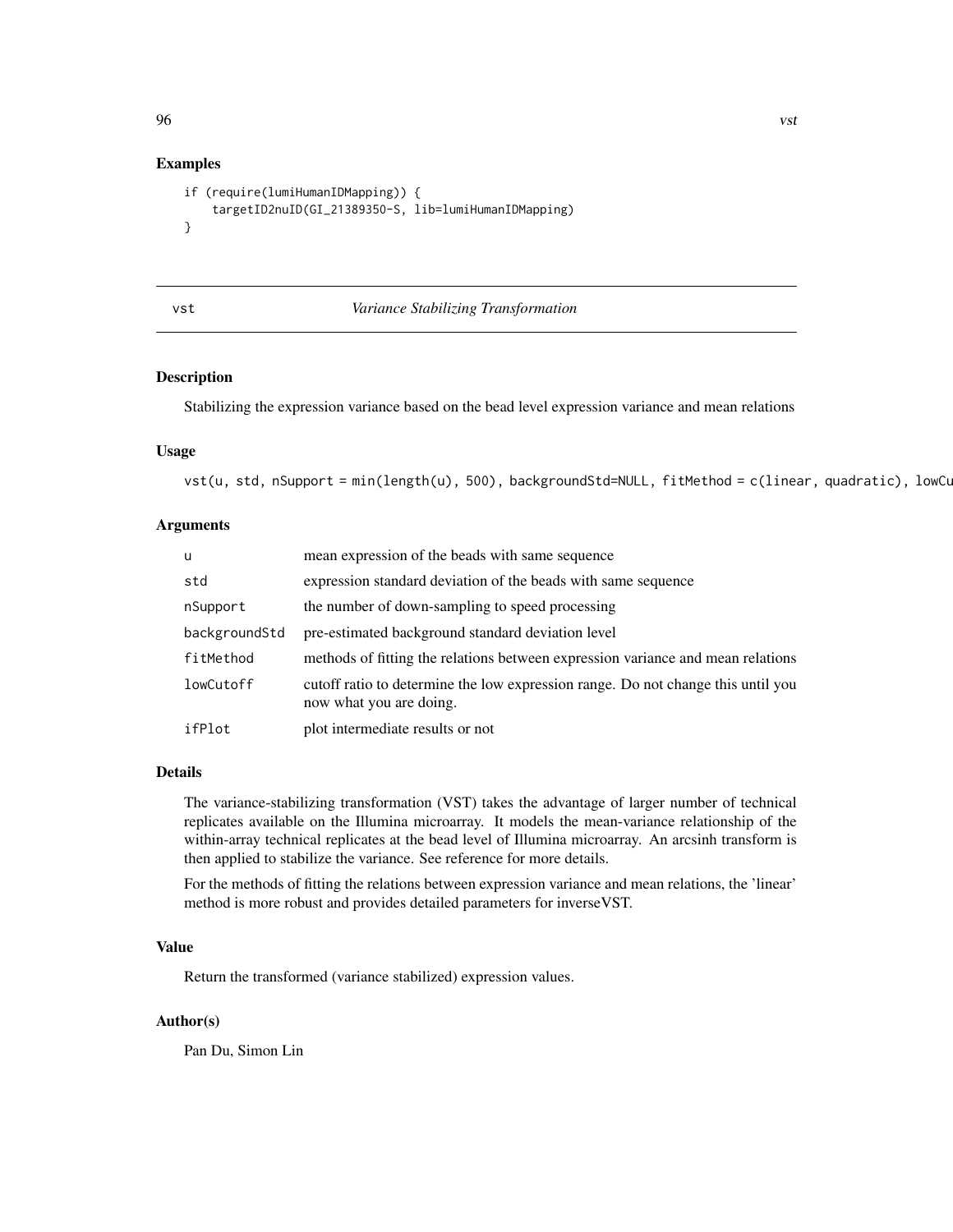# References

Lin, S.M., Du, P., Kibbe, W.A., "Model-based Variance-stabilizing Transformation for Illumina Mi-croarray Data", submitted

# See Also

[lumiT](#page-57-0), [inverseVST](#page-39-0)

# Examples

## load example data data(example.lumi)

```
## get the gene expression mean for one chip
u <- exprs(example.lumi)[,1]
## get the gene standard deviation for one chip
std <- se.exprs(example.lumi)[,1]
```
## do variance stabilizing transform transformedU <- vst(u, std)

## do variance stabilizing transform with plotting intermediate result transformedU <- vst(u, std, ifPlot=TRUE)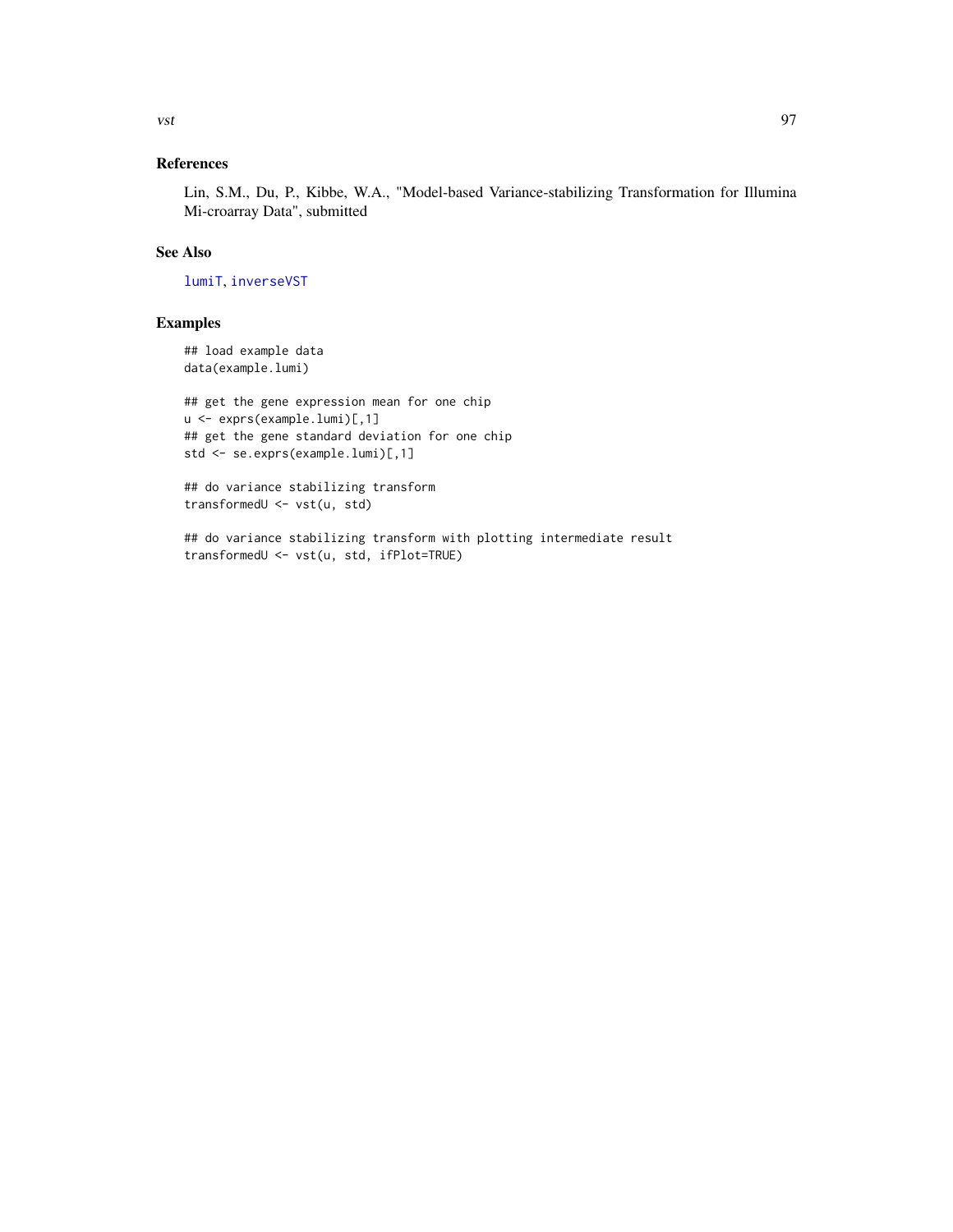# **Index**

∗Topic IO lumiR, [54](#page-53-1) ∗Topic classes LumiBatch-class, [44](#page-43-2) ∗Topic datasets example.lumi, [27](#page-26-0) example.lumiMethy, [28](#page-27-0) example.methyTitration, [28](#page-27-0) ∗Topic hplot boxplot,MethyLumiM-method, [15](#page-14-0) boxplot-methods, [16](#page-15-1) boxplotColorBias, [17](#page-16-1) density-methods, [18](#page-17-0) hist-methods, [37](#page-36-2) MAplot-methods, [60](#page-59-1) pairs-methods, [71](#page-70-1) plot-methods, [72](#page-71-0) plotCDF, [73](#page-72-0) plotColorBias1D, [74](#page-73-1) plotColorBias2D, [76](#page-75-1) plotControlData, [77](#page-76-1) plotDensity, [78](#page-77-0) plotHousekeepingGene, [80](#page-79-0) plotSampleRelation, [81](#page-80-1) plotStringencyGene, [82](#page-81-0) plotVST, [83](#page-82-0) ∗Topic methods addAnnotationInfo, [4](#page-3-0) addControlData2lumi, [5](#page-4-1) addControlData2methyLumiM, [6](#page-5-1) addNuID2lumi, [7](#page-6-0) adjColorBias.quantile, [8](#page-7-1) asBigMatrix-methods, [11](#page-10-0) beta2m, [12](#page-11-0) bgAdjust, [13](#page-12-0) bgAdjustMethylation, [14](#page-13-0) boxplot,MethyLumiM-method, [15](#page-14-0) boxplot-methods, [16](#page-15-1) boxplotColorBias, [17](#page-16-1)

colorBiasSummary, [18](#page-17-0) density-methods, [18](#page-17-0) detectionCall, [20](#page-19-0) detectOutlier, [21](#page-20-1) estimateBeta, [22](#page-21-0) estimateIntensity, [23](#page-22-0) estimateLumiCV, [24](#page-23-1) estimateM, [25](#page-24-0) estimateMethylationBG, [26](#page-25-0) gammaFitEM, [29](#page-28-1) getChipInfo, [30](#page-29-0) getChrInfo, [32](#page-31-0) getControlData, [33](#page-32-0) getControlProbe, [34](#page-33-0) getControlType, [35](#page-34-0) getNuIDMappingInfo, [36](#page-35-0) hist-methods, [37](#page-36-2) id2seq, [37](#page-36-2) IlluminaID2nuID, [38](#page-37-1) importMethyIDAT, [39](#page-38-0) inverseVST, [40](#page-39-1) is.nuID, [41](#page-40-0) lumiB, [42](#page-41-0) lumiExpresso, [46](#page-45-0) lumiMethyB, [47](#page-46-0) lumiMethyC, [48](#page-47-0) lumiMethyN, [49](#page-48-0) lumiMethyR, [50](#page-49-0) lumiMethyStatus, [51](#page-50-0) lumiN, [52](#page-51-1) lumiQ, [53](#page-52-1) lumiR.batch, [56](#page-55-0) lumiT, [58](#page-57-1) m2beta, [59](#page-58-0) MAplot-methods, [60](#page-59-1) methylationCall, [61](#page-60-0) monoSmu, [62](#page-61-1) monoSpline, [63](#page-62-0) normalizeMethylation.quantile, [64](#page-63-0)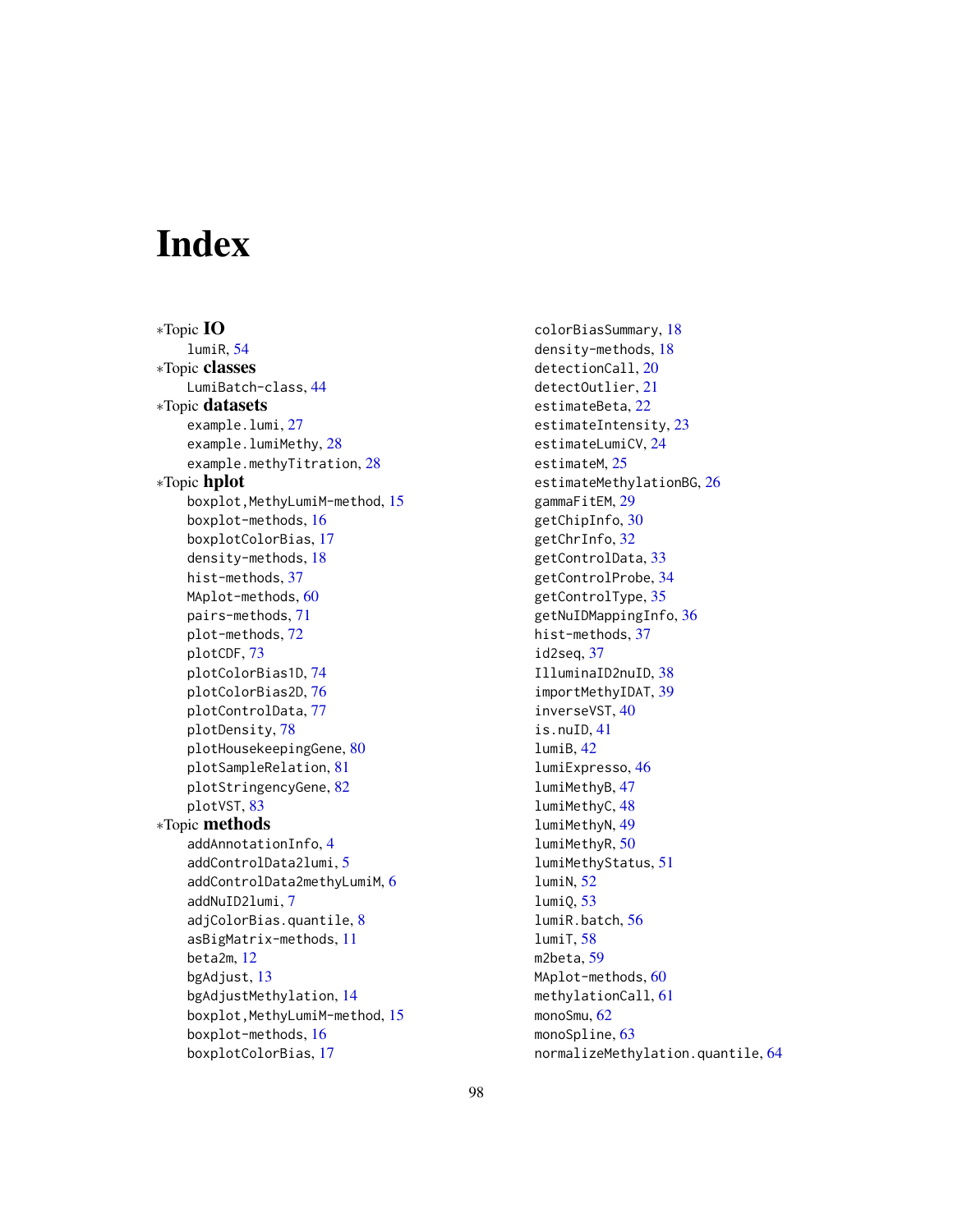#### INDEX 99

normalizeMethylation.ssn, [65](#page-64-0) nuID2EntrezID, [66](#page-65-0) nuID2IlluminaID, [67](#page-66-1) nuID2probeID, [68](#page-67-1) nuID2RefSeqID, [69](#page-68-0) nuID2targetID, [70](#page-69-1) pairs-methods, [71](#page-70-1) plot-methods, [72](#page-71-0) plotCDF, [73](#page-72-0) plotColorBias1D, [74](#page-73-1) plotColorBias2D, [76](#page-75-1) plotControlData, [77](#page-76-1) plotDensity, [78](#page-77-0) plotGammaFit, [79](#page-78-0) plotHousekeepingGene, [80](#page-79-0) plotStringencyGene, [82](#page-81-0) probeID2nuID, [84](#page-83-0) rankinvariant, [90](#page-89-0) rsn, [91](#page-90-0) seq2id, [92](#page-91-0) smoothQuantileNormalization, [93](#page-92-0) ssn, [94](#page-93-0) targetID2nuID, [95](#page-94-0) vst, [96](#page-95-1) ∗Topic method adjColorBias.ssn, [10](#page-9-0) ∗Topic package lumi-package, [3](#page-2-0) ∗Topic utilities getChipInfo, [30](#page-29-0) getNuIDMappingInfo, [36](#page-35-0) IlluminaID2nuID, [38](#page-37-1) nuID2EntrezID, [66](#page-65-0) nuID2IlluminaID, [67](#page-66-1) nuID2RefSeqID, [69](#page-68-0) produceGEOPlatformFile, [85](#page-84-1) produceGEOSampleInfoTemplate, [86](#page-85-1) produceGEOSubmissionFile, [87](#page-86-1) produceMethylationGEOSubmissionFile, [88](#page-87-0) [,LumiBatch,ANY,ANY,ANY-method *(*LumiBatch-class*)*, [44](#page-43-2) [,LumiBatch-method *(*LumiBatch-class*)*, [44](#page-43-2) addAnnotationInfo, [4,](#page-3-0) *32*, *40* addControlData2lumi, [5,](#page-4-1) *33–35*, *78*, *80*, *82* addControlData2methyLumiM, [6,](#page-5-1) *51*, *78*

addNuID2lumi, [7,](#page-6-0) *54*, *56* addNuId2lumi *(*addNuID2lumi*)*, [7](#page-6-0)

adjColorBias.quantile, [8,](#page-7-1) *10*, *49*, *93* adjColorBias.ssn, *9*, [10,](#page-9-0) *49* asBigMatrix *(*asBigMatrix-methods*)*, [11](#page-10-0) asBigMatrix,ExpressionSet-method *(*asBigMatrix-methods*)*, [11](#page-10-0) asBigMatrix-methods, [11](#page-10-0) beadNum *(*LumiBatch-class*)*, [44](#page-43-2) beadNum,ExpressionSet-method *(*LumiBatch-class*)*, [44](#page-43-2) beadNum<- *(*LumiBatch-class*)*, [44](#page-43-2) beadNum<-,ExpressionSet,ANY-method *(*LumiBatch-class*)*, [44](#page-43-2) beadNum<-,ExpressionSet-method *(*LumiBatch-class*)*, [44](#page-43-2) beta2m, [12,](#page-11-0) *59* bg.adjust, *43* bgAdjust, [13,](#page-12-0) *43* bgAdjustMethylation, [14,](#page-13-0) *26, 27*, *48* BigMatrix, *11* boxplot, *16, 17* boxplot,ExpressionSet-method *(*boxplot-methods*)*, [16](#page-15-1) boxplot,MethyLumiM-method, [15](#page-14-0) boxplot-methods, [16](#page-15-1) boxplot.ExpressionSet *(*boxplot-methods*)*, [16](#page-15-1) boxplotColorBias, [17,](#page-16-1) *75* bwplot, *15*

class:LumiBatch *(*LumiBatch-class*)*, [44](#page-43-2) colorBiasSummary, [18](#page-17-0) combine,ExpressionSet,LumiBatch-method *(*LumiBatch-class*)*, [44](#page-43-2) combine,LumiBatch,ExpressionSet-method *(*LumiBatch-class*)*, [44](#page-43-2) combine,LumiBatch,LumiBatch-method *(*LumiBatch-class*)*, [44](#page-43-2) controlData *(*LumiBatch-class*)*, [44](#page-43-2) controlData,LumiBatch-method *(*LumiBatch-class*)*, [44](#page-43-2) controlData<- *(*LumiBatch-class*)*, [44](#page-43-2) controlData<-,LumiBatch,ANY-method *(*LumiBatch-class*)*, [44](#page-43-2) controlData<-,LumiBatch-method *(*LumiBatch-class*)*, [44](#page-43-2) controlTypes, *35*

density, *19*, *75*, *78*, *94*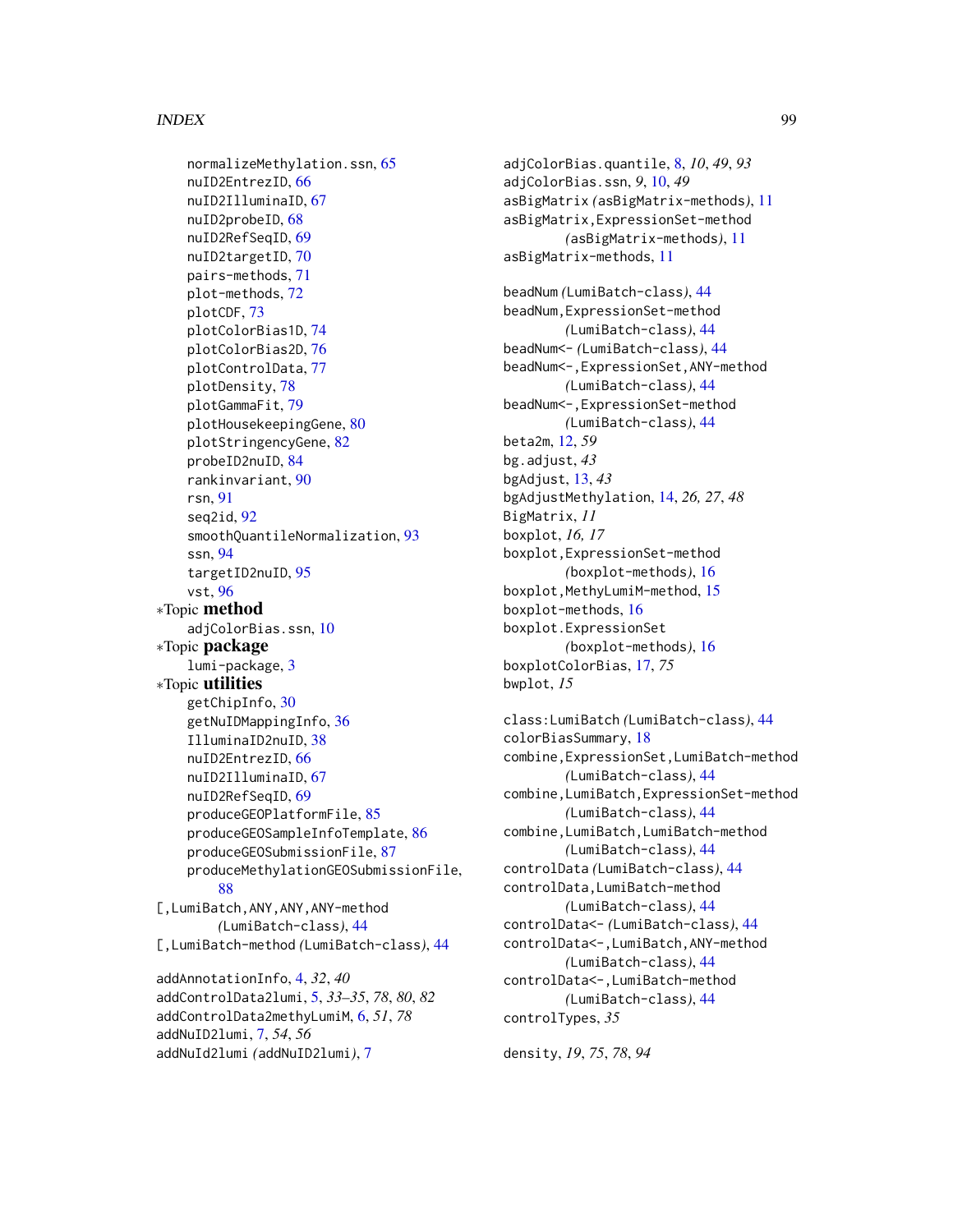# 100 INDEX

density,ExpressionSet-method *(*density-methods*)*, [18](#page-17-0) density-methods, [18,](#page-17-0) *37* density.ExpressionSet *(*density-methods*)*, [18](#page-17-0) detection *(*LumiBatch-class*)*, [44](#page-43-2) detection,ExpressionSet-method *(*LumiBatch-class*)*, [44](#page-43-2) detection<- *(*LumiBatch-class*)*, [44](#page-43-2) detection<-,ExpressionSet,ANY-method *(*LumiBatch-class*)*, [44](#page-43-2) detection<-,ExpressionSet-method *(*LumiBatch-class*)*, [44](#page-43-2) detectionCall, [20,](#page-19-0) *53* detectOutlier, [21,](#page-20-1) *73*

```
ecdf, 74
eSet, 44, 45
estimateBeta, 22, 23, 25
estimateIntensity, 22, 23, 25
estimateLumiCV, 24, 73
estimateM, 22, 23, 25
estimateMethylationBG, 10, 14, 26, 48
example.lumi, 27
example.lumiMethy, 28
example.methyTitration, 28
ExpressionSet, 11, 16, 19, 37, 44, 45, 60, 71,
         74, 78
expresso, 46
```

```
gammaFitEM, 29, 51, 61, 79
getChipInfo, 30, 31, 38, 39, 67, 68
getChrInfo, 32
getControlData, 6, 33
getControlProbe, 34
getControlType, 34, 35
getHistory (LumiBatch-class), 44
getHistory,LumiBatch-method
        (LumiBatch-class), 44
getNuIDMappingInfo, 36, 66, 69, 70
```
hdr.boxplot, *15* hist, *37*, *79* hist,ExpressionSet-method *(*hist-methods*)*, [37](#page-36-2) hist-methods, *18, 19*, [37](#page-36-2) hist.ExpressionSet *(*hist-methods*)*, [37](#page-36-2)

id2seq, [37,](#page-36-2) *42*, *92*

IlluminaID2nuID, *8*, *32*, [38,](#page-37-1) *68*, *84, 85*, *95* importMethyIDAT, [39,](#page-38-0) *50, 51* initialize,LumiBatch-method *(*LumiBatch-class*)*, [44](#page-43-2) inverseVST, [40,](#page-39-1) *52*, *58*, *91*, *97* is.nuID, [41](#page-40-0) legend, *19* locpoly, *93* lumi *(*lumi-package*)*, [3](#page-2-0) lumi-package, [3](#page-2-0) lumiB, *13*, [42,](#page-41-0) *46, 47* LumiBatch, *53*, *56*, *81* LumiBatch *(*LumiBatch-class*)*, [44](#page-43-2) LumiBatch-class, [44](#page-43-2) lumIDAT, *39, 40* lumiExpresso, *43*, [46](#page-45-0) lumiMethyB, *14*, *27*, [47](#page-46-0) lumiMethyC, *9, 10*, [48](#page-47-0) lumiMethyN, [49,](#page-48-0) *64, 65* lumiMethyR, *5*, *7*, *40*, [50](#page-49-0) lumiMethyStatus, [51](#page-50-0) lumiN, *45–47*, [52,](#page-51-1) *91, 92*, *95* lumiQ, *20, 21*, *24*, *46*, [53,](#page-52-1) *54*, *57*, *72*, *81* lumiR, *8*, *33*, *44–46*, [54,](#page-53-1) *57*, *87* lumiR.batch, [56](#page-55-0) lumiT, *45–47*, [58,](#page-57-1) *97*

m2beta, *12*, [59](#page-58-0) MAplot, *60* MAplot *(*MAplot-methods*)*, [60](#page-59-1) MAplot,ExpressionSet-method *(*MAplot-methods*)*, [60](#page-59-1) MAplot-methods, [60](#page-59-1) MAplot.ExpressionSet *(*MAplot-methods*)*, [60](#page-59-1) matplot, *78* methylationCall, *30*, *51*, [61](#page-60-0) methylumiR, *50, 51* monoSmu, [62,](#page-61-1) *63*, *91, 92* monoSpline, *62*, [63,](#page-62-0) *63* normalize.loess, *52* normalize.quantiles, *52* normalizeMethylation.quantile, *50*, [64,](#page-63-0) *65* normalizeMethylation.ssn, *50*, *64*, [65](#page-64-0) nuID2EntrezID, [66](#page-65-0) nuID2IlluminaID, *32*, *39*, [67,](#page-66-1) *68–71*, *87*, *89*